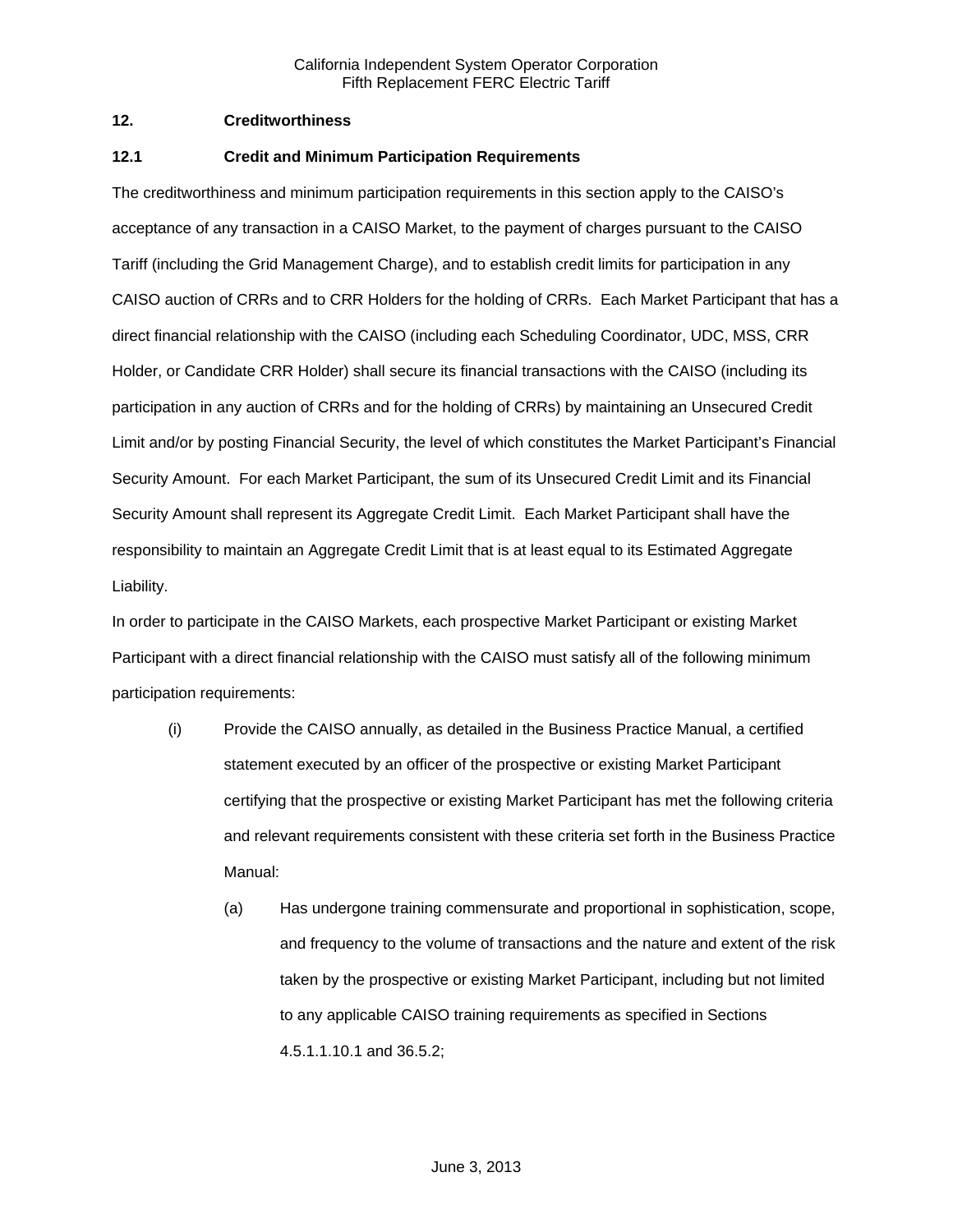- (b) Has and maintains written policies, procedures, and controls approved by the appropriate officer or corporate authority of the prospective or existing Market Participant's governing body which provide an appropriate, comprehensive risk management framework that, at a minimum, clearly identifies and documents the range of risks to which the prospective or existing Market Participant is exposed, including, but not limited to, legal risk, credit risk, liquidity risk, risk of loss of financial security amounts held and invested by the CAISO, investment risk, concentration risk, default risk, operation risk, market risk, and business risk;
- (c) To the extent the Market Participant engages in the CRR market, the Market Participant must demonstrate that it has policies in place that are consistent with generally accepted industry risk management standards; and
- (d) Has appropriate personnel resources, operating procedures and technical abilities to promptly and effectively respond to all CAISO communications and directions, including, but not limited to, the CAISO's issuance of invoices and collateral requests to the prospective or existing Market Participant
- (ii) Provide annually for CAISO review and verification, as detailed in the Business Practice Manual, the risk management policies, procedures, and controls applicable to the CRR trading activities of the prospective or existing Market Participant, if the prospective or existing Market Participant has a CRR portfolio that meets the applicable risk criterion set forth in the Business Practice Manual.
- (iii) Satisfy the following capitalization requirements:
	- (a) Pursuant to Sections 12.1 and 12.1.1, the prospective or existing Market Participant or its guarantor must have at least \$1 million in Tangible Net Worth or \$10 million in total assets, or post Financial Security using one or more of the forms specified in Section 12.2 (a) through (e) in the amounts set forth below. In the event the prospective or existing Market Participant must post Financial Security, that financial security will not be added to Market Participant's Aggregate Credit Limit and, therefore, cannot be used to meet Market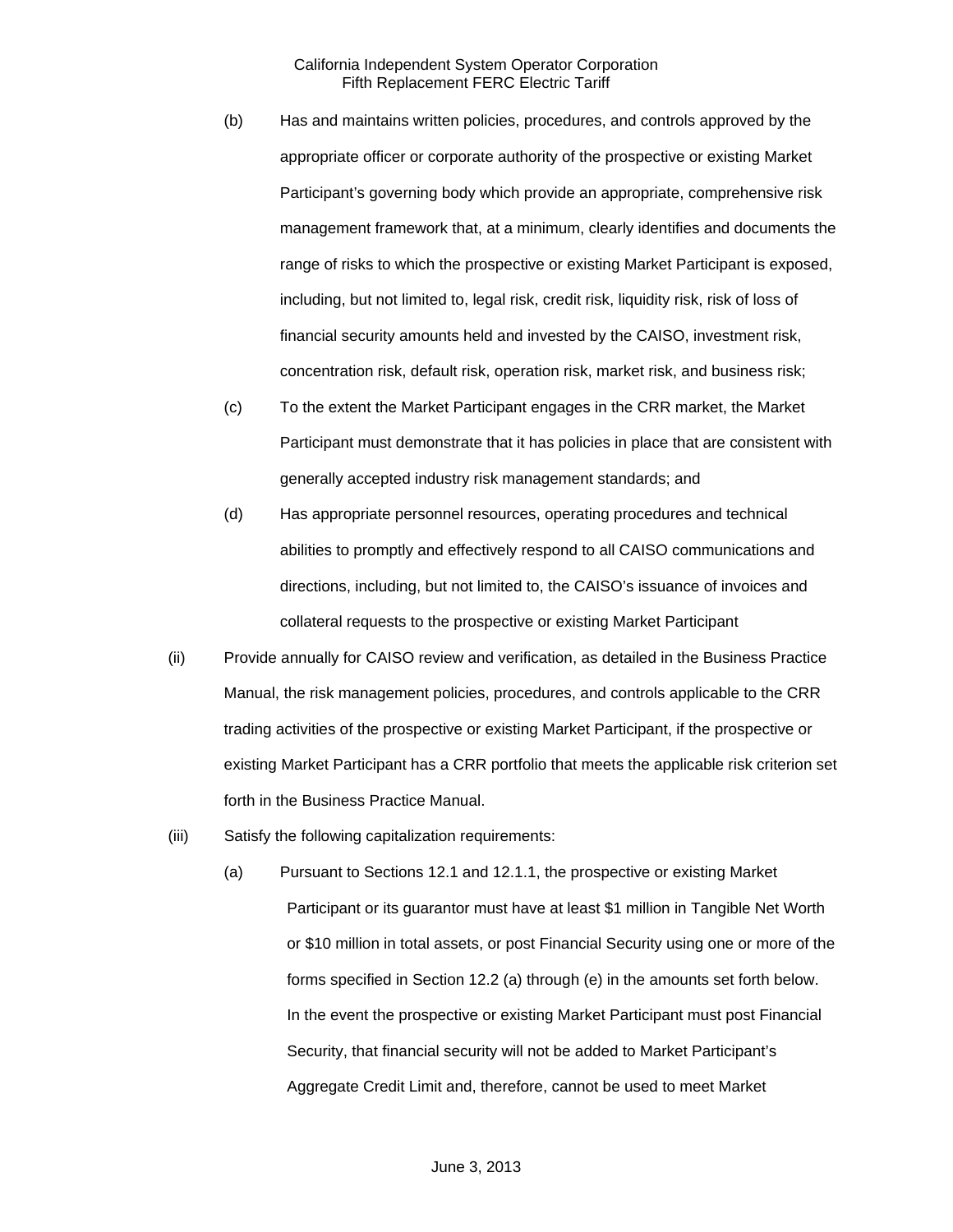Participant's minimum credit requirements to participate in a Congestion Revenue Rights auction or to offset any market obligations as reflected in Market Participant's Estimated Aggregate Liability. However, all Financial Security in any form may be used to satisfy any financial obligation of the Market Participant.

- (b) \$500,000 for a prospective or existing Market Participant with fewer than six (6) months of CAISO Market activity; \$100,000 for an existing Market Participant with six (6) months or more of CAISO Market activity and whose highest Estimated Aggregate Liability for the preceding six (6) months is less than or equal to \$100,000; or \$500,000 for an existing Market Participant with six (6) months or more of market activity and whose highest Estimated Aggregate Liability for the preceding six (6) months is greater than \$100,000.
- (c) The CAISO will review whether the prospective or existing Market Participant continues to satisfy the capitalization requirements set forth in Section 12.1(iii)(a). The CAISO will conduct such a review every six (6) months, when new financial statements are posted for the prospective or existing Market Participant, or when an increase in CAISO Market activity causes the Market Participant's Estimate Agreement Liability to exceed \$100,000.

The CAISO will review and verify that prospective Market Participants satisfy the minimum participation requirements set forth in this Section 12.1, and the CAISO will request any information from prospective Market Participants that is needed to complete the CAISO's review and verification. Further, the CAISO will annually select, on a random basis, up to ten (10) percent of the Market Participants that are not already subject to annual verification as set forth in Section 12.1(ii), and the CAISO will request any information from those randomly selected Market Participants that is needed to review and verify whether the Market Participants continue to satisfy the minimum participation requirements set forth in this Section 12.1. Each Market Participant randomly selected for annual verification and satisfactorily verified will be exempted from such random verification for the subsequent two (2) years, unless within that two-year period the Market Participant undergoes a Material Change in Financial Condition as set forth in Section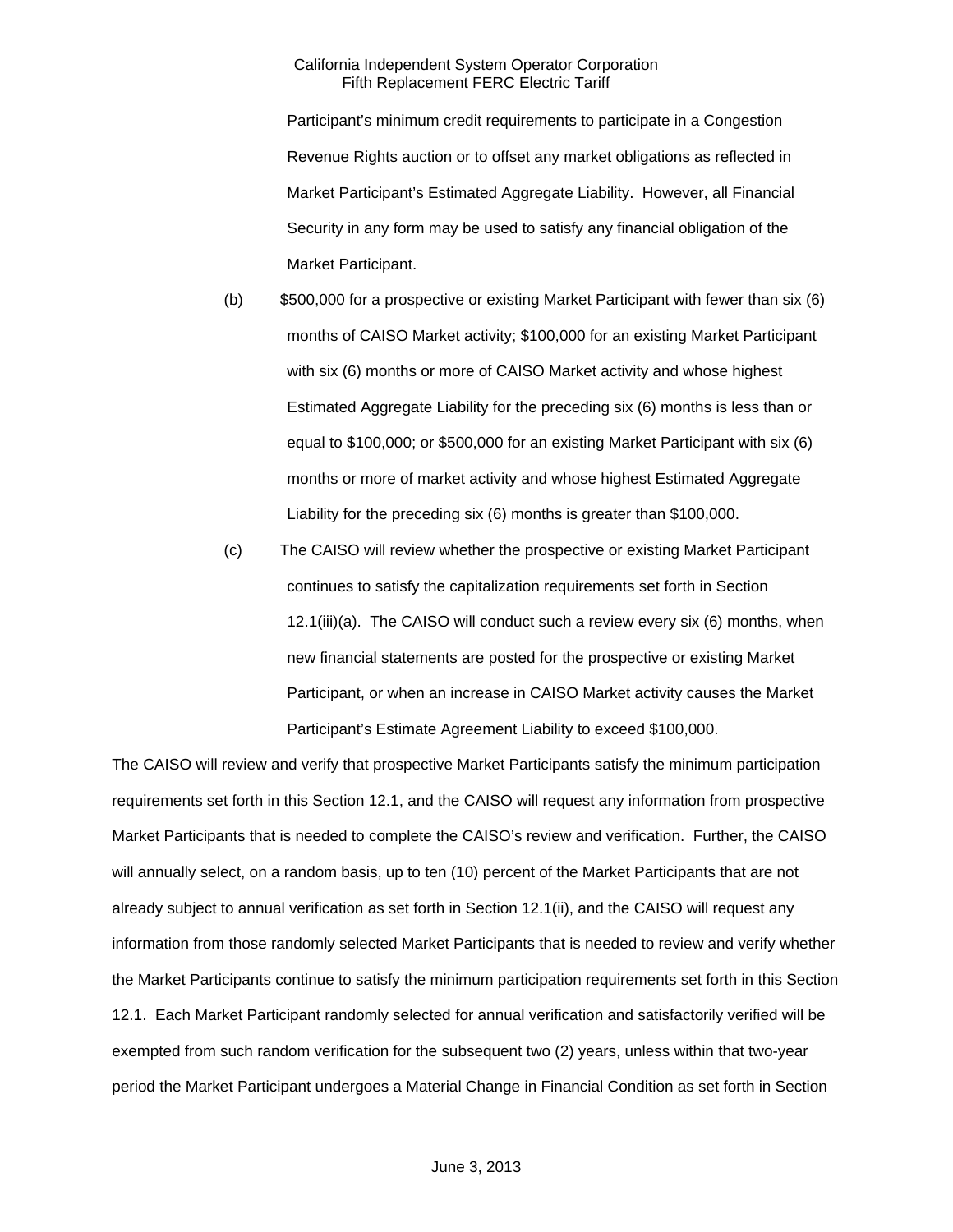12.1.1.5, in which case the Market Participant will remain subject to random verification within the twoyear period. In addition, the CAISO may at any time select any Market Participant for review to determine whether the Market Participant continues to satisfy the minimum participation requirements set forth in this Section 12.1, based on identified risk factors that include, but are not limited to, the CAISO Markets in which the Market Participant is transacting or seeks to transact, the magnitude of the Market Participant's transactions or potential transactions, or the volume of the Market Participant's open positions in the CAISO Markets. Such review by the CAISO based on identified risk factors will not be subject to the twoyear period of exemption from random verification.

Each Market Participant shall respond to any CAISO request for information within five (5) Business Days. Failure to provide the requested information within the specified time period may result in the CAISO taking enforcement actions pursuant to Section 12.5. The CAISO may review and verify the information either with or without the assistance of a third party, at the CAISO's discretion, subject to confidentiality and non-disclosure restrictions, as applicable. The CAISO will provide the Market Participant with a written explanation of any deficiencies in the information provided. For purposes of Section 12, any documentation provided by a prospective or existing Market Participant in compliance with this Section shall be treated as confidential and the CAISO shall maintain the confidentiality of all such documents. Any CAISO review and verification of the Market Participant's risk management policies, procedures, and controls will be conducted according to generally accepted risk management standards that may be developed from time to time and shall include but not be limited to confirmation that:

 The Market Participant's risk management framework is documented in a risk policy addressing market, credit, and liquidity risks that has been approved by the Market Participant's risk management governance function, which includes appropriate corporate persons or bodies that are independent of the Market Participant's trading functions, such as a risk management committee, a designated risk officer, a board or board committee, or a board or committee of the Market Participant's parent company;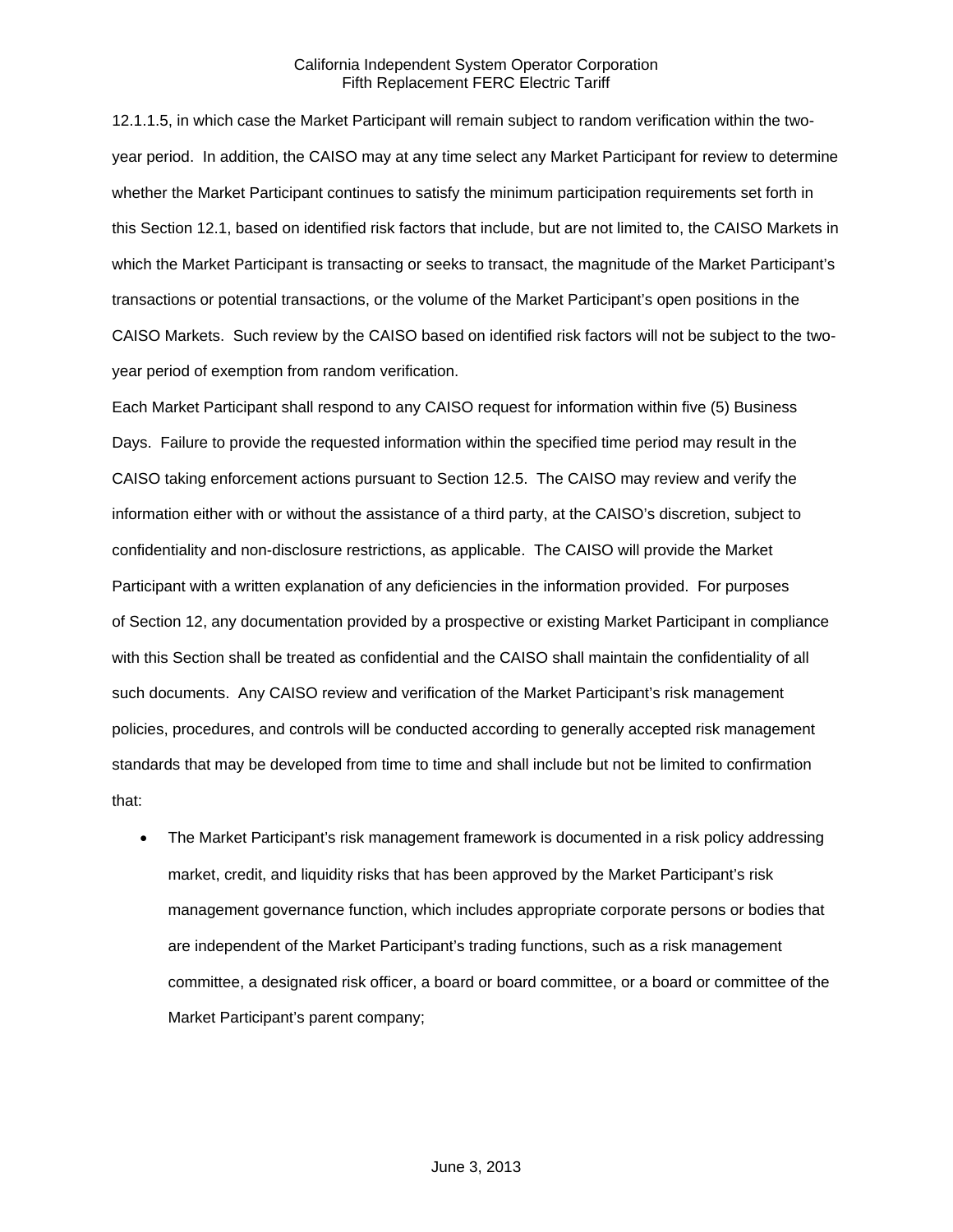- The Market Participant maintains an organizational structure with clearly defined roles and responsibilities that segregate front-, middle-, and back-office functions to as high a level as is practicable;
- Delegations of authority specify the transactions in which traders are allowed to enter;
- The Market Participant ensures that traders have adequate training and experience relative to their delegations of authority in systems and the markets in which they transact;
- As appropriate, risk limits are in place to control risk exposures;
- Reporting is in place to ensure risks are adequately communicated throughout the organization;
- Processes are in place for independent confirmation of executed transactions; and
- As appropriate, there is periodic evaluation or mark-to-market of risk positions.

Each prospective Market Participant that does not satisfy all of the minimum participation requirements set forth in this Section 12.1 will be prohibited from participating in the CAISO Markets. Each prospective Market Participant taking part in the Scheduling Coordinator certification process pursuant to Section 4.5.1 or the Candidate CRR Holder application process pursuant to Section 4.10.1 that does not satisfy all of the minimum participation requirements set forth in this Section 12.1 will be ineligible to become a Market Participant or CRR Holder. Each existing Market Participant that does not satisfy all of the minimum participation requirements set forth in this Section 12.1 will be out of compliance with the CAISO Tariff. Any failure of a Market Participant to satisfy the minimum participation requirements set forth in this Section 12.1 that is not cured within thirty (30) days of CAISO notification that a failure occurred will subject the Market Participant to CAISO enforcement actions as set forth in Section 12.5.

#### **12.1.1 Unsecured Credit Limit**

Each Market Participant requesting an Unsecured Credit Limit shall submit an application to the CAISO in the form specified on the CAISO Website. The CAISO shall determine the Unsecured Credit Limit for each Market Participant in accordance with the procedures set forth in the applicable Business Practice Manual. The maximum Unsecured Credit Limit for any Market Participant, and group of Market Participant Affiliates, shall be \$50 million. In accordance with the procedures described in the applicable Business Practice Manual, each Market Participant requesting or maintaining an Unsecured Credit Limit is required to submit to the CAISO or its agent financial statements and other information related to its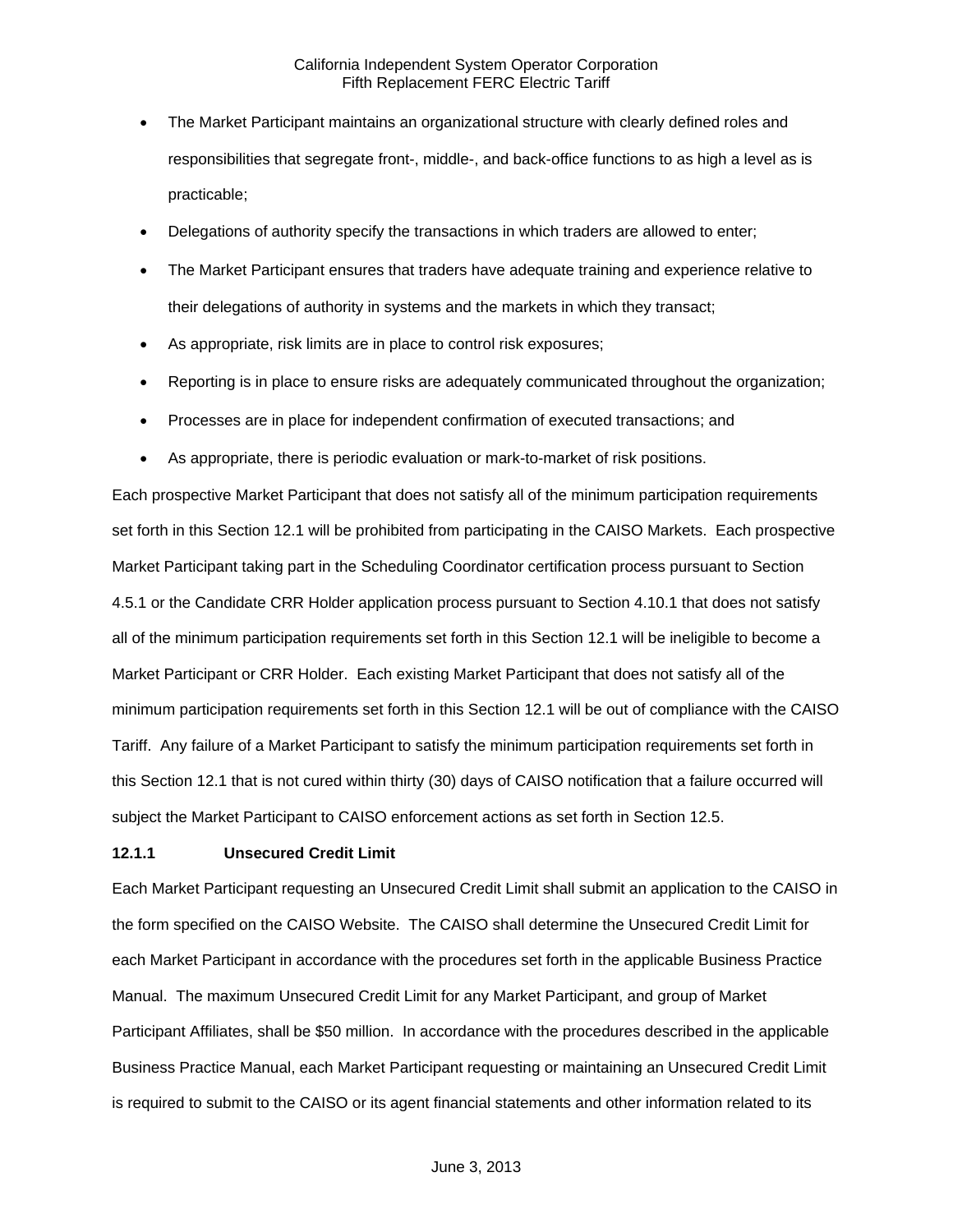overall financial health as directed by the CAISO. Each Market Participant is responsible for the timely submission of its latest financial statements as well as other information, including, but not limited to, information concerning all entities that are Affiliates or become Affiliates, that may be reasonably necessary for the CAISO to conduct its evaluation. The CAISO shall determine the Unsecured Credit Limit for each Market Participant as described in Sections 12.1.1.1, 12.1.1.1.1, and 12.1.1.1.2.

As a result of the CAISO's credit evaluation, a Market Participant may be given an Unsecured Credit Limit by the CAISO or denied an Unsecured Credit Limit with the CAISO. Following the initial application and the establishment of an Unsecured Credit limit, the CAISO will review each Market Participant's Unsecured Credit Limit on a quarterly basis, unless that entity does not prepare quarterly statements, in which case the review will occur on an annual basis, and no entity shall be required to submit a new application. In addition, the CAISO may review the Unsecured Credit Limit for any Market Participant whenever the CAISO becomes aware of information that could indicate a Material Change in Financial Condition. In the event the CAISO determines that the Unsecured Credit Limit of a Market Participant must be reduced as a result of a subsequent review due to a reason other than a Material Change in Financial Condition, the CAISO shall notify the Market Participant of the reduction, and shall, upon request, also provide the Market Participant with a written explanation of why the reduction was made. In the event the CAISO determines that the Unsecured Credit Limit of a Market Participant must be reduced as a result of a subsequent review due to a Material Change in Financial Condition, the CAISO shall notify the Market Participant of the reduction in writing and shall provide the Market Participant with a written explanation of the reasons for the reduction, either in advance of the reduction if reasonably practicable or after the reduction was made if providing the written notification and explanation in advance is not reasonably practicable, as set forth in the applicable Business Practice Manual.

In the event that any credit agency issuer rating or the Moody's Analytics Equivalent Rating of the Market Participant falls below investment grade at any time, the Market Participant will be denied an Unsecured Credit Limit or have its existing Unsecured Credit Limit revoked until (i) the CAISO's next quarterly review of the Market Participant's creditworthiness or (ii) thirty (30) calendar days after the Market Participant's Unsecured Credit Limit is denied or revoked, whichever is later.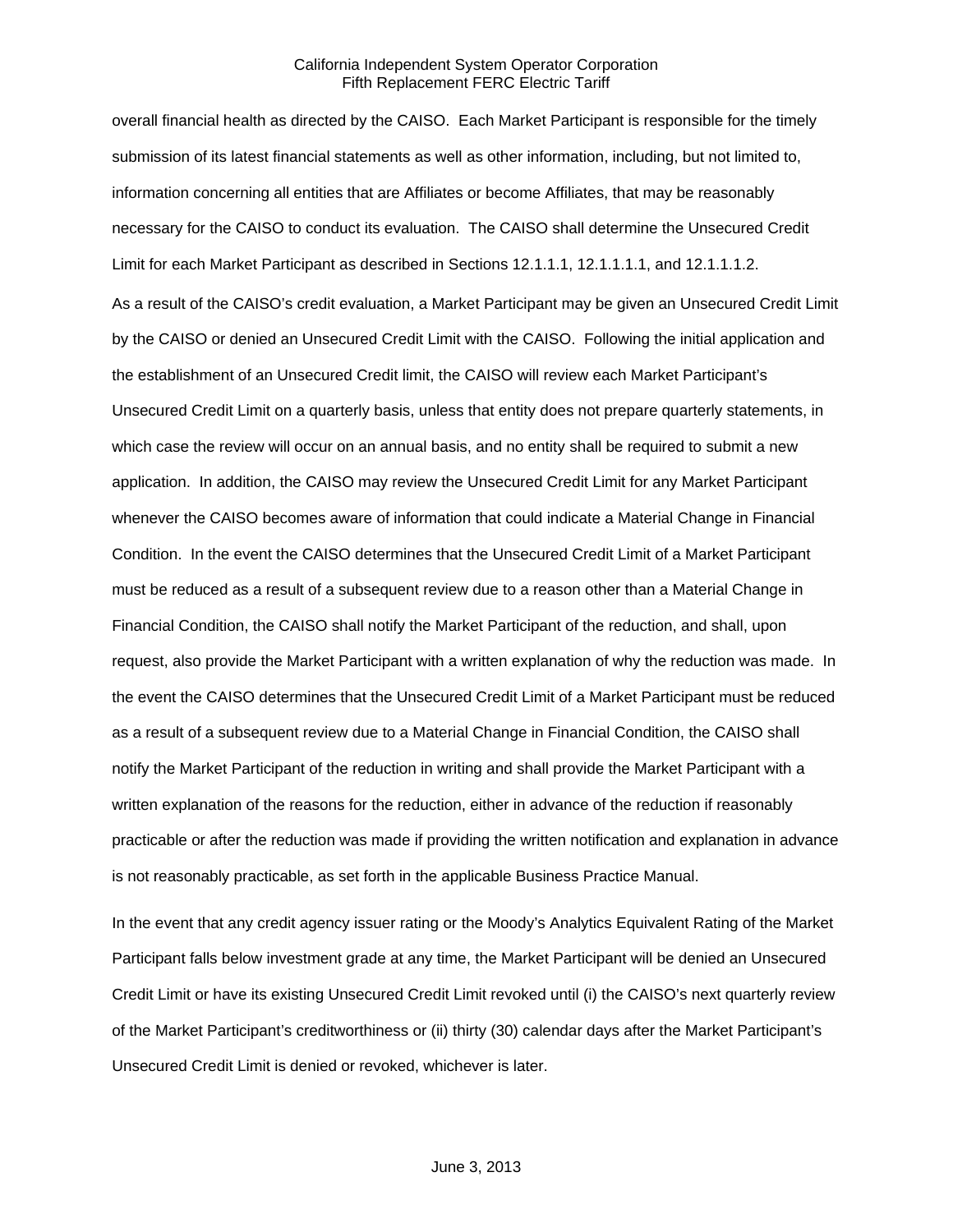# **12.1.1.1 Unsecured Credit Limit Calculation**

An Unsecured Credit Limit (UCL) for each Market Participant that is a Rated or Unrated Public/Private Corporation, a Rated or Unrated Governmental Entity, or a Local Publicly Owned Electric Utility and that requests an Unsecured Credit Limit is calculated as follows:

- 1. For each Rated Public/Private Corporation, the Unsecured Credit Limit is the lesser of \$50 million or an amount equal to the Market Participant's Tangible Net Worth multiplied by a calculated percentage of Tangible Net Worth. The Tangible Net Worth percentage is comprised of fifty percent (50%) of the Market Participant's lowest credit agency issuer rating and fifty percent (50%) of the Moody's Analytics Equivalent Rating, if reasonably applicable. If a Moody's Analytics Equivalent Rating is not reasonably applicable, the Tangible Net Worth percentage is comprised of one hundred percent (100%) of the Market Participant's lowest credit agency issuer rating.
- 2. For each Unrated Public/Private Corporation, the Unsecured Credit Limit is the lesser of \$50 million or an amount equal to the Market Participant's Tangible Net Worth multiplied by a calculated percentage of Tangible Net Worth. The Tangible Net Worth percentage is comprised of one hundred percent (100%) of the Moody's Analytics Equivalent Rating.
- 3. For each Rated Governmental Entity, the Unsecured Credit Limit is the lesser of \$50 million or an amount equal to the Market Participant's Net Assets multiplied by a calculated percentage of Net Assets. The Net Assets percentage is comprised of one hundred percent (100%) of the Market Participant's lowest credit agency issuer rating.
- 4. (a) For each Unrated Governmental Entity other than one that receives appropriations from the federal government or a state government, the Unsecured Credit Limit is the lesser of \$50 million or an amount equal to a specified percentage of the Market Participant's Net Assets if the Market Participant has a minimum of \$25 million in Net Assets and its Times Interest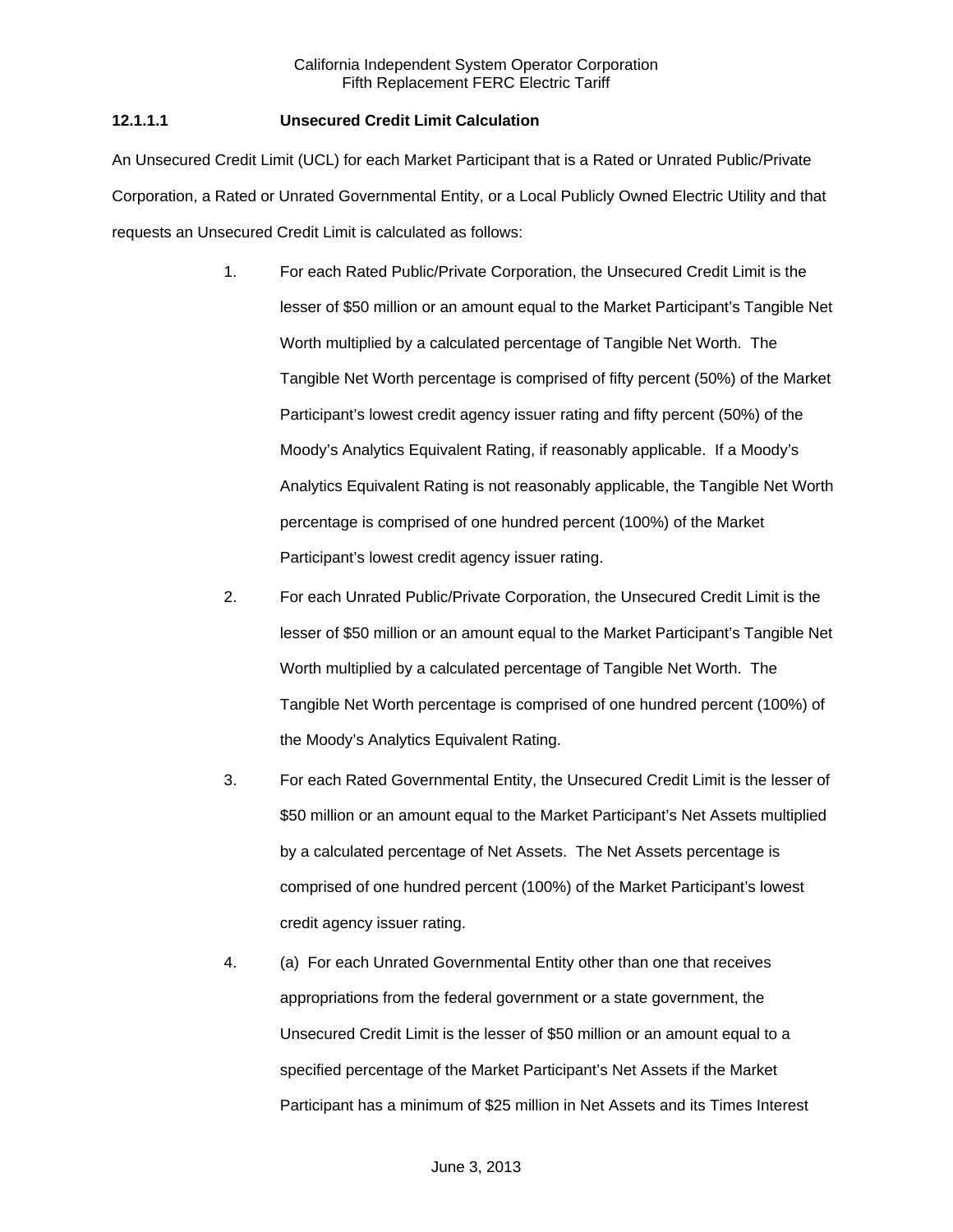Earned, Debt Service Coverage and Equity to Assets ratios (as those ratios are defined in the applicable Business Practice Manual) meet or exceed minimums specified in the applicable Business Practice Manual.

(b) For each Unrated Governmental Entity that receives appropriations from the federal government or a state government, the Unsecured Credit Limit is the lesser of \$50 million or the amount appropriated by the federal or relevant state government for the purpose of procuring Energy and Energy-related products and services for the applicable fiscal year. The Unrated Governmental Entity seeking to establish an Unsecured Credit Limit pursuant to this section shall provide documentation establishing its annual appropriations.

5. A Local Publicly Owned Electric Utility with a governing body having ratemaking authority that has submitted an application for an Unsecured Credit Limit shall be entitled to an Unsecured Credit Limit of \$1 million without regard to its Net Assets. Such Local Publicly Owned Electric Utility shall be entitled to request an Unsecured Credit Limit based on Net Assets as provided in Section 12.1.1.1(3) or 12.1.1.1(4) in order to establish an Unsecured Credit Limit as the greater of \$1 million or the amount determined as provided in this Section 12.1.1.1(5). A public entity that is not a Local Publicly Owned Electric Utility is not entitled to an Unsecured Credit Limit of \$1 million under this Section 12.1.1.1(5) but may seek to establish an Unsecured Credit Limit as provided in any other provision of the CAISO Tariff that may apply.

Public entities, including Local Publicly Owned Electric Utilities, that operate through a Joint Powers Agreement, or a similar agreement acceptable to the CAISO with the same legal force and effect, shall be entitled to aggregate or assign their Unsecured Credit Limits subject to the following limitations and requirements. A public entity that is a party to a Joint Powers Agreement or similar agreement and that is also participating independently in the CAISO Markets with an established Unsecured Credit Limit shall not be entitled to assign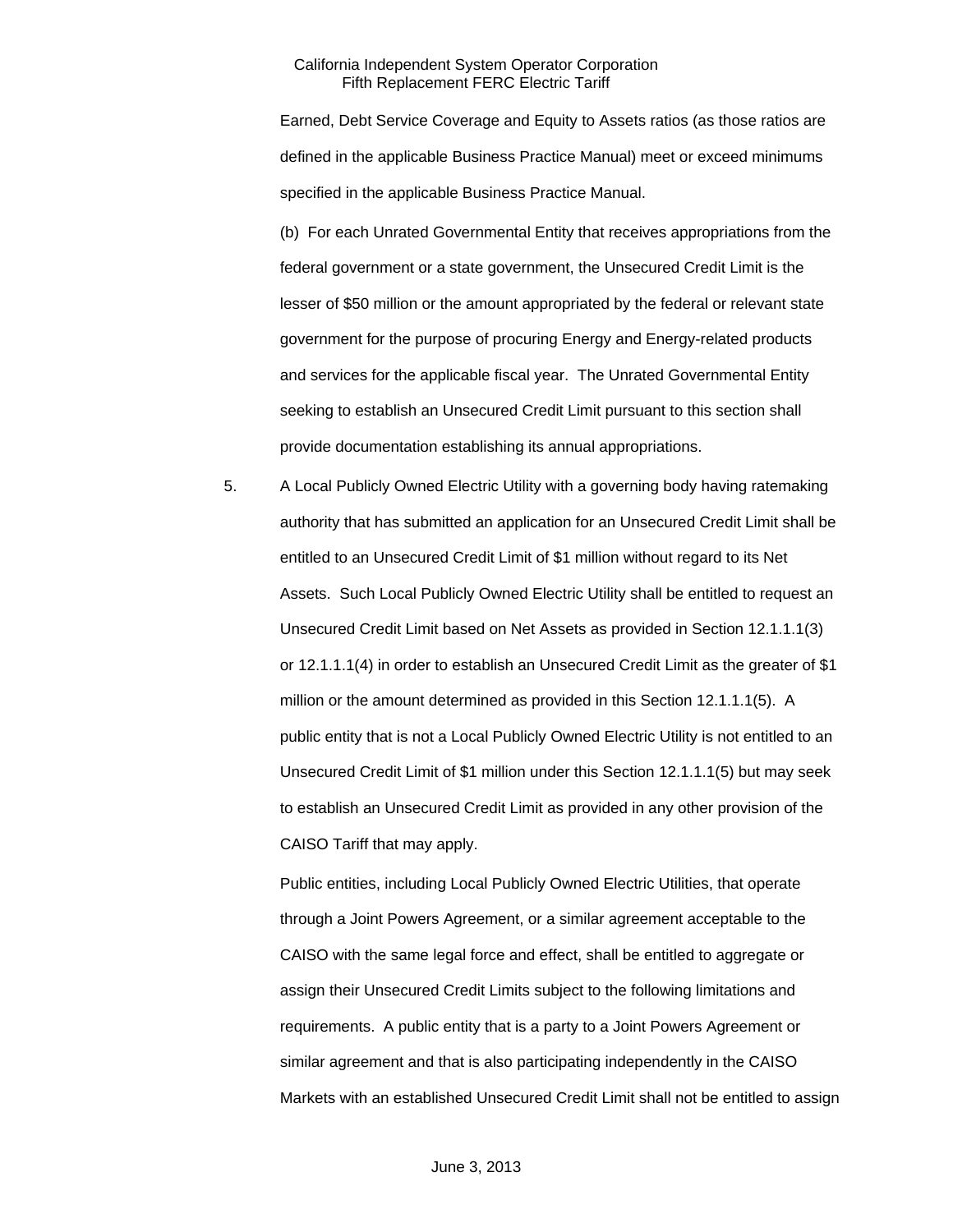or aggregate any portion of its Unsecured Credit Limit that the public entity is using to support financial liabilities associated with its individual participation in the CAISO Markets. A Local Publicly Owned Electric Utility that operates through a Joint Powers Authority or similar agreement that desires to aggregate a portion of its Unsecured Credit Limit that is equal to or less than \$1 million with one or more other Local Publicly Owned Electric Utilities that operate through that Joint Powers Agreement or similar agreement or to assign a portion of its Unsecured Credit Limit that is equal to or less than \$1 million to the Joint Powers Authority shall be entitled to do so. A Local Publicly Owned Electric Utility that operates through a Joint Powers Agreement or similar agreement that desires to aggregate its Unsecured Credit Limit with one or more other Local Publicly Owned Electric Utilities that operate through that Joint Powers Agreement or similar agreement or to assign a portion of its Unsecured Credit Limit to the Joint Powers Authority that exceeds \$1 million, and any public entity that is not a Local Publicly Owned Electric Utility that operates through a Joint Powers Agreement or similar agreement that desires to aggregate its Unsecured Credit Limit with one or more other Local Publicly Owned Electric Utilities that operate through that Joint Powers Agreement or similar agreement or to assign any portion of its Unsecured Credit Limit to the Joint Powers Authority, shall provide documentation that is acceptable to the CAISO and that demonstrates the Local Publicly Owned Electric Utility or public entity will assume responsibility for the financial liabilities of the Joint Powers Authority associated with the assigned or aggregated portion of the Unsecured Credit Limit. Such documentation may include a guaranty or similar instrument acceptable to the CAISO.

In those cases where a Market Participant is a subsidiary or Affiliate of another entity and would like to utilize the consolidated financial statements and other relevant information of that entity for obtaining an Unsecured Credit Limit, a signed corporate guaranty is required. A guarantor would be considered reasonably acceptable and a corresponding Unsecured Credit Limit would be set based on the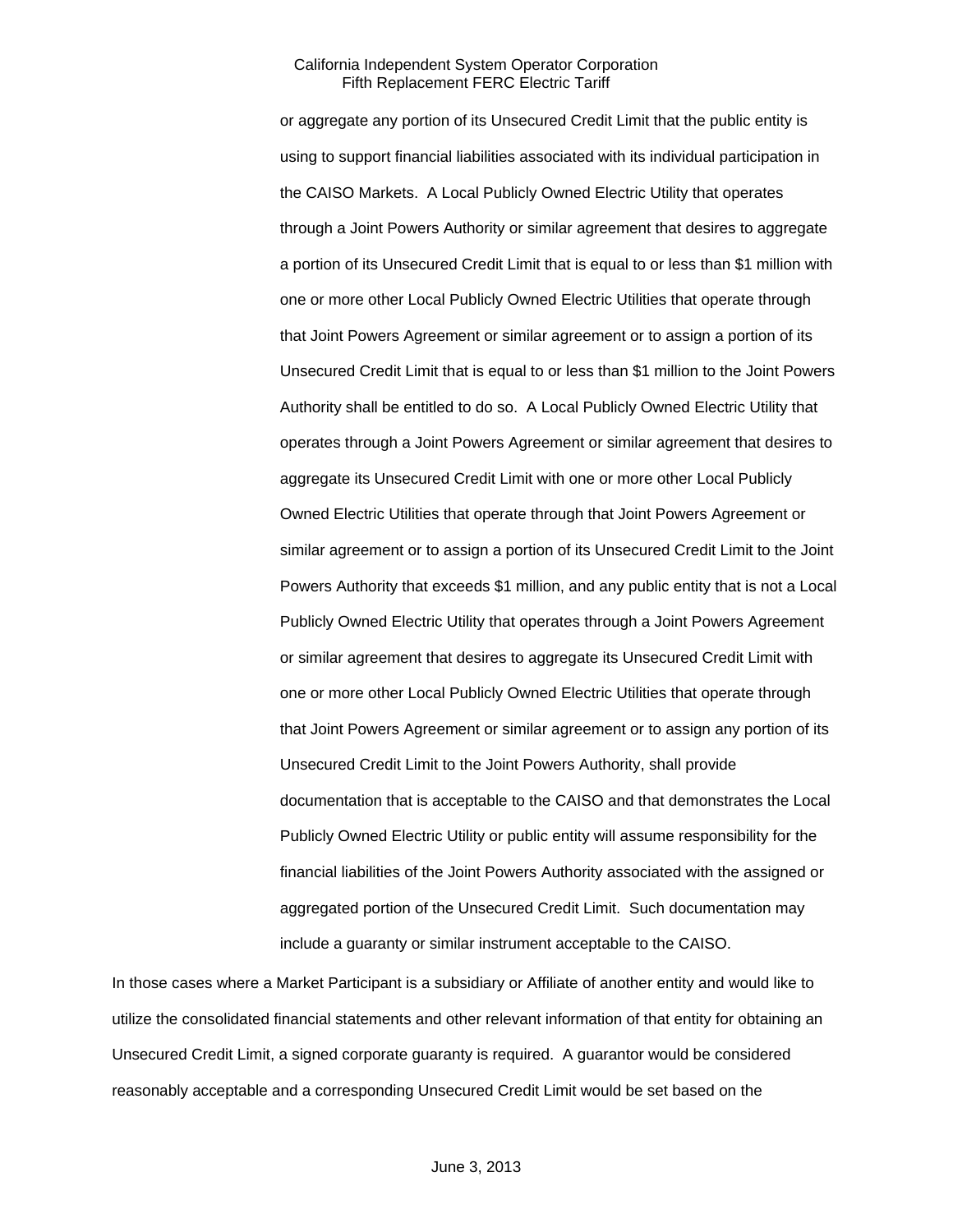guarantor's credit evaluation according to the procedures that apply to the credit evaluation of a Market Participant pursuant to Section 12.1.1. Unsecured Credit Limits established pursuant to this Section 12.1.1.1 shall be subject to the CAISO's consideration of the same qualitative factors that apply to all Market Participants as set forth in Section 12.1.1.2 and, accordingly, the CAISO may adjust their Unsecured Credit Limits pursuant to Section 12.1.1.

# **12.1.1.1.1 Maximum Percentage of Tangible Net Worth and Net Assets**

For Rated and Unrated Public/Private Corporations or Rated Governmental Entities, the maximum percentage of Tangible Net Worth or Net Assets is 7.5 percent (7.5%) for the highest quality firms; that is, those Market Participants who maintain the highest Moody's Analytics Equivalent Rating and/or highest credit agency issuer rating. The percentage of Tangible Net Worth or Net Assets that a Market Participant qualifies for will be reduced as its credit risk increases as determined by having a lower Moody's Analytics Equivalent Rating and/or lower credit agency issuer rating.

For Unrated Governmental Entities, the CAISO may provide an Unsecured Credit Limit of up to five percent (5%) of Net Assets.

 With respect to either of these potential maximum percentages, a lesser amount of unsecured credit may be granted if the CAISO becomes aware of information related to a Material Change in Financial Condition or other significant information that presents a significant risk to the creditworthiness of the entity.

# **12.1.1.1.2 Unsecured Credit Limit Calculation Steps**

A six-step process is used to determine Unsecured Credit Limits for Market Participants that are Rated Public/Private Corporations, Unrated Public/Private Corporations, and Rated Governmental Entities.

> Step 1 – If the Market Participant has a credit rating(s) from one or more of the Nationally Recognized Statistical Rating Organizations, verify the rating(s) with the appropriate organization. Regardless of the number of ratings available, the lowest rating will be used for purposes of determining the percentage of Tangible Net Worth or Net Assets.

Step 2 –Obtain the Market Participant's Moody's Analytics Equivalent Rating.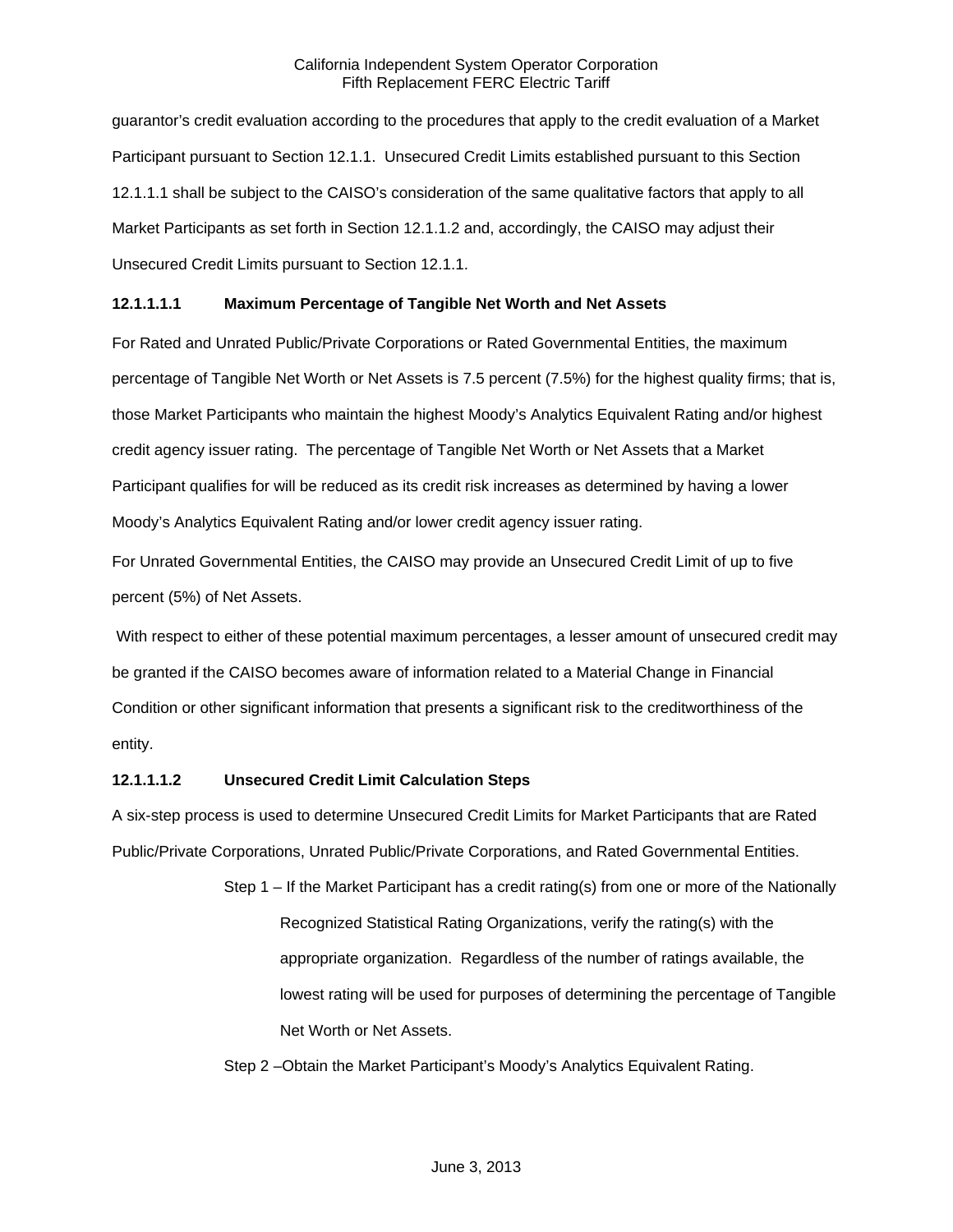- Step 3 Calculate the percentage of Tangible Net Worth or Net Assets based on the entity type as described in Section 12.1.1.1.
- Step 4 Calculate the Market Participant's Tangible Net Worth or Net Assets.
	- (a) Tangible Net Worth for Rated or Unrated Public/Private Corporations equals total assets minus assets (net of any matching liabilities, assuming the result is a positive value) the CAISO reasonably believes to be restricted or potentially unavailable to settle a claim in the event of a default (examples include restricted assets and Affiliate assets) minus intangible assets (i.e., those assets not having a physical existence such as patents, trademarks, franchises, intellectual property, and goodwill) minus derivative assets (net of any matching liabilities, assuming the result is a positive value) minus total liabilities.
	- (b) Net Assets for Rated Governmental Entities equals total assets minus assets (net of any matching liabilities, assuming the result is a positive value) the CAISO reasonably believes to be restricted or potentially unavailable to settle a claim in the event of a default (examples include restricted assets) minus total liabilities.
- Step 5 Calculate the Market Participant's intermediate Unsecured Credit Limit.
	- (a) intermediate Unsecured Credit Limit = Tangible Net Worth \* percentage of Tangible Net Worth for Rated or Unrated Public/Private Corporations
	- (b) intermediate Unsecured Credit Limit = Net Assets \* percentage of Net Assets for Rated Governmental Entities
- Step 6 Adjust the intermediate Unsecured Credit Limit downward, if warranted based on the CAISO's review of qualitative and quantitative credit strength indicators in Section 12.1.1.2.
	- (a) Final Unsecured Credit Limit = intermediate Unsecured Credit Limit from Step 5 \* (0 - 100%)

# **12.1.1.2 Credit Strength Indicators**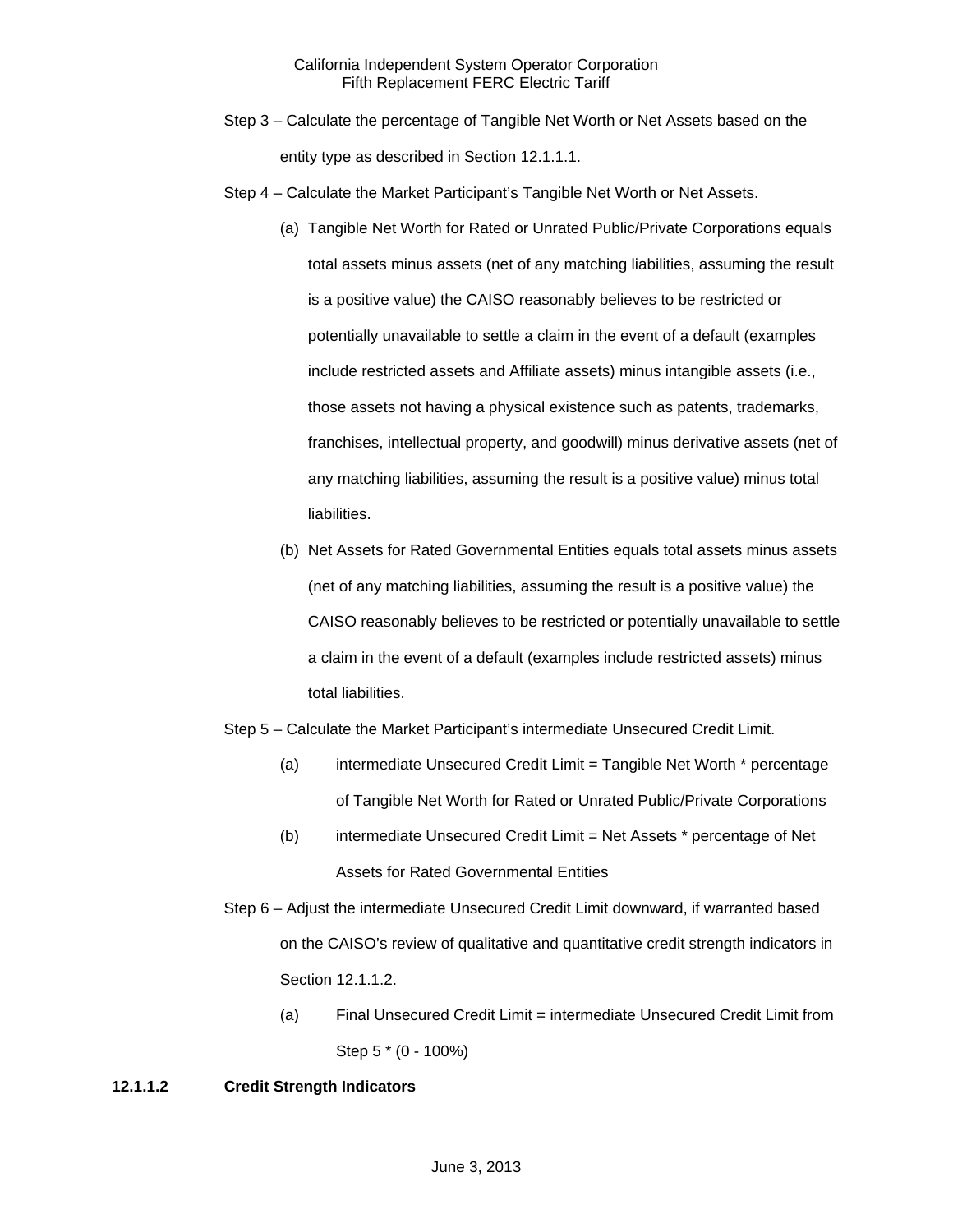In determining a Market Participant's Unsecured Credit Limit, the CAISO may rely on information gathered from financial reporting agencies, the general/financial/energy press, and provided by the Market Participant to assess its overall financial health and its ability to meet its financial obligations. Information considered by the CAISO in this process may include the following qualitative factors:

- (a) Applicant's history;
- (b) Nature of organization and operating environment;
- (c) Management;
- (d) Contractual obligations;
- (e) Governance policies;
- (f) Financial and accounting policies;
- (g) Risk management and credit policies;
- (h) Market risk including price exposures, credit exposures and operational exposures;
- (i) Event risk;
- (j) The state or local regulatory environment; and
- (k) Affiliate disclosure information provided pursuant to this CAISO Tariff, including Sections 4.14.2.1, 12.1.1, 39.9, and/or 39.11.1.

Material negative information in these areas may result in a reduction of up to one hundred percent (100%) in the Unsecured Credit Limit that would otherwise be granted based on the six-step process described in Section 12.1.1.1. A Market Participant, upon request, will be provided a written analysis as to how the provisions in Section 12.1.1.1 and this section were applied in setting its Unsecured Credit Limit.

### **12.1.1.3 Financial Statements**

Market Participants requesting unsecured credit are required to provide financial statements so that a credit review can be completed. Based on availability, the Market Participant must submit a financial statement for the most recent financial quarter, as well as audited financial statements for the most recent three fiscal years, or the period of existence of the Market Participant, if shorter, to the CAISO or the CAISO's designee. If audited financial statements are not available, financial statements, as described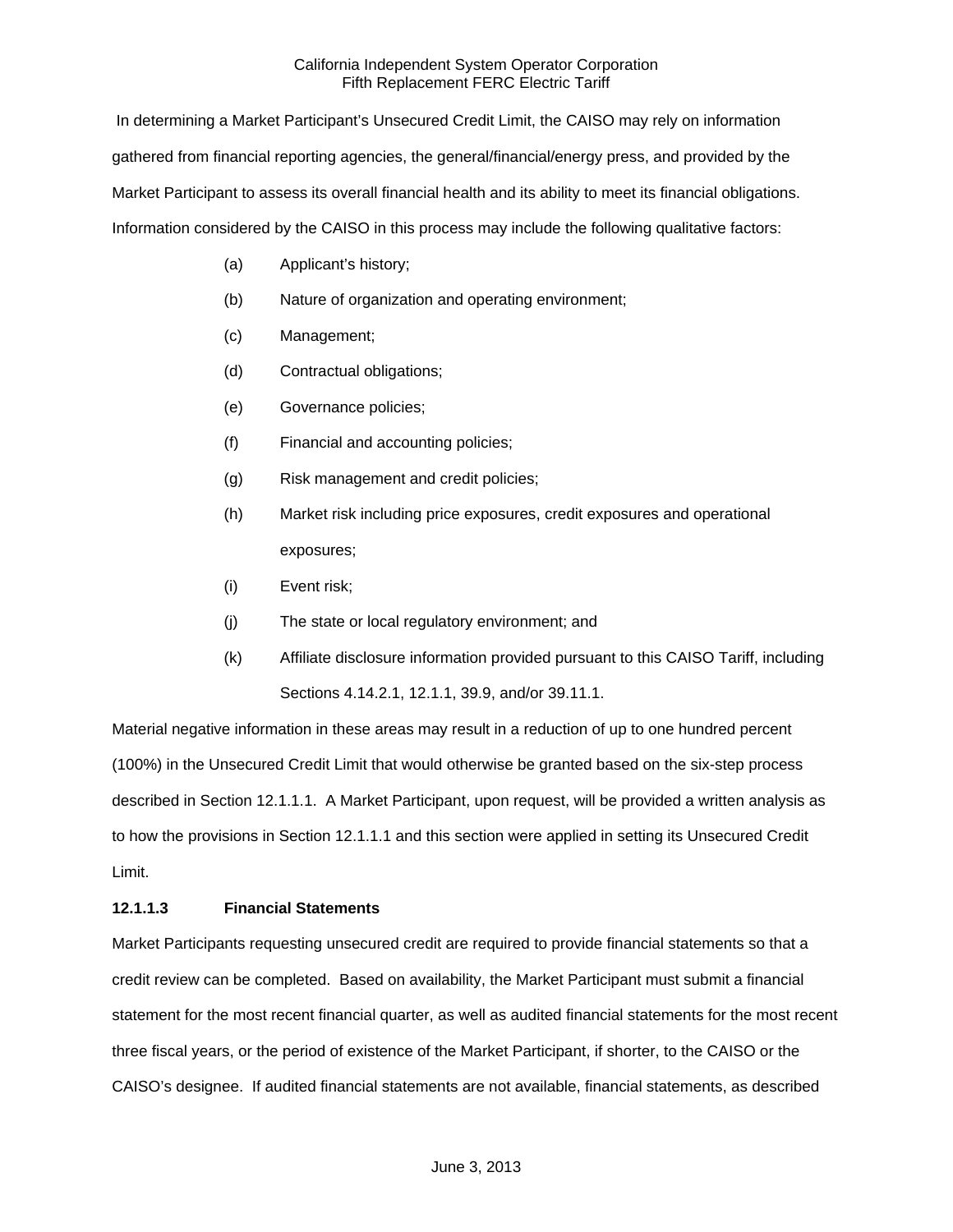below, should be submitted, signed and attested to by an officer of the Market Participant as a fair representation of the financial condition of the Market Participant in accordance with generally accepted accounting principles. The information should include, but is not limited to, the following:

- (a) If publicly traded:
	- (i) Annual and quarterly reports on Form 10-K and Form 10-Q, respectively
	- (ii) Form 8-K reports, if any
- (b) If privately held or governmentally owned:
	- (i) Management's discussion & analysis (if available)
	- (ii) Report of independent accountants (if available)
	- (iii) Financial statements, including:
		- Balance sheet
		- Income statement
		- Statement of cash flows
		- Statement of stockholder's equity
	- (iv) Notes to financial statements

If the above information is available electronically on the internet, the Market Participant may indicate in written or electronic communication where such statements are located for retrieval by the CAISO or the CAISO's designee.

# **12.1.1.4 Determination of Unsecured Credit Limits for Affiliates**

If any Market Participant requesting or maintaining an Unsecured Credit Limit is affiliated with one or more other entities subject to the credit requirements of this Section 12, the CAISO may consider the overall creditworthiness and financial condition of such Affiliates when determining the applicable Unsecured Credit Limit. The maximum Unsecured Credit Limit specified in Section 12.1.1 applies to the combined activity of such Affiliates.

# **12.1.1.5 Notification of Material Change in Financial Condition**

Each Market Participant shall notify the CAISO in writing of a Material Change in Financial Condition, within five (5) Business Days of when the Material Change in Financial Condition is known or reasonably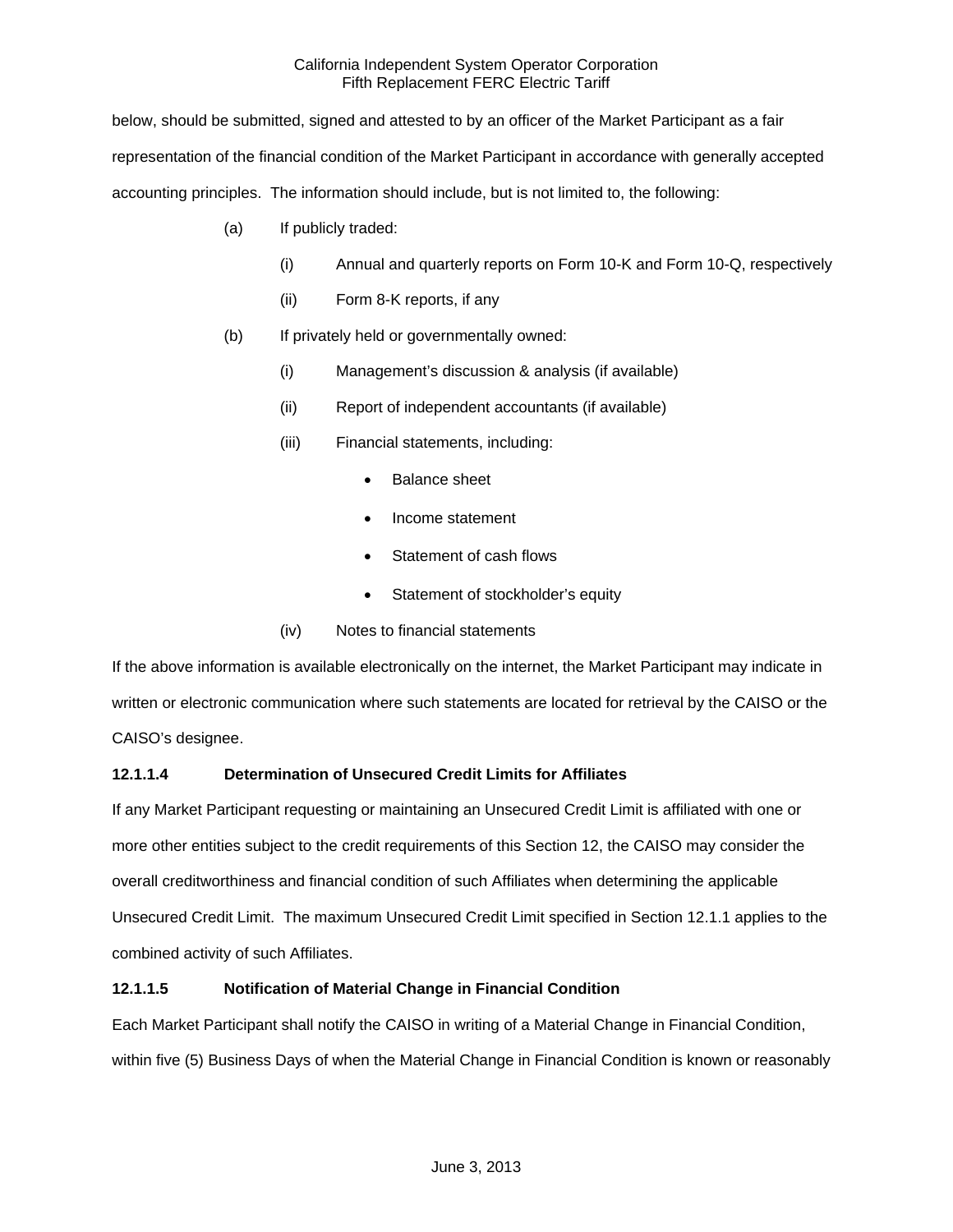should be known by the Market Participant. Examples of a Material Change in Financial Condition may include, but are not limited to:

- a) A credit agency or Moody's Analytics equivalent rating downgrade to below investment grade;
- b) Being placed on a negative credit watch list by a major rating agency;
- c) A bankruptcy filing;
- d) Insolvency;
- e) The filing of a material lawsuit that could significantly and adversely affect past, current, or future financial results;
- f) Restatement of one or more financial statements for a prior year in a way that reduces the amount of unsecured credit that was previously provided;
- g) A default in another organized market for which any cure period has expired; or
- h) Any change in the financial condition of the Market Participant that exceeds a five (5) percent reduction in the Market Participant's Tangible Net Worth or Net Assets for the Market Participant's preceding fiscal year, calculated in accordance with generally accepted accounting practices.

The provision to the CAISO of a copy of a Form 10-K, Form 10-Q, or Form 8-K filed with the U.S. Securities and Exchange Commission shall satisfy the requirement of notifying the CAISO of such Material Change in Financial Condition if such Material Change in Financial Condition is identified in the Form 10-K, Form 10-Q, or Form 8-K. Alternatively, the Market Participant may direct the CAISO to the location of the information on their company website or the website of the U.S. Securities & Exchange Commission.

# **12.1.2 Financial Security And Financial Security Amount**

A Market Participant that does not have an Unsecured Credit Limit, or that has an Unsecured Credit Limit that is less than its Estimated Aggregate Liability, shall post Financial Security that is acceptable to the CAISO and that is sufficient to ensure that its Aggregate Credit Limit (i.e., the sum of its Unsecured Credit Limit and Financial Security Amount) is equal to or greater than its Estimated Aggregate Liability. The Financial Security posted by a Market Participant may be any combination of the following types of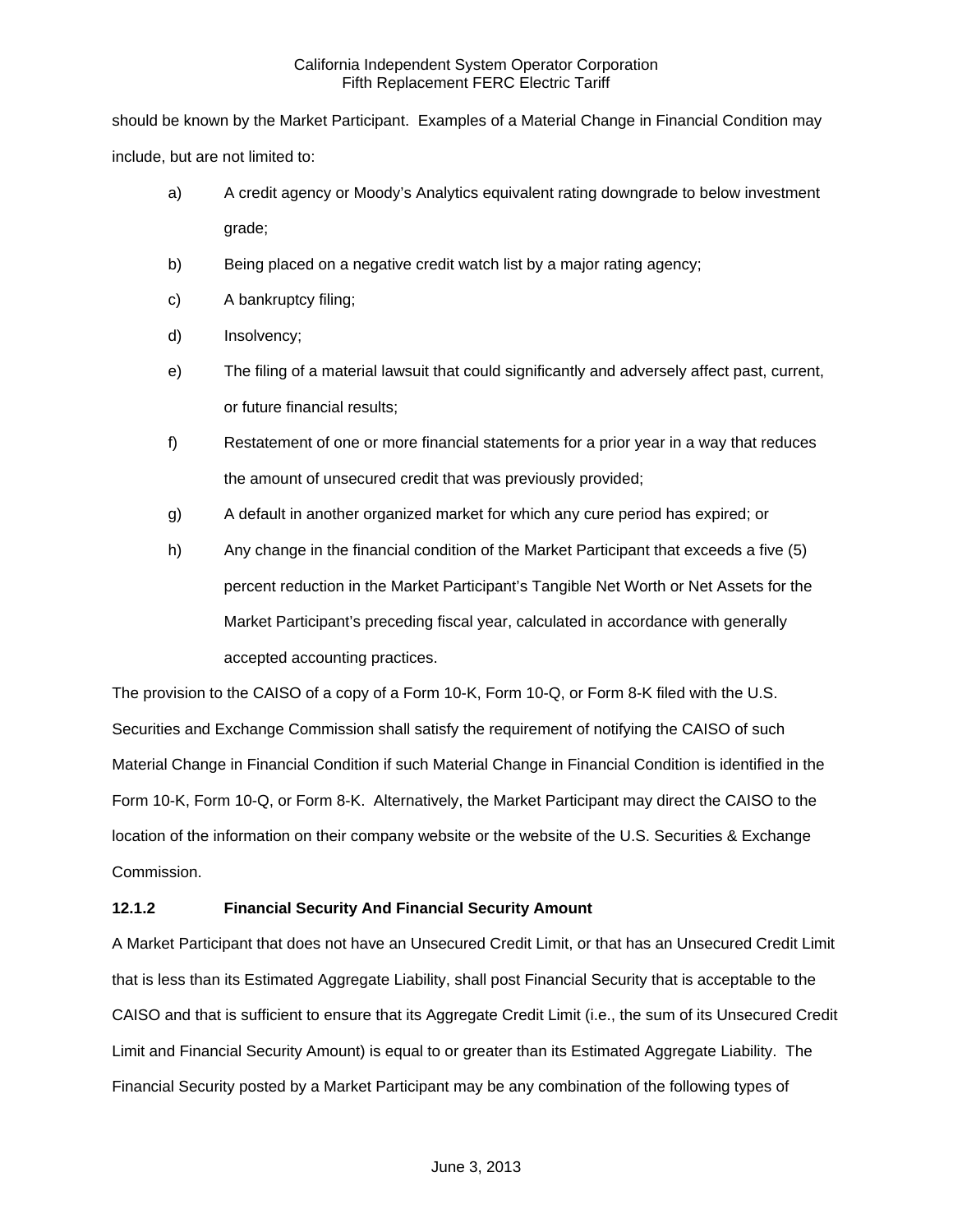Financial Security provided in favor of the CAISO and notified to the CAISO under Section 12.3:

- (a) an irrevocable and unconditional letter of credit issued by a bank or financial institution that is reasonably acceptable to the CAISO; or
- (b) a prepayment to the CAISO.

Financial Security instruments as listed above shall be in such form as the CAISO may reasonably require from time to time by notice to Market Participants, or in such other form as has been evaluated and approved as reasonably acceptable by the CAISO. The CAISO shall publish and maintain standardized forms related to the types of Financial Security listed above on the CAISO Website. The CAISO shall require the use of standardized forms of Financial Security to the greatest extent possible.

### **12.1.2.1 Additional Procedures Regarding Certain Types of Financial Security**

Prepayments to the CAISO will be held in an interest-bearing account or another investment acceptable to the Market Participant and the CAISO, and interest on the investment will accrue at the rate as provided for in the investment. Interest will accrue to the Market Participant's benefit and will be added to the Market Participant's prepayment account on a monthly basis. Due to the additional administrative effort involved in tracking and posting interest on such prepayments, the use of this option is not encouraged.

# **12.1.2.2 Process for Evaluating Requests to Use Non-Standardized Forms of Financial Security**

A Market Participant that seeks permission to use a form for Financial Security other than one or more of the standardized forms posted on the CAISO Website shall seek such permission in a written request to the CAISO that explains the basis for the use of such non-standardized form. The CAISO shall have ten (10) Business Days from receipt of such request to evaluate it and determine whether it will be approved as reasonably acceptable. If the CAISO does not respond to such request within the ten (10) Business Day period, the request shall be deemed to have been denied. Until and unless the CAISO approves the use of a non-standardized form for Financial Security, the Market Participant that submitted such request shall be required to use one of the standardized forms for Financial Security described in this Section 12.1.2.

### **12.1.2.3 Expiration of Financial Security**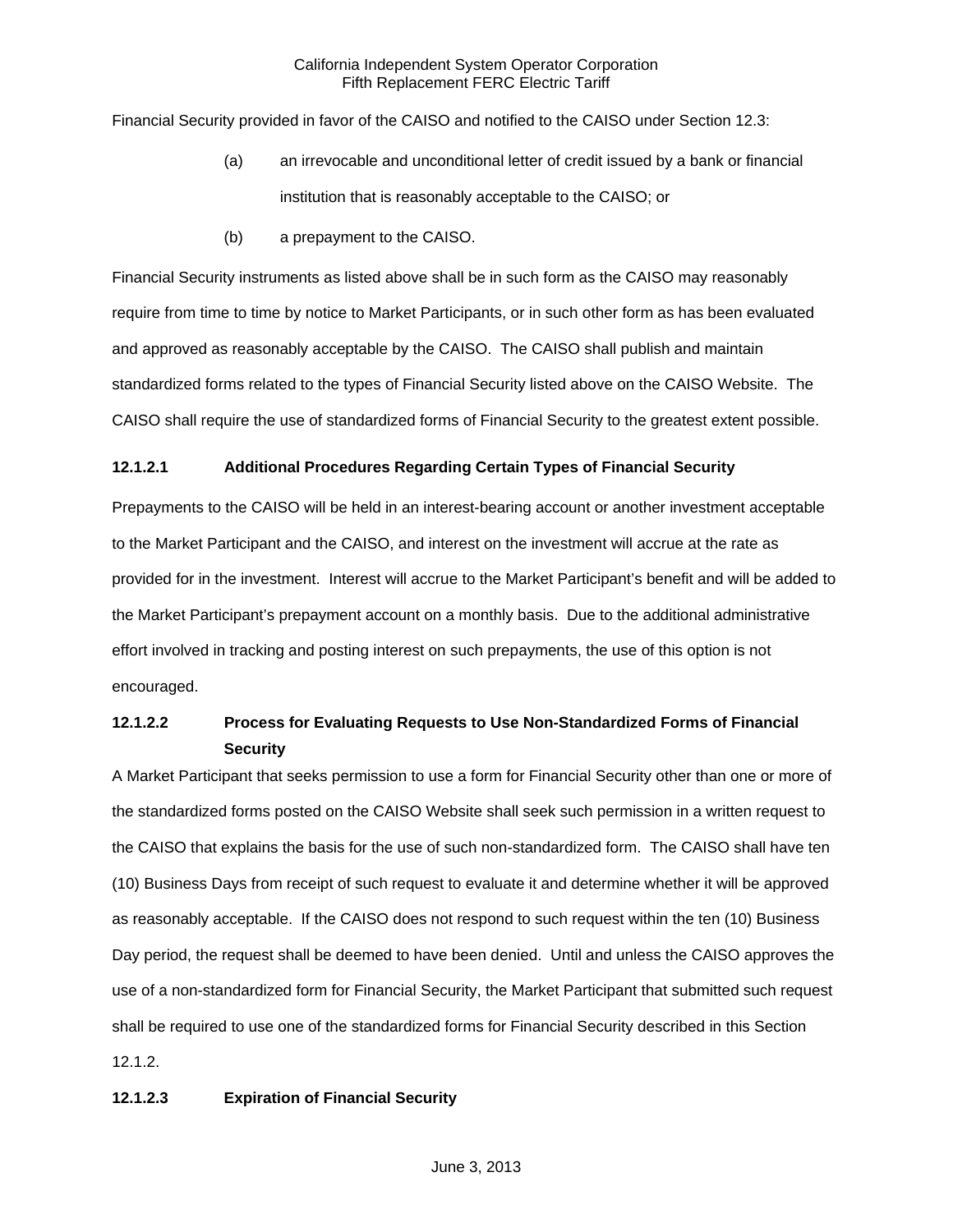Each Market Participant shall ensure that the financial instruments it uses for the purpose of providing Financial Security will not expire and thereby cause the Market Participant's Aggregate Credit Limit to fall below the Market Participant's Estimated Aggregate Liability. The CAISO will treat a financial instrument that does not have an automatic renewal provision and that is not renewed or replaced within seven (7) days of its date of expiration as being out of compliance with the standards for Financial Security contained in this Section 12 and will deem the value of such financial instrument to be zero, and will draw upon such Financial Security prior to its stated expiration if deemed necessary by the CAISO.

# **12.1.2.4 Risk of Loss of Financial Security Amounts Held and Invested by the CAISO**

In accordance with the CAISO's investment policy, the CAISO will invest each Financial Security Amount of a Market Participant only in bank accounts, money market accounts, and/or U.S. Treasury/Agency securities unless a specific written request is received from the Market Participant for a different type of investment and the CAISO provides its written consent to such alternative investment. A Market Participant that provides a Financial Security Amount that is held and invested by the CAISO on behalf of the Market Participant will bear all risks that such Financial Security Amount will incur a loss of principal and/or interest as a result of the CAISO's investment of such Financial Security Amount.

# **12.1.3 Estimated Aggregate Liability**

The CAISO will periodically calculate the Estimated Aggregate Liability of each Market Participant, based on all charges and settlement amounts for which such Market Participant is liable or reasonably anticipated by the CAISO to be liable for pursuant to the CAISO Tariff. The Estimated Aggregate Liability for each Market Participant shall be determined and applied by the CAISO consistent with the procedures set forth in the applicable Business Practice Manual. The CAISO shall upon request provide each Market Participant with information concerning the basis for the CAISO's determination of its Estimated Aggregate Liability, and the CAISO's determination may be disputed in accordance with the procedures set forth in the applicable Business Practice Manual. The CAISO shall compare each Market Participant's Estimated Aggregate Liability against its Aggregate Credit Limit on a periodic basis.

### **12.1.3.1 Calculation of Estimated Aggregate Liability**

**12.1.3.1.1 Calculation of the EAL Amount**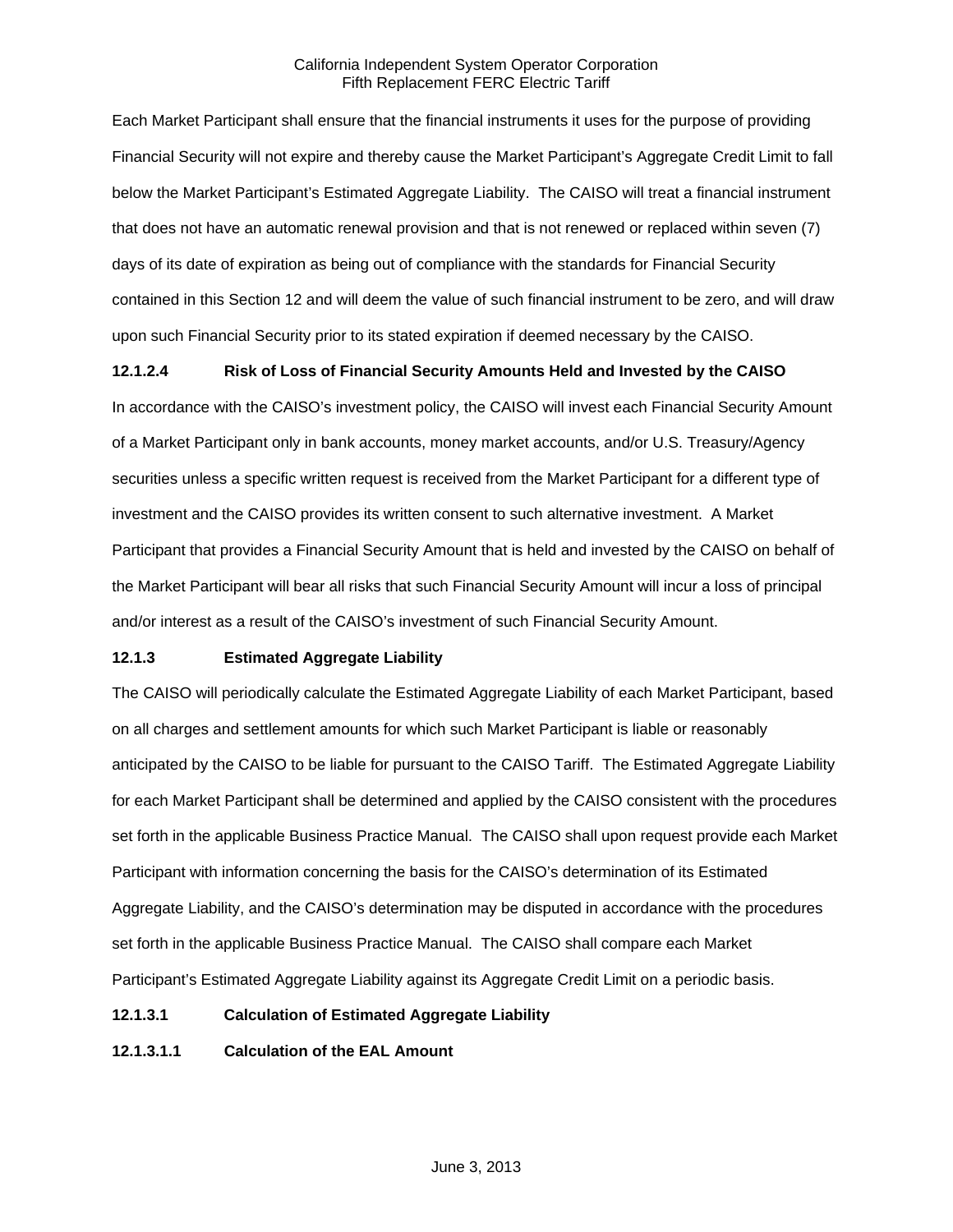Except as described in Section 12.1.3.1.2, the CAISO shall use the method described in this Section 12.1.3.1.1 to calculate each Market Participant's Estimated Aggregate Liability (EAL). The Estimated Aggregate Liability represents the amount owed to the CAISO for all unpaid obligations, specifically, the obligations for the number of Trading Days outstanding at a given time based on the CAISO's Payments Calendar plus five (5) Trading Days based on the allowable period for Market Participants to respond to CAISO requests for additional Financial Security collateral (two (2) Business Days), and other liabilities including the value of a Market Participant's CRR portfolio, if negative. The charges the CAISO shall use to calculate Estimated Aggregate Liability shall be charges described or referenced in the CAISO Tariff. The CAISO shall calculate the Estimated Aggregate Liability for each Market Participant by aggregating the following obligations, including CRR liabilities even though such liabilities are secured separately:

- (a) invoiced amounts, i.e., any published but unpaid amounts on Invoices;
- (b) published amounts, i.e., amounts for Trading Days for which Settlement Statements have been issued;
- (c) estimated amounts, i.e., amounts based on estimated Settlement amounts calculated by the Settlement system using estimated meter data, and other available operational data;
- (d) extrapolated amounts, i.e., amounts calculated for Trading Days for which neither actual nor estimated Settlement Statements have been issued;
- (e) CRR portfolio value, i.e., the prospective value of the CRR portfolio, if negative, as described in Section 12.6.3;
- (f) CRR Auction limit, i.e., the maximum credit limit for participation in a CRR Auction;
- (g) CRR Auction awards (prior to invoicing), i.e., amounts to cover winning offers at the completion of the CRR Auction bur prior to invoicing;
- (h) Estimated Aggregate Liability adjustments resulting from Virtual Bid Submission Charges and the submission of Virtual Bids and/or receipt of Virtual Awards pursuant to Section 12.8;
- (i) past-due amounts, i.e., any unpaid or past due amounts on Invoices;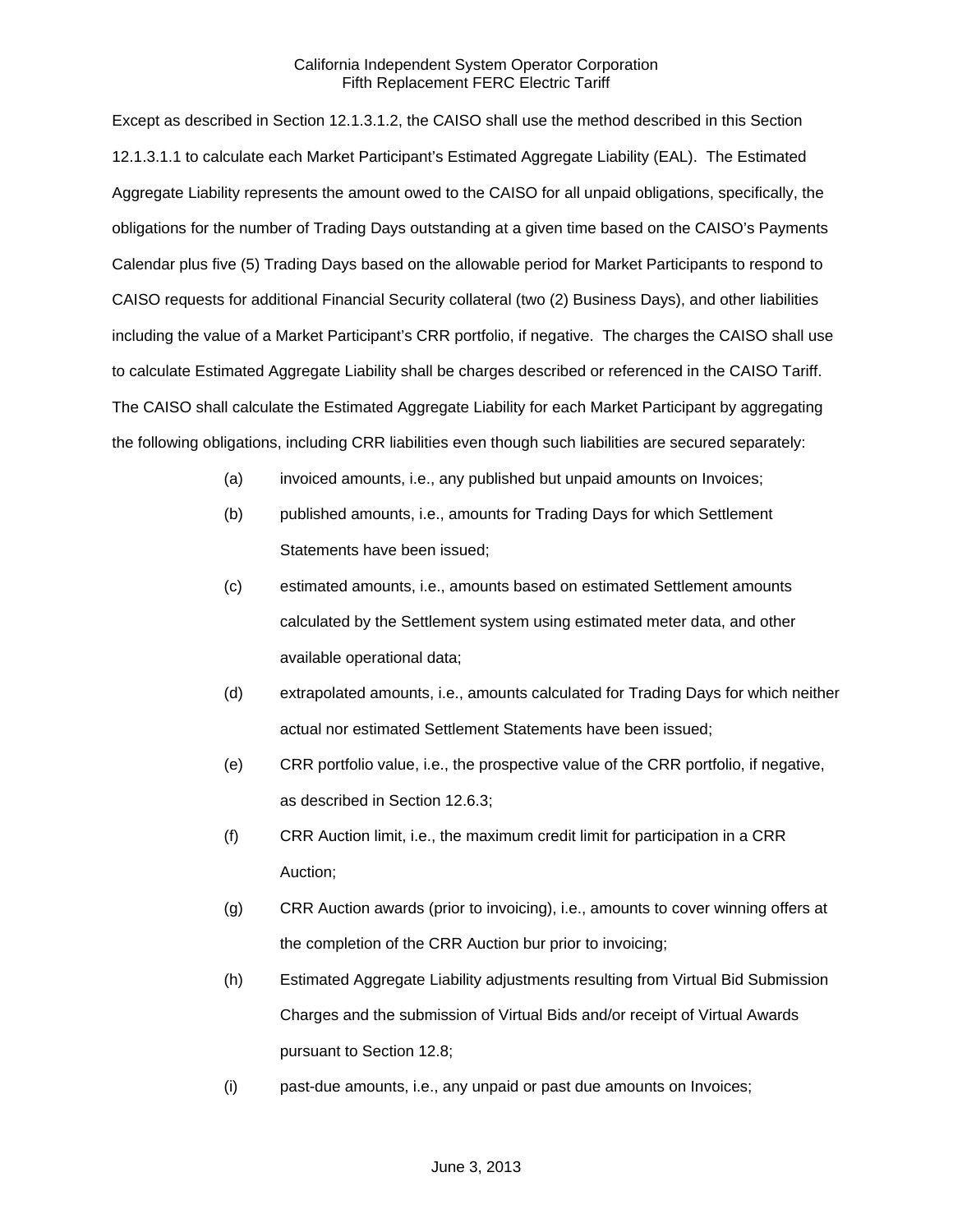- (j) FERC Annual FERC Charges, i.e., FERC Annual Charges for a Market Participant that has elected to pay such amounts on an annual basis that are owed and outstanding and not already captured in any other component of Estimated Aggregate Liability;
- (k) WAC Charges, i.e., WAC amounts for the current year or future years as specified in Section 36.9.2;
- (l) Estimated Aggregate Liability adjustments, i.e., adjustments that may be necessary as a result of analysis performed as a result of Section 12.4.2; and
- (m) extraordinary adjustments, i.e., adjustments to Settlement amounts related to FERC proceedings, if known and estimated by the CAISO, as described in Section 12.1.3.1.3.

For a Market Participant that maintains multiple BAID numbers, the Estimated Aggregate Liability of the Market Participant as a legal entity shall be calculated by summing the Estimated Aggregate Liabilities for all such BAID numbers and comparing the sum of the Estimated Aggregate Liabilities to the Aggregate Credit Limit of the Market Participant. Market Participants may recommend changes to the liability estimates produced by the CAISO's Estimated Aggregate Liability calculation through the dispute procedures described in Section 12.4.2.

# **12.1.3.1.2 Calculation Methodology Applicable to New Market Participants**

Each new Market Participant (and each Market Participant that has previously been inactive) is required to have an initial Aggregate Credit Limit that is sufficient to cover a minimum of forty-five (45) Trading Days of estimated obligations. This initial credit requirement is based on anticipated transactions in the CAISO Markets, and shall be considered to be equal to the Market Participant's Estimated Aggregate Liability until the CAISO obtains sufficient data from its automated calculation of Estimated Aggregate Liability as described in Section 12.1.3.1.1 to begin relying on that calculation.

# **12.1.3.1.3 Special Circumstances**

**12.1.3.1.3.1 Daily Adjustments and Disputes**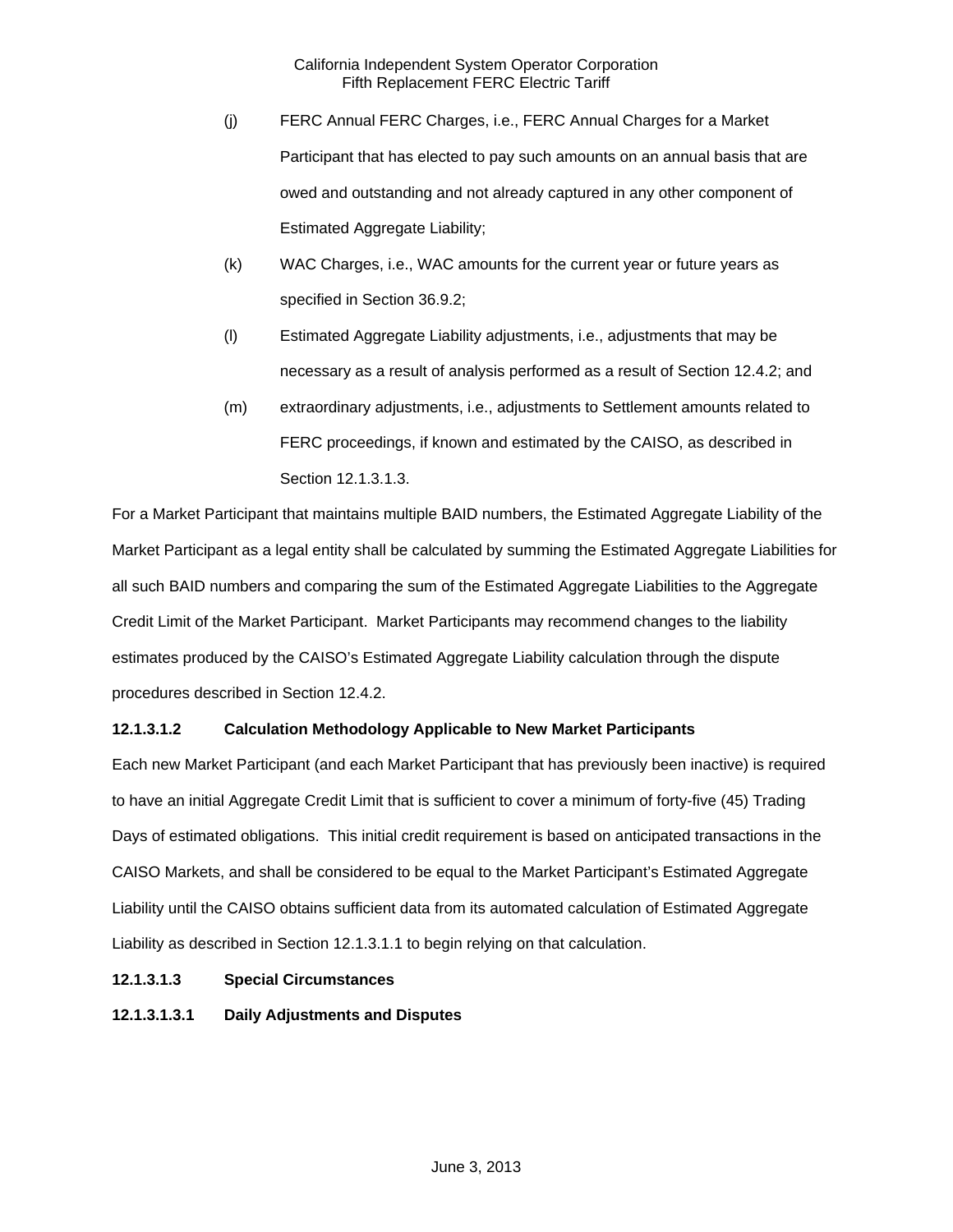Charges associated with daily adjustments and disputes that are regularly calculated by the CAISO Settlement system will be included in the CAISO's determinations of Estimated Aggregate Liability as the charges are calculated.

# **12.1.3.1.3.2 FERC Refund Orders**

The CAISO will assess its ability to reasonably calculate the charges associated with a refund before the CAISO's Settlement system is re-run. If the CAISO can reasonably apportion the refund charges to specific Market Participants, it will include the amounts in its calculation of Estimated Aggregate Liability for those Market Participants and will request Financial Security from them accordingly. If the CAISO determines that complexities of a FERC refund order preclude the CAISO from reasonably being able to include refunds in its calculation of Estimated Aggregate Liability, the CAISO will not request Financial Security associated with the required refunds until the refunds are processed through the CAISO Settlement system. However, if feasible, the CAISO will make available to Market Participants, for informational purposes only, an aggregate forecast of the effect that providing the refunds will have on the CAISO's calculation of Estimated Aggregate Liability.

# **12.1.3.1.3.3 CAISO ADR Procedures**

The CAISO will handle transactions associated with the CAISO ADR Procedures in the same manner as transactions associated with refunds provided pursuant to Section 12.1.3.1.3.2.

# **12.2 Review Of Creditworthiness**

The CAISO may review the creditworthiness of any Market Participant that delays or defaults in making payments due under the CAISO Tariff and, as a consequence of that review, may require such Market Participant, whether or not it has an Unsecured Credit Limit, to provide credit support in the form of any of the following types of Financial Security:

- (a) an irrevocable and unconditional letter of credit by a bank or financial institution reasonably acceptable to the CAISO; or
- (b) a prepayment to the CAISO.

 The CAISO may require the Market Participant to maintain such Financial Security for at least one (1) year from the date of such delay or default.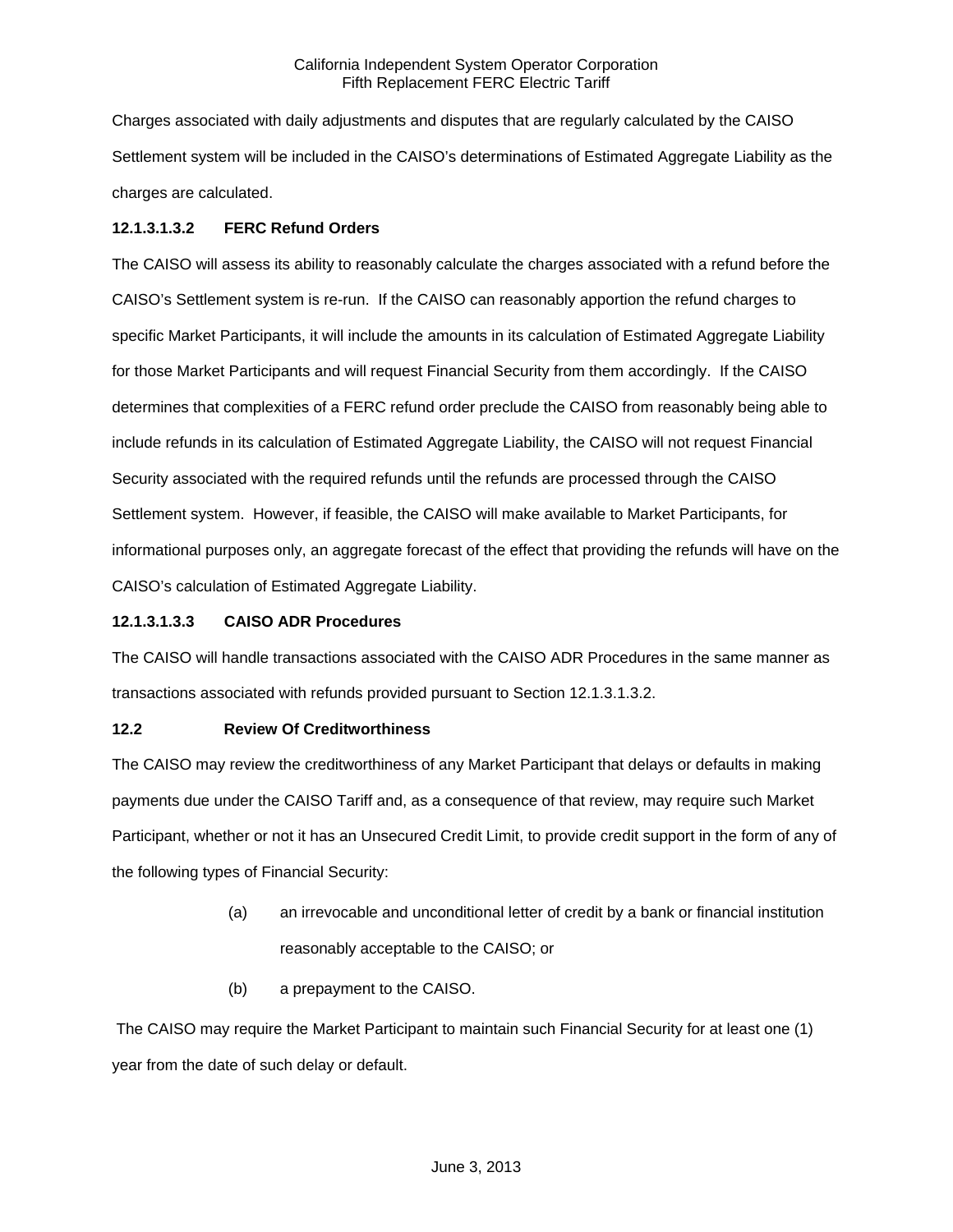# **12.3 Posting And Releases Of Financial Security**

Each Market Participant required to provide a Financial Security Amount under Section 12.1.2 shall notify the CAISO of the initial Financial Security Amount that it wishes to provide at least fifteen (15) days in advance and shall ensure that the CAISO has received such Financial Security Amount prior to the date the Market Participant commences activity through the CAISO, or the date the CRR Holder or Candidate CRR Holder participates in the applicable auction of CRRs. A Market Participant may at any time increase its Financial Security Amount by providing additional Financial Security in accordance with Section 12.1.2. A Market Participant may request that its Financial Security Amount be reduced or released by making its request not fewer than fifteen (15) days prior to the date on which the reduction or release is requested to occur. The CAISO shall evaluate the request and inform the Market Participant within ten (10) Business Days either that a reduction or release of the Financial Security Amount is permissible, that a reduction or release of the Financial Security Amount is impermissible, or that the CAISO requires more information from the Market Participant in order to make its determination. The CAISO may decline to reduce or release a Financial Security Amount or may release a lesser amount for any of the following reasons:

- (a) The Estimated Aggregate Liability for the Market Participant cannot be accurately determined due to a lack of supporting Settlement charge information.
- (b) The most recent liabilities of the Market Participant are volatile to a significant degree and a reduction or release of the Financial Security Amount would present a high likelihood that, after the Financial Security Amount was reduced or released, the Estimated Aggregate Liability for the Market Participant, as calculated by the CAISO, would exceed its Aggregate Credit Limit.
- (c) The Market Participant has provided notice or otherwise demonstrated that it is terminating or significantly reducing its participation in the CAISO Markets. The CAISO may retain a portion of the Financial Security Amount to ensure that the Market Participant is adequately secured with respect to pending liabilities that relate to Settlement re-runs or other liabilities for which the Market Participant may be responsible under this CAISO Tariff.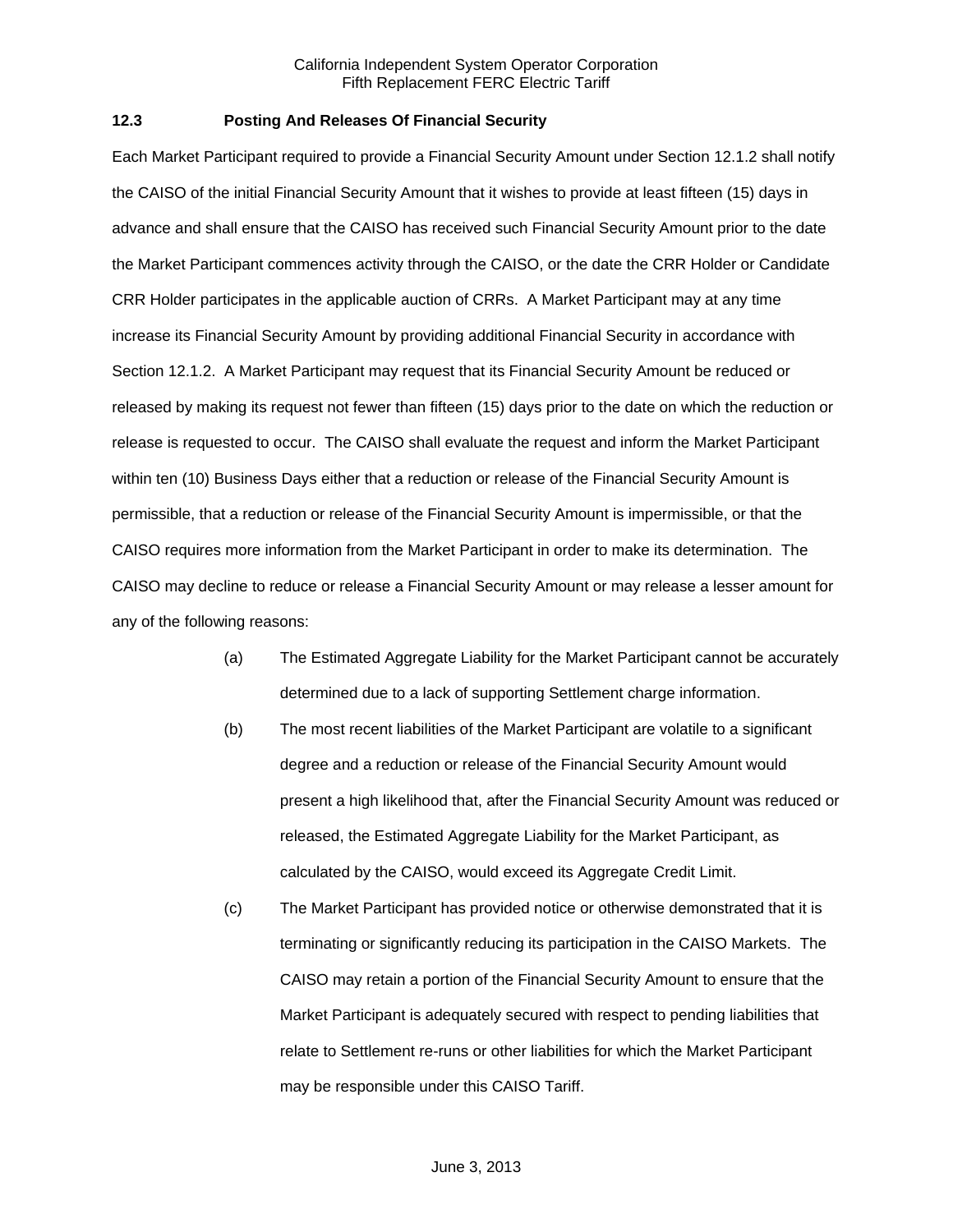# **12.3.1 Self-Supply Of UDC Demand**

Notwithstanding anything to the contrary in the CAISO Tariff, a Scheduling Coordinator or UDC that is an Original Participating Transmission Owner or is a Scheduling Coordinator for an Original Participating Transmission Owner shall not be precluded by Section 12.3 from scheduling transactions that serve a UDC's Demand from

- (1) a resource that the UDC owns; and
- (2) a resource that the UDC has under contract to serve its Demand.

# **12.4 Calculation Of Ongoing Financial Security Requirements**

Following the date on which a Market Participant commences trading, if the Market Participant's Estimated Aggregate Liability, as calculated by the CAISO, at any time exceeds its Aggregate Credit Limit, the CAISO shall direct the Market Participant to post an additional Financial Security Amount within two (2) Business Days that is sufficient to ensure that the Market Participant's Aggregate Credit Limit is at least equal to its Estimated Aggregate Liability. The CAISO shall also notify a Market Participant if at any time its Estimated Aggregate Liability exceeds ninety (90) percent of its Aggregate Credit Limit. For the purposes of calculating the Market Participant's Estimated Aggregate Liability, the CAISO shall include (1) outstanding charges for Trading Days for which Settlement data is available, and (2) an estimate of charges for Trading Days for which Settlement data is not yet available. To estimate charges for Trading Days for which Settlement data is not yet available, the CAISO will consider available historical Settlement data, and other available operational and market data as described in the applicable Business Practice Manual.

### **12.4.1 Resolution Of A CAISO Request For Additional Security Amount**

A Market Participant has two (2) Business Days to resolve a CAISO request for additional Financial Security. Within the two (2) Business Days, the Market Participant must either demonstrate to the CAISO's satisfaction that the CAISO's Financial Security request is entirely or partially unnecessary, or post the required Financial Security Amount calculated by the CAISO. If the CAISO and the Market Participant are unable to agree on the appropriate level of Financial Security during two (2) Business Day review period, the Market Participant must post the additional Financial Security and may continue with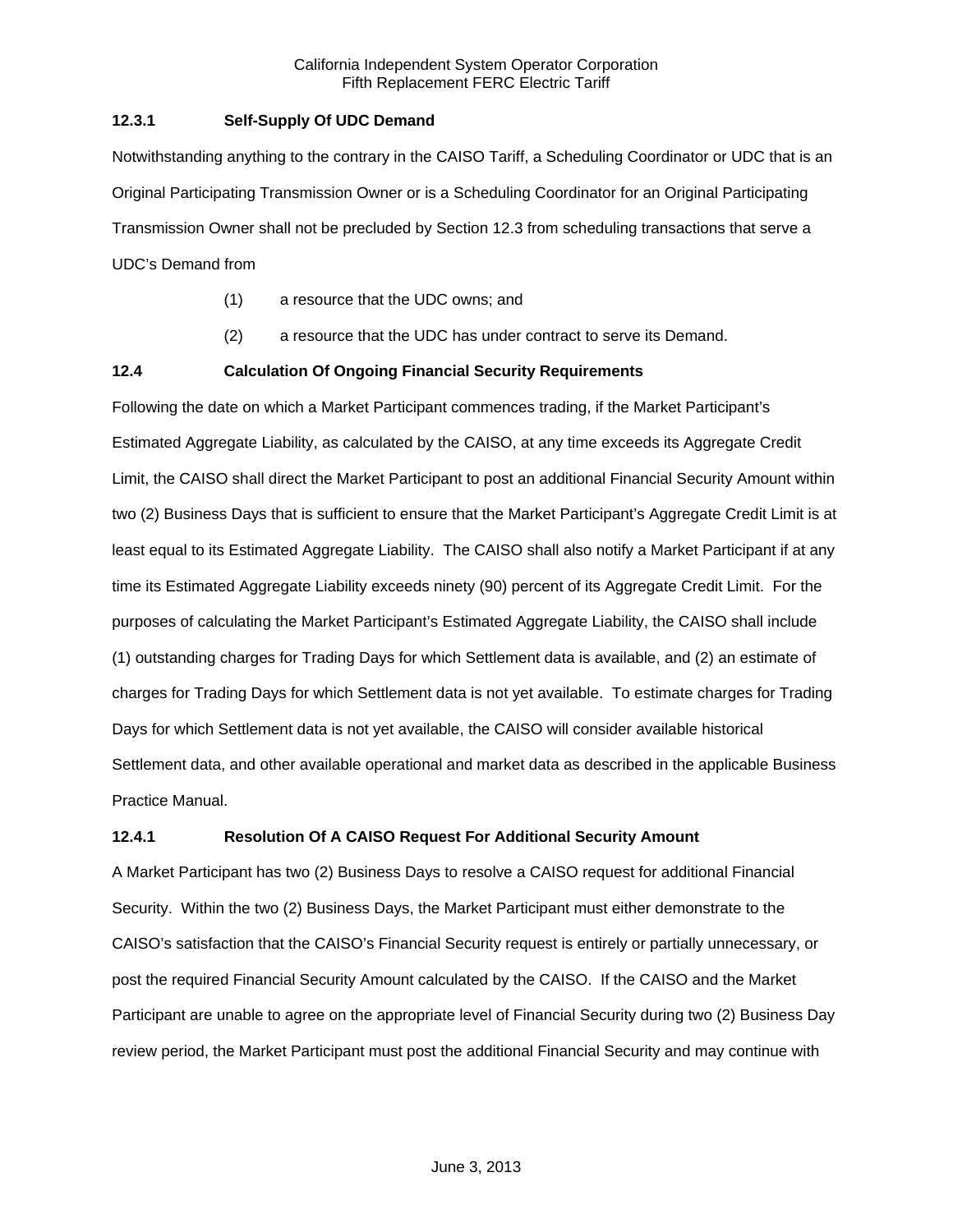the dispute process described in Section 12.4.2. Any excess Financial Security Amounts will be returned to the Market Participant if the dispute process finds in favor of the Market Participant.

# **12.4.2 Dispute Process For A Request For Additional Security Amount**

Market Participants may dispute the Estimated Aggregate Liability calculated by the CAISO and, as a result, the CAISO may reduce or cancel a requested Financial Security adjustment. The following steps are required for a Market Participant to dispute a Financial Security request resulting from the CAISO's calculation of Estimated Aggregate Liability:

- (1) Request by the Market Participant to review the CAISO calculation.
- (2) A reasonable and compelling situation presented, as determined by the Market Participant's CAISO client representative.
- (3) Documentation of facts and circumstances that evidence that the CAISO's calculation of Estimated Aggregate Liability results in an excessive and unwarranted Financial Security posting requirement.
- (4) Approval by the CAISO Manager and/or Director of Customer Services and Industry Affairs and approval by the CAISO Treasurer.
- (5) The CAISO may decline to adjust the initial Estimated Aggregate Liability, as calculated by the CAISO, if the Market Participant has had Financial Security shortfalls in the past twelve (12) months (i.e., it has been shown that the Market Participant's Aggregate Credit Limit at times during the preceding twelve (12) months has been insufficient to cover the Market Participant's Estimated Aggregate Liability).

In no such case shall a CAISO request for increased Financial Security remain outstanding for more than two (2) Business Days. Either the above process is to be completed within two (2) Business Days from the date of the CAISO request for additional Financial Security, or the Market Participant is to post additional Financial Security within the two (2) Business Days and continue this process, which may result in a return of posted Financial Security back to the Market Participant if the results of the dispute process are found to favor the Market Participant.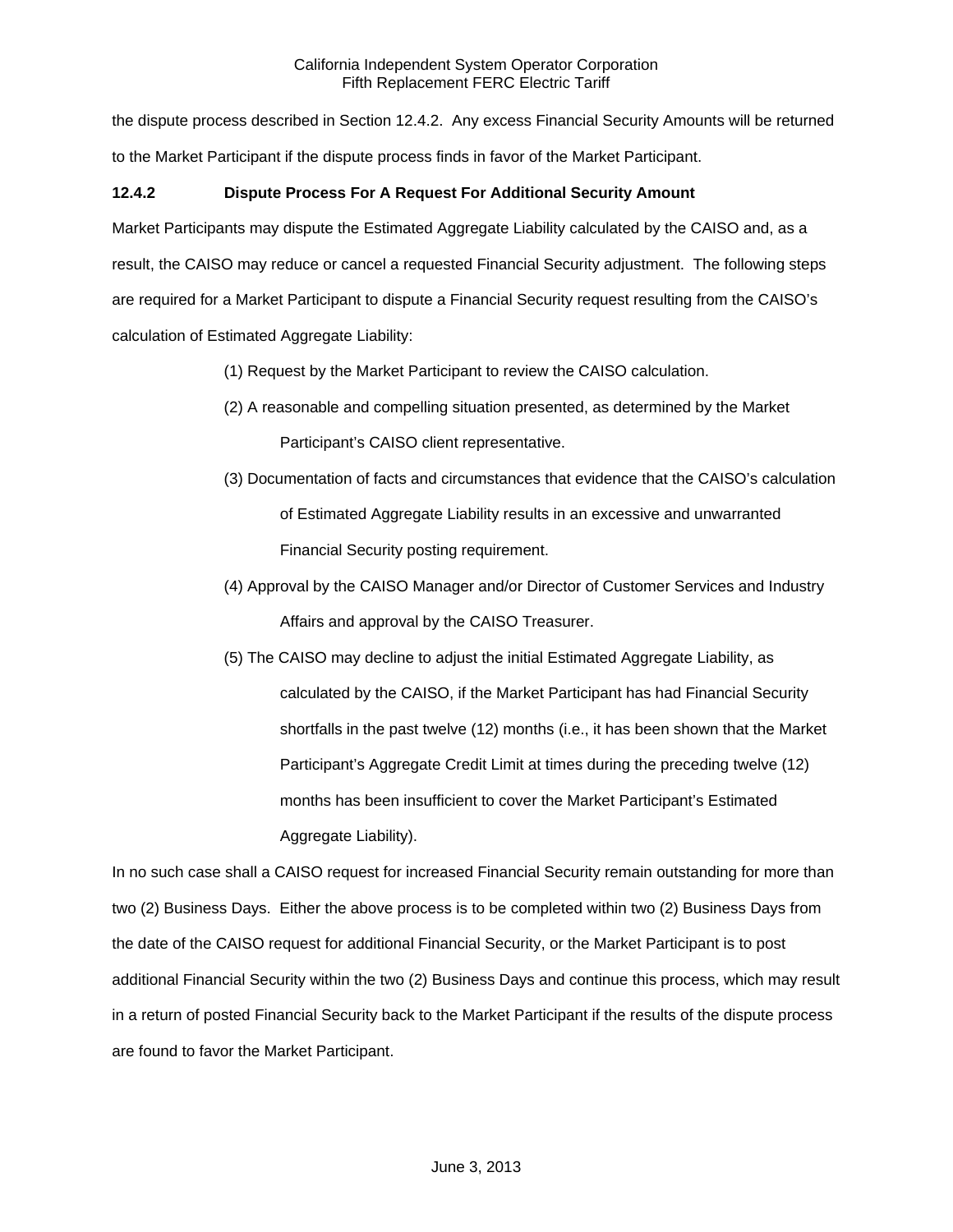Factors for consideration in the event this dispute process is utilized include: weighing the risk of using the lower figure to the potential detriment of market creditors if the Market Participant is under-secured and defaults, against the desire not to impose additional potentially unwarranted costs on a Market Participant; equity and consistency of treatment of Market Participants in the dispute process; and the evidentiary value of the information provided by the Market Participant in the dispute process.

# **12.5 CAISO Enforcement Actions**

# **12.5.1 Under-Secured and Non-Compliant Market Participants**

If a Market Participant's Estimated Aggregate Liability, as calculated by the CAISO, at any time exceeds its Aggregate Credit Limit, or if a Market Participant fails to satisfy all of the minimum participation requirements set forth in Section 12.1 and does not cure that failure within thirty (30) days after notification of the failure by the CAISO, the CAISO may take any or all of the following actions:

- (a) The CAISO may withhold a pending payment distribution.
- (b) The CAISO may limit trading, which may include rejection of Bids, including Self-Schedules, rejection or cancellation of Inter-SC Trades in their entirety (i.e., both sides of the Inter-SC Trade) at any time, and/or limiting other CAISO Market activity, including limiting eligibility to participate in a CRR Allocation or CRR Auction. In such case, the CAISO shall notify the Market Participant of its action and the Market Participant shall not be entitled to participate in the CAISO Markets or CRR Auctions or submit further Bids, including Self-Schedules, or otherwise participate in the CAISO Markets until the Market Participant posts an additional Financial Security Amount that is sufficient to ensure that the Market Participant's Aggregate Credit Limit is at least equal to its Estimated Aggregate Liability.
- (c) The CAISO may require the Market Participant to post an additional Financial Security Amount in lieu of an Unsecured Credit Limit for a period of time.
- (d) The CAISO may restrict, suspend, or terminate the Market Participant's CRR Entity Agreement or any other service agreement.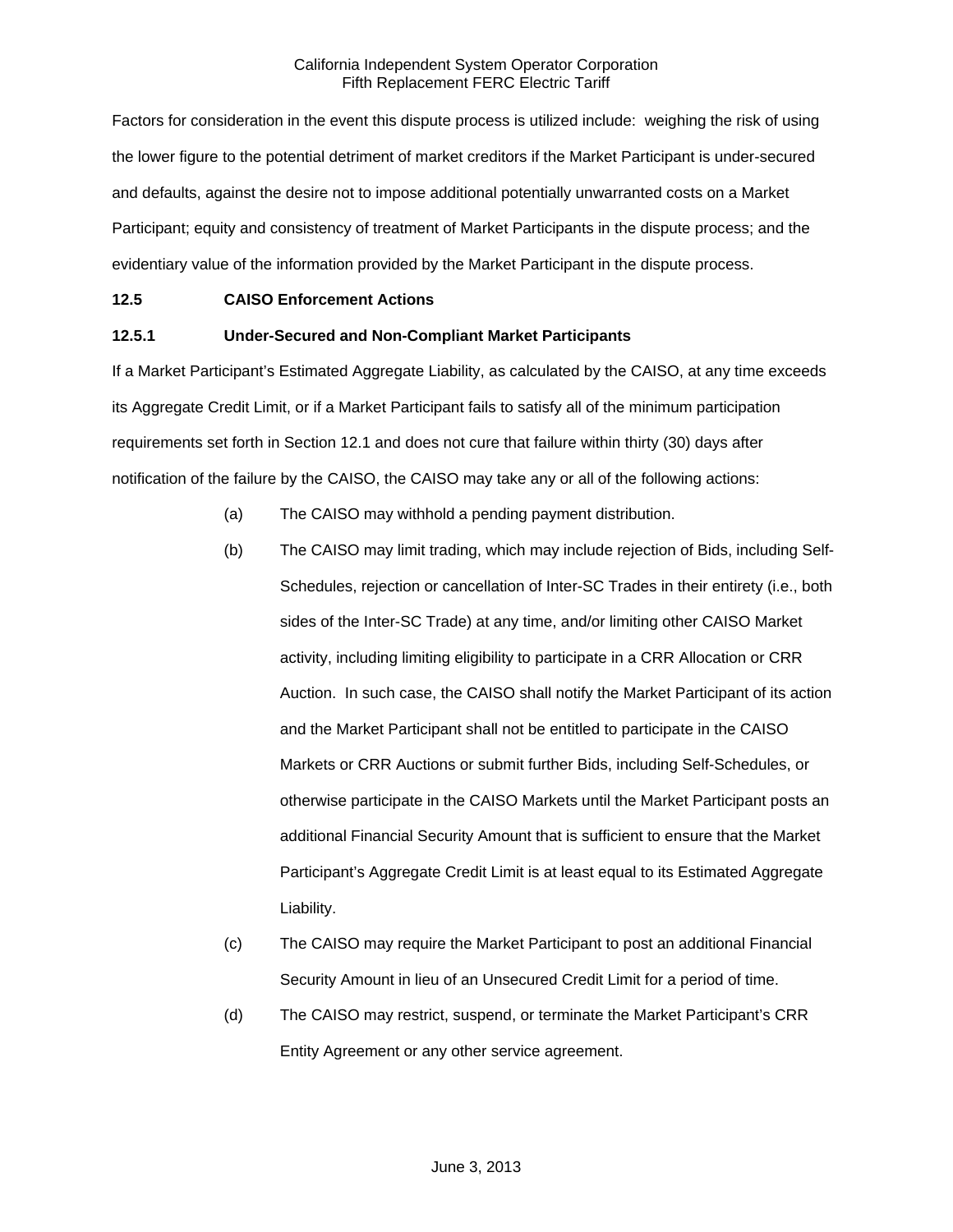- (e) The CAISO may resell the CRR Holder's CRRs in whole or in part, including any Long Term CRRs, in a subsequent CRR Auction or bilateral transaction, as appropriate.
- (f) The CAISO will not implement the transfer of a CRR if the transferee or transferor has an Estimated Aggregate Liability in excess of its Aggregate Credit Limit.

In addition, the CAISO may restrict or suspend a Market Participant's right to submit further Bids, including Self-Schedules, or require the Market Participant to increase its Financial Security Amount if at any time such Market Participant's potential additional liability for Imbalance Energy and other CAISO charges is determined by the CAISO to be excessive by comparison with the likely cost of the amount of Energy reflected in Bids or Self-Schedules submitted by the Market Participant.

# **12.5.2 Late Posting Of Financial Security**

Each Market Participant that is late in posting Financial Security within two (2) Business Days as required by Section 12.4 will be subject to the following enforcement actions:

- (a) After each of the first two (2) times during a rolling twelve (12) month period that a Market Participant is late in posting additional Financial Security within two (2) Business Days as required by Section 12.4, the CAISO will send the delinquent Market Participant a warning notice.
- (b) After the third time during a rolling twelve (12) month period that a Market Participant is late in posting additional Financial Security, the CAISO may require the Market Participant to post an additional Financial Security Amount that is as high as the highest level of the Market Participant's Estimated Aggregate Liability during the preceding twelve (12) months. The CAISO will hold such additional Financial Security Amount for no fewer than twelve (12) months following the month in which the Market Participant's third delinquency occurs, and the CAISO may then return to the Market Participant all or a portion of such additional Financial Security Amount if, during the intervening time, the Market Participant has timely posted all further additional Financial Security Amounts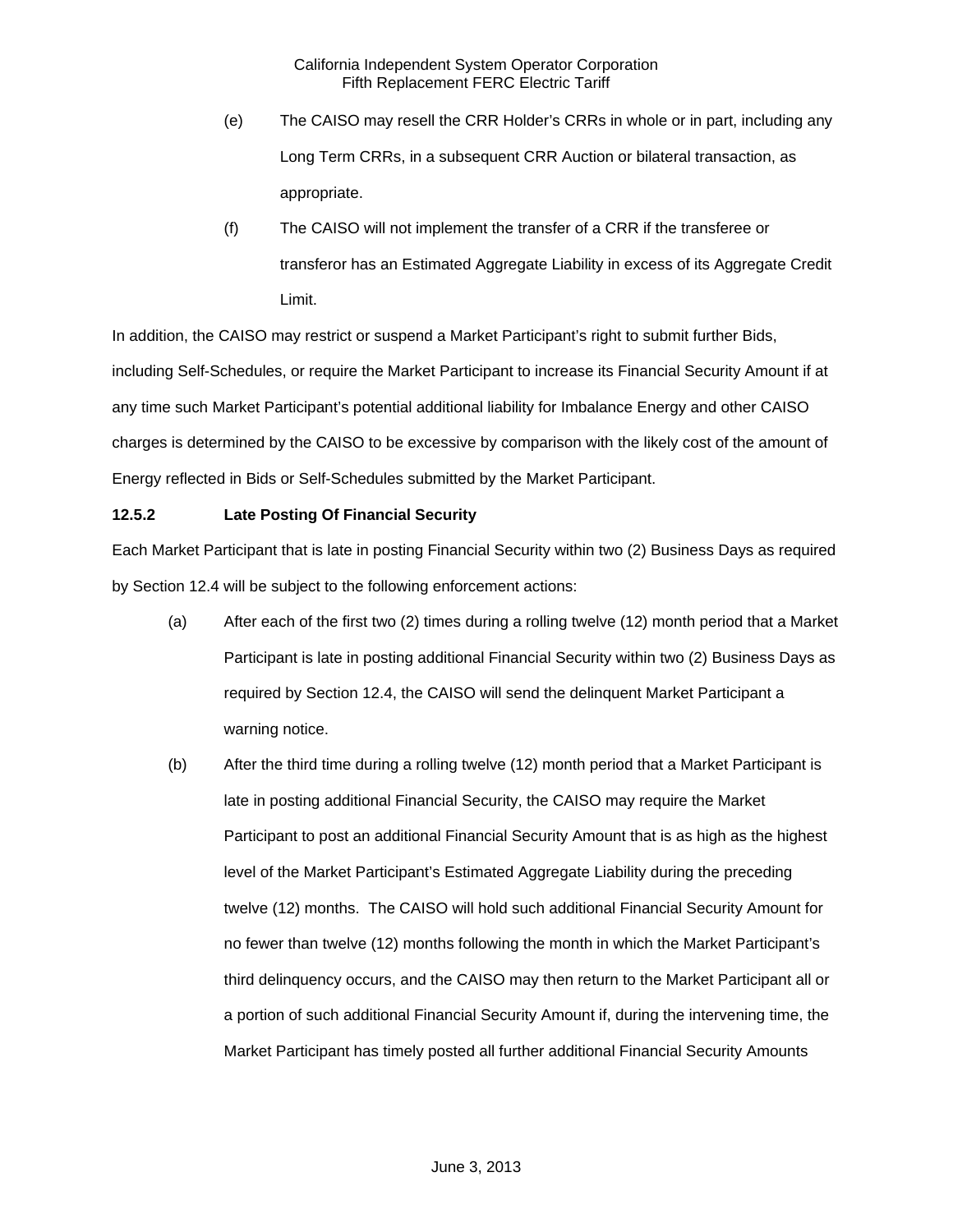requested by the CAISO and has timely paid all of the amounts set forth in the Invoices from the CAISO.

- (c) After the third time and each subsequent time during a rolling twelve (12) month period beginning no earlier than April 7, 2010 that a Market Participant is late in posting additional Financial Security, the CAISO will assess a penalty to the Market Participant equal to the greater of \$1,000 or two (2) percent of the additional Financial Security Amount that the Market Participant has been late in posting, up to a maximum amount of \$20,000 per each late posting for which the CAISO assesses a penalty pursuant to this Section 12.5.2(c). This penalty will be included in the next Invoice to the Market Participant. Penalty amounts collected by the CAISO pursuant to this Section 12.5.2(c) will be treated as set forth in Section 11.29.9.6.4.
- (d) After the fourth and any subsequent times during a rolling twelve (12) month period that a Market Participant is late in posting additional Financial Security, the CAISO may extend the time period that it holds all or a portion of the additional Financial Security Amount resulting from the Market Participant's third delinquency during a rolling twelve (12) month period as described in Section 12.5.2(b).
- (e) After the fifth time during a rolling twelve (12) month period beginning no earlier than April 7, 2010 that a Market Participant is late in posting additional Financial Security, the CAISO may, notwithstanding any other provision of the CAISO Tariff, (i) suspend any and all rights of the Market Participant under the CAISO Tariff, effective immediately after the CAISO sends written notice of the suspension to the Market Participant, and (ii) terminate any agreement entered into between the CAISO and the Market Participant that allows the Market Participant to participate in the CAISO Markets, effective upon the date the CAISO sends written notice of the termination to the Market Participant or upon the date established in accordance with FERC rules if FERC rules require the CAISO to file the notice of termination with FERC. If the CAISO sends a notice of suspension or termination to a Market Participant pursuant to this Section 12.5.2(e), the Market Participant will not have the right to prevent such suspension or termination by curing its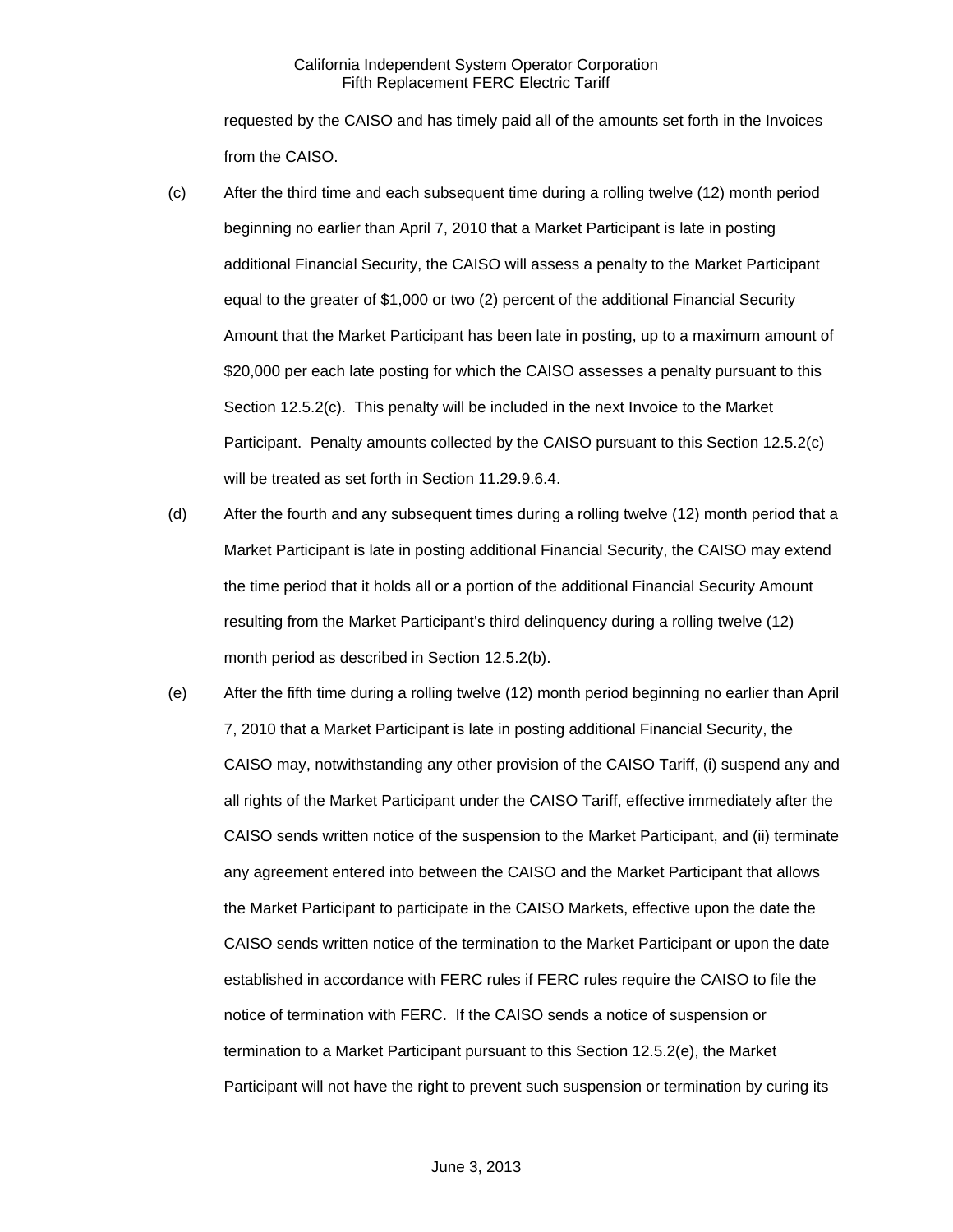late posting of additional Financial Security. The CAISO will, following termination of an agreement pursuant to this Section 12.5.2(e) and within thirty (30) days of being satisfied that no sums remain owing by the Market Participant under the CAISO Tariff, return or release to the Market Participant, as appropriate, any money or credit support provided by such Market Participant to the CAISO under Section 12.

(f) Any time that a Market Participant is late in posting additional Financial Security, the CAISO may also take other enforcement actions as described in this Section 12 and in the applicable Business Practice Manual, if deemed necessary by the CAISO to protect the financial integrity of the CAISO Markets.

# **12.6 Credit Obligations Applicable To CRRs**

# **12.6.1 Credit Requirements For CRR Allocations**

Subject to applicable requirements of Section 36.9.2 concerning the prepayment of Wheeling Access Charges, Load Serving Entities eligible to participate in any CRR Allocation are not required to provide additional Financial Security in advance of a CRR Allocation.

### **12.6.2 Credit Requirements For CRR Auctions**

### **12.6.2.1 Credit Requirements Applicable to an Entity Other than a Federal Agency**

To establish available credit for participating in any CRR Auction, each CRR Holder or Candidate CRR Holder that is not a federal agency must satisfy the credit requirements set forth in Section 12.1 and provide Financial Security using one or more of the forms identified in Section 12.2 (a) through (e) to secure the right to participate in the CAISO's CRR Auctions as set forth below. In order to participate in an annual CRR Auction, the CRR Holder or Candidate CRR Holder must have Financial Security using one or more of the forms identified in Section 12.2 (a) through (e) in an amount that is the greater of \$500,000 or the sum of the maximum credit exposures of all of the CRR Holder's or Candidate CRR Holder's bids for CRRs submitted in the annual CRR Auction. In order to participate in a monthly CRR Auction, the CRR Holder or Candidate CRR Holder must have Financial Security using one or more of the forms identified in Section 12.2 (a) through (e) in an amount that is the greater of \$100,000 or the sum of the maximum credit exposures of all of the CRR Holder's or Candidate CRR Holder's bids for CRRs submitted in the monthly CRR Auction. The maximum credit exposure of a positively valued CRR bid is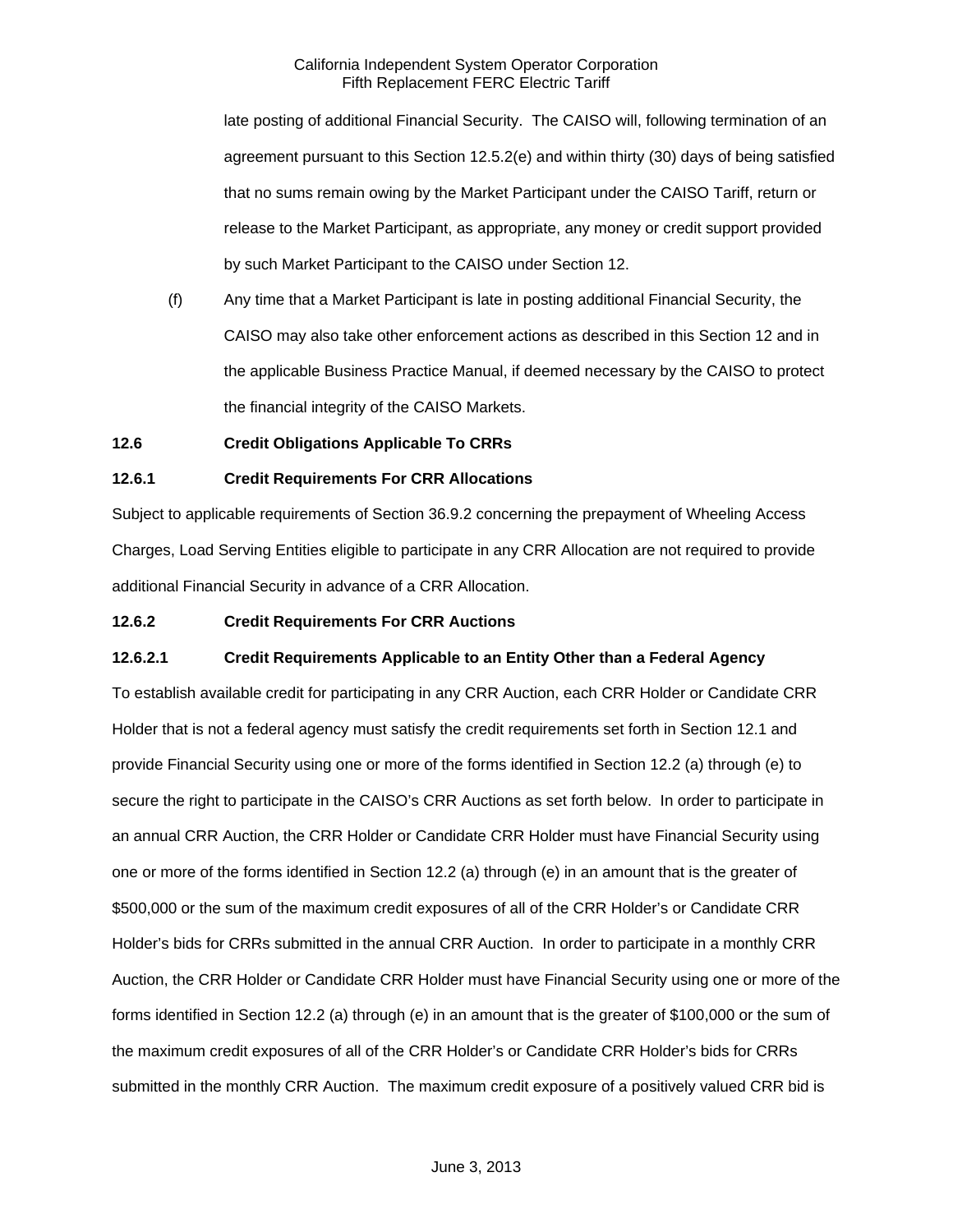the maximum value of the CRR Holder's or Candidate CRR Holder's bid quantity (MW) multiplied by the sum of the bid price corresponding to the bid quantity and the Credit Margin of the CRR within the range of the minimum and maximum bid quantities submitted by the CRR Holder or Candidate CRR Holder. The maximum credit exposure of a negatively valued CRR bid is the maximum bid quantity (MW) submitted by the CRR Holder or Candidate CRR Holder multiplied by the Credit Margin of the CRR.

# **12.6.2.2 Credit Requirements Applicable to a Federal Agency**

To establish available credit for participating in any CRR Auction, each CRR Holder or Candidate CRR Holder that is a federal agency must provide to the CAISO a letter, executed by an officer of the CRR Holder or Candidate CRR Holder, that satisfies all of the following requirements: (1) attests that the federal agency is lawfully authorized to participate in the CRR Auction and that any debt the federal agency incurs due to its participation in the CRR Auction is a debt of the United States; (2) identifies the current year's appropriations for the federal agency from the United States Congress; and (3) verifies that the amount of the current year's appropriations for the federal agency from the United States Congress meets or exceeds the amount required to satisfy the credit requirements set forth in Section 12.1. The provision of such an executed letter to the CAISO shall constitute sufficient Financial Security for the federal agency to participate in the CRR Auction.

# **12.6.2.3 Failure to Satisfy Credit Requirements**

A CRR Holder or Candidate CRR Holder that fails to satisfy the credit requirements set forth in Section 12.6.2.1 or Section 12.6.2.2, as applicable, shall not be permitted to participate in the relevant CRR Auction, or shall have bids the entire CRR bid portfolio, consisting of one or more CRR bids, exceeding its available Financial Security as defined in this section for participation in the CRR Auction, in accordance with the above formula, rejected by the CAISO on a last-in, first-out basis. The CAISO will retain the CRR Auction proceeds for negatively valued CRRs and will apply them to credit requirements of the applicable CRR Holder.

### **12.6.3 Credit Requirements For The Holding Of CRRs**

# **12.6.3.1 Credit Requirements Generally**

(a) Each CRR Holder that is not a federal agency, whether it obtains CRRs through a CRR Allocation or a CRR Auction, must maintain Financial Security utilizing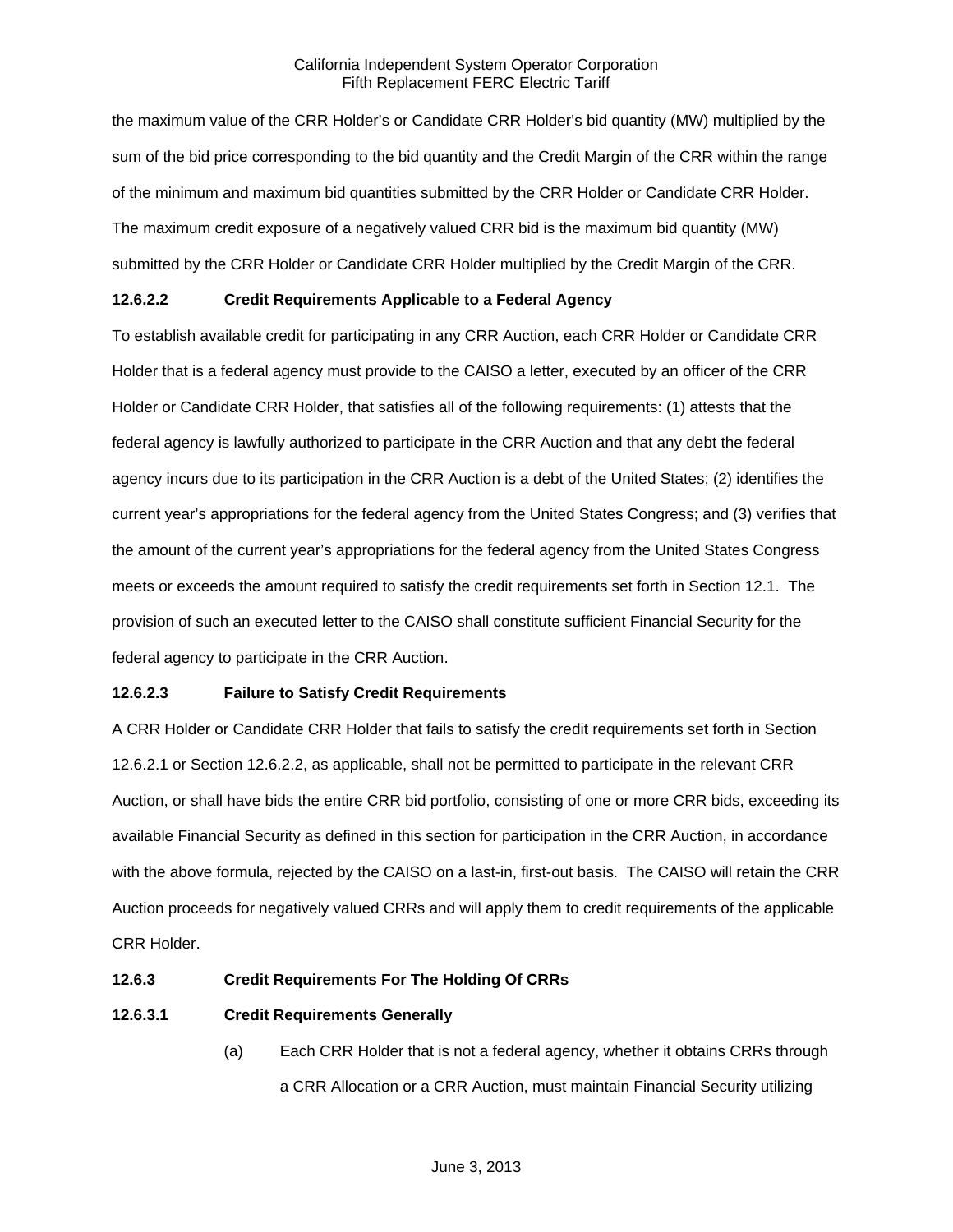one or more of the forms specified in Section 12.2 (a) through (e) that meets or exceeds the credit requirement of the CRR portfolio determined as described in this Section 12.6.3. Each CRR Holder that is a federal agency, whether it obtains CRRs through a CRR Allocation or a CRR Auction, must provide to the CAISO a letter, executed by an officer of the CRR Holder, that satisfies all of the following requirements: (1) attests that the federal agency is lawfully authorized to obtain the CRRs and that any debt the federal agency incurs due to holding the CRRs is a debt of the United States; (2) identifies the current year's appropriations for the federal agency from the United States Congress; and (3) verifies that the amount of the current year's appropriations for the federal agency from the United States Congress meets or exceeds the credit requirement for the CRR portfolio determined as described in this Section 12.6.3. The provision of such an executed letter to the CAISO shall constitute sufficient Financial Security for the federal agency to hold the CRRs.

(b) Each CRR Holder shall be required to ensure that its Financial Security is sufficient to satisfy the credit requirements described in this Section 12.6.3. Except as provided in this paragraph, CRRs are evaluated on a portfolio basis as follows. If a CRR Holder owns more than one (1) CRR, such CRR Holder shall be subject to an overall credit requirement that is equal to the sum of the individual credit requirements applicable to each of the CRRs held by such CRR Holder , which is calculated after the MW associated with any Offsetting CRRs are netted out. If this sum is positive, the amount will be added to the CRR Holder's Estimated Aggregate Liability. However, if the sum is negative, the CRR Holder's Estimated Aggregate Liability shall not be reduced. If a CRR Holder holds one (1) or more CRRs obtained through a CRR Allocation and also holds one (1) or more CRRs obtained through a CRR Auction, the individual credit requirements applicable to any of the CRRs obtained through a CRR Allocation may not be netted against the individual credit requirements applicable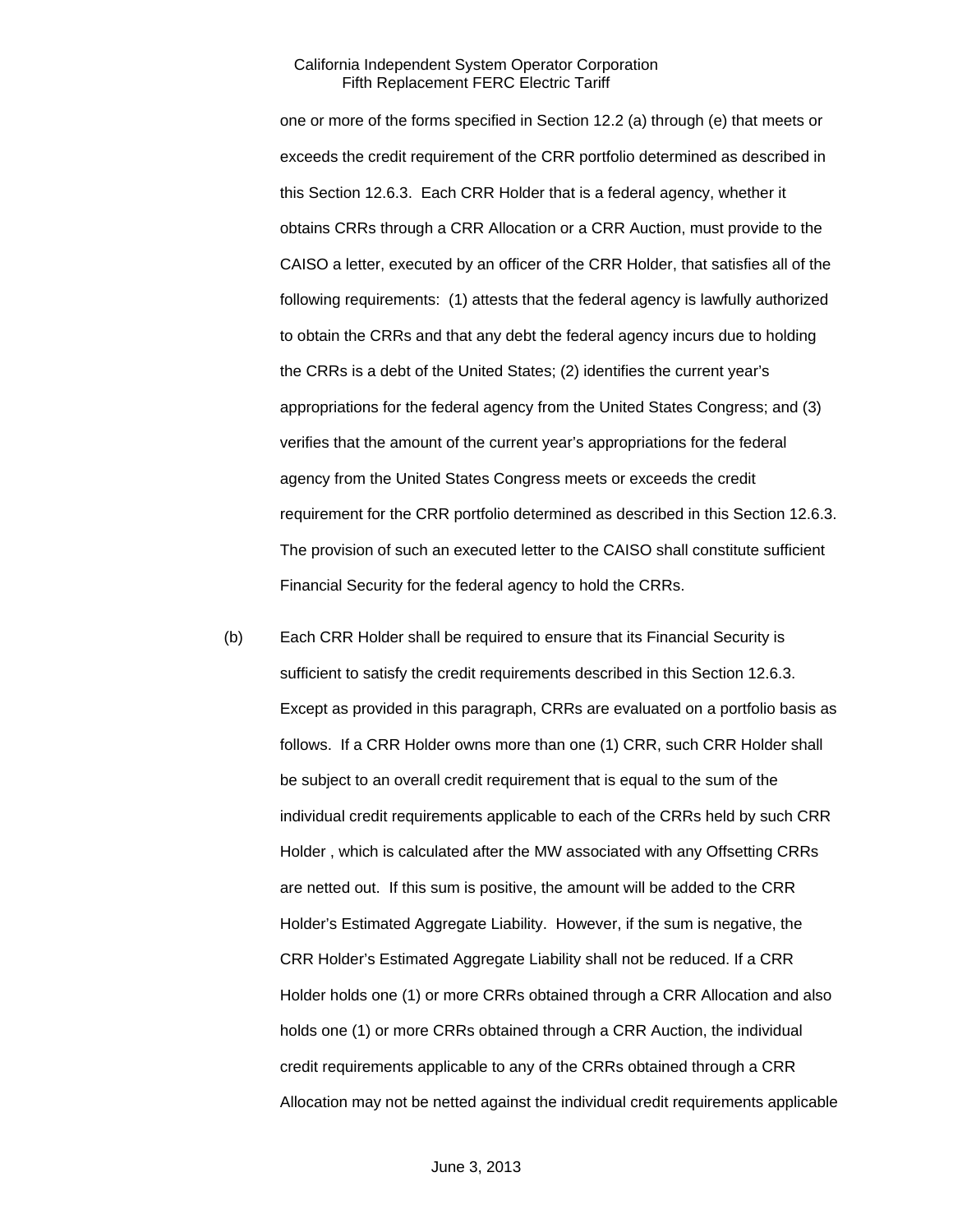to any of the CRRs obtained through a CRR Auction in determining such CRR Holder's Estimated Aggregate Liability.

- (c) The CAISO shall reevaluate the credit requirements for holding CRRs, and shall adjust the credit requirements accordingly, not less than monthly. The CAISO may adjust the credit requirements for holding CRRs with terms of one (1) year or less at the CAISO's discretion to account for changes in the monthly auction prices for CRRs and changes in the Historical Expected Values for CRRs, or more frequently than monthly if necessary if the CAISO finds that actual or anticipated market conditions indicate that CRR credit requirements may be inadequate to cover the financial risk of the CRRs. The CAISO may also adjust the credit requirements for holding Long Term CRRs annually to reflect the changes in auction prices of one-year CRRs in annual auctions and changes in the Historical Expected Values for CRRs, and to reflect updates to Credit Margins based on actual Locational Marginal Price data derived from market operations. Whenever the CAISO requests additional Financial Security from a Market Participant as a result of a change in CRR value that is not related to an adjustment due to the monthly CRR Auction Price or an adjustment related to Historical Expected Value, the CAISO will provide a written explanation of the reason for that request. Any additional Financial Security must be in one or more of the forms specified in Section 12.2 (a) through (e).
- (d) In cases where the ownership of a CRR is to be transferred through the Secondary Registration System, the CAISO shall evaluate and adjust the credit requirements for both the current owner of the CRR and the prospective owner of the CRR as appropriate prior to the transfer. If additional Financial Security is required from either the current or prospective owner, the transfer will not be completed until such Financial Security has been provided to and accepted by the CAISO. CRRs transferred through the Secondary Registration System will be treated like auctioned CRRs for the purpose of calculating the credit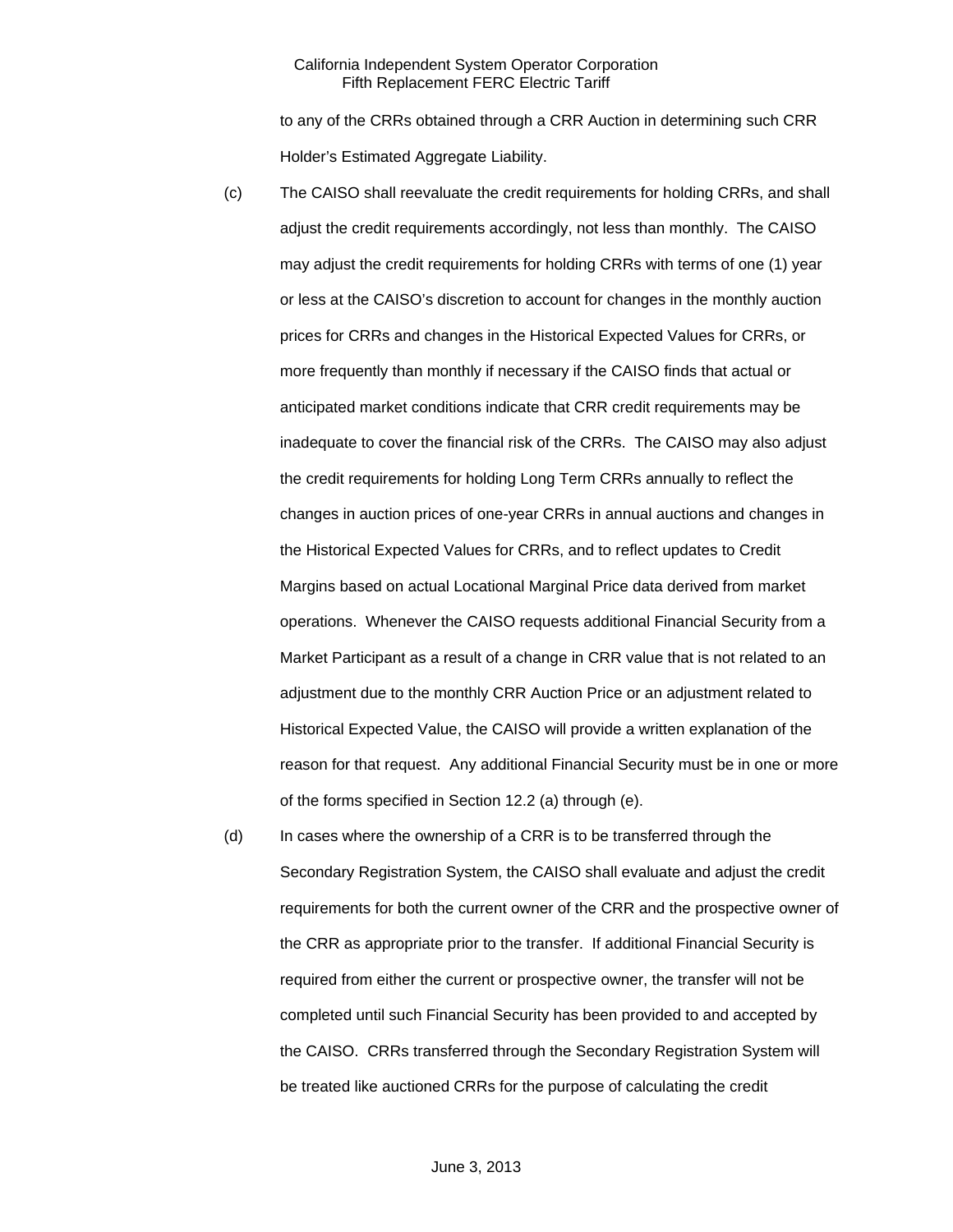requirements for holding the CRRs, regardless of whether the CRRs were originally allocated or purchased at auction or acquired through the Secondary Registration System. CRRs assigned to Load-gaining or Load-losing Load Serving Entities as a result of Load Migration will be treated like allocated CRRs for the purpose of calculating the credit requirements for holding the CRRs. Any additional Financial Security must be in one or more of the forms specified in Section 12.2 (a) through (e).

# **12.6.3.2 Calculation of the Credit Amount Required to Hold a CRR With a Term of One Year or Less**

Each CRR Holder that holds a CRR with a term of one year or less shall be subject to a credit requirement (\$/MW) equal to the negative of the most recent CRR Auction Price of such CRR or the Historical Expected Value of such CRR, whichever is lower, plus the Credit Margin for such CRR. The CRR Auction Price will be used until twelve (12) months of historical market operations data are available.

# **12.6.3.3 Calculation of the Credit Amount Required to Hold a Long Term CRR**

Each CRR Holder that holds a Long Term CRR shall be subject to a credit requirement (\$/MW) equal to the negative of the most recent annual CRR Auction Price of a CRR with the same CRR Source and CRR Sink as the Long Term CRR or the Historical Expected Value of such a CRR, whichever is lower, plus the Credit Margin calculated for the CRR but with only a one-year term. If there is less than one year remaining in the term of a Long Term CRR, the credit requirement shall be determined pursuant to Section 12.6.3.2.

### **12.6.3.4 Calculation of Credit Margin**

The Credit Margin (\$/MW) for a CRR is equal to (i) the Expected Congestion Revenue minus (ii) the Fifth Percentile Congestion Revenue of such CRR. Both values will be based on the probability distribution of Congestion revenue of such CRR calculated using historical Locational Marginal Price data, when available, and proxy values, including data taken from Locational Marginal Price studies conducted by the CAISO, until such time as historical Locational Marginal Price data is available, with the details of such calculation published in a Business Practice Manual. The CAISO may reassess its determinations regarding the Credit Margin determination at any time and shall require additional Financial Security if the reassessment results in an increase in a CRR Holder's CRR credit requirements that are not covered by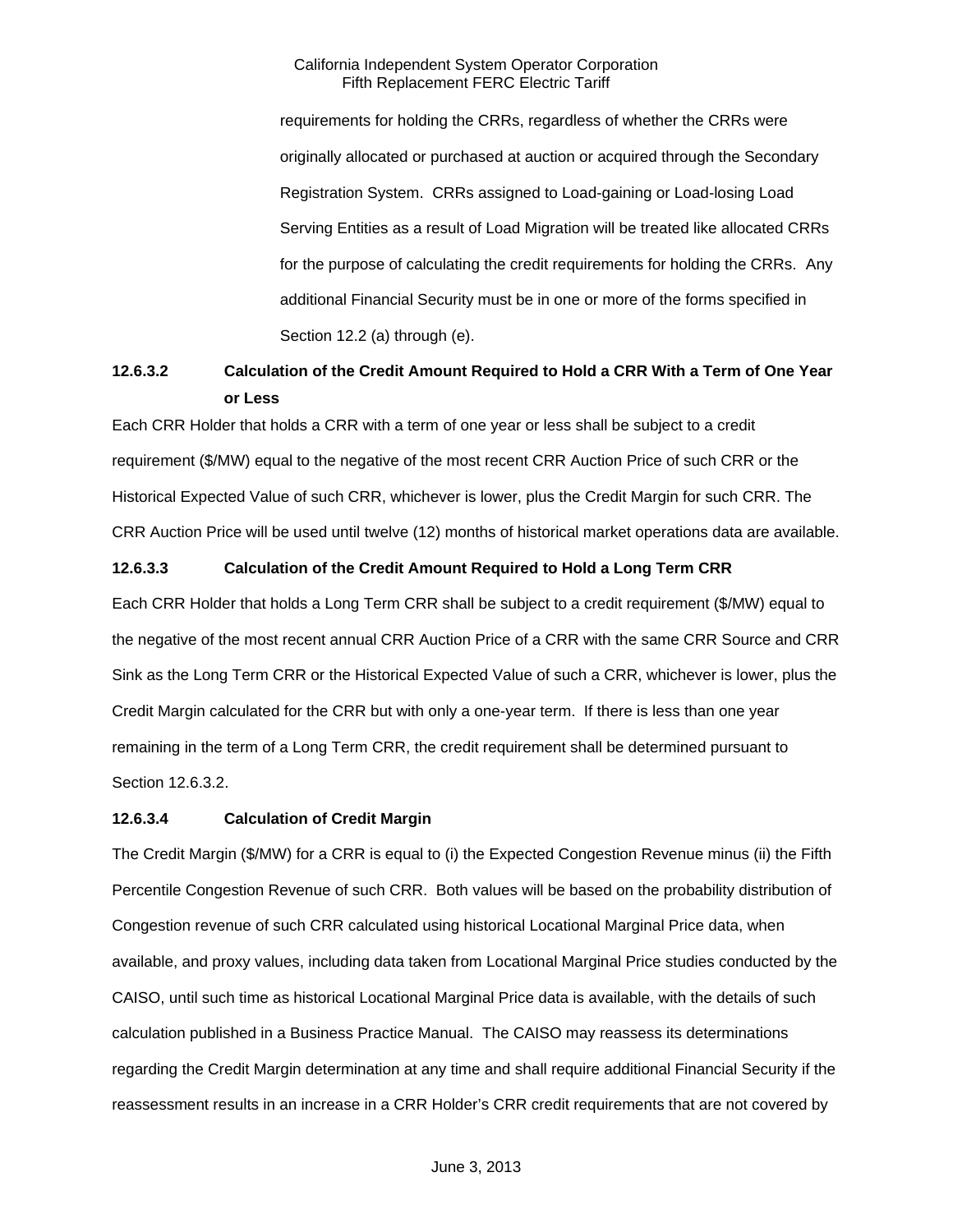the CRR Holder's Financial Security. Any additional Financial Security must be in one or more of the forms specified in Section 12.2 (a) through (e)

# **12.6.4 Credit Requirements For Sales Of Allocated CRRs**

Each Load Serving Entity that sells a CRR obtained through a CRR Allocation shall, as a prerequisite to the sale of any such CRR, have an Aggregate Credit Limit with a sufficient margin to cover the credit requirement for holding the Offsetting CRR that the Load Serving Entity would be responsible for assuming in the event of Load Migration from the Load Serving Entity to another Load Serving Entity pursuant to Section 36.8.5.3. The credit requirement for holding the Offsetting CRR will be included in the Estimated Aggregate Liability of the Load Serving Entity upon the transfer of the allocated CRR.

# **12.7 Credit Obligation Of New Responsible Utilities For RMR Costs**

If a Responsible Utility first executed the TCA after April 1, 1998 (a New Responsible Utility) and if:

- (i) the senior unsecured debt of the New Responsible Utility is rated or becomes rated at less than A- from Standard & Poor's ("S&P") or A3 from Moody's Investment Services ("Moody's"), and
- (ii) Such ratings do not improve to A- or better from S&P or A3 or better from Moody's within 60 days,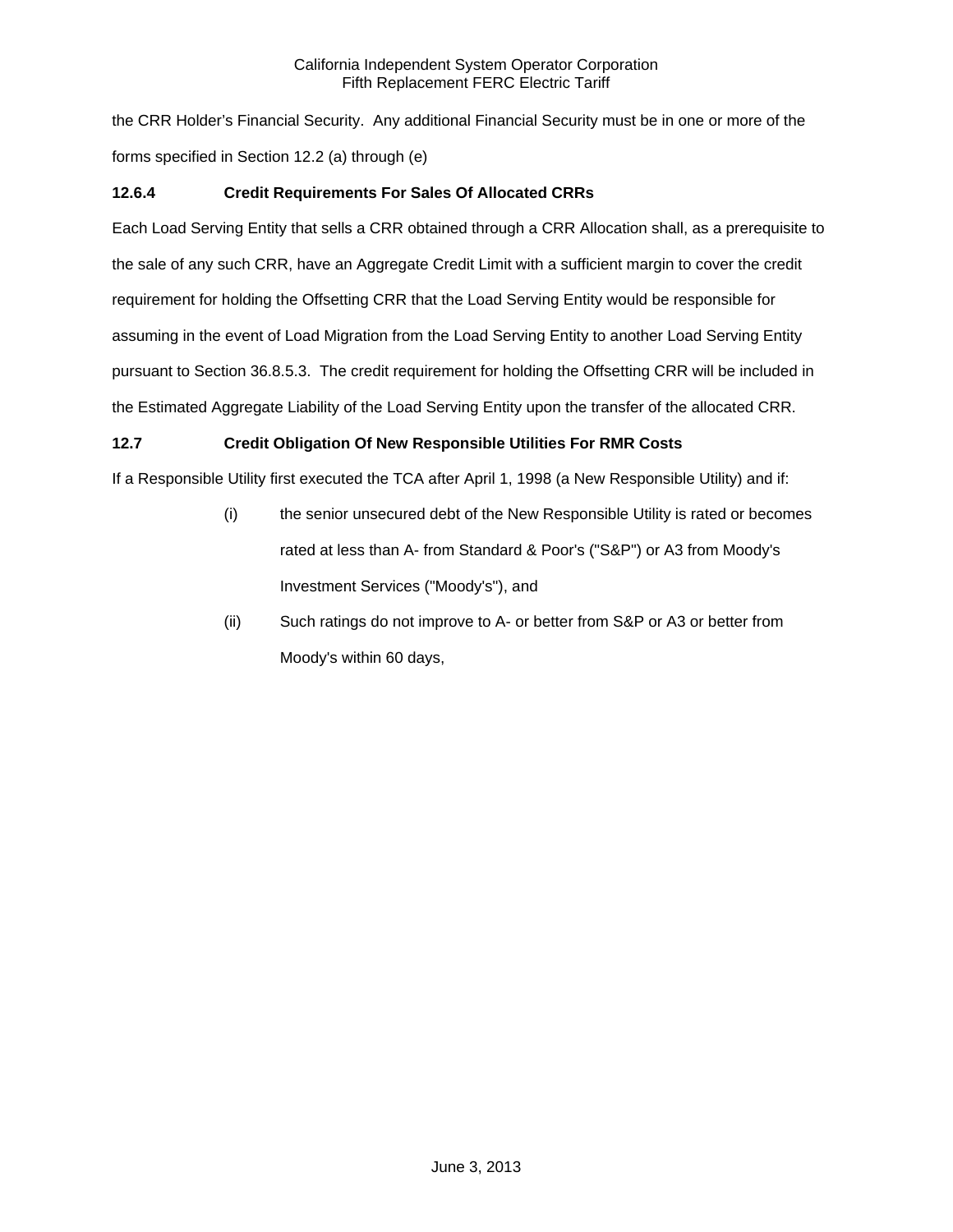the New Responsible Utility shall issue and confirm to the CAISO an irrevocable and unconditional letter of credit in an amount equal to three times the highest monthly payment invoiced by the CAISO to the New Responsible Utility (or the prior Responsible Utility) in connection with services under Reliability Must-Run Contracts in the last 3 months for which invoices have been issued. The letter of credit must be issued by a bank or other financial institution whose senior unsecured debt rating is not less than A from S&P and A2 from Moody's. The letter of credit shall be in such form as the CAISO may reasonably require from time to time by notice to the New Responsible Utility and shall authorize the CAISO or the RMR Owner to draw on the letter of credit for deposit solely into the RMR Owner Facility Trust Account in an amount equal to any amount due and not paid by the Responsible Utility under the CAISO Invoice. The security provided by the New Responsible Utility pursuant to this Section is intended to cover the New Responsible Utility's outstanding liability for payments it is liable to make to the CAISO under this Section, including monthly payments, any reimbursement for capital improvement, termination fees and any other payments to which the CAISO is liable under Reliability Must-Run Contracts.

**12.8 Credit Requirements Applicable to Virtual Bids** 

**12.8.1 Credit Check in the Day-Ahead Market** 

### **12.8.1.1 Credit Check Requirements**

For each Scheduling Coordinator that submits one or more Virtual Bids in the Day-Ahead Market, the CAISO will estimate the total value of all of the submitted Virtual Bids after the Virtual Bids have been validated in accordance with Section 30.7.3. In all circumstances except where the Scheduling Coordinator submits both a Virtual Supply Bid and a Virtual Demand Bid at the same Eligible PNode or Eligible Aggregated PNode for the same Trading Hour, the CAISO will estimate the total value of the submitted Virtual Bids at each Eligible PNode or Eligible Aggregated PNode for each Trading Hour by calculating the sum of the products of the absolute values of the MWs of the submitted Virtual Bids multiplied by the applicable Virtual Bid Reference Price at the Eligible PNode or Eligible Aggregated PNode for all Trading Hours. In circumstances where the Scheduling Coordinator submits both a Virtual Supply Bid and a Virtual Demand Bid at the same Eligible PNode or Eligible Aggregated PNode for the same Trading Hour, the CAISO will estimate the total value of the submitted Virtual Bids at the Eligible PNode or Eligible Aggregated PNode for the Trading Hour by calculating the greater of (i) the product of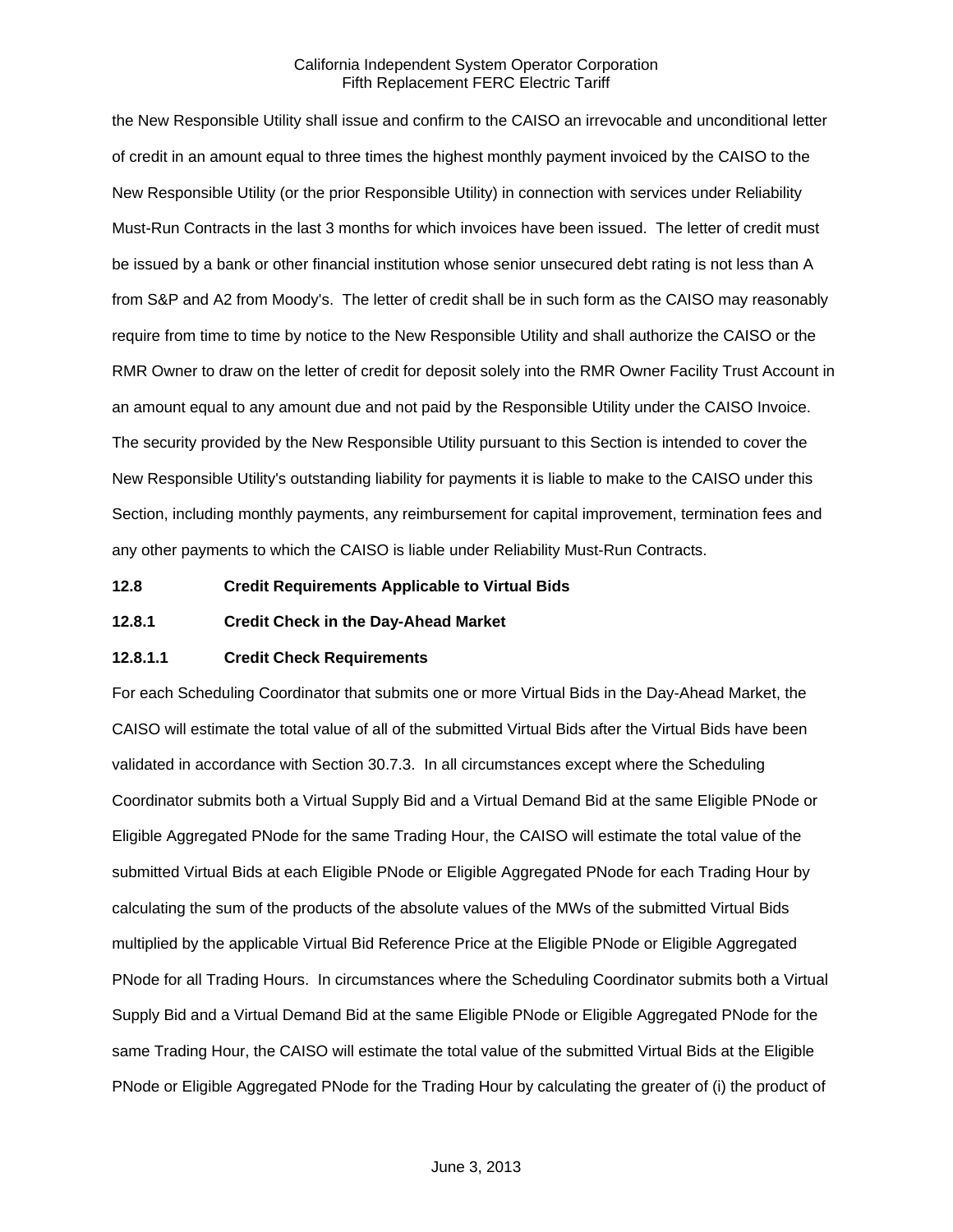the absolute value of the MW of the submitted Virtual Supply Bid multiplied by the Virtual Bid Reference Price for Virtual Supply Bids at the Eligible PNode or Eligible Aggregated PNode or (ii) the product of the absolute value of the MW of the submitted Virtual Demand Bid multiplied by the Virtual Bid Reference Price for Virtual Demand Bids at the Eligible PNode or Eligible Aggregated PNode. The CAISO will then adjust the Scheduling Coordinator's Estimated Aggregate Liability to include the CAISO's estimate of the total value of the submitted Virtual Bids. If the adjusted Estimated Aggregate Liability is greater than the Scheduling Coordinator's Aggregate Credit Limit, the CAISO will reject the Scheduling Coordinator's submitted Virtual Bids. After rejection of its submitted Virtual Bids, a Scheduling Coordinator may submit revised Virtual Bids, subject to the timelines set forth in the CAISO Tariff and the applicable Business Practice Manual regarding the submission of Bids.

# **12.8.1.2 Temporary Suspension of Virtual Bidding**

In the event that the financial exposure of Scheduling Coordinators cannot be determined pursuant to Section 12.8.1.1 with a reasonable degree of accuracy due to factors such as software or system failures, the CAISO may temporarily suspend virtual bidding. If the CAISO temporarily suspends virtual bidding pursuant to this Section 12.8.1.2, as soon as reasonably practicable, the CAISO will notify FERC and Market Participants of the reason(s) for any suspension of virtual bidding, the action(s) necessary to restore virtual bidding, and the estimated time required to restore virtual bidding. The CAISO does not intend to suspend virtual bidding in the event of brief intermittent software or system failures or where the CAISO anticipates the credit checking functionality will be available prior to the close of the Day-Ahead Market. During instances of software or system failures that extend past the close of the Day-Ahead Market and in the absence of any suspension of virtual bidding, the CAISO will accept pending Virtual Bids at the close of the Day-Ahead Market even though the Virtual Bids have not been validated by the credit checking functionality. Any resulting financial obligations will be included in the next available calculation of each Scheduling Coordinator's Estimated Aggregate Liability.

### **12.8.2 Virtual Bid Reference Prices**

For Virtual Supply Bids, the Virtual Bid Reference Price will be the 95th percentile value of the difference between the LMP in the Real-Time Market and the LMP in the Day-Ahead Market at a given Eligible PNode or Eligible Aggregated PNode. For Virtual Demand Bids, the Virtual Bid Reference Price will be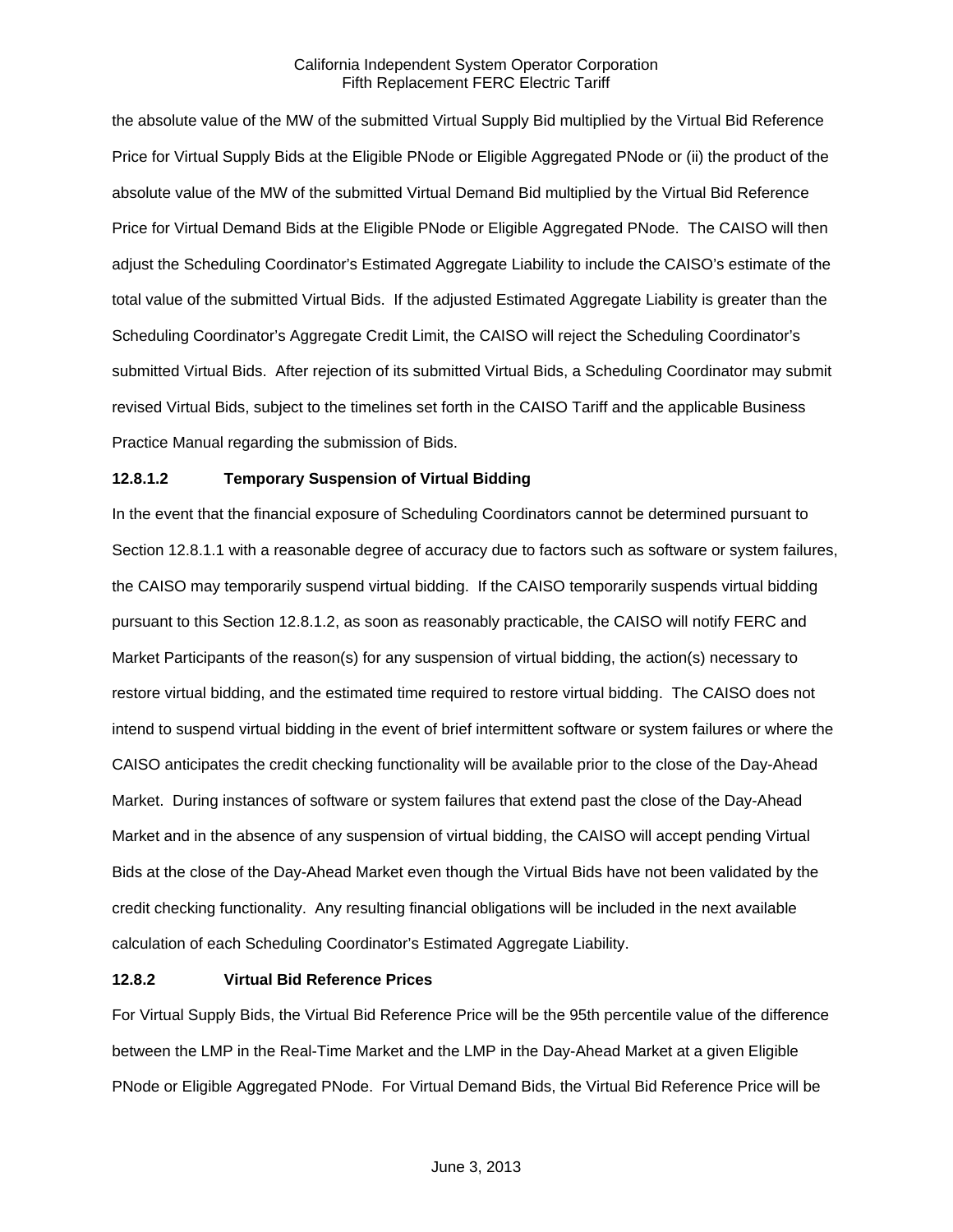the 95th percentile value of the difference between the LMP in the Day-Ahead Market and the LMP in the Real-Time Market at a given Eligible PNode or Eligible Aggregated PNode. Each Virtual Bid Reference Price will be calculated in \$/MWh. The CAISO will calculate the Virtual Bid Reference Price for each Eligible PNode or Eligible Aggregated PNode for three-month periods (covering January-March, April-June, July-September, and October-December) of each year using the hourly actual LMPs for the same period of the previous year.

### **12.8.3 Adjustment of EAL After Close of the DAM**

After the Day-Ahead Market closes but before the Real-Time Market closes, the CAISO will recalculate the estimate of the total liability of the Virtual Bids of each Scheduling Coordinator based on the MW quantity that cleared in the Day-Ahead Market. The revised total estimated liability will equal the sum of the products of the absolute values of the amounts of MWs of Virtual Awards multiplied by the Virtual Bid Reference Price. The CAISO will then adjust the Estimated Aggregate Liability of the Scheduling Coordinator to reflect the revised total estimated liability of the Virtual Bids as calculated by the CAISO.

# **12.8.4 Adjustment of EAL After the Close of the RTM**

After the Real-Time Market closes, the CAISO will recalculate the total liability of each Scheduling Coordinator with Virtual Awards based on the MW quantity that cleared in the Day-Ahead Market and the LMPs produced in the Day-Ahead Market and Real-Time Market. The total liability of a Scheduling Coordinator will equal the sum of the liability of each Virtual Bid submitted by the Scheduling Coordinator that cleared in the Day-Ahead Market. The liability of a Virtual Supply Bid will equal the product of the value of the amount of cleared MWs multiplied by the difference between the Real-Time LMP and the Day-Ahead LMP at the Eligible PNode or Eligible Aggregated PNode at which the Virtual Supply Bid was submitted. The liability of a Virtual Demand Bid will equal the product of the value of the amount of cleared MWs multiplied by the difference between the Day-Ahead LMP and the Real-Time LMP at the Eligible PNode or Eligible Aggregated PNode at which the Virtual Demand Bid was submitted. The Estimated Aggregate Liability will be adjusted accordingly and will continue to be adjusted as a result of any price correction made in accordance with Section 35.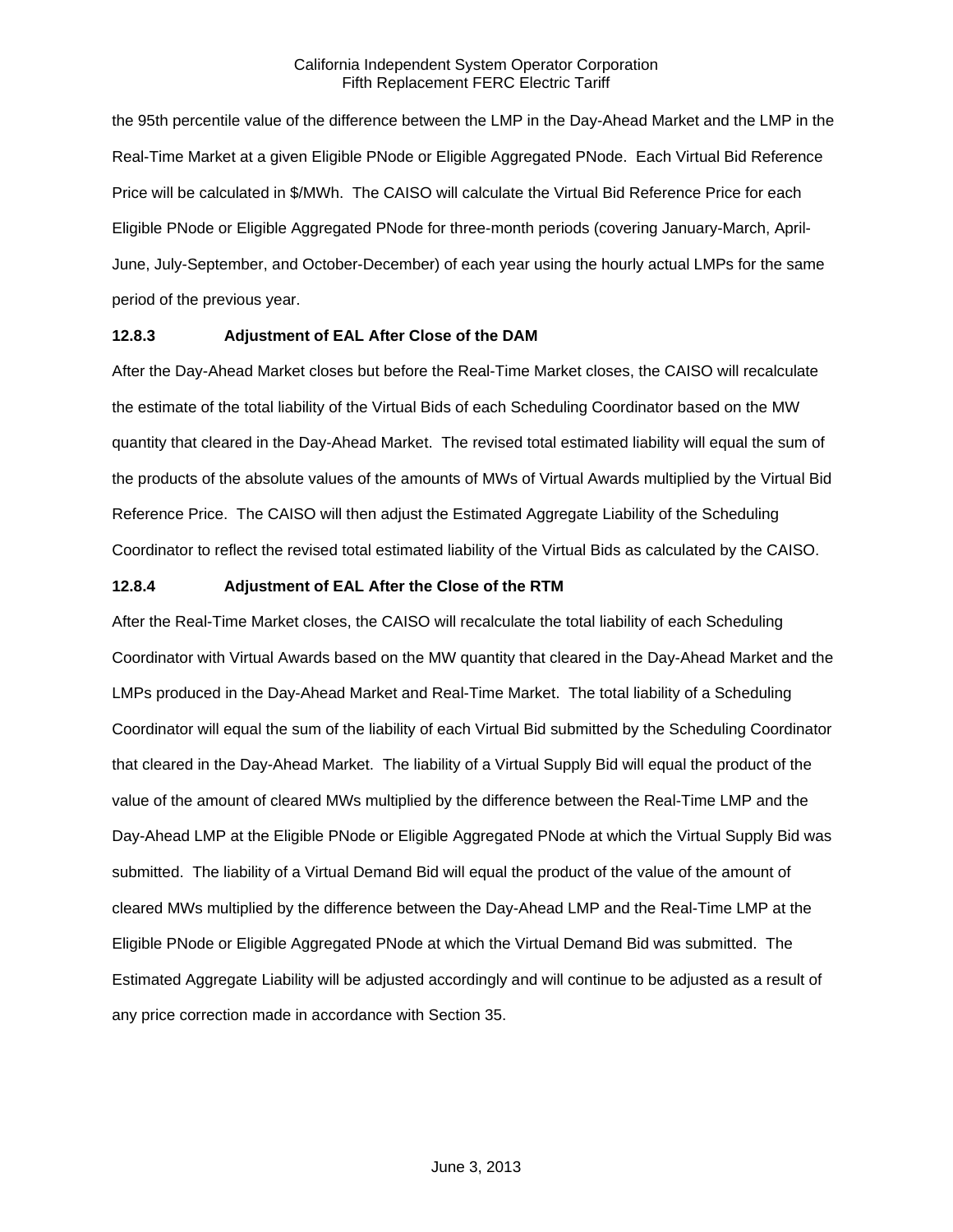# **13. Dispute Resolution**

# **13.1 Applicability**

# **13.1.1 General Applicability**

Except as limited below or otherwise as limited by law (including the rights of any party to file a complaint with FERC under the relevant provisions of the FPA), the CAISO ADR Procedures shall apply to all disputes between parties which arise under the CAISO Documents except where the decision of the CAISO is stated in the provisions of this CAISO Tariff to be final. The CAISO ADR Procedures shall not apply to:

- (1) Disputes arising under contracts which pre-date the CAISO Operations Date, except as the disputing parties may otherwise agree;
- (2) Disputes as to whether rates and charges set forth in this CAISO Tariff are just and reasonable under the FPA.

# **13.1.2 Disputes Involving Government Agencies**

If a party to a dispute is a government agency the procedures herein that provide for the resolution of claims and arbitration of disputes are subject to any limitations imposed on the agency by law, including but not limited to the authority of the agency to effect a remedy. If the governmental agency is a federal entity, the procedures herein shall not apply to disputes involving issues arising under the United States Constitution.

# **13.1.3 Injunctive And Declaratory Relief**

Where the court having jurisdiction so determines, use of the CAISO ADR Procedures shall not be a condition precedent to a court action for injunctive relief nor shall the provisions of California Code of Civil Procedure sections 1281 et seq. apply to such court actions.

# **13.2 Negotiation And Mediation**

# **13.2.1 Negotiation**

The CAISO and Market Participants (party or parties) shall make good-faith efforts to negotiate and resolve any dispute between them arising under CAISO Documents prior to invoking the CAISO ADR Procedures outlined herein. Each party shall designate an individual with authority to negotiate the matter in dispute to participate in such negotiations.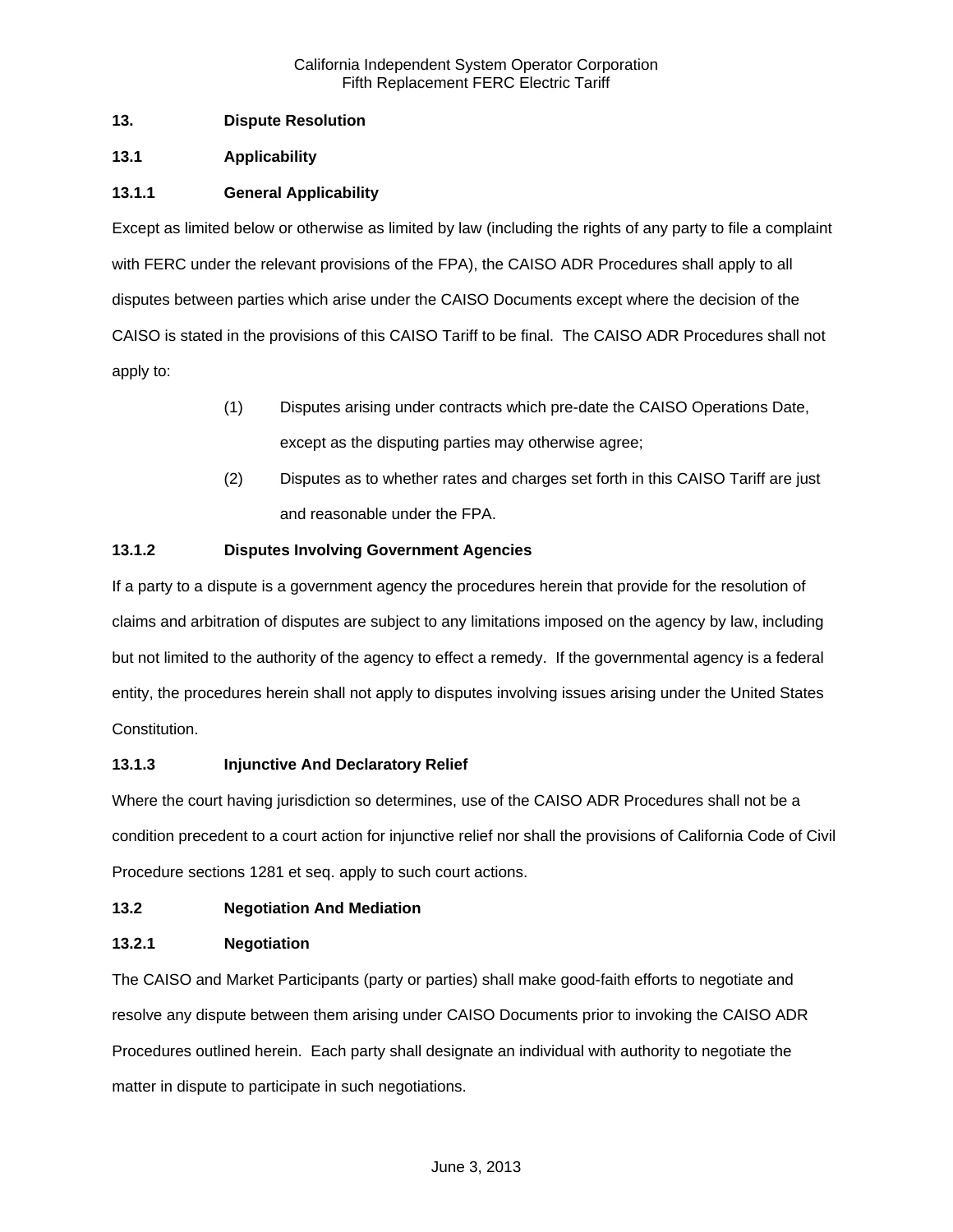# **13.2.2 Statement Of Claim**

In the event a dispute is not resolved through such good-faith negotiations, any one of the parties may submit a statement of claim, in writing, to each other disputing party, and the CAISO ADR Coordinator, which submission shall commence the CAISO ADR Procedures. The statement of claim shall set forth in reasonable detail (i) each claim, (ii) the relief sought, including the proposed award, if applicable, (iii) a summary of the grounds for such relief and the basis for each claim, (iv) the parties to the dispute, and (v) the individuals having knowledge of each claim. The other parties to the dispute shall similarly submit their respective statements of claim within fourteen (14) days of the date of the initial statement of claim or such longer period as permitted by mutual agreement of the parties. If any responding party wishes to submit a counterclaim in response to the statement of claim, it shall be included in such party's responsive statement of claim. A summary of the statements of claim shall be published by the CAISO on the CAISO Website, by Market Notice, and any other method chosen by the CAISO ADR Coordinator. No Market Participant shall be considered as having received notice of a claim decided or relief granted by a decision made under these procedures unless the summary of the statements of claim published by the CAISO includes such claim or relief.

#### **13.2.3 Selection Of Mediator**

After submission of the statements of claim, the parties may request mediation, if at least seventy-five percent (75%) of the disputing parties so agree, except that where a dispute involves three parties, at least two of the parties must agree to mediation. If the parties agree to mediate, the CAISO ADR Coordinator shall distribute to the parties by facsimile or other electronic means a list containing the names of at least seven prospective mediators with mediation experience, or with technical or business experience in the electric power industry, or both, as he or she shall deem appropriate to the dispute. The parties shall have seven days from receipt of the CAISO ADR Coordinator's list of prospective mediators to agree upon a mediator from the list provided or from any alternative source, unless the time is extended by mutual agreement. If the parties cannot agree on a mediator, any party may request from the American Arbitration Association a list of at least seven mediators with technical or business experience in the electric power industry, or both. The parties will alternate in striking names from the list with the last name on the list becoming the mediator. The first party to strike off a name from the list shall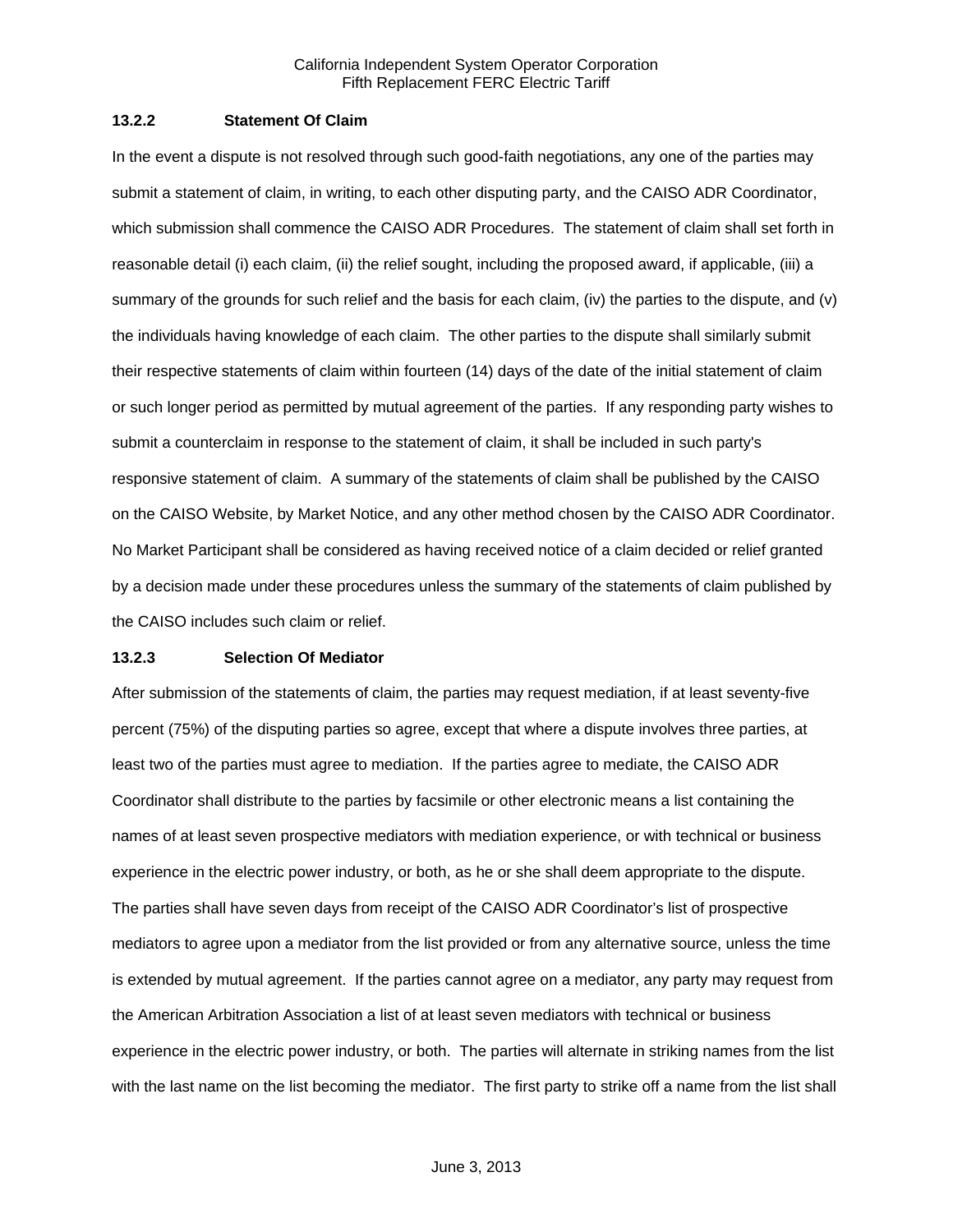be determined by lot. The parties shall have seven days from receipt of the list from the American Arbitration Association to complete the mediator selection process and appoint the mediator, unless the time is extended by mutual agreement. The mediator shall comply with the requirements of Section 13.3.2.

### **13.2.4 Mediation**

The mediator and representatives of the disputing parties, with authority to settle the dispute, shall within fourteen (14) days after the mediator's date of appointment schedule a date to mediate the dispute. Matters discussed during the mediation shall be confidential and shall not be referred to in any subsequent proceeding. With the consent of all disputing parties, a resolution may include referring the dispute directly to a technical body (such as a WECC technical advisory panel) for resolution or an advisory opinion, or referring the dispute directly to FERC. The CAISO shall publish notice of the referral of the dispute on the CAISO's Website, and any other method adopted by the CAISO ADR Coordinator.

### **13.2.5 Demand For Arbitration**

If the disputing parties have not succeeded in negotiating a resolution of the dispute within thirty (30) days of the initial statement of claim or, if within that period the parties agreed to mediate, within thirty (30) days of the parties first meeting with the mediator, such parties shall be deemed to be at impasse and any such disputing party may then commence the arbitration process, unless the parties by mutual agreement agree to extend the time. A party seeking arbitration shall provide notice of its demand for arbitration to the other disputing parties, the CAISO ADR Coordinator, who shall publish notice of such demand on the CAISO Website, and any other method adopted by the CAISO ADR Coordinator.

#### **13.3 Arbitration**

## **13.3.1 Selection Of Arbitrator**

## **13.3.1.1 Disputes Under \$1,000,000**

Where the total amount of claims and counterclaims in controversy is less than \$1,000,000 (exclusive of costs and interest), the disputing parties shall select an arbitrator from a list containing the names of at least ten (10) qualified individuals supplied by the American Arbitration Association within fourteen (14) days following submission of the demand for arbitration. If the parties cannot agree upon an arbitrator within fourteen (the) stated time, they shall take turns striking names from the list of proposed arbitrators.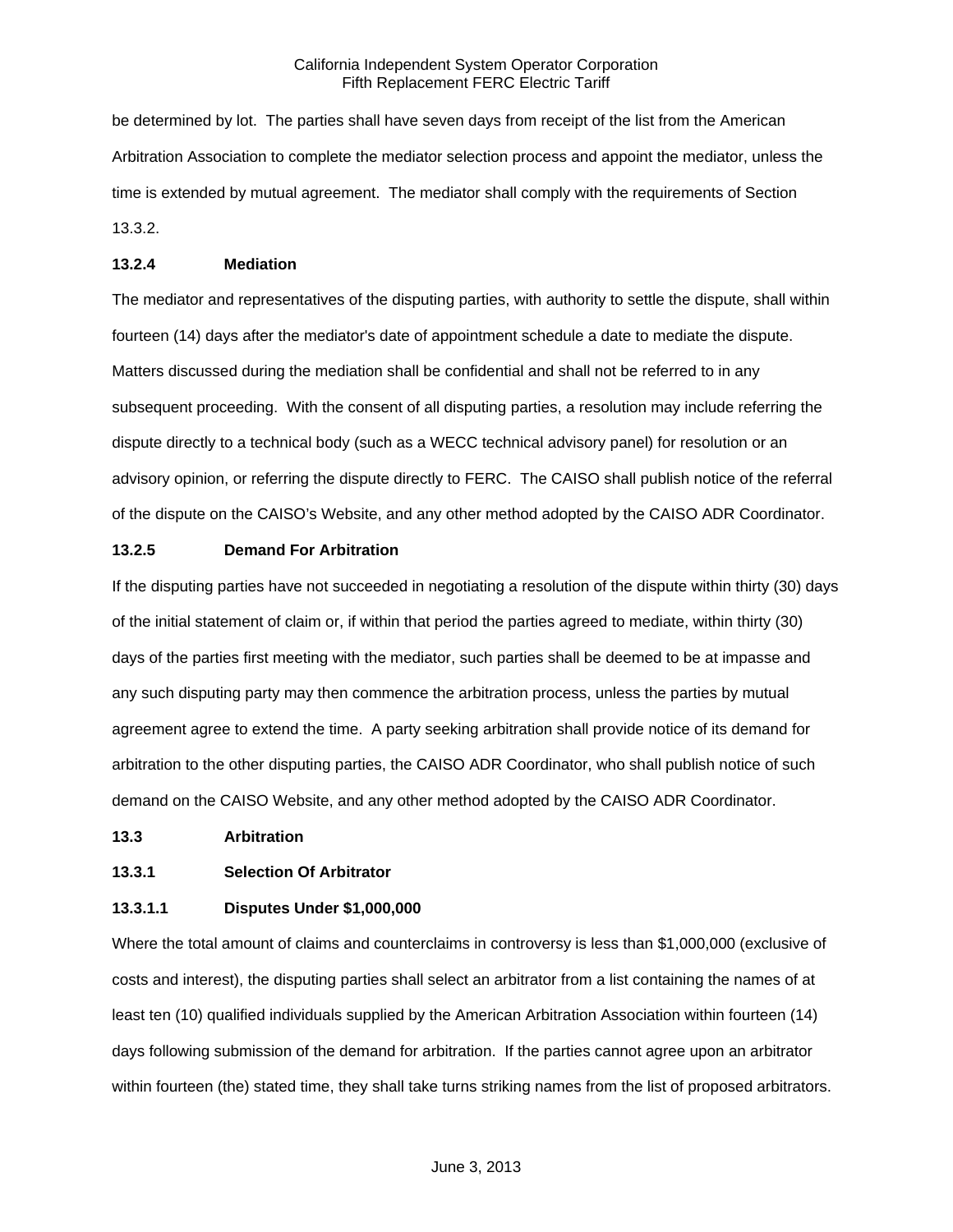The first party to strike-off a name shall be determined by lot. This process shall be repeated until one name remains on the list, and that individual shall be the designated arbitrator.

### **13.3.1.2 Disputes of \$1,000,000 or Over**

Where the total amount of claims and counterclaims in controversy is \$1,000,000 or more (exclusive of interest and costs), the disputing parties may agree on any person to serve as a single arbitrator, or shall endeavor in good faith to agree on a single arbitrator from a list of ten (10) qualified individuals provided by the American Arbitration Association within fourteen (14) days following submission of the demand for arbitration. If the parties are unable to agree on a single arbitrator within the stated time, the party or parties demanding arbitration, and the party or parties responding to the demand for arbitration, shall each designate an arbitrator. Each designation shall be from the list of arbitrators no later than the tenth (10th) day thereafter. The two arbitrators so chosen shall then choose a third arbitrator.

#### **13.3.2 Disclosures Required Of Arbitrators**

The designated arbitrator(s) shall be required to disclose to the parties any circumstances which might preclude him or her from rendering an objective and impartial determination. Each designated arbitrator shall disclose:

- (a) Any direct financial or personal interest in the outcome of the arbitration;
- (b) Any information required to be disclosed by California Code of Civil Procedure Section 1281.9.; and
- (c) Any existing or past financial, business, professional, or personal interest that are likely to affect impartiality or might reasonably create an appearance of partiality or bias.

The designated arbitrator shall disclose any such relationships that he or she personally has with any party or its counsel, or with any individual whom he or she has been told will be a witness. Designated arbitrators should also disclose any such relationship involving members of their families or their current employers, partners, or business associates. All designated arbitrators shall make a reasonable effort to inform themselves of any interests or relationships described above. The obligation to disclose interests, relationships, or circumstances that might preclude an arbitrator from rendering an objective and impartial determination is a continuing duty that requires the arbitrator to disclose, at any stage of the arbitration, any such interests, relationships, or circumstances that arise, or are recalled or discovered. If, as a result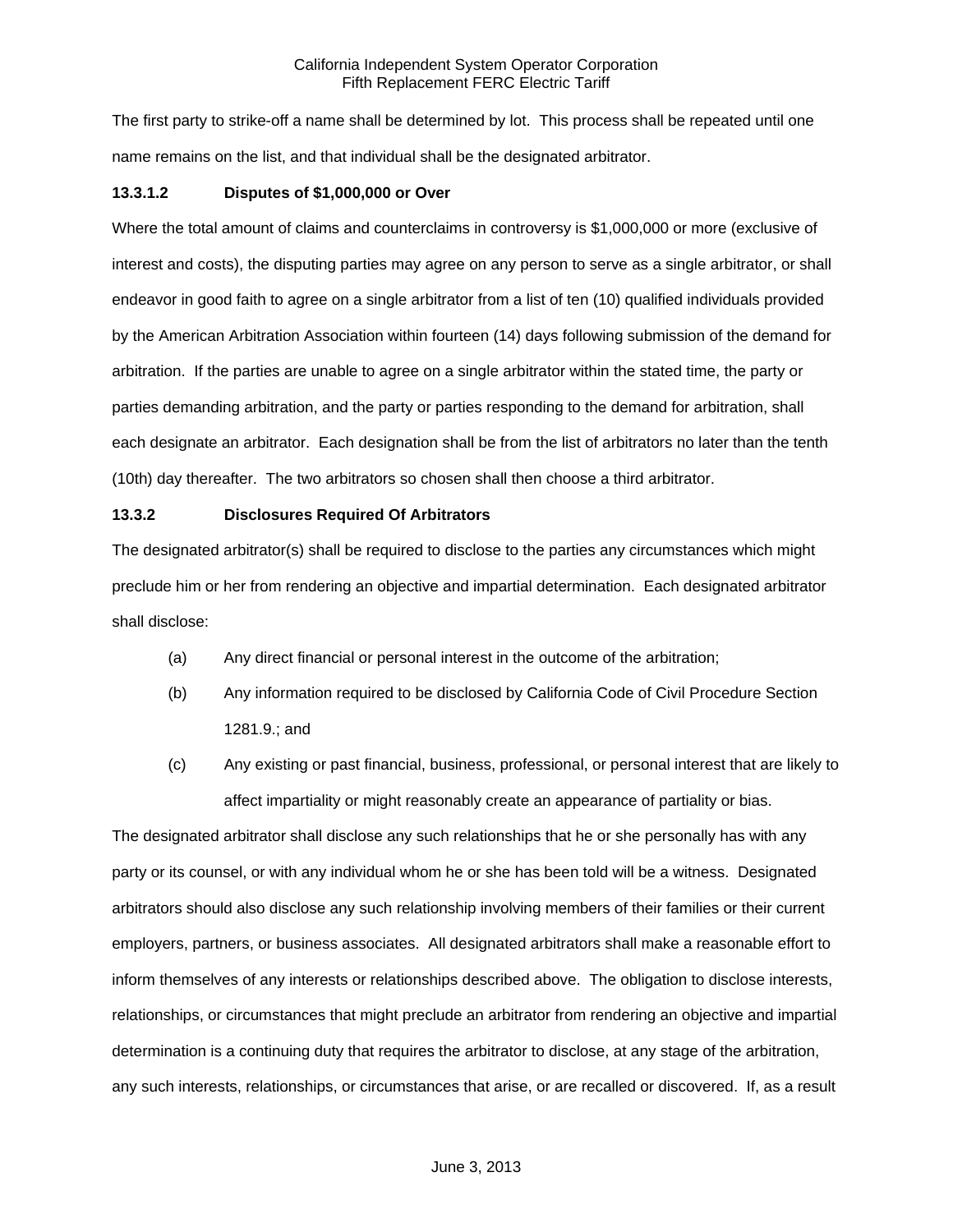of the continuing disclosure duty, an arbitrator makes a disclosure which is likely to affect his or her partiality, or might reasonably create an appearance of partiality or bias or if a party independently discovers the existence of such circumstances, a party wishing to object to the continuing use of the arbitrator must provide written notice of its objection to the other parties within ten (10) days of receipt of the arbitrator's disclosure or the date of a party's discovery of the circumstances giving rise to that party's objection. Failure to provide such notice shall be deemed a waiver of such objection. If a party timely provides a notice of objection to the continuing use of the arbitrator the parties shall attempt to agree whether the arbitrator should be dismissed and replaced in the manner described in Section 13.3.1. If within ten (10) days of a party's objection notice the parties have not agreed how to proceed, the matter shall be referred to the American Arbitration Association for resolution.

### **13.3.3 Arbitration Procedures**

The CAISO ADR Coordinator shall compile and make available to the arbitrator and the parties standard procedures for the arbitration of disputes, which procedures (i) shall include provision, upon good cause shown, for intervention or other participation in the proceeding by any party whose interests may be affected by its outcome, (ii) shall conform to the requirements specified herein, and (iii) may be modified or adopted for use in a particular proceeding as the arbitrator deems appropriate, in accordance with Section 13.3.4. The procedures adopted by the CAISO ADR Coordinator shall be based on the latest edition of the American Arbitration Association Commercial Arbitration Rules, to the extent such rules are not inconsistent with this Section 13. Except as provided herein, all parties shall be bound by such procedures.

#### **13.3.4 Modification Of Arbitration Procedures**

In determining whether to modify the standard procedures for use in the pending matter, the arbitrator shall consider (i) the complexity of the dispute, (ii) the extent to which facts are disputed, (iii) the extent to which the credibility of witnesses is relevant to a resolution, (iv) the amount in controversy, and (v) any representations made by the parties. Alternatively, the parties may, by mutual agreement, modify the standard procedures. In the event of a disagreement between the arbitrator and the agreement of the parties regarding arbitration procedures to be utilized, the parties' agreement shall prevail.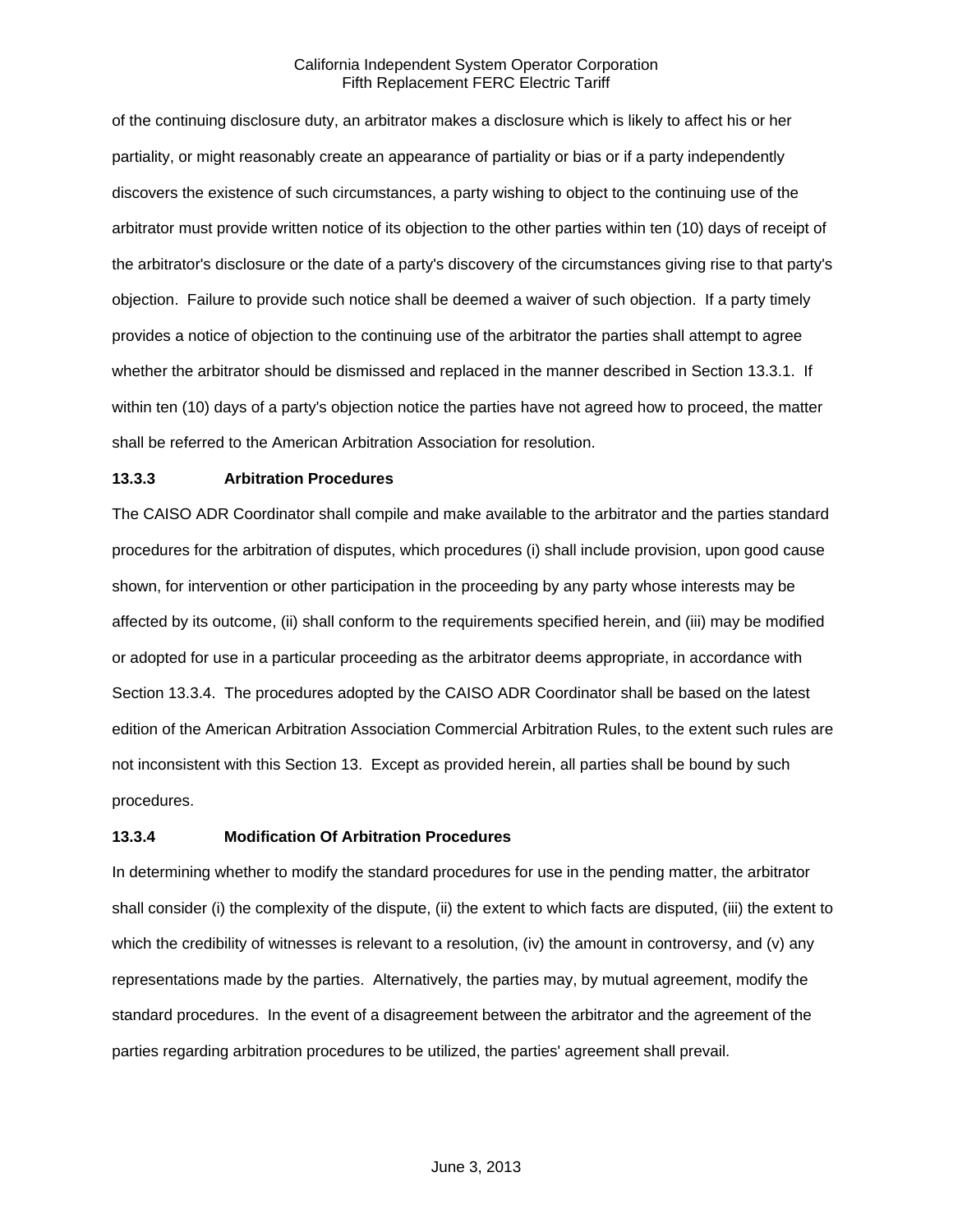### **13.3.5 Remedies**

### **13.3.5.1 Arbitrator's Discretion**

The arbitrator shall have the discretion to grant the relief sought by a party, or determine such other remedy as is appropriate, unless the parties agree to conduct the arbitration "baseball" style. Unless otherwise expressly limited herein, the arbitrator shall have the authority to award any remedy or relief available from FERC, or any other court of competent jurisdiction. Where any CAISO Document leaves any matter to be agreed between the parties at some future time and provides that in default of agreement the matter shall be referred to the CAISO ADR Procedures, the arbitrator shall have authority to decide upon the terms of the agreement which, in the arbitrator's opinion, it is reasonable that the parties should reach, having regard to the other terms of the CAISO Document concerned and the arbitrator's opinion as to what is fair and reasonable in all the circumstances.

### **13.3.5.2 "Baseball" Arbitration**

If the parties agree to conduct the arbitration "baseball" style, the parties shall submit to the arbitrator and exchange with each other their last best offers in the form of the award they consider the arbitrator should make, not less than seven (7) days in advance of the date fixed for the hearing, or such other date as the arbitrator may decide. If a party fails to submit its last best offer in accordance with this Section, that party shall be deemed to have accepted the offer proposed by the other party. The arbitrator shall be limited to awarding only one of the proposed offers, and may not determine an alternative or compromise remedy.

## **13.3.6 Summary Disposition**

The procedures for arbitration of a dispute shall provide a means for summary disposition of a demand for arbitration, or a response to a demand for arbitration, that in the reasoned opinion of the arbitrator does not have a good faith basis in either law or fact. If the arbitrator determines that a demand for arbitration or response to a demand for arbitration does not have a good faith basis in either law or fact, the arbitrator shall have discretion to award the costs of the time, expenses, and other charges of the arbitrator to the prevailing party. A determination made under this Section is subject to appeal pursuant to Section 13.4.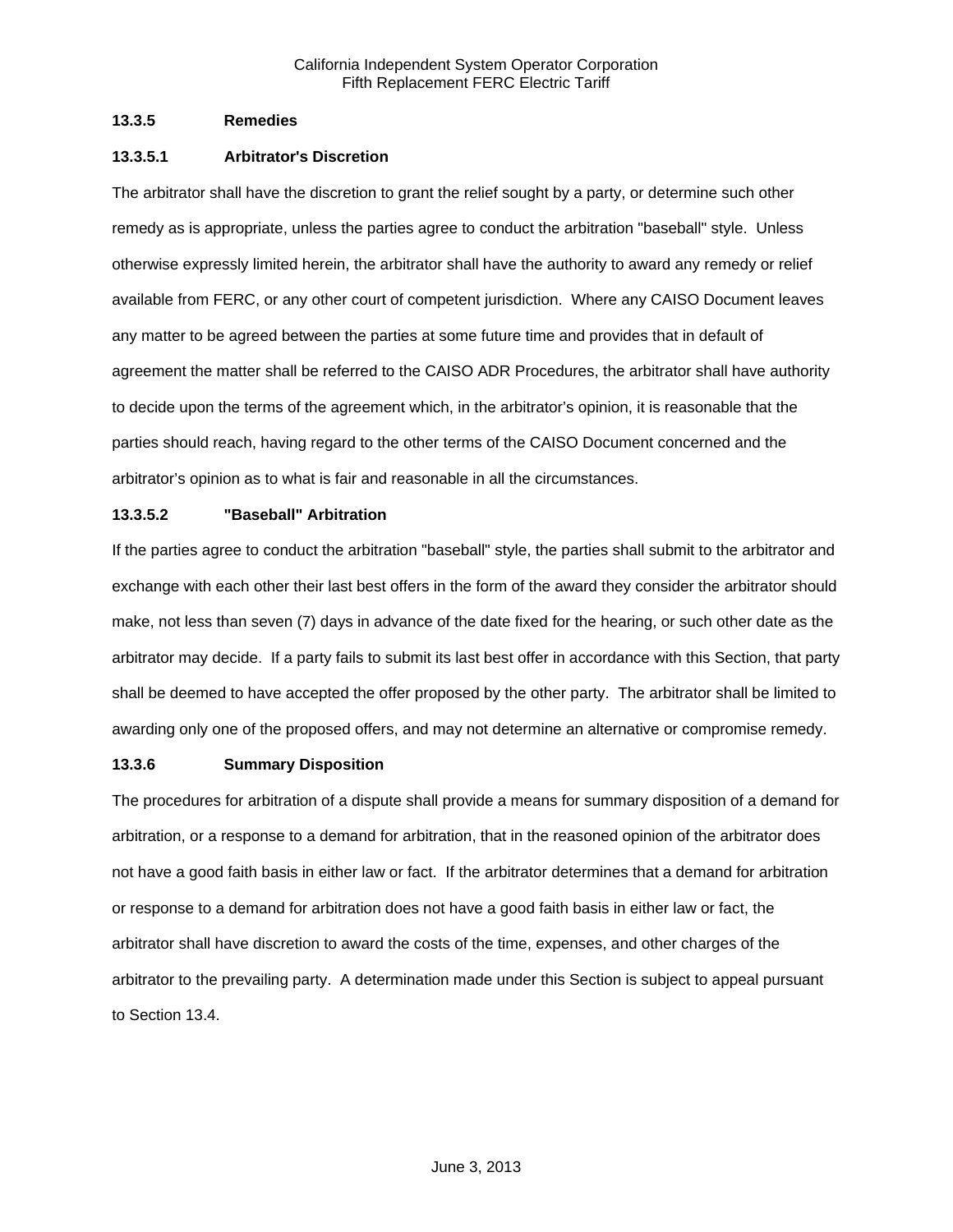### **13.3.7 Discovery Procedures**

The procedures for the arbitration of a dispute shall include adequate provision for the discovery of relevant facts, including the taking of testimony under oath, production of documents and other things, the presentation of evidence, the taking of samples, conducting of tests, and inspection of land and tangible items. The nature and extent of such discovery shall be determined as provided herein and shall take into account (i) the complexity of the dispute, (ii) the extent to which facts are disputed, (iii) the extent to which the credibility of witnesses is relevant to a resolution, and (iv) the amount in controversy. The forms and methods for taking such discovery shall be as described in the Federal Rules of Civil Procedure, except as modified pursuant to Section 13.3.4.

#### **13.3.8 Evidentiary Hearing**

The arbitration procedures shall provide for an evidentiary hearing, with provision for the crossexamination of witnesses, unless all parties consent to the resolution of the matter on the basis of a written record. The forms and methods for taking evidence shall be determined by the arbitrator(s) and modified pursuant to Section 13.3.4. The arbitrator may require such written or other submissions from the parties as he or she may deem appropriate, including submission of direct and rebuttal testimony of witnesses in written form. The arbitrator may exclude any evidence that is irrelevant, immaterial, unduly repetitious or prejudicial, or privileged. The arbitrator shall compile a complete evidentiary record of the arbitration which shall be available to the parties on its completion upon request.

#### **13.3.9 Confidentiality**

Subject to the other provisions of this CAISO Tariff, any party may claim that information contained in a document otherwise subject to discovery is "Confidential" if such information would be so characterized under the Federal Rules of Evidence. The party making such claim shall provide to the arbitrator in writing the basis for its assertion. If the claim of confidentiality is confirmed by the arbitrator, he or she shall establish requirements for the protection of such documents or other information designated as "Confidential" as may be reasonable and necessary to protect the confidentiality and commercial value of such information. Any party disclosing information in violation of these provisions or requirements established by the arbitrator, unless such disclosure is required by federal or state law or by a court order, shall thereby waive any right to introduce or otherwise use such information in any judicial, regulatory, or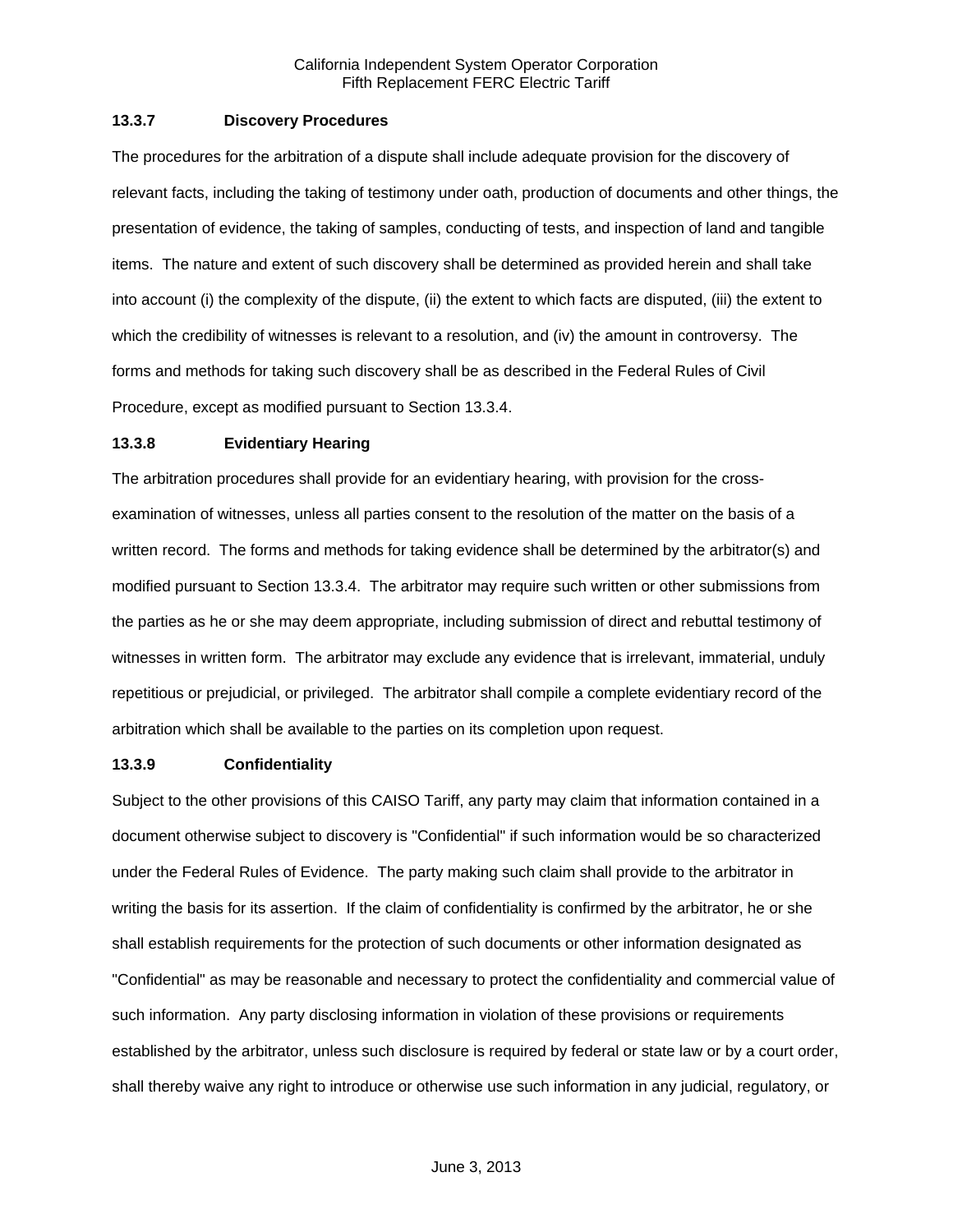other legal or dispute resolution proceeding, including the proceeding in which the information was obtained.

#### **13.3.10 Timetable**

Promptly after the appointment of the arbitrator, the arbitrator shall set a date for the issuance of the arbitration decision, which shall be no later than six (6) months (or such date as the parties and the arbitrator may agree) from the date of the appointment of the arbitrator, with other dates, including the dates for an evidentiary hearing or other final submissions of evidence, set in light of this date. The date for the evidentiary hearing or other final submission of evidence shall not be changed, absent extraordinary circumstances. The arbitrator shall have the power to impose sanctions, including dismissal of the proceeding, for dilatory tactics or undue delay in completing the arbitration proceedings.

### **13.3.11 Decision**

**13.3.11.1** Except as provided below with respect to "baseball" style arbitration, the arbitrator shall issue a written decision granting the relief requested by one of the parties, or such other remedy as is appropriate, if any, and shall include findings of fact and law. The arbitration decision shall be based on (i) the evidence in the record, (ii) the terms of the relevant CAISO Documents, (iii) applicable United States federal law, including the FPA and any applicable FERC regulations and decisions, and international treaties or agreements as applicable, and (iv) applicable state law. Additionally, the arbitrator may consider relevant decisions in previous arbitration proceedings. A summary of the disputed matter and the arbitrator's decision shall be published on the CAISO Website and any other method chosen by the CAISO ADR Coordinator.

**13.3.11.2** In arbitration conducted "baseball" style, the arbitrator shall issue a written decision adopting one of the awards proposed by the parties, and shall include findings of fact and law. The arbitration decision shall be based on (i) the evidence in the record, (ii) the terms of the relevant CAISO Documents, (iii) applicable United States federal law, including the FPA and any applicable FERC regulations and decisions, and international treaties or agreements as applicable, and (iv) applicable state law. If the arbitrator concludes that no proposed award is consistent with the factors enumerated in (i) through (iv) above, or addresses all of the issues in dispute, the arbitrator shall specify how each proposed award is deficient and direct that the parties submit new proposed awards that cure the identified deficiencies. A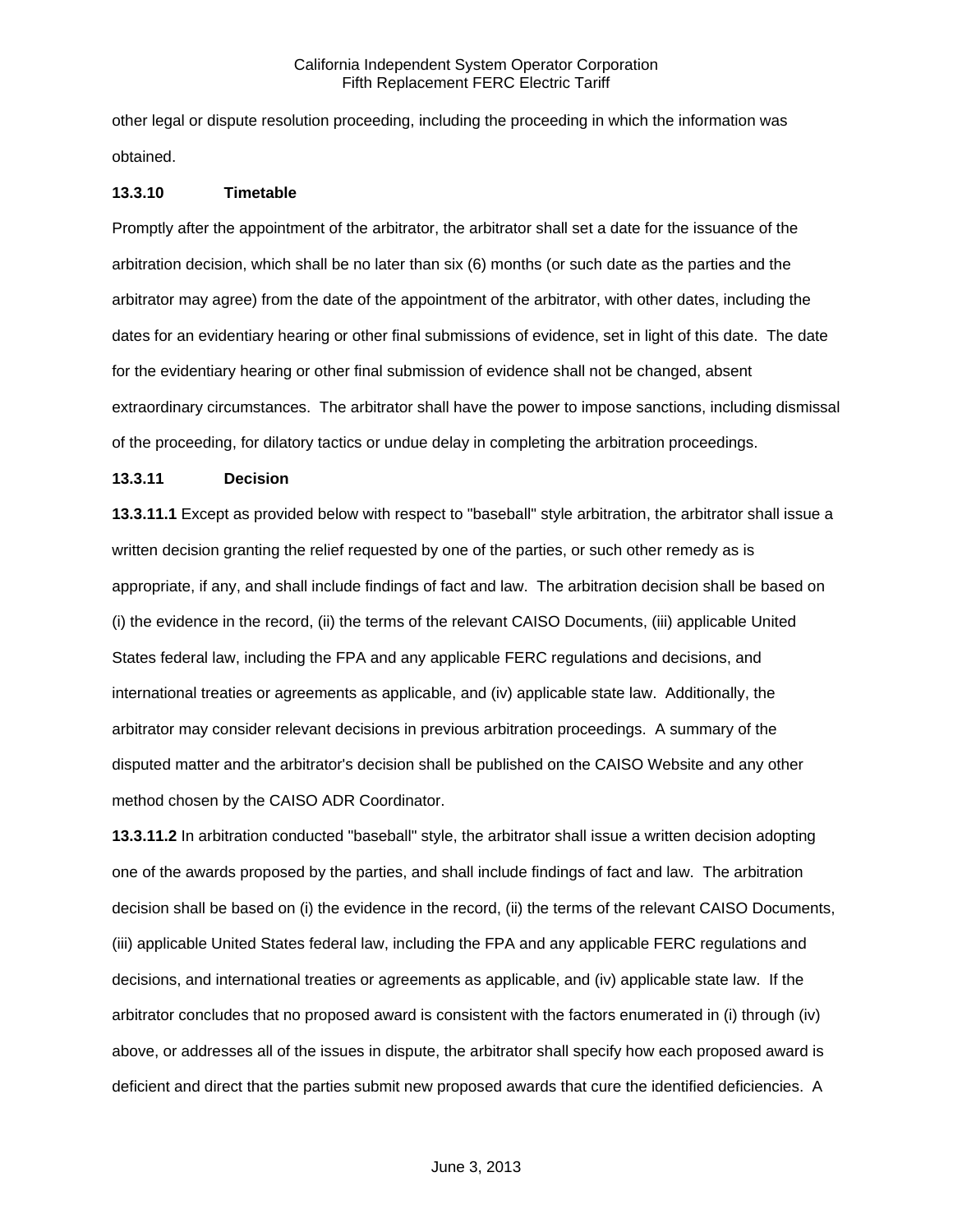summary of the disputed matter and the arbitrator's decision shall be published on the CAISO Website, and any other method chosen by the CAISO ADR Coordinator. An award shall not be deemed to be precedential.

**13.3.11.3** Where a panel of arbitrators is appointed pursuant to Section 13.3.1.2, a majority of the arbitrators must agree on the decision.

#### **13.3.12 Compliance**

Unless the arbitrator's decision is appealed under Section 13.4, the disputing parties shall, upon receipt of the decision, immediately take whatever action is required to comply with the award to the extent the award does not require regulatory action. An award that is not appealed shall be deemed to have the same force and effect as an order entered by the FERC or any court of competent jurisdiction.

### **13.3.13 Enforcement**

Following the expiration of the time for appeal of an award pursuant to Section 13.4.3, any party may apply to FERC or any court of competent jurisdiction for entry and enforcement of judgment based on the award.

## **13.3.14 Costs**

The costs of the time, expenses, and other charges of the arbitrator shall be borne by the parties to the dispute, with each side on an arbitrated issue bearing its pro-rata share of such costs, and each party to an arbitration proceeding bearing its own costs and fees. If the arbitrator determines that a demand for arbitration or response to a demand for arbitration was made in bad faith, the arbitrator shall have discretion to award the costs of the time, expenses, and other charges of the arbitrator to the prevailing party. Notwithstanding the above, at the discretion of the arbitrator, the winning party in any dispute which has resulted in the enforcement of an important right affecting the public interest shall not be required to pay any of the costs of the arbitrator and may recover such of its own reasonable attorney fees, expert witness fees and other reasonable costs from the losing party to the dispute if (a) a significant benefit, whether pecuniary or non-pecuniary, has been conferred on the general public, (b) the necessity and financial burden of private enforcement are such as to make the award appropriate, and (c) such fees should not, in the interest of justice, be paid out of the recovery.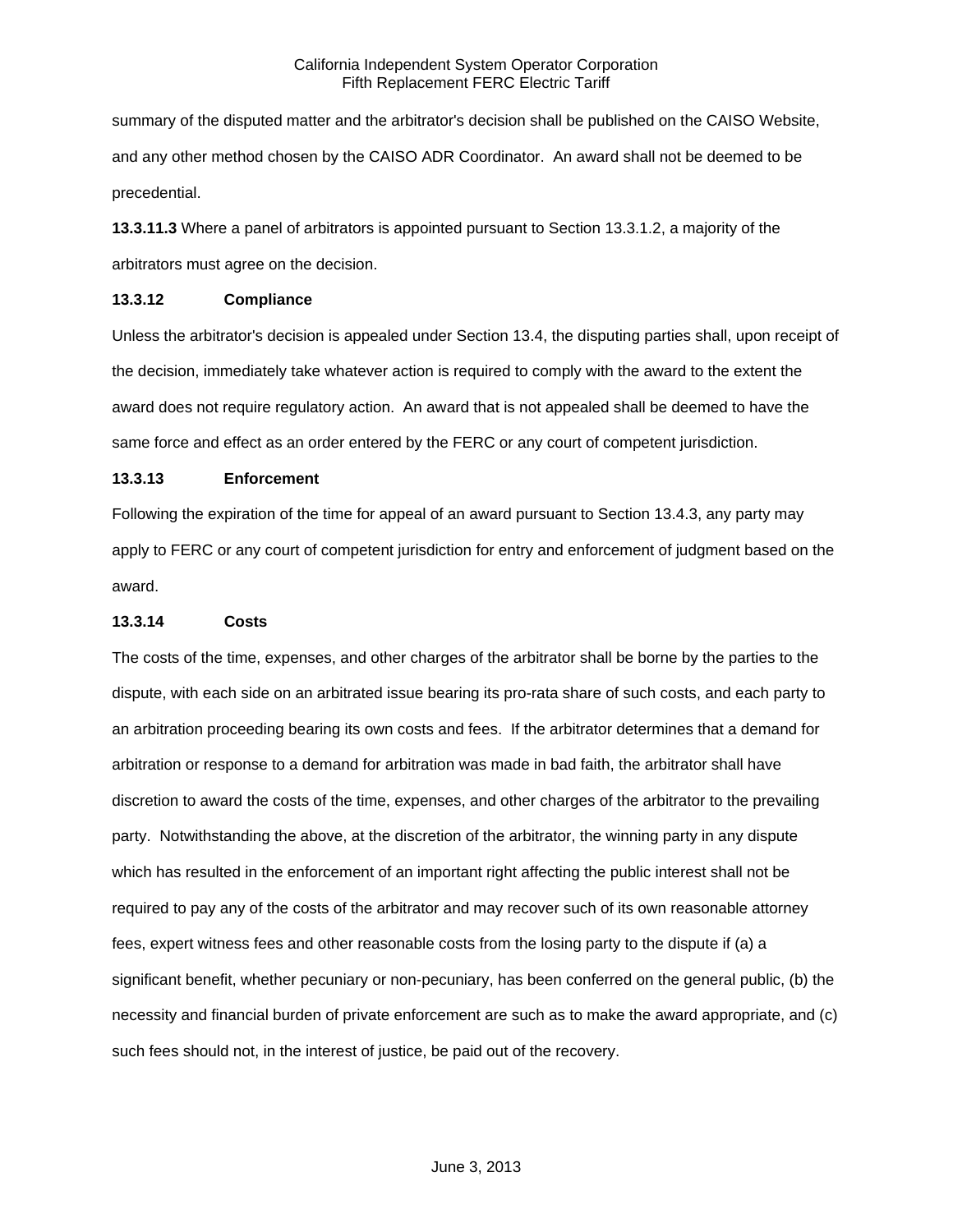# **13.4 Appeal Of Award**

## **13.4.1 Basis For Appeal**

A party may apply to the FERC or any court of competent jurisdiction to hear an appeal of an arbitration award only upon the grounds that the award is contrary to or beyond the scope of the relevant CAISO Documents, United States federal law, including, without limitation, the FPA, and any FERC regulations and decisions, or state law. Appeals shall, unless otherwise ordered by FERC or the court of competent jurisdiction, conform to the procedural limitations set forth in this Section 13.4.

## **13.4.2 Appellate Record**

The parties intend that FERC or the court of competent jurisdiction should afford substantial deference to the factual findings of the arbitrator. No party shall seek to expand the record before the FERC or court of competent jurisdiction beyond that assembled by the arbitrator, except (i) by making reference to legal authority which did not exist at the time of the arbitrator's decision, or (ii) if such party contends the decision was based upon or affected by fraud, collusion, corruption, misconduct or misrepresentation.

## **13.4.3 Procedures For Appeals**

**13.4.3.1** If a party to an arbitration desires to appeal an award, it shall provide a notice of appeal to the CAISO ADR Coordinator, all parties and the arbitrator within fourteen (14) days following the date of the award. The CAISO ADR Coordinator shall publish notice of the appeal on the CAISO Website, and any other method chosen by the CAISO ADR Coordinator.

Within ten (10) days of the filing of the notice of appeal, the appealing party must file an appropriate application, petition or motion with the FERC to trigger review under the FPA or with a court of competent jurisdiction. Such filing shall state that the subject matter has been the subject of an arbitration pursuant to the relevant CAISO Document.

**13.4.3.2** Within thirty (30) days of filing the notice of appeal (or such period as FERC or the court of competent jurisdiction may specify) the appellant shall file the complete evidentiary record of the arbitration and a copy of the award with FERC or with the court of competent jurisdiction. The appellant shall serve copies of a description of all materials included in the submitted evidentiary record.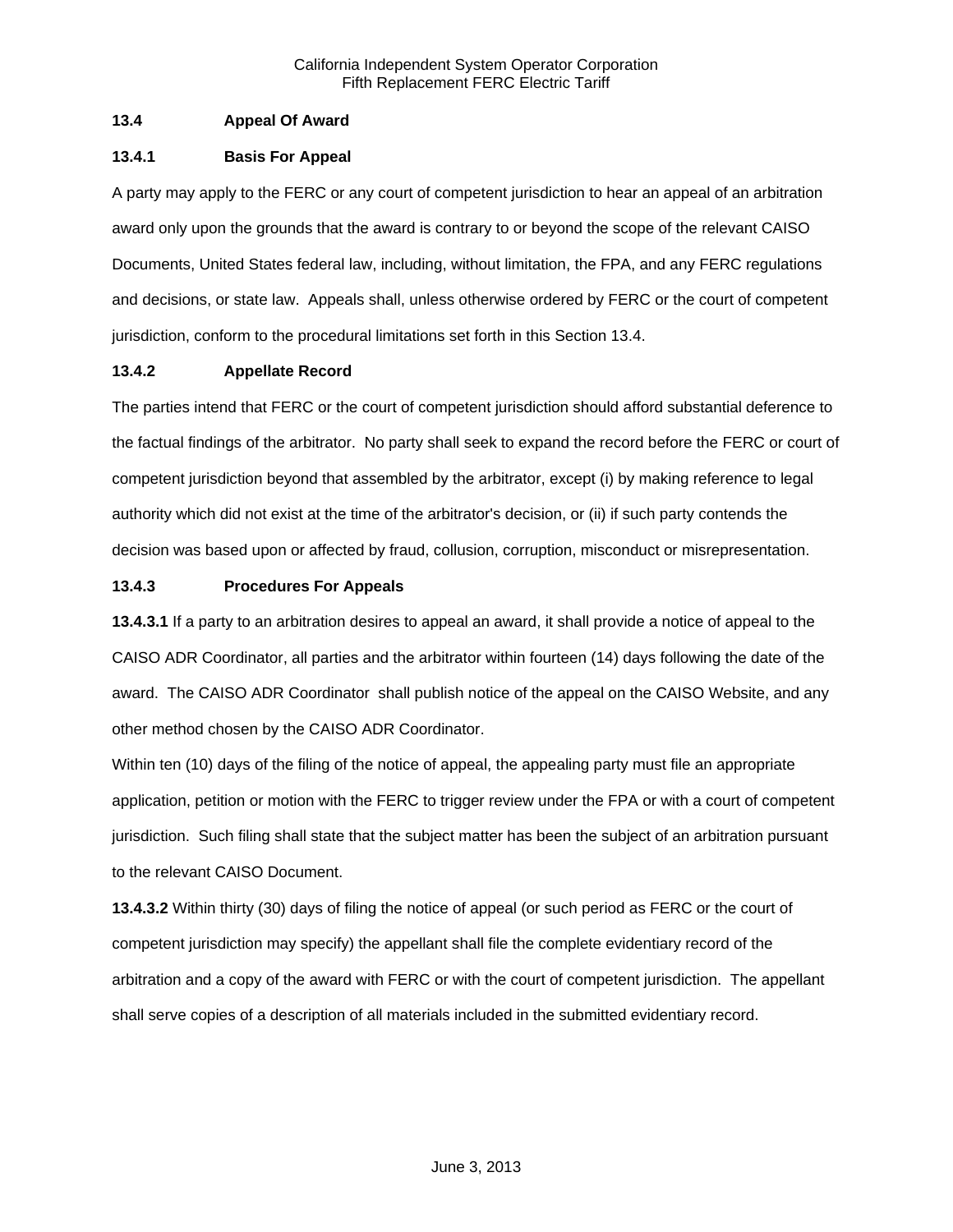# **13.4.4 Award Implementation**

Implementation of the award shall be deemed stayed pending an appeal unless and until, at the request of a party, the FERC or the court of competent jurisdiction to which an appeal has been filed, issues an order dissolving, shortening, or extending such stay. However, a summary of each appeal shall be published on the CAISO Website, and any other method chosen by the CAISO ADR Coordinator.

# **13.4.5 Judicial Review Of FERC Orders**

FERC orders resulting from appeals shall be subject to judicial review pursuant to the FPA.

# **13.5 Allocation Of Awards Payable By Or To The CAISO**

## **13.5.1 Allocation Of An Award**

If the CAISO must pay an award to a party pursuant to good faith negotiations or the CAISO ADR Procedures, the CAISO will recover the amount of the award from Market Participants and Scheduling Coordinators. If the CAISO receives an award from a party pursuant to good faith negotiations or the CAISO ADR Procedures, the CAISO will flow back the amount of the award to Market Participants and Scheduling Coordinators.

## **13.5.2 Timing Of Adjustments**

Upon determination that an award is payable by or to the CAISO pursuant to good faith negotiations or the CAISO ADR Procedures, the CAISO shall calculate the amounts payable to and receivable from the party, Market Participants, and Scheduling Coordinators, as soon as reasonably practical, and shall show any required adjustments as a debit or a credit in a subsequent Recalculation Settlement Statement T+7B or, in the case of an amount payable by the CAISO to a party, as soon as the CAISO and that party may agree.

## **13.5.3 Method Of Allocation**

## **13.5.3.1 Allocation to Market Participants**

The CAISO will use best efforts to determine which Market Participant(s) is or are responsible for and/or benefit from payment of an award by or to the CAISO and to allocate receipt of or payment for the award equitably to such Market Participant(s). In undertaking the allocation, the CAISO shall consider the extent of a Market Participant's participation in affected markets and the CAISO Tariff in effect on the applicable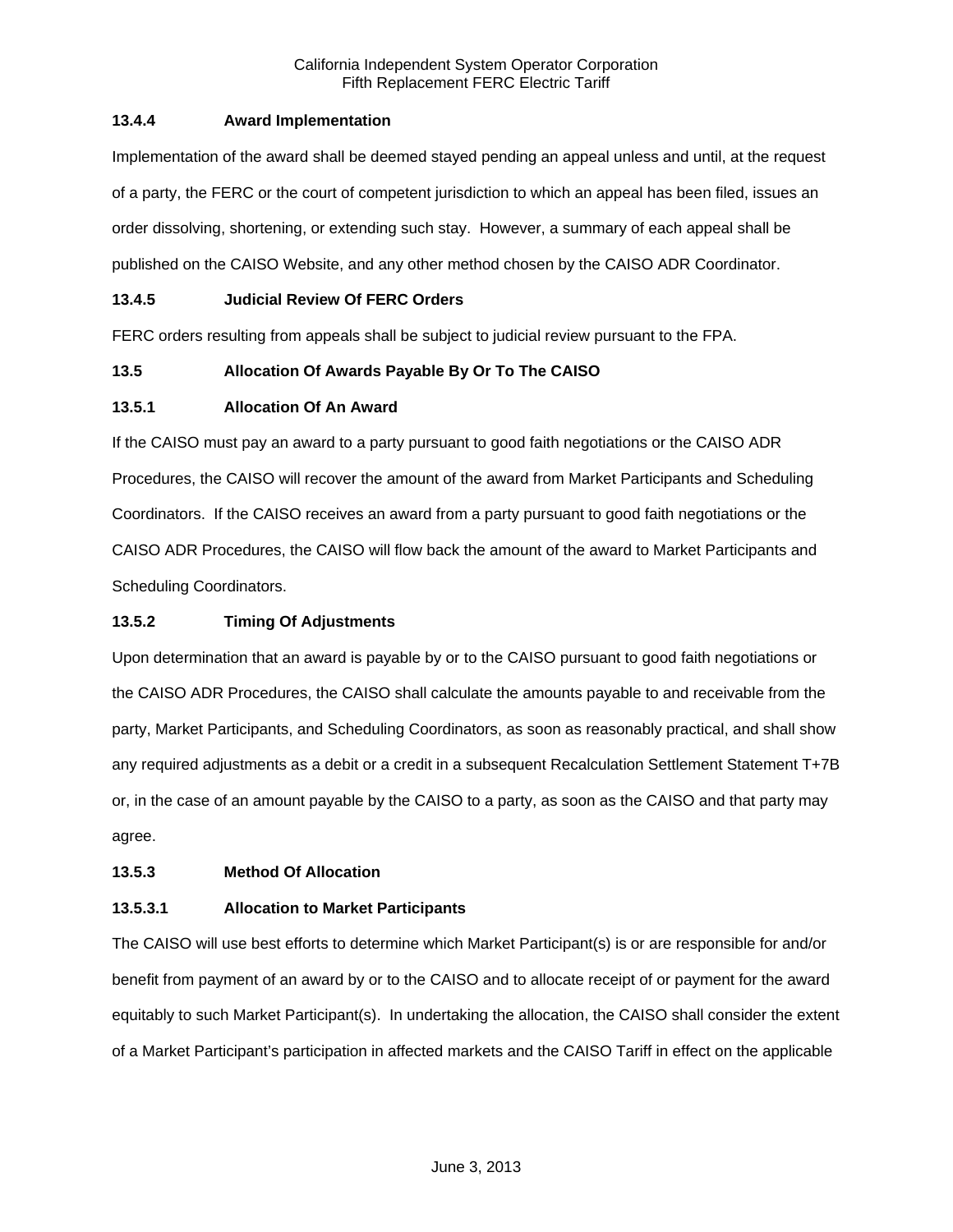Trading Day(s), and may consider any other relevant factor, including but not limited to, applicable contracts.

## **13.5.3.2 Residual Amounts**

Any awards for which the CAISO is unable to identify Market Participants in accordance with 13.5.3.1 and any award amounts that the CAISO is unable to collect that are not covered by Section 11.29.17.1 or Section 11.29.17.2 will be allocated to all Scheduling Coordinators through neutrality adjustments.

### **14. Force Majeure, Indemnity, Liabilities, and Penalties**

### **14.1 Uncontrollable Forces**

Neither the CAISO nor a Market Participant will be considered in default of any obligation under this CAISO Tariff if prevented from fulfilling that obligation due to the occurrence of an Uncontrollable Force.

# **14.2 Responsibilities Of Affected Entity**

In the event of the occurrence of an Uncontrollable Force, which prevents the CAISO or a Market Participant from performing any of its obligations under this CAISO Tariff, the affected entity shall (i) if it is the CAISO, immediately notify the Market Participants in writing of the occurrence of such Uncontrollable Force and, if it is a Market Participant, immediately notify the CAISO in writing of the occurrence of such Uncontrollable Force, (ii) not be entitled to suspend performance of its obligations under this CAISO Tariff in any greater scope or for any longer duration than is required by the Uncontrollable Force, (iii) use its best efforts to mitigate the effects of such Uncontrollable Force, remedy its inability to perform and resume full performance of its obligations hereunder, (iv) in the case of the CAISO, keep the Market Participants apprised of such efforts, and in the case of the Market Participants, keep the CAISO apprised of such efforts, in each case on a continual basis and (v) provide written notice of the resumption of its performance of its obligations hereunder.

## **14.3 Strikes, Lockouts Or Labor Disputes**

Notwithstanding any of the foregoing, the settlement of any strike, lockout or labor dispute constituting an Uncontrollable Force shall be within the sole discretion of the entity involved in such strike, lockout or labor dispute and the requirement that an entity must use its best efforts to mitigate the effects of the Uncontrollable Force and/or remedy its inability to perform and resume full performance of its obligations hereunder shall not apply to strikes, lockouts, or labor disputes.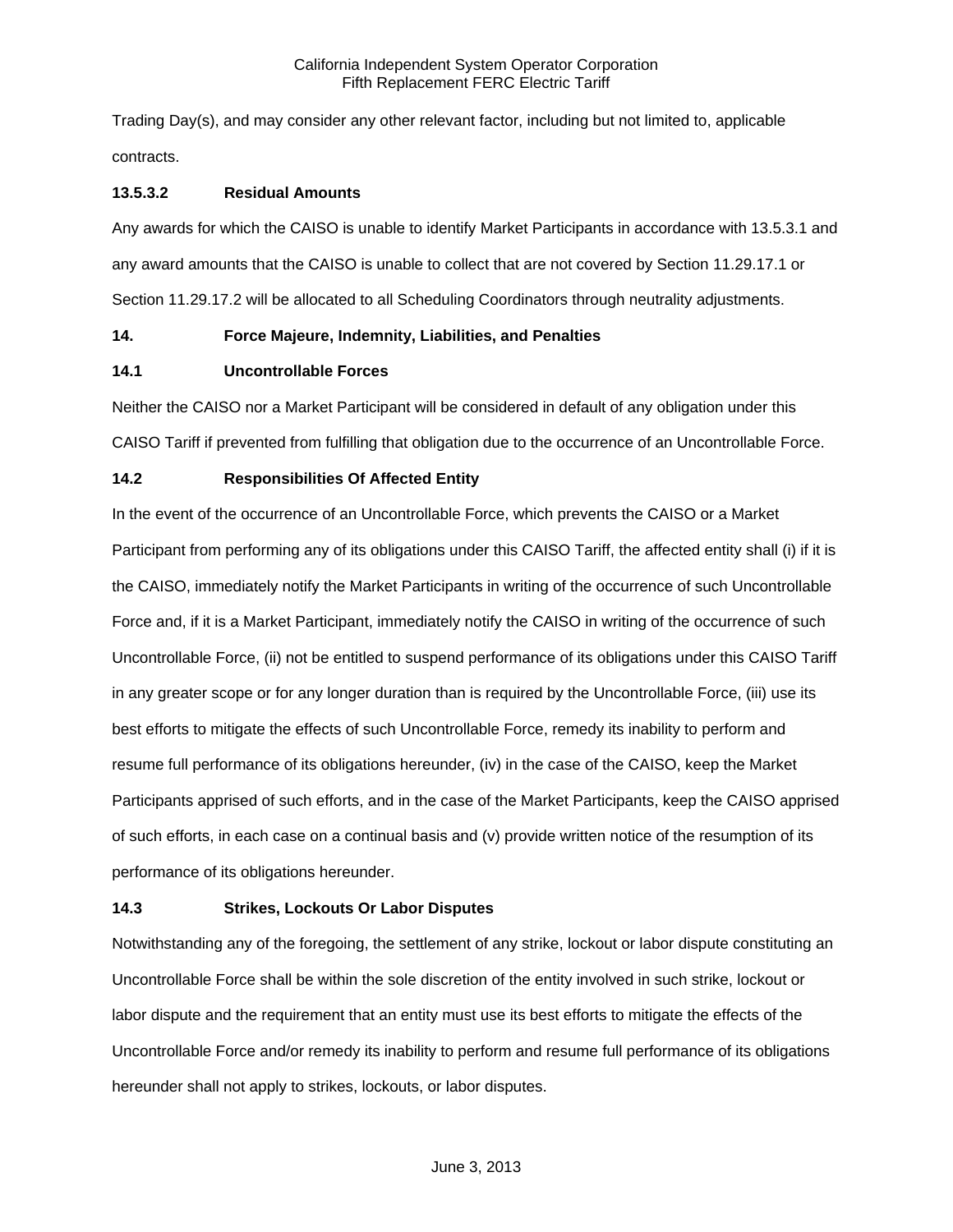## **14.4 Market Participant's Indemnity**

Each Market Participant, to the extent permitted by law, shall indemnify the CAISO and hold it harmless against all losses, damages, claims, liabilities, costs or expenses (including legal expenses) arising from any act or omission of the Market Participant except to the extent that they result from the CAISO's default under this CAISO Tariff or gross negligence or intentional wrongdoing on the part of the CAISO or of its officers, directors or employees.

## **14.5 Limitation On Liability**

### **14.5.1 Liability For Damages**

Except as provided for in Section 13.3.14, the CAISO shall not be liable in damages to any Market Participant for any losses, damages, claims, liability, costs or expenses (including legal expenses) arising from the performance or non-performance of its obligations under this CAISO Tariff, including but not limited to any adjustments made by the CAISO in Inter-SC Trades, except to the extent that they result from gross negligence or intentional wrongdoing on the part of the CAISO.

### **14.5.2 Exclusion Of Certain Types Of Loss**

The CAISO shall not be liable to any Market Participant under any circumstances for any consequential or indirect financial loss including but not limited to loss of profit, loss of earnings or revenue, loss of use, loss of contract or loss of goodwill except to the extent that it results from the gross negligence or intentional wrongdoing on the part of the CAISO.

## **14.6 Potomac Economics, Ltd. Limitation Of Liability**

Potomac Economics, Ltd. shall not be liable in damages to any Market Participant for any losses, damages, claims, liability, costs or expenses (including legal expenses) arising from its calculation of reference levels under its Consultant Agreement with the CAISO dated as of September 3, 2002, except to the extent that they result from gross negligence or intentional wrongdoing of Potomac Economics, Ltd.

## **14.7 Allocation of Reliability-Related Penalty Costs**

#### **14.7.1 Overview of Process**

Under the NERC Functional Model and the NERC Rules of Procedure, Registered Entities for a specific function, including the CAISO, may be assessed monetary penalties by FERC, NERC, and/or WECC for violations of one (1) or more NERC Reliability Standards applicable to that function. This Section 14.7 sets forth the procedure through which the CAISO may seek, with FERC approval, to directly allocate, in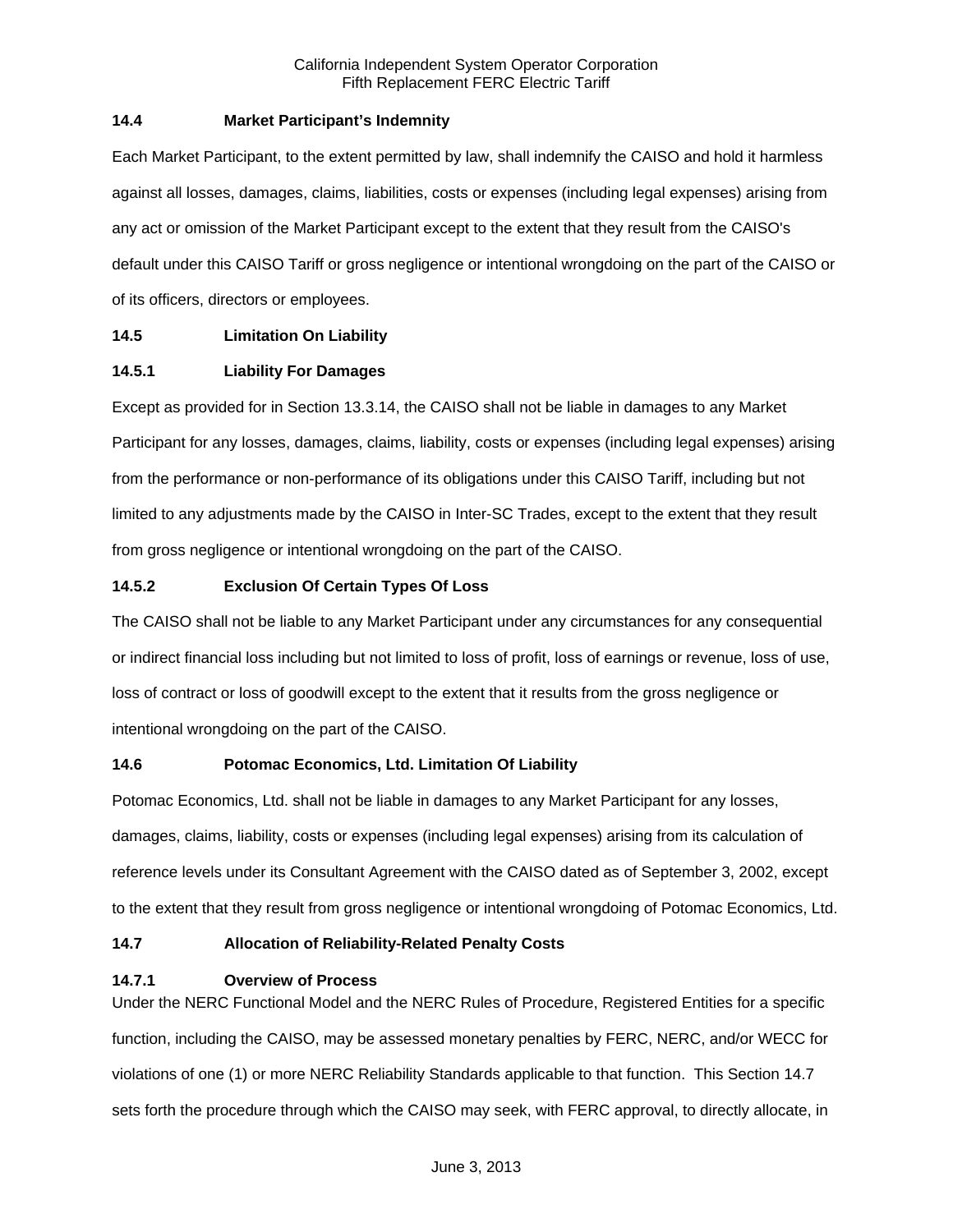whole or in part, the cost of any such penalties assessed upon the CAISO to an entity or entities whose conduct or omission(s) NERC, WECC and/or FERC has determined contributed, in whole or in part, to the violation that gave rise to the penalty. This Section 14.7 also sets forth procedures through which the CAISO may seek, with FERC approval, to recover, in whole or in part, from Market Participants the cost associated with a monetary penalty for a NERC Reliability Standards violation(s) that is not subject to direct allocation. Penalties that are assessed upon the CAISO and become final on or after the effective date of this Section 14.7 shall be subject to the procedures set forth herein regardless of the date of the underlying violation(s) for which the penalty is assessed.

### **14.7.2 Direct Allocation Of Reliability Standards Penalties**

### **14.7.2.1 Conditions For Direct Allocation**

If FERC, NERC, and/or WECC assess(es) one (1) or more monetary penalties against the CAISO as the Registered Entity for the violation of one or more NERC Reliability Standards, and the conduct or omission(s) of a particular Market Participant or Market Participants contributed, in whole or in part, to the violation(s) at issue, then the CAISO may seek to directly allocate, in whole or in part, such penalty costs to the Market Participant(s) whose conduct or omission(s) contributed to the violation(s), provided that each of the following conditions are met:

- (1) The Market Participant(s) subject to potential direct allocation receive notice of, and an opportunity to fully participate in, the underlying CMEP proceeding before NERC and/or WECC, or the FERC proceeding in the case of an enforcement proceeding directly instituted by FERC without a prior NERC or WECC proceeding;
- (2) The CMEP proceeding, or enforcement proceeding directly instituted by FERC, results in a finding that the conduct or omission(s) of the Market Participant(s) subject to potential direct allocation contributed, either in whole or in part, to the Reliability Standards violation(s) at issue; and
- (3) Any findings by NERC and/or WECC regarding whether the conduct or omission(s) of the Market Participant(s) contributed, either in whole or in part, to the Reliability Standards violation(s) at issue are filed with FERC.

#### **14.7.2.2 Notice To Affected Market Participant**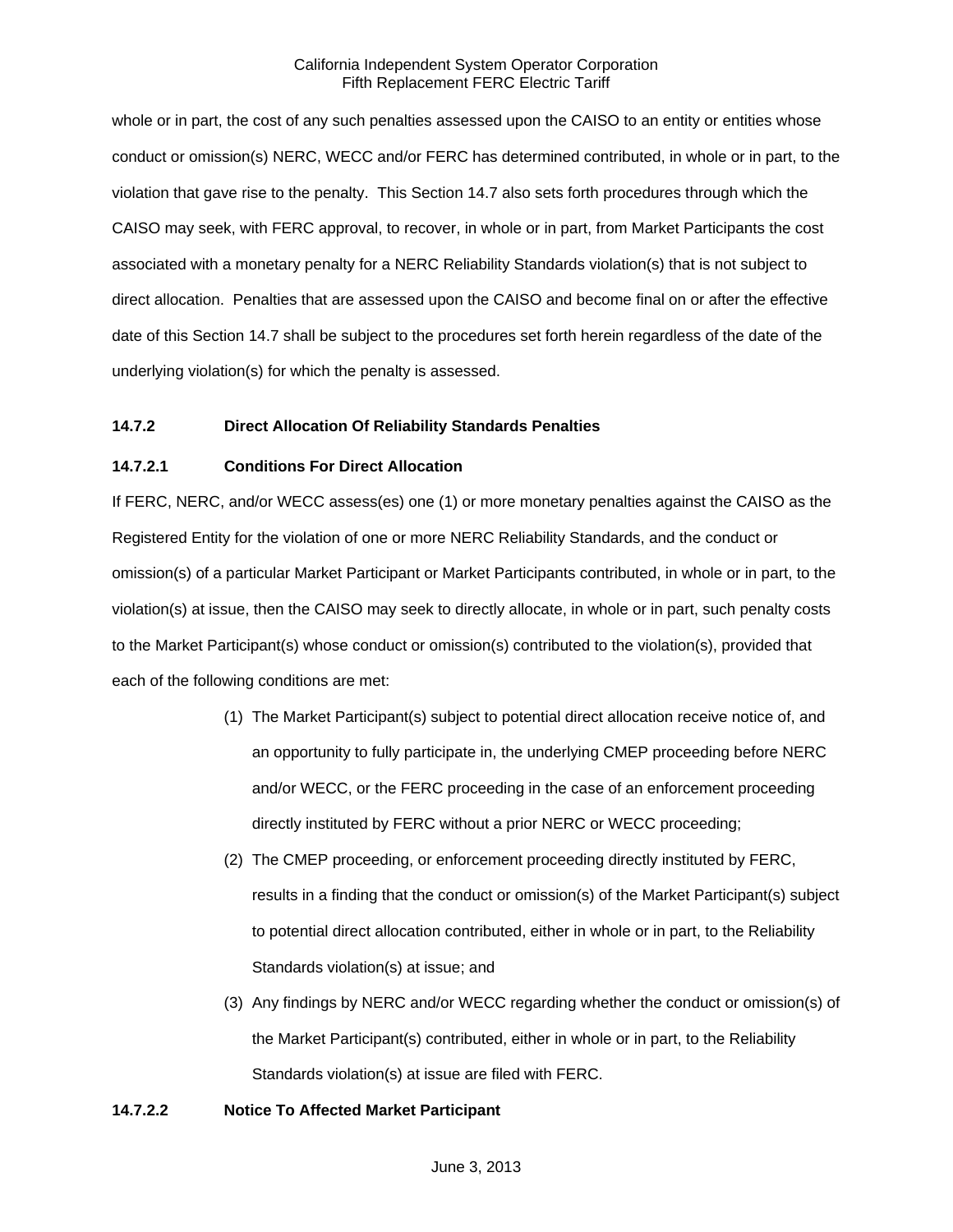The CAISO will notify the Market Participant(s) it believes contributed to the Reliability Standards violation(s) during the CMEP proceeding or, if applicable, during the enforcement proceeding directly instituted by FERC. This notification shall be in writing and shall: (i) inform the Market Participant(s) that the CAISO intends to invoke the direct allocation provisions of this Section; (ii) detail the underlying factual basis for the CAISO's position; and (iii) inform the Market Participant(s) that it may seek to participate in the CMEP proceeding or, if applicable, the enforcement proceeding directly instituted by FERC.

## **14.7.2.3 Failure To Participate**

A failure by the notified Market Participant(s) to participate in the CMEP proceeding or, if applicable, in the enforcement proceeding directly instituted by FERC, will not prevent the CAISO from directly allocating the cost associated with a monetary penalty to the Market Participant(s) provided all other conditions in Section 14.7.2 are satisfied.

### **14.7.2.4 Proposed Allocation And FERC Review Process**

Where NERC and/or WECC, or FERC as may be applicable in an enforcement proceeding directly instituted by FERC, determines that the conduct or omission(s) of the Market Participant(s) identified by the CAISO contributed, in whole or in part, to the NERC Reliability Standard(s) violation(s) at issue, the CAISO shall inform the involved Market Participant(s) in writing and shall initially propose an allocation of the penalty cost on a basis proportional to the parties' relative fault, consistent with the applicable regulator's analysis. Regardless of whether the involved Market Participant(s) agree or disagree over the allocation, the reasonability of such an allocation shall be determined by FERC through submission of the matter to FERC pursuant to Section 205 of the Federal Power Act.

## **14.7.2.5 Payment Of Allocated Amount**

After FERC issues a final order regarding the CAISO's ability to directly allocate the penalty cost, the CAISO shall include any FERC-approved allocated amounts in the invoice for the appropriate Market Participant(s) for the next billing period, or as soon as practicable. The amount to be paid by the Market Participant(s) shall include the allocated portion of the penalty, as established by FERC, together with interest calculated at the FERC authorized refund rate for the period of time, if any, between the CAISO's payment of the penalty and the Market Participant(s) payment of its allocated portion of the penalty.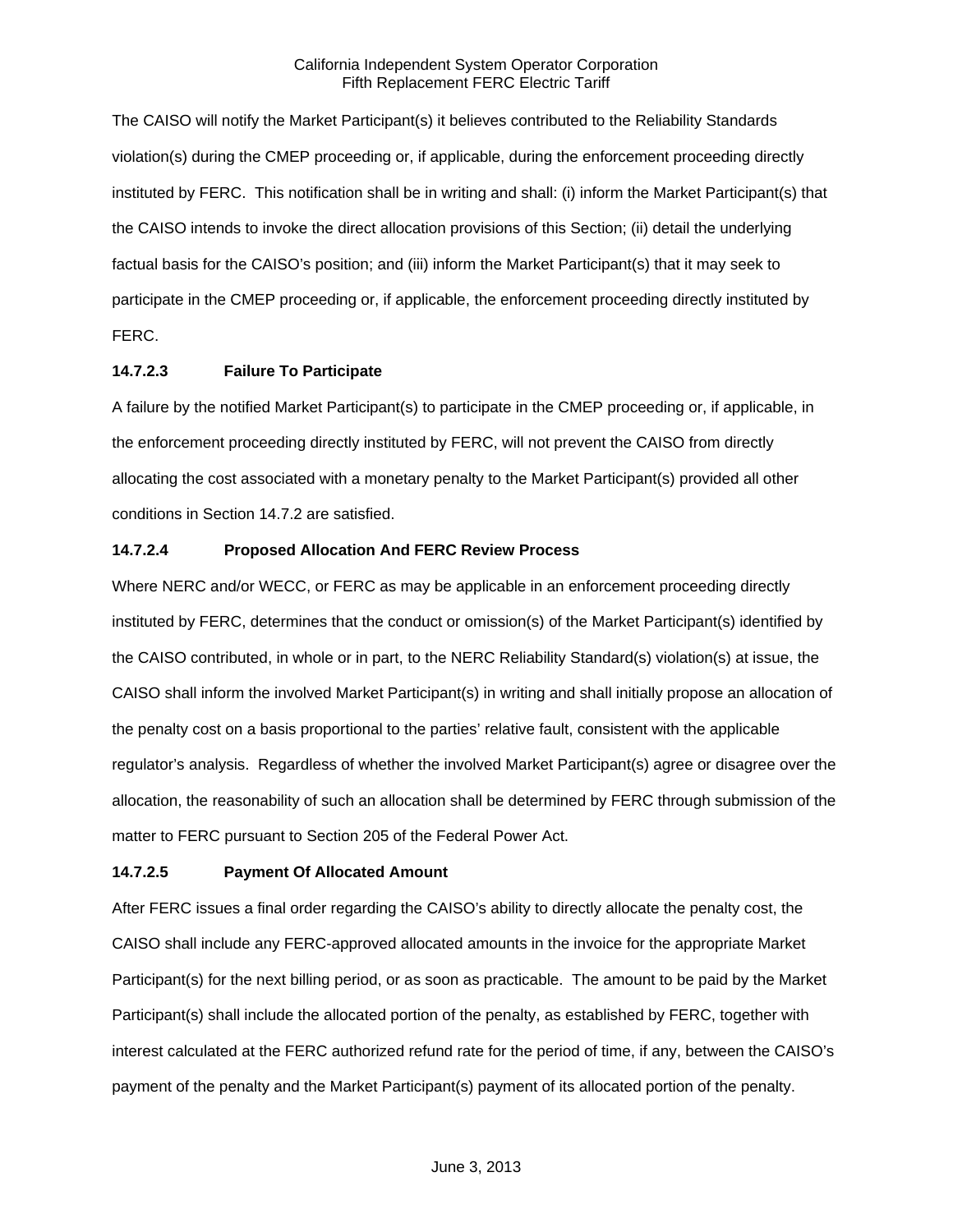## **14.7.3 Indirect Allocation of Reliability-Related Penalty Costs**

### **14.7.3.1 Procedure For Allocation**

Where the conduct or omission(s) of a particular Market Participant or Market Participants has not been identified by NERC, WECC, or FERC as a contributing cause for a monetary penalty assessed against the CAISO for a NERC Reliability Standards violation, the CAISO may make a filing with FERC under Section 205 of the Federal Power Act seeking approval to recover the cost of such reliability-related penalties from all Market Participants. The CAISO's Section 205 filing may include a proposed methodology for allocating the penalty across the various types of Market Participants.

### **14.7.3.2 Case-By-Case FERC Review**

Any allocation of penalties pursuant to Section 14.7.3 must be determined by FERC on a case-by-case basis. Absent FERC approval, the CAISO will not allocate a penalty under Section 14.7.3 to Market Participants.

### **14.7.3.3 Payment of Allocated Amount**

After FERC issues a final order regarding allocation of the monetary penalty, the CAISO shall include any FERC-approved allocated amounts in the invoices for the appropriate Market Participants for the next billing period, or as soon as practicable.

#### **15. Regulatory Filings**

Any amendment or other modification of any provision of this CAISO Tariff must be in writing and approved by the CAISO Governing Board in accordance with the bylaws of the CAISO. Any such amendment or modification shall be effective upon the date it is permitted to become effective by FERC. Nothing contained herein shall be construed as affecting, in any way, the right of the CAISO to furnish its services in accordance with this CAISO Tariff, or any tariff, rate schedule or Scheduling Coordinator Agreement which results from or incorporates this CAISO Tariff, or unilaterally to make an application to FERC for a change in rates, terms, conditions, charges, classifications of service, Scheduling Coordinator Agreement, rule or regulation under FPA Section 205 and pursuant to the FERC's rules and regulations promulgated thereunder. Nothing contained in this CAISO Tariff or any Scheduling Coordinator Agreement shall be construed as affecting the ability of any Market Participant receiving service under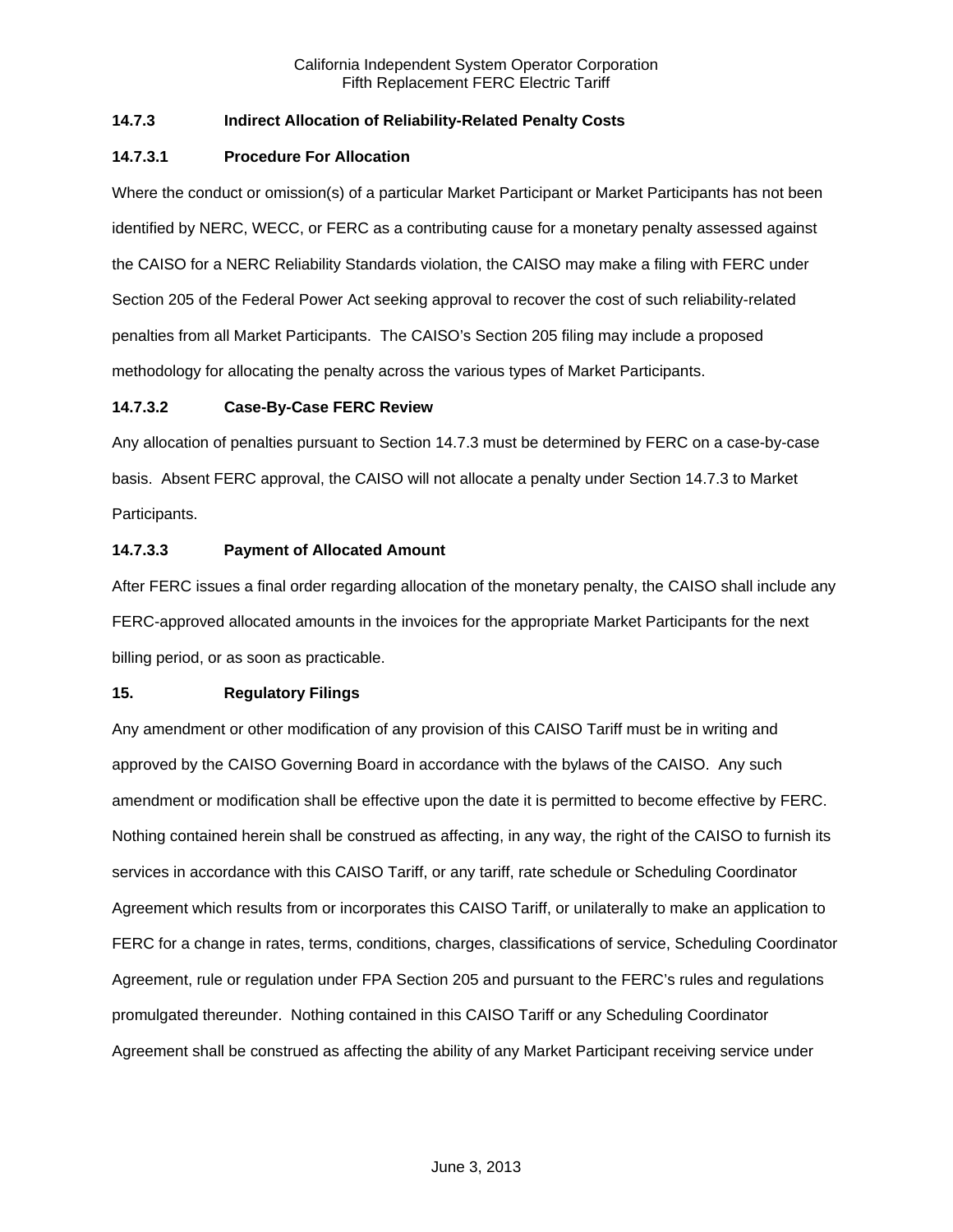this CAISO Tariff to exercise its rights under Section 206 of the FPA and FERC's rules and regulations thereunder.

# **16. Existing Contracts**

# **16.1 Continuation Of Existing Contracts For Non-Participating TOs**

The transmission service rights and obligations of Non-Participating TOs under Existing Contracts, including all terms, conditions and rates of the Existing Contracts, as they may change from time to time under the terms of the Existing Contracts, will continue to be honored by the parties to those contracts, for the duration of those contracts.

## **16.1.1 Participating TO Obligation**

If a Participating TO is a party to an Existing Contract under which Existing Rights are provided, the Participating TO shall attempt to negotiate changes to the Existing Contract to align the contract's scheduling and operating provisions with the CAISO's scheduling and operational procedures, rules and protocols, to align operations under the contract with CAISO operations, and to minimize the contract parties' costs of administering the contract while preserving their financial rights and obligations. In addition, the Participating TO shall attempt to negotiate changes to provisions in the Existing Contract to ensure that whenever transmission services under the Existing Contract are used to deliver power to a Market Participant that is subject to Access Charges under this CAISO Tariff, no duplicative charge for access to the CAISO Controlled Grid will be charged under the Existing Contract. For purposes of such negotiations, there shall be a presumption that any charges in an Existing Contract that were designed to recover the embedded cost of transmission facilities within the CAISO Controlled Grid will be fully recovered through the Access Charges established under Section 26.1.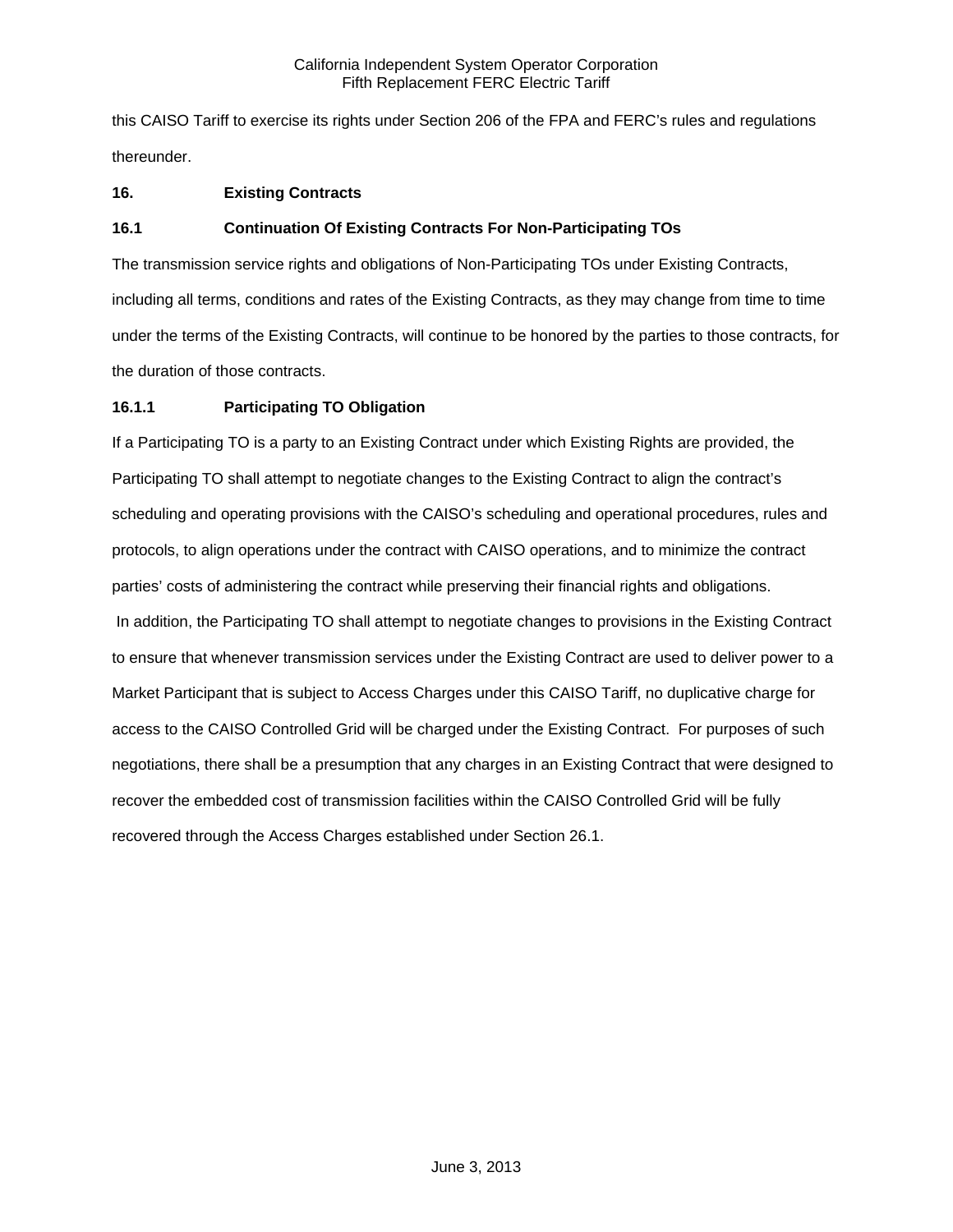## **16.1.2 Right To Use And Ownership Of Facilities**

If a Non-Participating TO has an Existing Contract with a Participating TO under which the Non-Participating TO's transmission facilities, or a portion thereof, are subject to use by the Participating TO, the Non-Participating TO's rights to the use and ownership of its facilities shall remain unchanged, regardless of the Participating TO's act of turning over the Participating TO's Entitlement to use the Non-Participating TO's facilities to the extent possible to the Operational Control of the CAISO. The CAISO will accept valid ETC Self-Schedules from a Participating TO that is the Scheduling Coordinator for the holder of Existing Rights, or from holders of Existing Rights that are Scheduling Coordinators, or that are represented by a Scheduling Coordinator other than the Participating TO. ETC Self-Schedules submitted by Scheduling Coordinators to the CAISO, which include the use of Existing Rights, must be submitted in accordance with Section 16.1 and Section 30. The CAISO may refuse to accept ETC Self-Schedules submitted pursuant to Existing Contracts that do not meet the requirements of the principles, protocols and rules referred to in this Section 16.1.

### **16.1.3 Existing Contract Dispute Resolution**

The CAISO will, if requested, advise parties to Existing Contracts regarding the operational aspects of any Existing Contract renegotiations that they undertake.

 If the parties to an Existing Contract are unable to reach agreement on the changes needed to meet the requirements of this CAISO Tariff, any disputes related thereto shall be addressed using the dispute resolution provisions of the Existing Contract, including any remedies as are provided by law. The rights of the parties to seek changes or to challenge such changes, under the FPA or as otherwise provided by law, are preserved consistent with the terms of the Existing Contract. Unless and until the necessary changes to the Existing Contract are made, all terms and conditions of the Existing Contracts will continue to be honored by the parties to the Existing Contracts.

## **16.1.4 Conversion Of PTOs' Rights Under Existing Contracts**

Parties who are entitled to transmission service rights under Existing Contracts and who choose to become Participating TOs must, at the time of becoming a Participating TO convert those rights to Converted Rights in accordance with Section 4.3.1.6.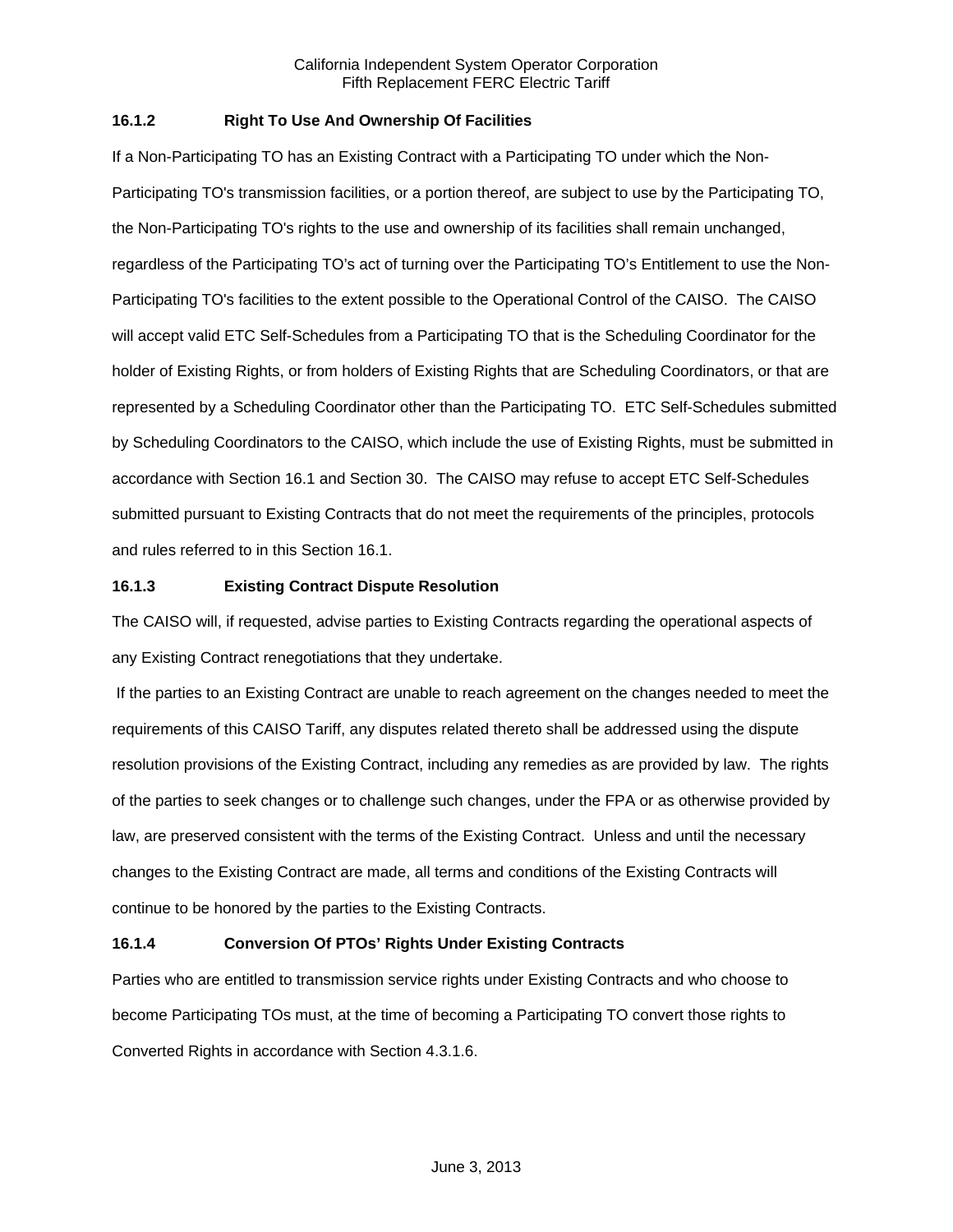- **16.2 [NOT USED]**
- **16.3 [NOT USED]**
- **16.4 TRTC Instructions**

### **16.4.1 Responsibility To Create TRTC Instructions**

Each Participating TO and Existing Rights holder will work with the CAISO to develop the Transmission Rights and Transmission Curtailment (TRTC) Instructions that allow Existing Contracts to be exercised in a way that: (i) maintains the existing scheduling and curtailment priorities under the Existing Contract; (ii) is minimally burdensome to the CAISO (i.e., creates the least impact on the CAISO's preferred operational policies and procedures); (iii) to the extent possible, imposes no additional financial burden on either the Participating TO or the holder of Existing Rights (beyond that in the Existing Contract); (iv) consistent with the terms of the Existing Contracts, makes as much transmission capacity not otherwise utilized by the holder of Existing Rights available as possible to the CAISO for allocation to Market Participants; (v) is minimally burdensome to the Participating TO and the Existing Rights holder from an operational point of view; and (vi) does not require the CAISO to interpret or underwrite the economics of the Existing Contract. The parties to Existing Contracts will attempt to jointly develop and agree on any TRTC Instructions that will be submitted to the CAISO. The parties to an Existing Contract shall also be responsible to submit to the CAISO any other necessary operating instructions based on their contract interpretations needed by the CAISO to enable the CAISO to perform its duties.

### **16.4.2 Responsible PTO Re Multiple PTO Parties To Existing Contract**

To the extent there is more than one Participating TO providing transmission service under an Existing Contract or there is a set of Existing Contracts which are interdependent from the point of view of submitting instructions to the CAISO involving more than one Participating TO, the relevant Participating TOs will designate a single Participating TO as the responsible PTO and will notify the CAISO accordingly. If no such responsible PTO is designated by the relevant Participating TOs or the CAISO is not notified of such designation, the CAISO shall designate one of them as the responsible PTO and notify the relevant Participating TOs accordingly. The responsible PTO designated pursuant to this section shall have the same responsibility as the Participating TO under this Section 16.4.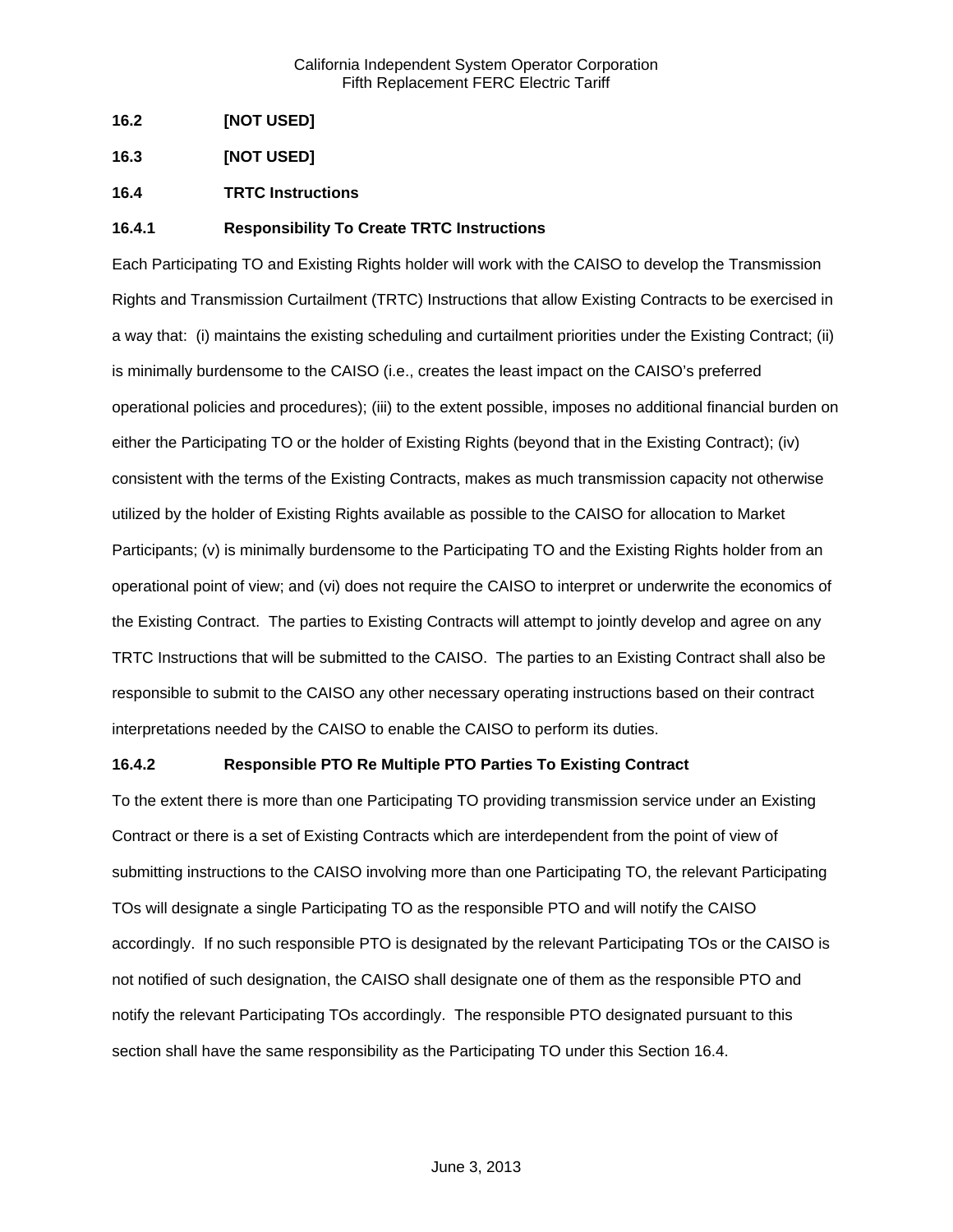## **16.4.3 Scheduling Coordinator Responsibilities**

The Scheduling Coordinator designated by the parties to an Existing Contract as the responsible entity for submitting ETC Self-Schedules for the relevant Existing Contract shall submit ETC Self-Schedules consistent with the terms and conditions specified in the TRTC Instructions.

### **16.4.4 Submission Of TRTC Instructions**

For each Existing Contract, the Participating TO providing transmission service under the Existing Contract (or the Responsible PTO identified in Section 16.4.2) shall be obligated to submit the TRTC Instructions to the CAISO electronically on behalf of the holders of Existing Rights, unless the parties to the Existing Contract agree otherwise. The Participating TO shall notify the CAISO in writing the identity of the responsible party for submission of the TRTC Instructions as decided by the parties to the Existing Contract and the term of such agreement between the parties to the Existing Contract. The Participating TO shall undertake all obligations with respect to the submission of the TRTC Instructions to the CAISO and any subsequent obligations that follow with respect to the creation, management and updates to the TRTC Instructions. The CAISO is responsible for implementing only one set of TRTC Instructions for each Existing Contract and only those TRTC Instructions that have been received and accepted by the CAISO. The Participating TO shall submit the TRTC Instructions to the CAISO associated with Existing Contracts or sets of interdependent Existing Contracts thirty (30) days prior to the date on which the scheduling or curtailment of the use of the Existing Rights is to change or commence.

## **16.4.5 TRTC Instructions Content**

TRTC Instructions will include the following information at a minimum and such other information as the CAISO may reasonably require the Participating TO to provide to enable the CAISO to carry out its functions under the CAISO Tariff, Operating Procedures and Business Practice Manuals:

> (1) A unique Contract Reference Number for each source and sink combination applicable to the Existing Contract (i.e., the CRN that will be assigned by the CAISO and communicated to the Participating TO that references a single Existing Contract or a set of interdependent Existing Contracts for each source and sink combination);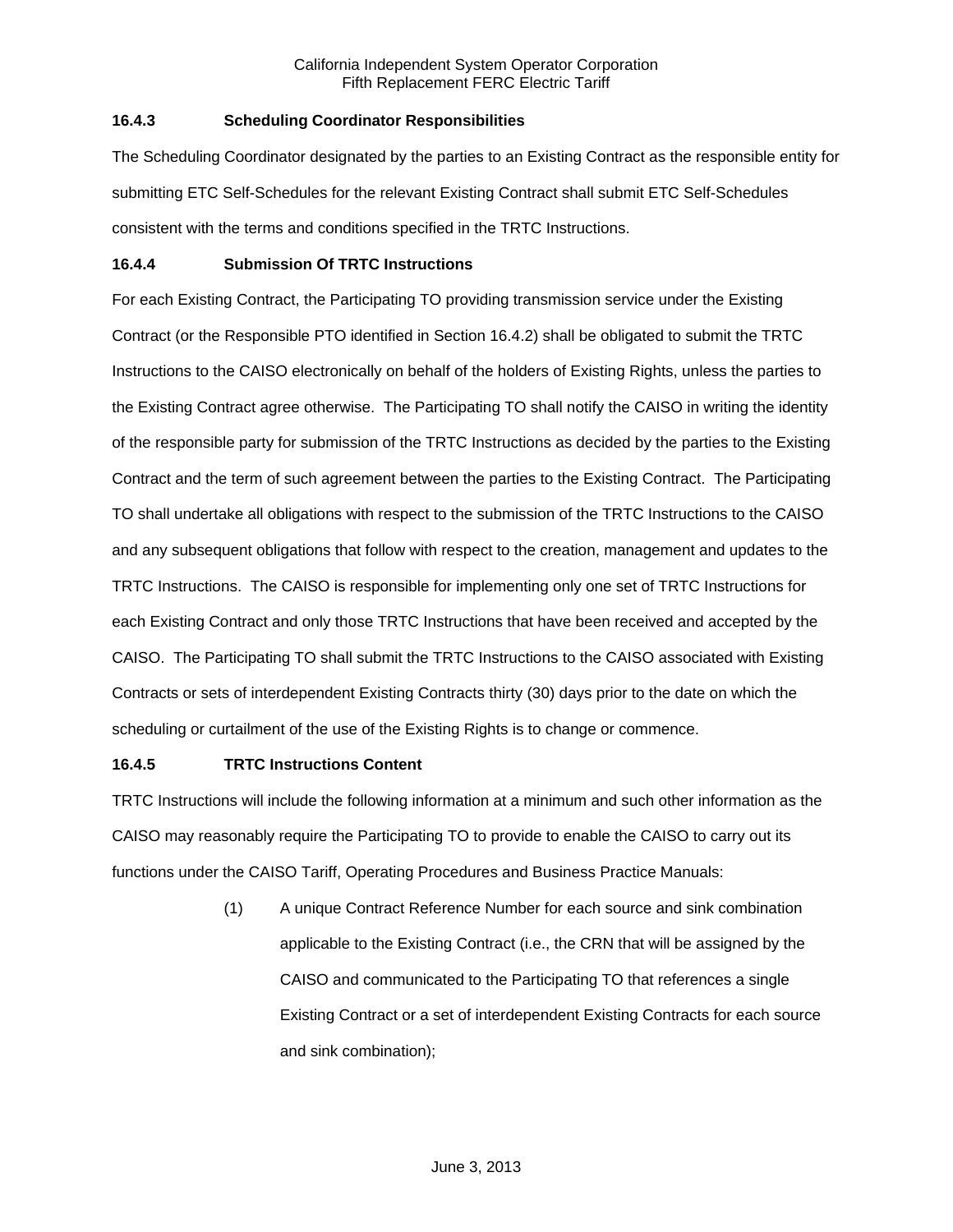- (2) Whether the instruction can be exercised independent of the CAISO's day-to-day involvement ("Yes/No");
- (3) Name of an operational single point of contact for instructions and a 24-hour a day telephone number for the Participating TO contact for Existing Contract issues or the agreed upon party;
- (4) Name(s) and number(s) of Existing Contract(s) that are represented by the unique CRN;
- (5) The following information as stored in the Master File: (a) the applicable Point(s) of Receipt and Point(s) of Delivery); (b) for each Point of Receipt, the resource names for the physical resources as the eligible sources (eligible physical sources include Generating Units and System Resources), and for each Point of Delivery, the resource names for the physical resources as the eligible sinks (eligible physical sinks include Load PNodes, Custom Load Aggregation Points and System Resources); (c) for each physical source or sink, the maximum Existing Rights capacity (MW) that can be scheduled as an Existing Right under the Existing Contract; and (d) for each physical source and sink, the Scheduling Coordinator(s) and their Business Associate Identification (BAID) that is(are) eligible to submit ETC Self-Schedules utilizing these sources and sinks;
- (6) Names of the party(ies) to the Existing Contract(s);
- (7) The Scheduling Coordinator BAID that is entitled to the Settlement of reversal of Congestion Charges;
- (8) Type(s) of service rights by the holder of the Existing Rights, by type of service (firm, conditional firm, or non-firm), with priorities for firm and conditional firm transmission services and maximum amounts of service rights in MW;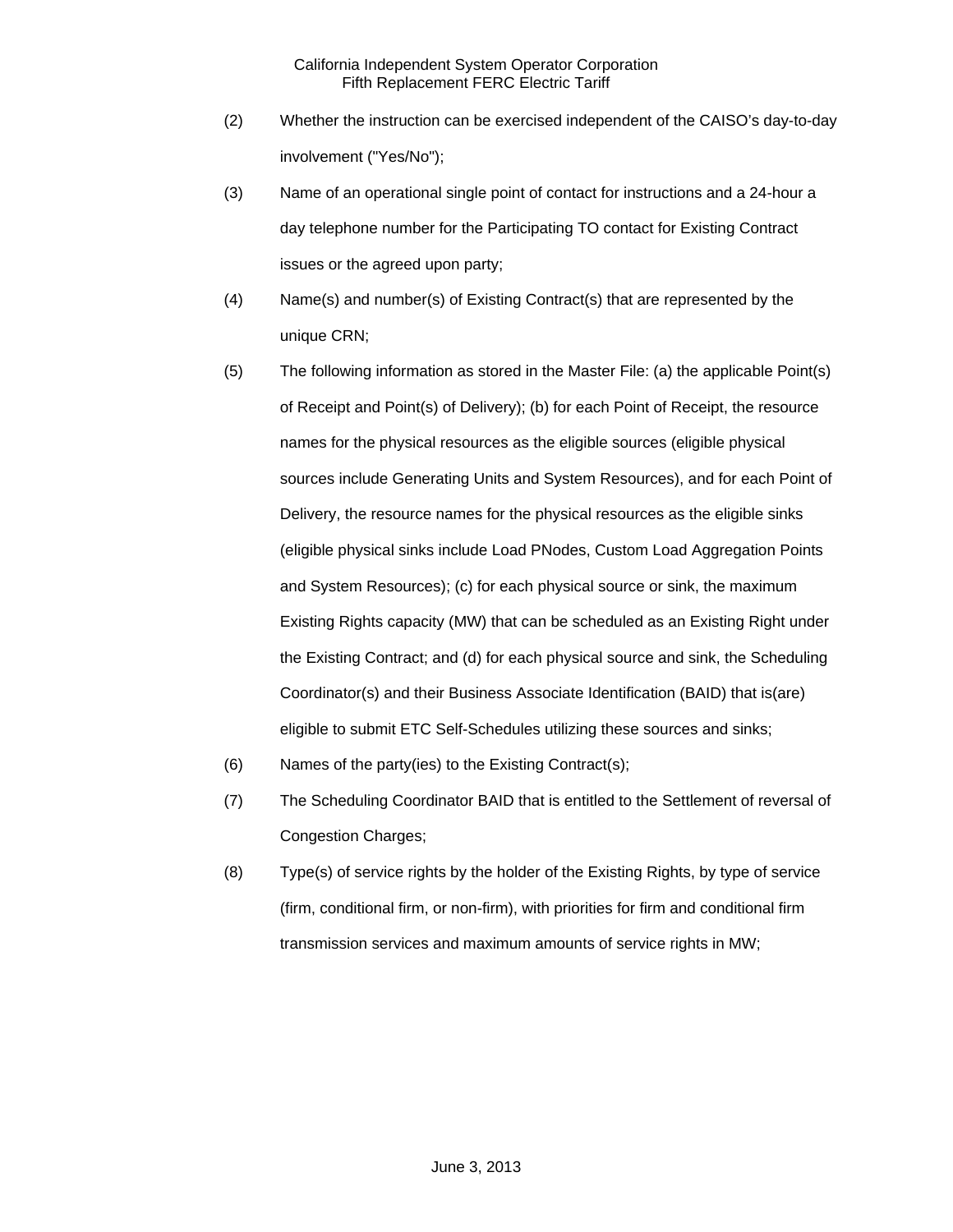- (9) Instructions for the allowable timeframes at which the ETC Self-Schedules and ETC Self-Schedule changes may be submitted to the CAISO, which include whether the Scheduling Coordinator may submit ETC Self-Schedules or ETC Self-Schedule changes: (a) into the DAM; (b) into the HASP and the RTM; (c) after the close of submitting Bids into the HASP and the RTM, but before twenty (20) minutes before the applicable Trading Hour of the Trading Day; and (d) at or after twenty (20) minutes before the applicable Trading Hour of the Trading Day; in addition, the TRTC Instructions may also include any additional comments and restrictions on the submission time of ETC Self-Schedules and ETC Self-Schedule changes;
- (10) Term or service period(s) of the Existing Contract(s);
- (11) Any special procedures that would require the CAISO to implement curtailments in any manner different from pro rata reduction of the transfer capability of the transmission line; any such TRTC Instructions submitted to the CAISO must be clear, unambiguous, and not require the CAISO to make any judgments or interpretations as to the meaning intent, results, or purpose of the curtailment procedures or the Existing Contract and the section of the Existing Contract that provides this right for reference, otherwise, they will not be accepted by the CAISO;
- (12) The forecasted usage patterns for each Existing Contract for the upcoming annual period of the annual CRR release processes as well as for the upcoming monthly period of the monthly CRR release processes, which will consist of hourly MWh data over the whole year for those resources that will use the Existing Contract; this information will be considered by the CAISO in managing its accounting for usage of Existing Rights in the release of CRRs; this information shall not be used by the CAISO to validate ETC Self-Schedules when submitted by Scheduling Coordinators and therefore shall not affect the Existing Rights holder's ability to utilize its rights under the Existing Contract;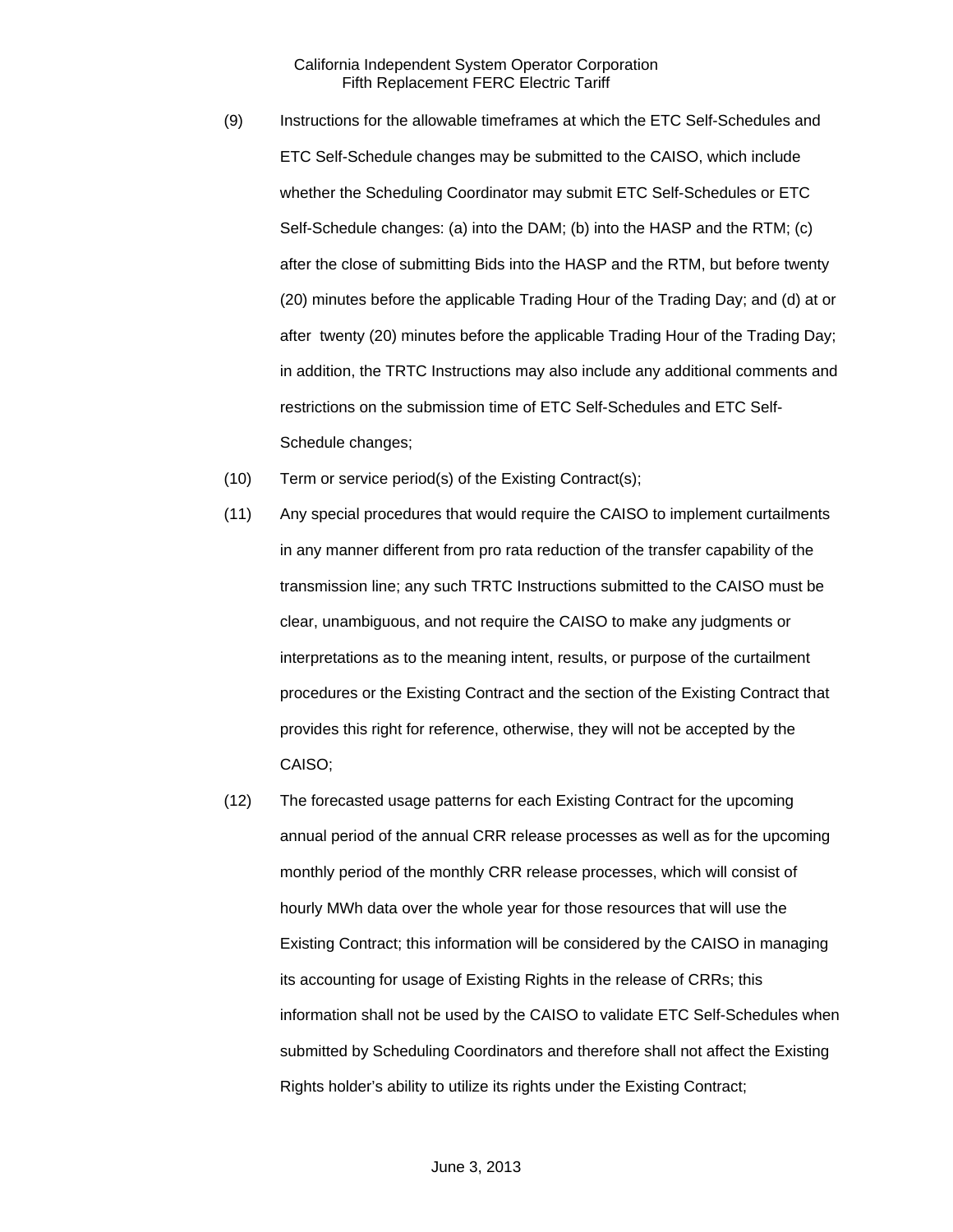- (13) Whether or not the Existing Contract provides for the right to self-provide Ancillary Services; and
- (14) Specification of any contract requirements in the ETC that warrants special consideration in the implementation of the physical rights under the ETC.

## **16.4.6 Changes And Updates To TRTC Instructions**

Updates or changes to the TRTC Instructions must be submitted to the CAISO through a revised set of TRTC Instructions by the Participating TO, on an as needed or as required basis determined by the parties to the Existing Contracts. The CAISO will implement the updated or changed TRTC Instructions as soon as practicable but no later than seven (7) days after receiving clear and unambiguous details of the updated or changed instructions under normal conditions. If the CAISO finds the TRTC Instructions to be inconsistent with the CAISO Tariff, the CAISO will notify the Participating TO within forty-eight (48) hours after receipt of the updated or changed TRTC Instructions indicating the nature of the problem and allowing the Participating TO to resubmit the TRTC Instructions as if they were new, updated or changed TRTC Instructions. If the CAISO finds the updated or changed TRTC Instructions to be acceptable, the CAISO will time-stamp the updated TRTC Instructions as received, confirm such receipt to the Participating TO, and indicate the time at which the updated TRTC Instructions take effect if prior to the seven (7) day deadline referred to above. In the event of a System Emergency, the CAISO will implement such submitted changes to the TRTC Instructions as soon as practical.

#### **16.4.7 Treatment Of TRTC Instructions**

## **16.4.7.1 TRTC Instructions Can Be Exercised Independently**

To the extent that the TRTC Instructions can be exercised independently of the CAISO by the parties to the Existing Contract and the results forwarded to the CAISO, the TRTC Instructions shall be exercised by the Participating TOs, and the outcomes shall be forwarded to the CAISO. The determination of whether the TRTC Instructions can be "exercised independently of the CAISO by the parties to the Existing Contract" shall be made using the same procedures described in Section 16.4.8.

#### **16.4.7.2 TRTC Instructions Cannot Be Exercised Independently**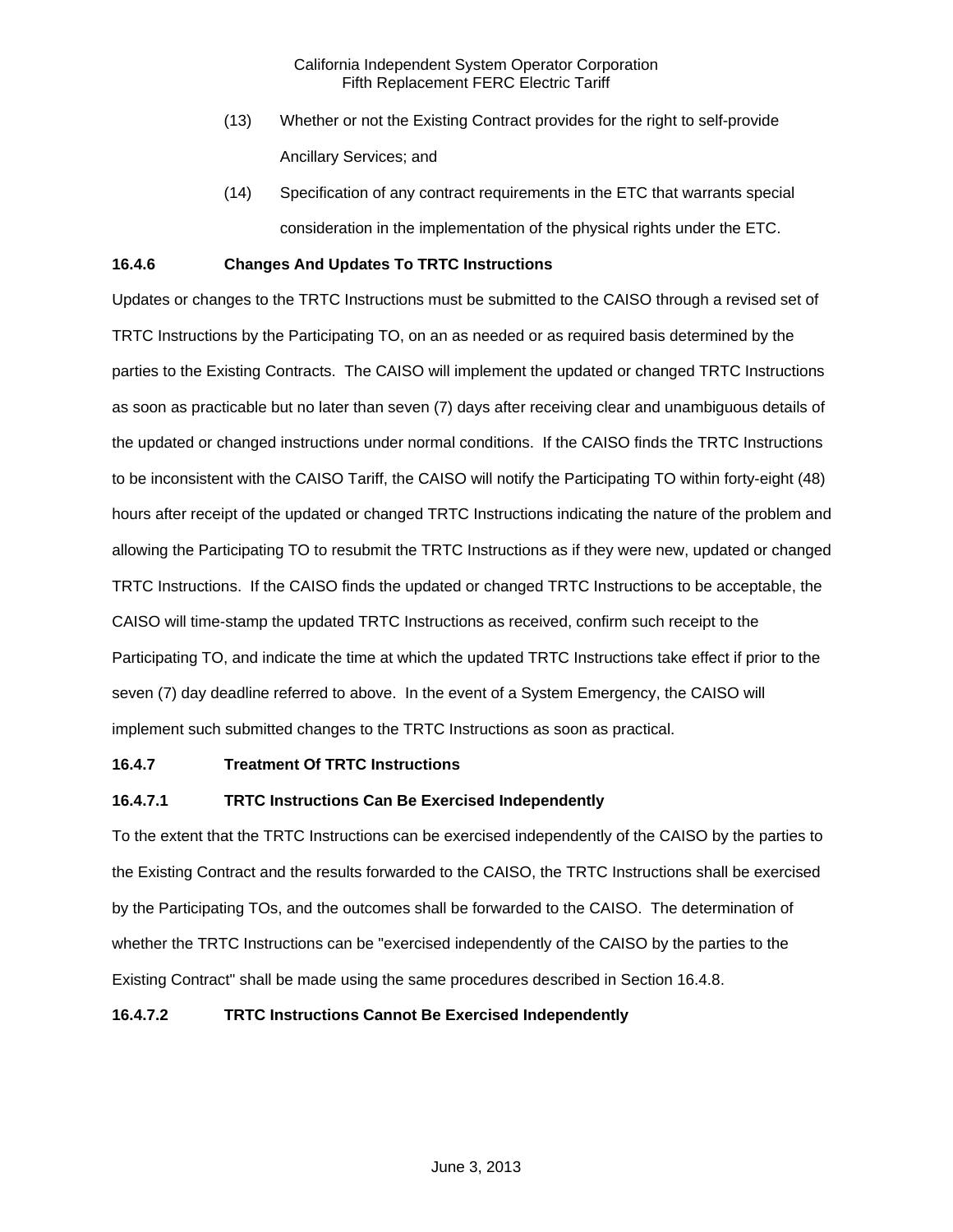To the extent that the TRTC Instructions cannot be exercised independently of the CAISO and the results forwarded to the CAISO (because, for example, they require iteration with the CAISO's Bid submission and scheduling process, would unduly interfere with the CAISO's management of the Real-Time Market, including curtailments, or would unduly interfere with the ability of the holder of rights to exercise its rights), the TRTC Instructions will be provided to the CAISO for day-to-day implementation. The TRTC Instructions will be provided by the Participating TO to the CAISO for implementation unless the parties to the Existing Contracts otherwise agree that the holder of the Existing Rights will do so. For these TRTC Instructions, the Scheduling Coordinators representing the holders of Existing Rights will submit their Bids to the CAISO for implementation in accordance with the TRTC Instructions. In this case, the CAISO shall act as the scheduling agent for the Participating TO with regard to Existing Rights.

## **16.4.8 CAISO Role In Existing Contracts**

The CAISO will have no role in interpreting Existing Contracts. The parties to an Existing Contract will, in the first instance, attempt jointly to agree on any TRTC Instructions that will be submitted to the CAISO. In the event that the parties to the Existing Contract cannot agree upon the TRTC Instructions submitted by the parties to the Existing Contract, the dispute resolution provisions of the Existing Contract, if applicable, shall be used to resolve the dispute; provided that, until the dispute is resolved, and unless the Existing Contract specifies otherwise, the CAISO shall implement the Participating TO's TRTC Instructions. If both parties to an Existing Contract are Participating TOs and the parties cannot agree to the TRTC Instructions submitted by the parties, until the dispute is resolved, and unless the Existing Contract specifies otherwise, the CAISO shall implement the TRTC Instructions of the first Participating TO for which the Existing Contract is an Encumbrance. The CAISO shall not be responsible for resolution of any disputes that arise over the accuracy of the TRTC Instructions consistent with its obligations in Section 16.4.5.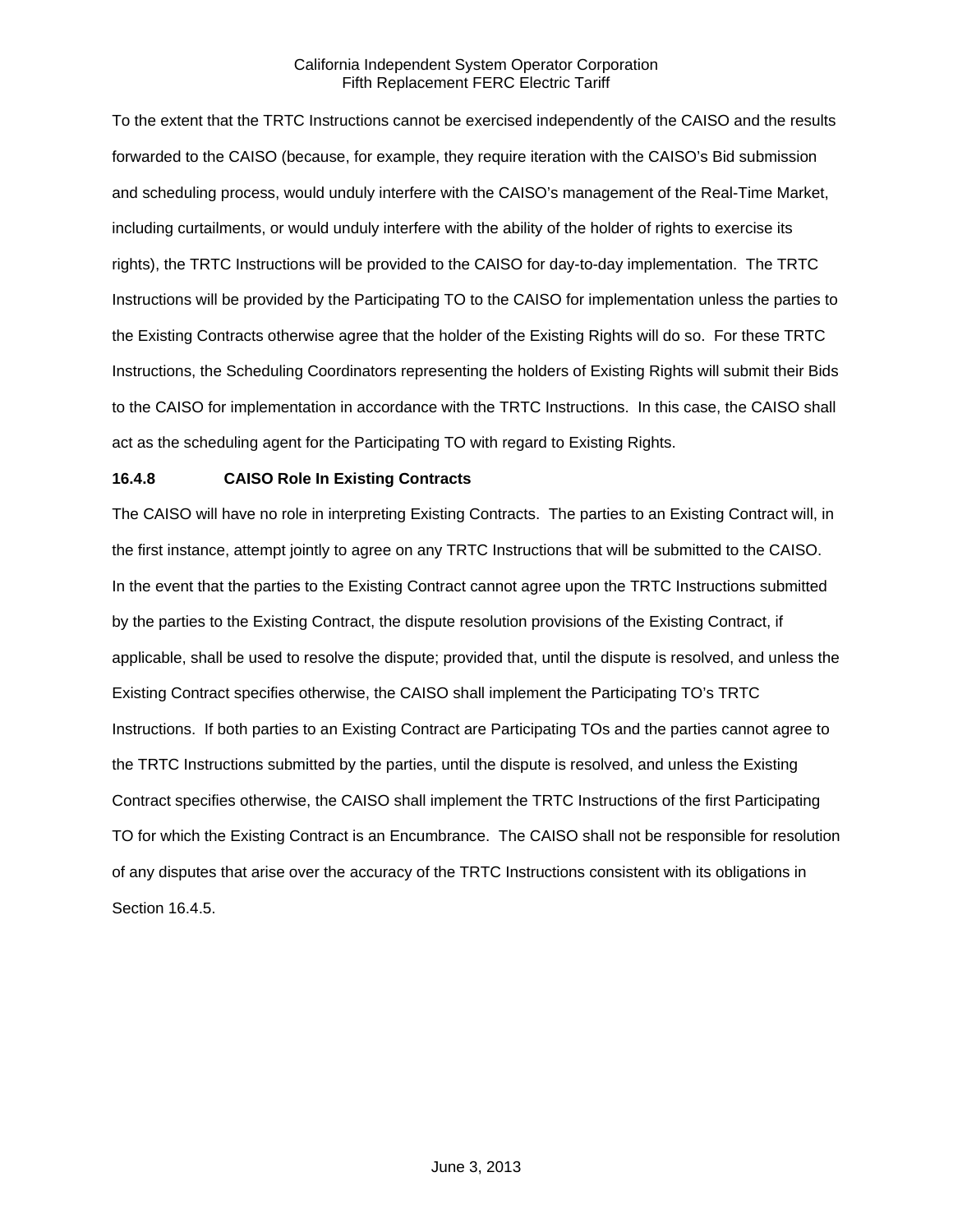### **16.4.9 Implementation Of TRTC Instructions**

The CAISO shall determine, based on the information provided by the Participating TOs under TRTC Instructions, the transmission capacities that (i) must be reserved for firm Existing Rights at Scheduling Points, (ii) may be allocated for use as CAISO transmission service (i.e., new firm uses), (iii) must be reserved by the CAISO for conditional firm Existing Rights, and (iv) remain for any non-firm Existing Rights for which a Participating TO has no discretion over whether or not to provide such non-firm service.

The CAISO shall coordinate the scheduling of Existing Rights with the scheduling of CAISO transmission service, using the CAISO's Bid submission rules. In doing so, the CAISO shall create an automated dayto-day verification process based on parameters provided by the Participating TO for the Existing Contract to serve as the basis for ETC Self-Schedule validation. The Participating TO will be responsible for: (1) the accuracy of the data files against which the CAISO will validate the ETC Self-Schedule; and (2) providing the data file to the holder of Existing Rights as well as the CAISO.

The CAISO shall recognize that the obligations, terms or conditions of Existing Contracts may not be changed without the voluntary consent of all parties to the contract (unless such contract may be changed pursuant to any applicable dispute resolution provisions in the contract or pursuant to Section 205 or Section 206 of the FPA and the FERC's Rules and Regulations or as otherwise provided by law). The parties to Existing Contracts shall remain liable for their performance under the Existing Contracts. The CAISO shall be liable in accordance with the provisions of this CAISO Tariff for any damage or injury caused by its non-compliance with the TRTC Instructions submitted to it pursuant to this Section 16.4. Unless specified otherwise, in the event that the dispute resolution mechanisms prescribed in an Existing Contract, including all recourses legally available under the contract, cannot, in the first instance, result in a resolution of such a dispute, the CAISO ADR Procedures will be used to resolve any disputes between the CAISO and the Participating TO regarding any aspects of the implementation of this Section 16.4, including the reasonableness of a Participating TO's TRTC Instructions or any other decision rules which the Participating TO may submit to the CAISO as part of the TRTC Instructions. The holders of Existing Rights under the Existing Contract shall have standing to participate in the CAISO ADR Procedures.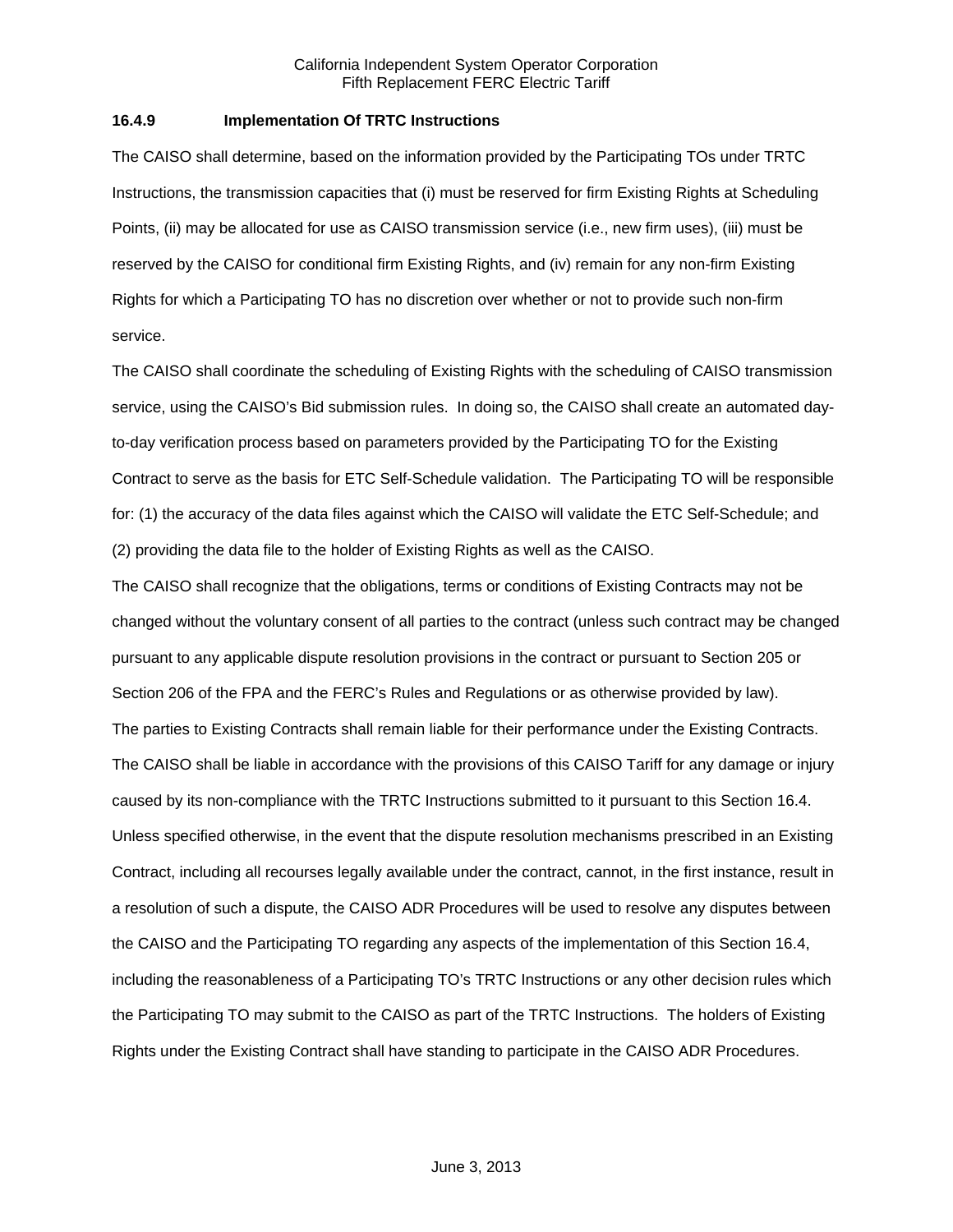## **16.5 Treatment Of Existing Contracts For Transmission Service**

The CAISO will accommodate Existing Rights, so that the holders of Existing Rights will receive the same priorities (in scheduling, curtailment, assignment and other aspects of transmission system usage) to which they are entitled under their Existing Contracts.

In addition, scheduling deadlines and operational procedures associated with Existing Rights will be honored by the CAISO, provided such information is explicitly included in the TRTC Instructions. The CAISO will accommodate and honor Existing Rights as follows:

- (1) For Existing Rights that permit Interchange Schedule changes over Scheduling Points with other Balancing Authority Areas, the CAISO will reserve transmission capacity equal to the Existing Rights transmission capacity and make a corresponding adjustment in its determination of ATC. For Existing Rights that permit Interchange Schedule changes after the Market Close of the Day-Ahead Market, the CAISO will reserve transmission capacity equal to the unscheduled ETC amount of transmission capacity for that Scheduling Point.
- (2) For Existing Rights within the CAISO Balancing Authority Area, the CAISO will not set-aside capacity associated with the Existing Rights transmission capacity.
- (3) In the HASP, the CAISO will give valid ETC Self-Schedules priority over other non-ETC Day-Ahead Schedules and HASP Bids. In the event of a reduction in capacity on the transmission path associated with the Existing Right, the CAISO will honor the Existing Rights priority in accordance with this Section 16.
- (4) When the Existing Contract permits, the CAISO will allow the holder of Existing Rights to make changes to the scheduled amounts of Supply after the submission of HASP ETC Self-Schedules in accordance with the TRTC Instructions established for such changes. The CAISO will, as necessary, redispatch non-ETC resources to accommodate valid ETC Self-Schedule changes in Real-Time.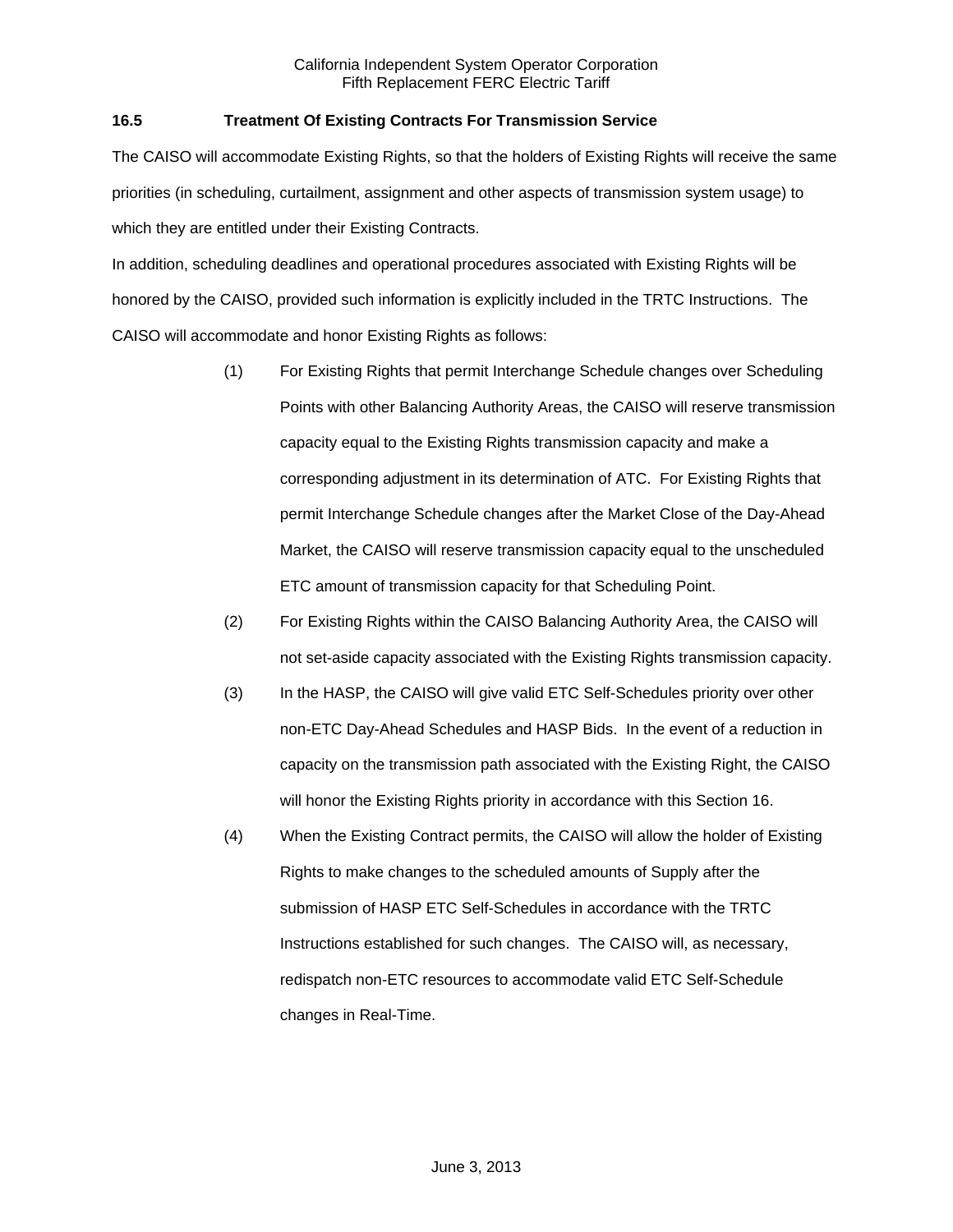(5) All contractual provisions that have been communicated to the CAISO in writing in accordance with this Section 16 by the parties to the Existing Contracts, shall be honored by the CAISO and the parties to the Existing Contracts and shall be implemented by the CAISO in accordance with the terms and conditions of the relevant Existing Contracts so notified.

#### **16.5.1 System Emergency Exceptions**

As set forth in Section 4.2.1, all Market Participants, including Scheduling Coordinators, Utility Distribution Companies, Participating TOs, Participating Generators (which includes Pseudo-Ties of Generating Units to the CAISO Balancing Authority Area), Participating Loads, Demand Response Providers, Balancing Authorities (to the extent the agreement between the Balancing Authority and the CAISO so provides), and MSS Operators within the CAISO Balancing Authority Area and all System Resources must comply fully and promptly with CAISO Dispatch Instructions and operating orders, unless such operation would impair public health or safety. The CAISO will honor the terms of Existing Contracts, provided that in a System Emergency and circumstances in which the CAISO considers that a System Emergency is imminent or threatened, holders of Existing Rights must follow CAISO operating orders even if those operating orders directly conflict with the terms of Existing Contracts, unless such operating orders are inconsistent with the terms of an agreement between the CAISO and a Balancing Authority. In the event of a conflict between the CAISO Tariff and an agreement between the CAISO and a Balancing Authority, the agreement will govern. For this purpose CAISO operating orders to shed Load shall not be considered as an impairment to public health or safety. This section does not prohibit a Scheduling Coordinator from modifying its Bid or re-purchasing Energy in the HASP or Real-Time Market.

#### **16.6 Valid ETC Self-Schedules**

The CAISO will accept a valid ETC Self-Schedule from a Scheduling Coordinator. That Scheduling Coordinator shall be either the holder of Existing Rights or its designee, the Participating TO, (in the case that no Scheduling Coordinator has been so identified by the parties to the Existing Contract, the Participating TO shall be the Scheduling Coordinator for the holder of the Existing Contract). ETC Self-Schedules submitted by Scheduling Coordinators to the CAISO, which use Existing Rights, must be submitted in accordance with this CAISO Tariff.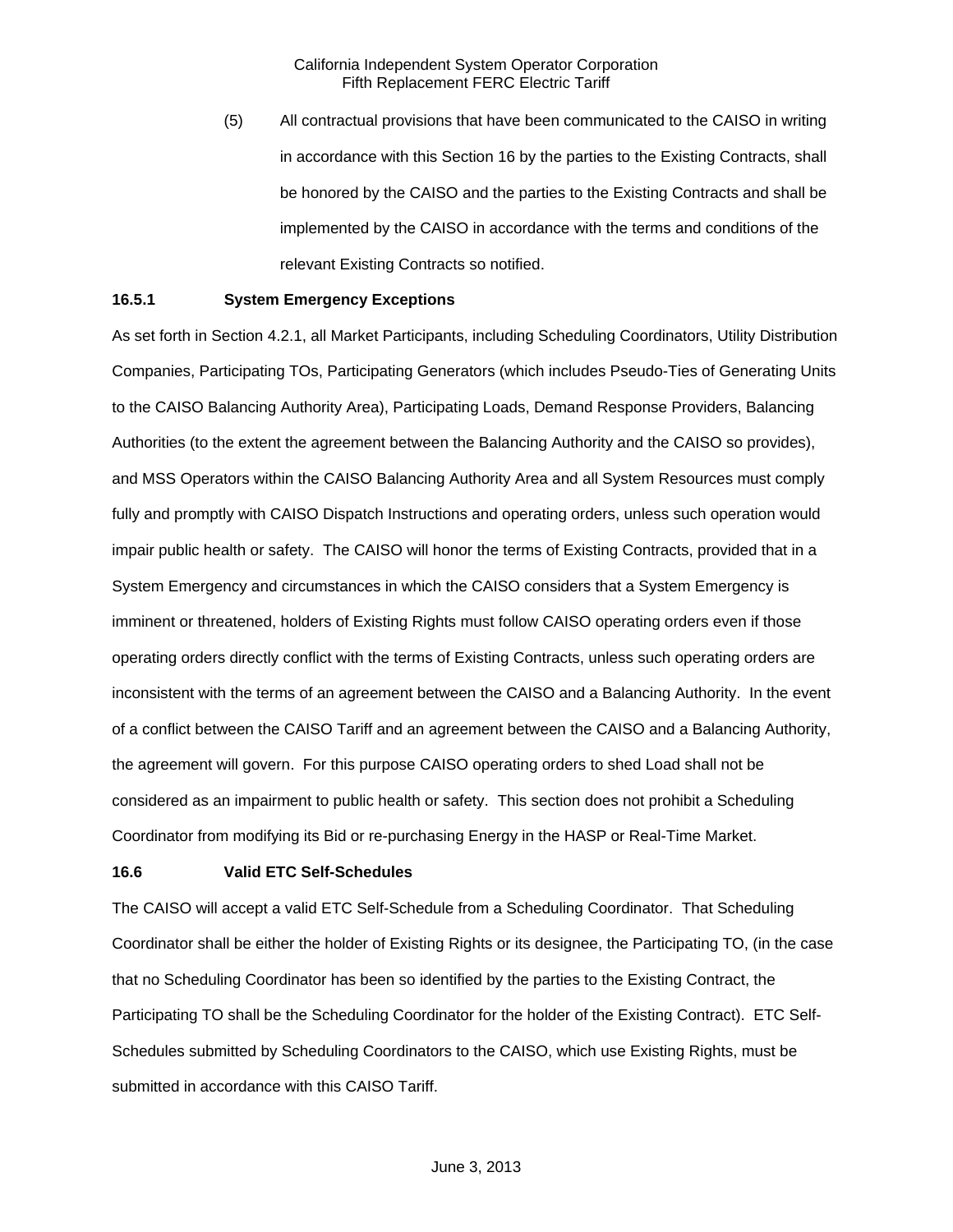## **16.6.1 Validation Of ETC Self-Schedules**

An ETC Self-Schedule is a valid ETC Self-Schedule when the CAISO has determined that the ETC Self-Schedule, submitted to the CAISO pursuant to the requirements for Bids in Sections 30, properly reflects Existing Rights consistent with the TRTC Instructions, is labeled with a unique Existing Contract identifier, and includes balanced sources and sinks, within the ETC's capacity limits.

## **16.6.2 Treatment Of Invalid ETC Self-Schedules**

## **16.6.2.1 Inconsistent with the TRTC Instructions**

Except for the reasons listed below in 16.6.2, if the CAISO finds that the ETC Self-Schedule is not consistent with the TRTC Instructions, the CAISO shall find that the ETC Self-Schedule is not valid. If the CAISO finds the ETC Self-Schedule to be invalid, the CAISO shall notify the Scheduling Coordinator and convert the ETC Self-Schedule to an ordinary Self-Schedule and treat the ETC Self-Schedule as an ordinary Self-Schedule as such for terms of scheduling priority and Settlements. Where multiple ETC, TOR or Converted Rights Self-Schedules are submitted in an ETC, TOR or Converted Rights chain, in order for all ETC, TOR, or Converted Rights Self-Schedules in the chain to continue to remain valid, all individual ETC, TOR, or Converted Rights Self-Schedules links in the chain must remain individually valid, including the simultaneous but separate use of an individual ETC, TOR or Converted Rights Self-Schedule, in order for the chain to remain valid.

### **16.6.2.2 Unbalanced ETC Self-Schedules**

If the ETC Self-Schedule is not balanced, the ETC Self-Schedule will not be a valid ETC Self-Schedule and the CAISO will: (i) remove any scheduling priority for the entire ETC Self-Schedule; (ii) apply the ETC Settlement treatment pursuant to Sections 11.2.1.5 and 11.5.7.1 to the valid balanced portions only; and (iii) assess any charges, and make any payments, consistent with the treatment of ordinary Self-Schedules for the unbalanced portions.

## **16.6.2.3 Exceeds Capacity Limits in Existing Contracts as Reflected in TRTC Instructions**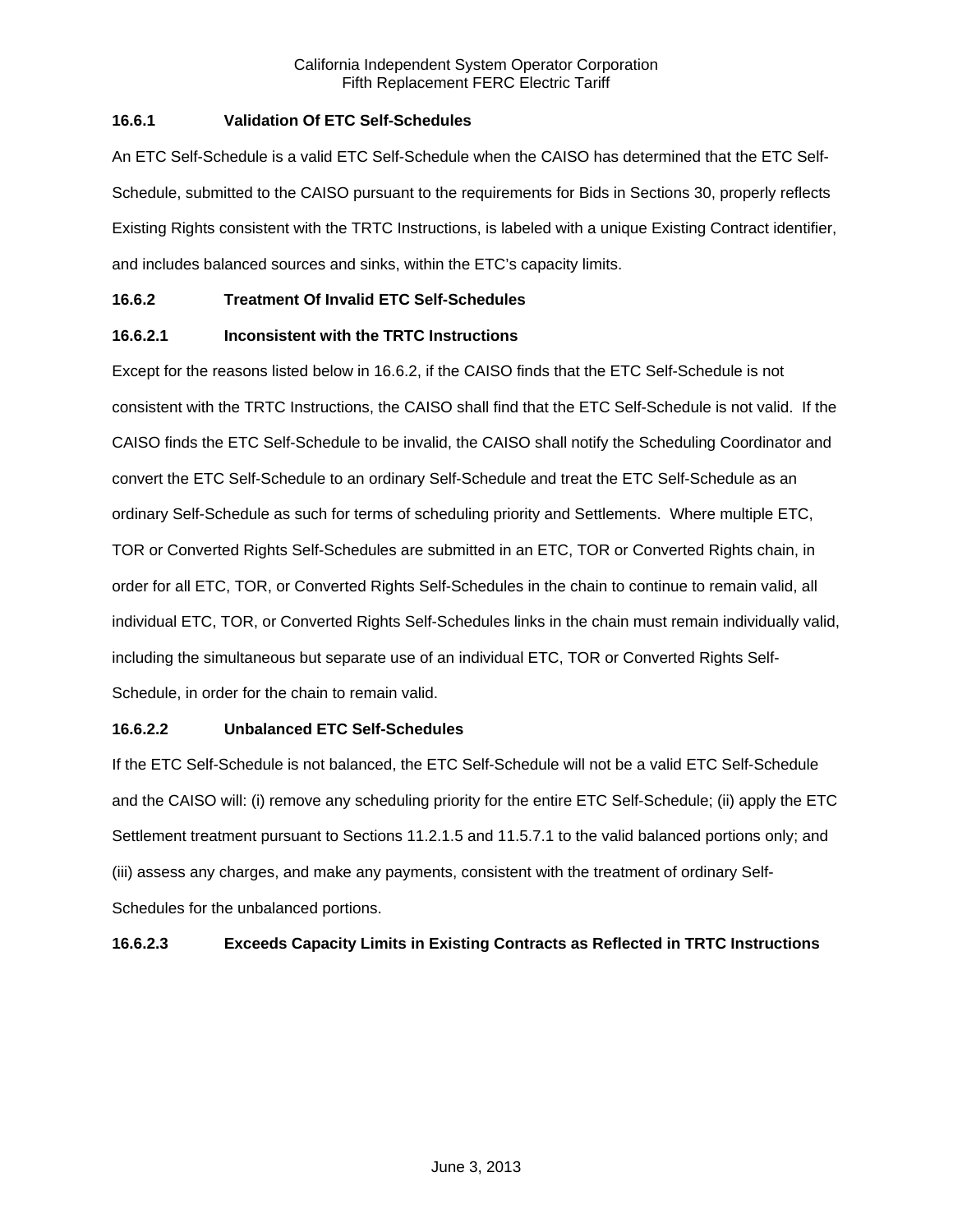If the ETC Self-Schedule exceeds the capacity limits in Existing Contracts as reflected in TRTC Instructions, the ETC Self-Schedule will not be a valid ETC-Self-Schedule and the CAISO will: (i) remove any scheduling priority for the entire ETC Self-Schedule; (ii) apply the ETC Settlement treatment pursuant to Sections 11.2.1.5 and 11.5.7.1 to the valid balanced portions within the capacity limits of the Existing Contract as reflected in the TRTC Instructions; and (iii) assess any charges, and make any payments, consistent with the treatment of ordinary Self-Schedules for the portions in excess of the capacity limits of the Existing Contract as reflected in the TRTC Instructions.

### **16.6.3 Treatment Of Valid ETC Self-Schedules**

The resulting valid ETC Self-Schedules shall have the following Settlement treatment:

- (1) The CAISO will apply the ETC Settlement treatment in Sections 11.2.1.5 and 11.5.7.1.
- (2) The CAISO shall base the Marginal Cost of Losses on LMP differentials at the Existing Contract source(s) and sink(s) identified in the valid ETC Self-Schedule.
- (3) The holders of Existing Rights will not be entitled to an allocation of revenues from the CAISO, including Access Charge revenue related to those Existing Rights.
- (4) Parties with Existing Rights shall continue to pay for Transmission Losses or Ancillary Services requirements in accordance with such Existing Contracts as they may be modified or changed in accordance with the terms of the Existing Contract. The Participating TOs shall continue to provide Transmission Losses and any other Ancillary Services to the holder of the rights under an Existing Contract as may be required by the Existing Contract. The CAISO will charge Scheduling Coordinators submitting the ETC Self-Schedule for Transmission Losses and Ancillary Services in accordance with the CAISO Tariff and any shortfall or surplus between the CAISO charges and the Existing Rights shall be settled bilaterally between the Existing Contract parties or through the relevant TO Tariff. To enable holders of Existing Rights to determine whether the CAISO's calculations result in any associated shortfall or surplus and to enable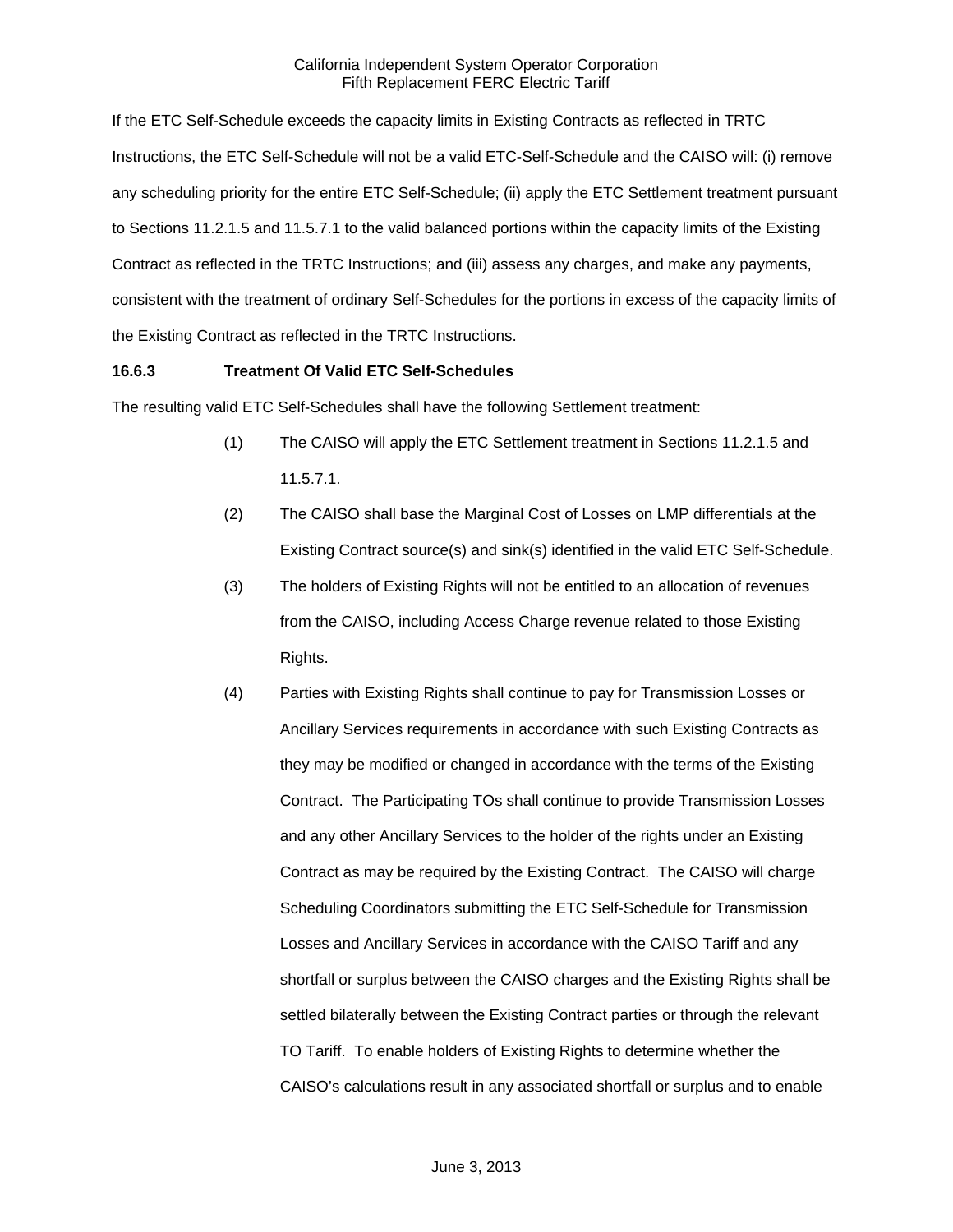the parties to the Existing Contracts to settle the differences bilaterally or through the relevant TO Tariff, the CAISO shall calculate and provide the Scheduling Coordinator's Settlements the amounts paid for the MCL for the amounts of MWh submitted with a valid ETC Self-Schedule. Each Participating TO will be responsible for recovering any deficits or crediting any surpluses associated with differences in Transmission Losses and Transmission Loss requirements and/or Ancillary Services requirements, through its bilateral arrangements or its Transmission Owner Tariff.

### **16.6.4 Notification To SCs Of CAISO Determination**

After performing validation of the ETC Self-Schedule, and prior to taking any action pursuant to Section 16.6.2, the CAISO will make an automated validation notice available to the Scheduling Coordinator indicating whether the ETC Self-Schedule is valid or invalid. If an ETC Self-Schedule involves more than one Scheduling Coordinator, the complete validation of the chain of ETC Self-Schedules will occur when the last Scheduling Coordinator submits its ETC Self-Schedule. At that time, the CAISO will make an automated validation notice available to each Scheduling Coordinator registered as associated with the chain of ETC Self-Schedules. The CAISO can accommodate corrections submitted by a Scheduling Coordinator to an ETC Self-Schedule up to Market Close of the Day-Ahead Market as further described in the applicable Business Practice Manual.

- **16.7 [NOT USED]**
- **16.8 [NOT USED]**

**16.9 The HASP** 

## **16.9.1 Scheduling Deadlines**

Those holders of Existing Rights who have Existing Rights as reflected in the TRTC Instructions that allow scheduling after the close of the Day-Ahead Market may submit ETC Self-Schedules for the use of those rights by the deadline for the Market Close for the HASP. Submission of schedule changes beyond the Market Close for the HASP permitted by the ETC will be treated as provided in Section 33.3.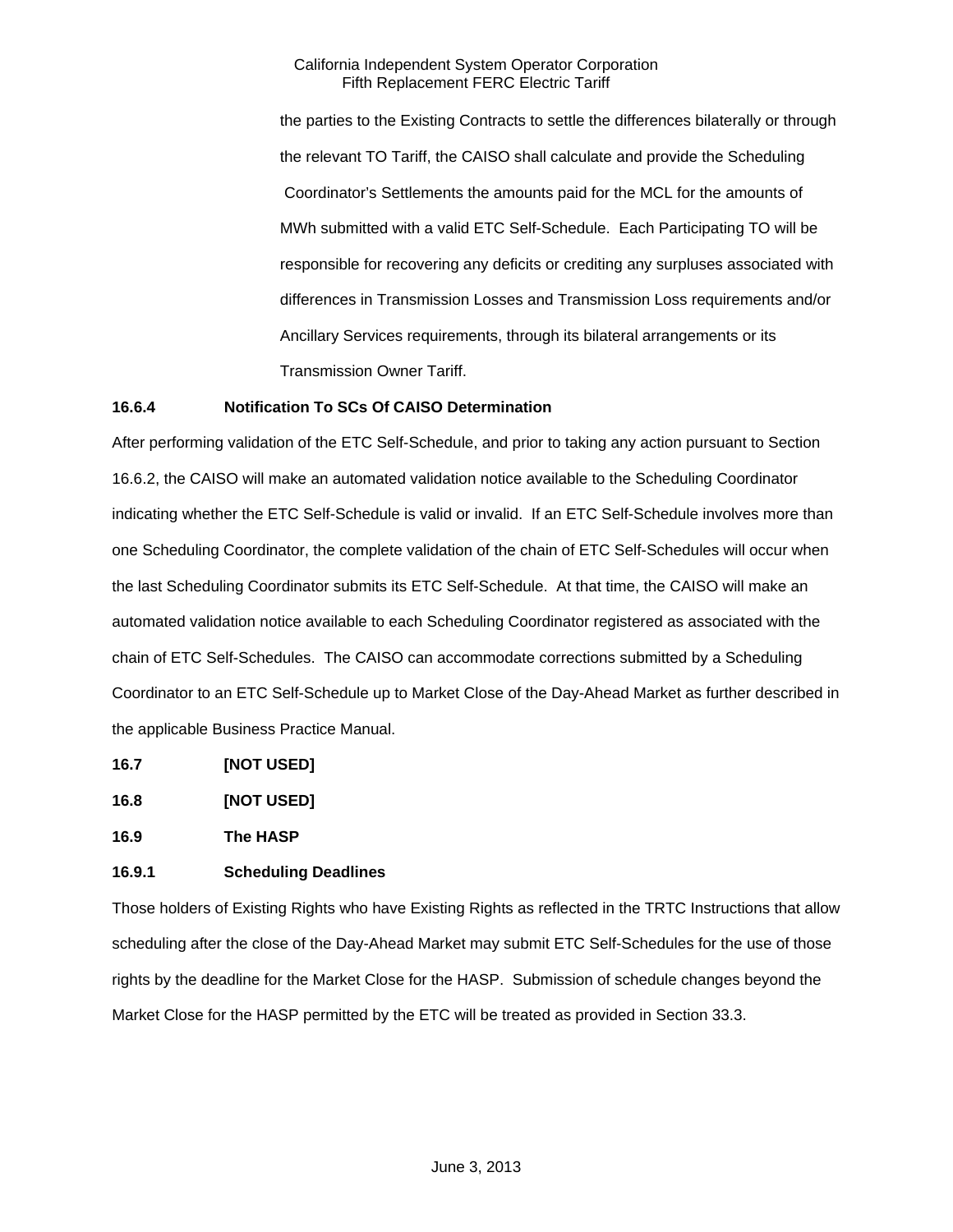### **16.10 The CAISO'S Real-Time Process**

Consistent with this Section 16, the CAISO will honor those scheduling flexibilities that may be exercised by holders of Existing Rights through their respective Scheduling Coordinators during the CAISO's Real-Time Market to the extent that such flexibilities do not interfere with or jeopardize the safe and reliable operation of the CAISO Controlled Grid or Balancing Authority Area operations.

# **16.11 Inter-Balancing Authority Area ETC Self-Schedule Bid Changes**

Changes to ETC Self-Schedules that occur during the CAISO's Real-Time Market that involve changes to CAISO Balancing Authority Area imports or exports with other Balancing Authority Areas (that is, inter-Balancing Authority Area changes to ETC Self-Schedules) will be allowed and will be recorded by the CAISO based upon notification received from the Scheduling Coordinator representing the holder of the Existing Rights. The Scheduling Coordinator representing the holder of the Existing Right must notify the CAISO of any such changes to external import/export in submitted ETC Self-Schedules. The Scheduling Coordinator representing the holder of the Existing Right must notify the CAISO of Real-Time Market changes to external import/export Interchange Schedules in submitted ETC Self-Schedules, by telephone. The timing and content of any such notification must be consistent with the TRTC Instructions previously submitted to the CAISO by the Responsible PTO. The CAISO will manually adjust or update the HASP Intertie Schedule for the Scheduling Coordinator to conform with the other Balancing Authority Area's net ETC Self-Schedule in Real-Time, and the notifying Scheduling Coordinator will be responsible for and manage any resulting Energy imbalance. These Imbalance Energy deviations will be priced and charged to the Scheduling Coordinator representing the holder of Existing Rights in accordance with the Real-Time LMP.

## **16.12 Intra-Balancing Authority Area ETC Self-Schedule Changes**

Changes to ETC Self-Schedules that occur during the CAISO's Real-Time processes that do not involve changes to CAISO Balancing Authority Area imports or exports with other Balancing Authority Areas (that is, intra-Balancing Authority Area changes to Schedules) will be allowed and will give rise to Imbalance Energy deviations. These Imbalance Energy deviations will be priced and charged to the Scheduling Coordinator representing the holder of Existing Rights in accordance with the Real-Time LMP.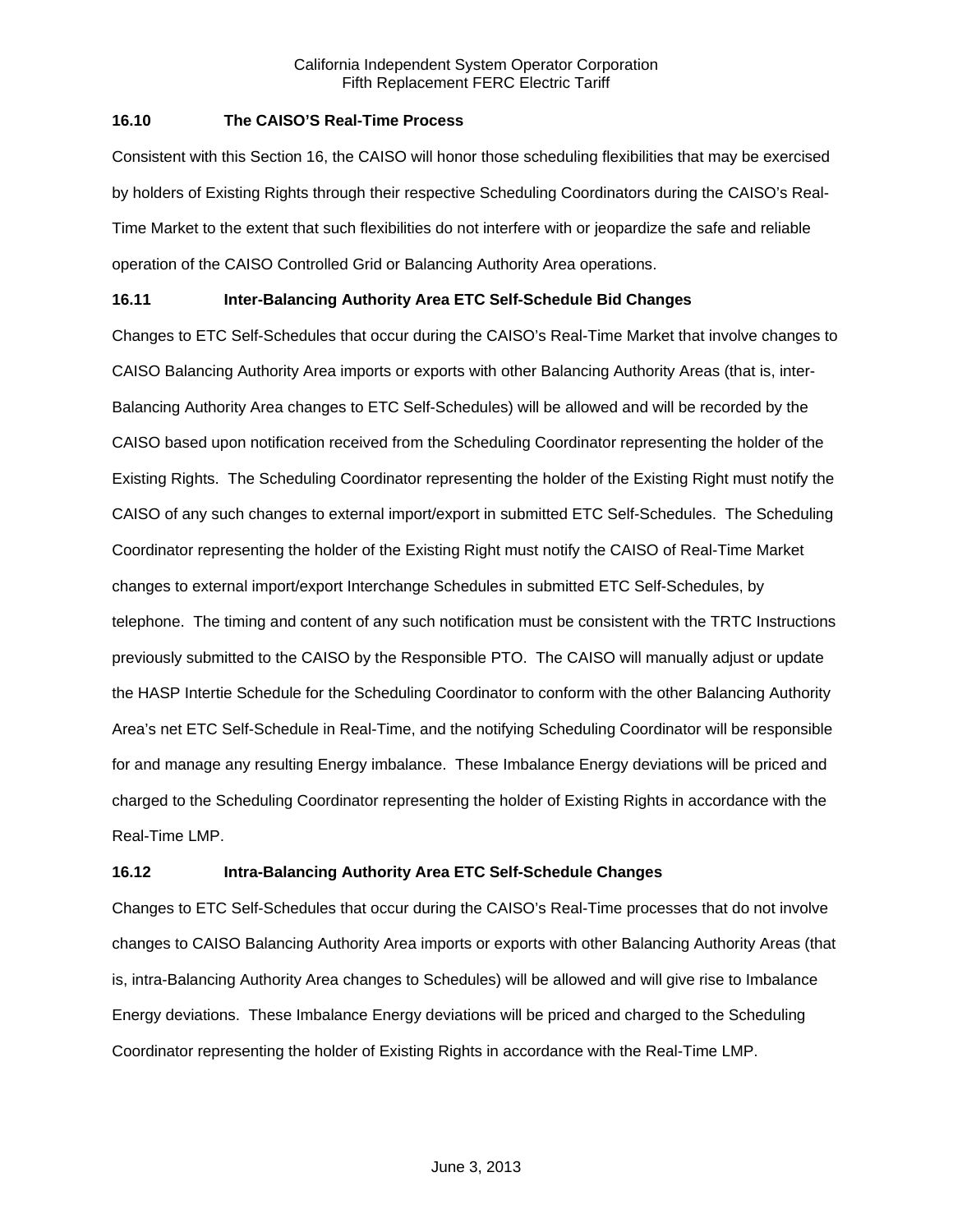## **17. Transmission Ownership Rights (TORs)**

Transmission Ownership Rights represent transmission capacity on facilities that are located within the CAISO Balancing Authority Area that are either wholly or partially owned by an entity that is not a Participating TO. This Section 17 shall apply to the TORs of Non-Participating TOs. In any case in which (i) the CAISO has entered into a bilateral agreement with a Non-Participating TO regarding its TORs or (ii) a Participating TO has entered into a bilateral agreement with a Non-Participating TO regarding its TORs, the provisions of the agreement shall prevail over any conflicting provisions of this Section 17. Where the provisions of this Section 17 do not conflict with the provisions of the agreement, the provisions of this Section 17 shall apply to the subject TORs.

#### **17.1 TRTC Instructions**

### **17.1.1 Responsibility To Create TRTC Instructions**

To enable the CAISO to exercise its responsibilities as Balancing Authority in accordance with Applicable Reliability Criteria, each Non-Participating TO holding a TOR must work with the CAISO to develop the TRTC Instructions that allow the TOR to be accommodated in a way that: (i) maintains the existing scheduling and curtailment priorities of the TOR holder; (ii) is minimally burdensome to the CAISO (i.e., creates the least impact on the CAISO's preferred operational policies and procedures); (iii) to the extent possible, imposes no additional financial burden on the TOR holder (beyond that set forth in an applicable Existing Contract or any other contract pertaining to the TOR); (iv) is minimally burdensome to the TOR holder from an operational point of view; and (v) does not require the CAISO to interpret or underwrite the economics of any applicable Existing Contract. To enable the CAISO to exercise its responsibilities as Balancing Authority in accordance with Applicable Reliability Criteria, the parties holding joint ownership interests and Entitlements in facilities including TORs must attempt to jointly develop and agree on any TRTC Instructions that will be submitted to the CAISO, as provided in Section 17.1.6.

#### **17.1.2 TOR Scheduling Coordinator Responsibilities**

To enable the CAISO to exercise its responsibilities as Balancing Authority in accordance with Applicable Reliability Criteria, each TOR holder must designate a Scheduling Coordinator as the responsible entity for submitting TOR Self-Schedules for the relevant TOR. The designated Scheduling Coordinator shall submit TOR Self-Schedules consistent with the terms and conditions specified in the TRTC Instructions.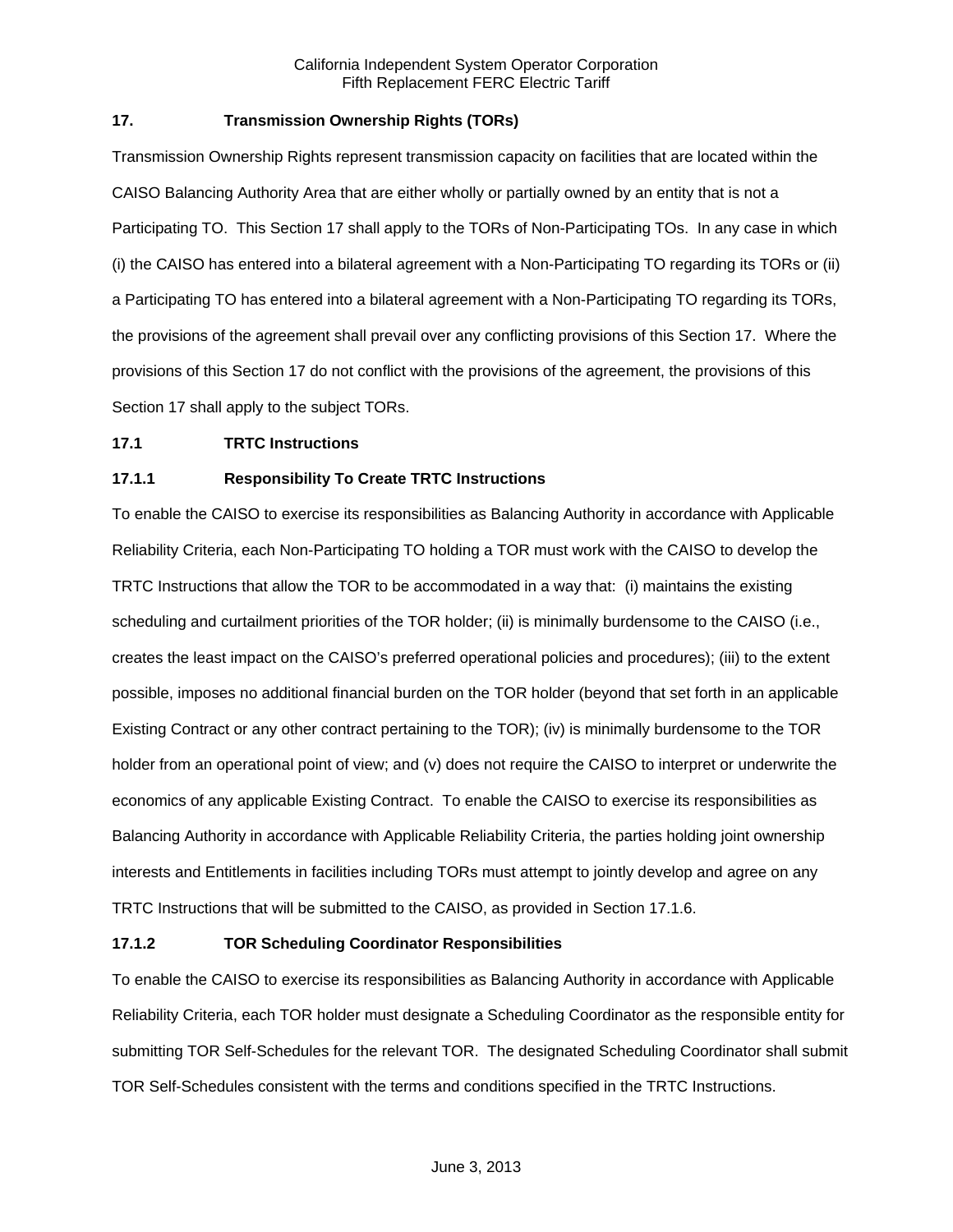### **17.1.3 Submission Of TRTC Instructions**

For each TOR, the Non-Participating TO holding the TOR shall be obligated to submit TRTC Instructions to the CAISO electronically, unless the Non-Participating TO specifies to the CAISO otherwise. The Non-Participating TO shall notify the CAISO in writing the identity of the responsible party for submission of the TRTC Instructions, subject to the terms of any applicable Existing Contract that may specify the responsible party for submission of the TRTC Instructions and the term of such agreement between the parties to the Existing Contract. The Non-Participating TO shall undertake all obligations with respect to the submission of the TRTC Instructions to the CAISO and any subsequent obligations that follow with respect to the creation, management and updates to the TRTC Instructions. The CAISO is responsible for implementing only one set of TRTC Instructions for each TOR and for implementing only those TRTC Instructions that have been received and accepted by the CAISO. The Non-Participating TO shall submit the TRTC Instructions to the CAISO associated with its TORs thirty (30) days prior to the date on which the scheduling or curtailment of the use of the TORs is to change or commence.

### **17.1.4 TRTC Instructions Content**

TRTC Instructions will include the following information at a minimum and such other information as the CAISO may reasonably require the Non-Participating TO holder of a TOR to provide to enable the CAISO to carry out its functions under the CAISO Tariff, Operating Procedures and Business Practice Manuals:

- (1) A unique Contract Reference Number for each source and sink combination applicable to the TOR (i.e., the CRN that will be assigned by the CAISO and communicated to the Non-Participating TO that references a single TOR or a set of interdependent TORs for each source and sink combination);
- (2) Whether the instruction can be exercised independent of the CAISO's day-to-day involvement ("Yes/No");
- (3) Name of an operational single point of contact for instructions and a 24-hour a day telephone number for the Non-Participating TO contact for TOR issues or the agreed upon party;
- (4) Name(s) and number(s) of TOR(s) that are represented by the unique CRN;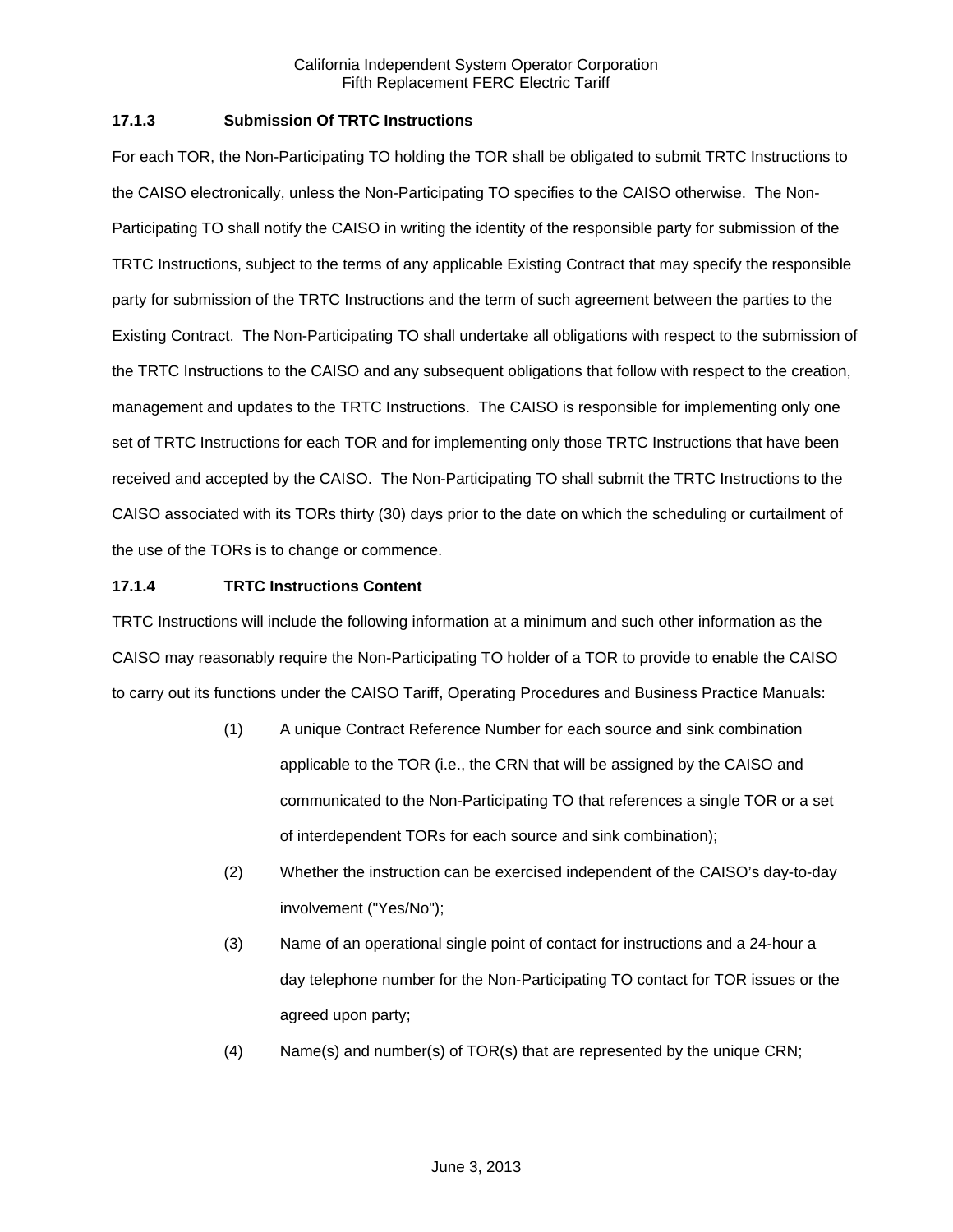- (5) The following information, as stored in the Master File: (a) the applicable Point(s) of Receipt and Point(s) of Delivery); (b) for each Point of Receipt, the resource names for the physical resources as the eligible sources (eligible physical sources include Generating Units and System Resources), and for each Point of Delivery, the resource names for the physical resources as the eligible sinks (eligible physical sinks include Load PNodes, Custom Load Aggregation Points and System Resources); (c) for each physical source or sink, the maximum capacity (MW) that can be scheduled as a TOR; and (d) for each physical source and sink, the Scheduling Coordinator(s) and their Business Associate Identification (BAID) that is (are) eligible to submit TOR Self-Schedules utilizing these sources and sinks;
- (6) Names of the party(ies) holding the TOR(s) and the parties to any agreements applicable to the TORs;
- (7) The Scheduling Coordinator BAID that is entitled to the Settlement of reversal of Congestion Charges;
- (8) Amount of TORs, in maximum MW, that may be utilized under the relevant TRTC Instructions;
- (9) Instructions for the allowable timeframes at which the TOR Self-Schedules and TOR Self-Schedule changes may be submitted to the CAISO, which include whether the Scheduling Coordinator may submit TOR Self-Schedules or TOR Self-Schedule changes: (a) into the DAM; (b) into the HASP and the RTM; (c) after the close of submitting Bids into the HASP and the RTM, but before twenty (20) minutes before the applicable Trading Hour of the Trading Day; and (d) at or after twenty (20) minutes before the applicable Trading Hour of the Trading Day; in addition, the Non-Participating TO may also provide any additional comments and restrictions on the submission time of TOR Self-Schedules and TOR Self-Schedule changes;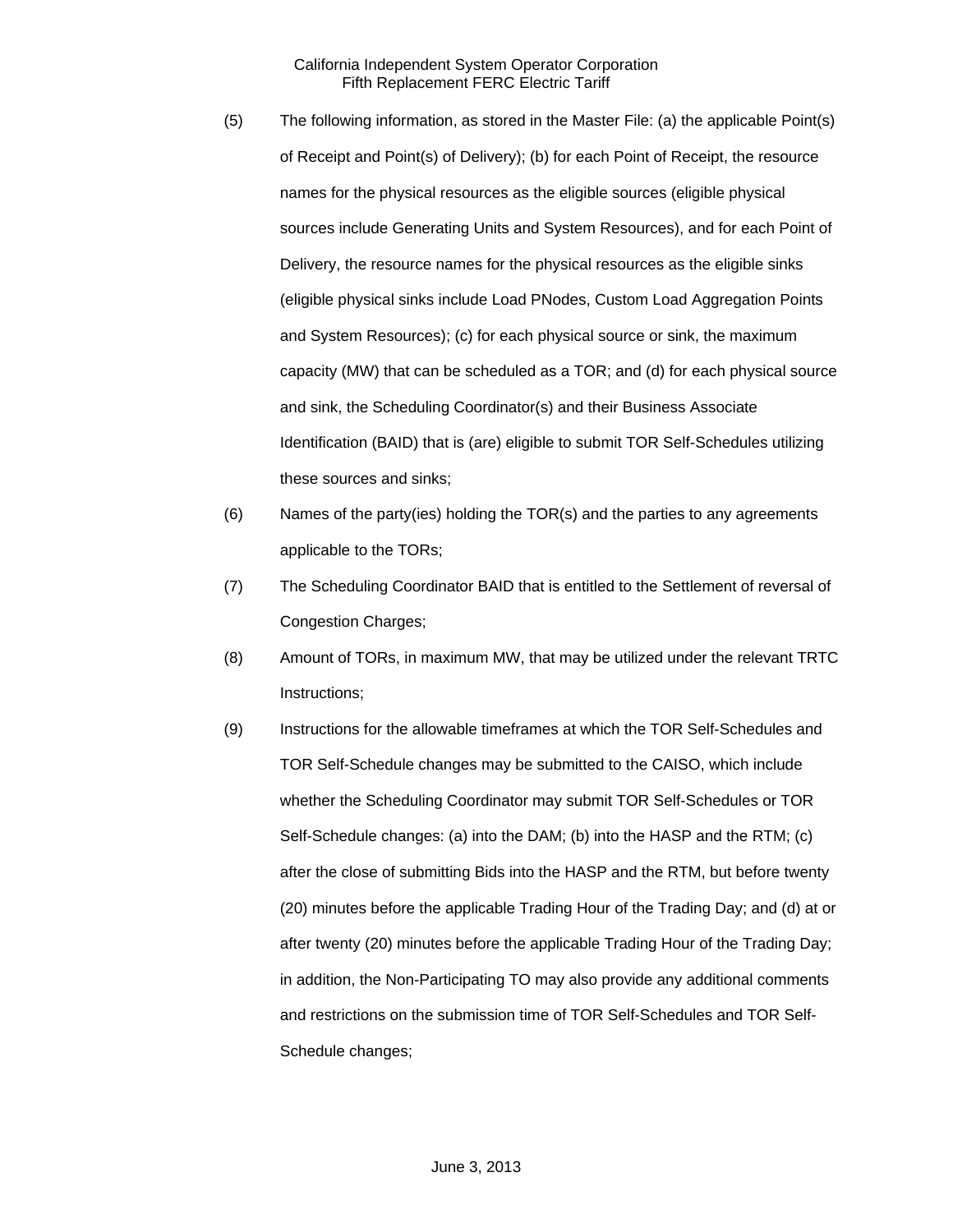- (10) Term of ownership interest in the TOR(s) and of any agreements applicable to the TOR(s);
- (11) Any special procedures that would require the CAISO to implement curtailments in any manner different than pro rata reduction of the transfer capability of the transmission line; any such instructions submitted to the CAISO must be clear, unambiguous, and not require the CAISO to make any judgments or interpretations as to the meaning, intent, results, or purpose of the curtailment procedures or of any applicable Existing Contract, otherwise, they will not be accepted by the CAISO; and
- (12) Whether or not the TOR provides the right to self-provide Ancillary Services.

## **17.1.5 Changes And Updates To TRTC Instructions**

Updates or changes to the TRTC Instructions must be submitted to the CAISO through a revised set of TRTC Instructions by the Non-Participating TO, on an as needed or as required basis. The CAISO will implement the updated or changed TRTC Instructions as soon as practicable but no later than seven (7) days after receiving clear and unambiguous details of the updated or changed instructions under normal conditions. If the CAISO finds the TRTC Instructions to be inconsistent with the CAISO Tariff, the CAISO will notify the Non-Participating TO within forty-eight (48) hours after receipt of the updated or changed TRTC Instructions indicating the nature of the problem and allowing the Non-Participating TO to resubmit the TRTC Instructions as if they were new, updated or changed TRTC Instructions. If the CAISO finds the updated or changed TRTC Instructions to be acceptable, the CAISO will time-stamp the updated TRTC Instructions as received, confirm such receipt to the Non-Participating TO, and indicate the time at which the updated instructions take effect if prior to the seven (7) day deadline referred to above. In the event of a System Emergency, the CAISO will implement such submitted changes to the TRTC Instructions as soon as practical.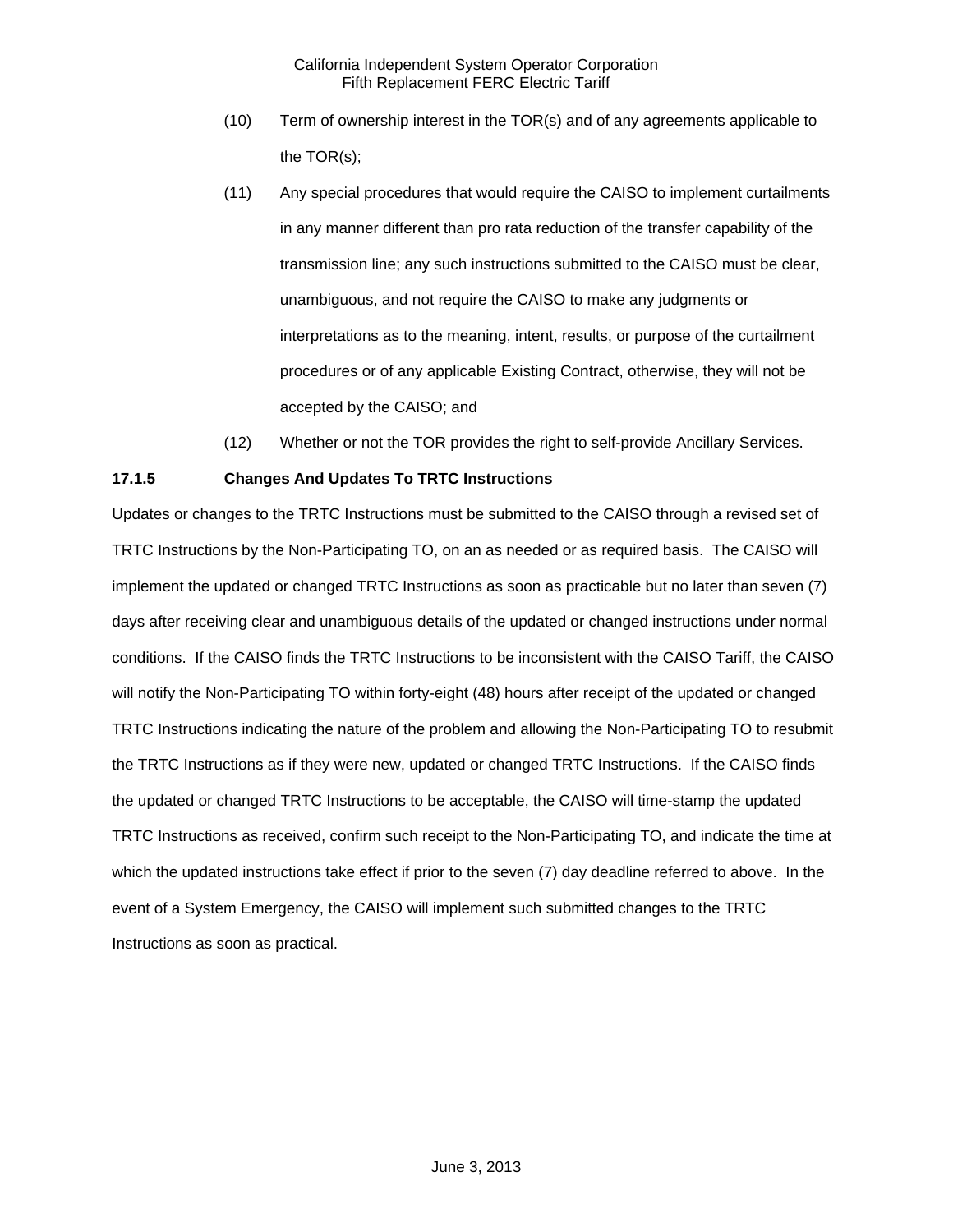### **17.1.6 CAISO Role In Accepting TRTC Instructions**

The parties holding joint ownership interests and Entitlements in a facility including a TOR must, in the first instance, attempt jointly to agree on any TRTC Instructions that will be submitted to the CAISO. In the event that the parties holding joint ownership interests and Entitlements in a facility including a TOR cannot agree upon the TRTC Instructions, the dispute resolution provisions of any applicable Existing Contract shall be used to resolve the dispute; provided that, until the dispute is resolved, and unless the applicable Existing Contract specifies otherwise, the CAISO shall implement the Participating TO's TRTC Instructions, if one of the parties holding a joint ownership interest or an Entitlement in the facility is a Participating TO. If no party holding a joint ownership interest or Entitlement in a facility including a TOR is a Participating TO and the parties cannot agree to the TRTC Instructions to be submitted by the parties, until the dispute is resolved, the CAISO shall implement the TRTC Instructions of the Non-Participating TO with the greatest ownership interest in the TOR. The CAISO shall not be responsible for resolution of any disputes that arise over the accuracy of the TRTC Instructions consistent with its obligations in Section 17.1.4.

#### **17.1.7 Implementation Of TRTC Instructions**

The CAISO shall determine, based on the information provided by the Non-Participating TOs under TRTC Instructions, the transmission capacities that must be reserved for TORs at Scheduling Points.

 The CAISO shall coordinate the scheduling of TORs with the scheduling of CAISO transmission service, using the CAISO's Bid submission rules. In doing so, the CAISO shall create an automated day-to-day verification process based on parameters provided by the Non-Participating TO for the TOR to serve as the basis for TOR Self-Schedule validation. The Non-Participating TO will be responsible for: (1) the accuracy of the data files against which the CAISO will validate the TOR Self-Schedule; and (2) providing the data file to the CAISO.

The TOR holders shall remain liable for their performance under any applicable Existing Contracts or other agreements pertaining to their TORs. The CAISO shall be liable in accordance with the provisions of this CAISO Tariff for any damage or injury caused by its non-compliance with the TRTC Instructions submitted to it pursuant to this Section 17.1.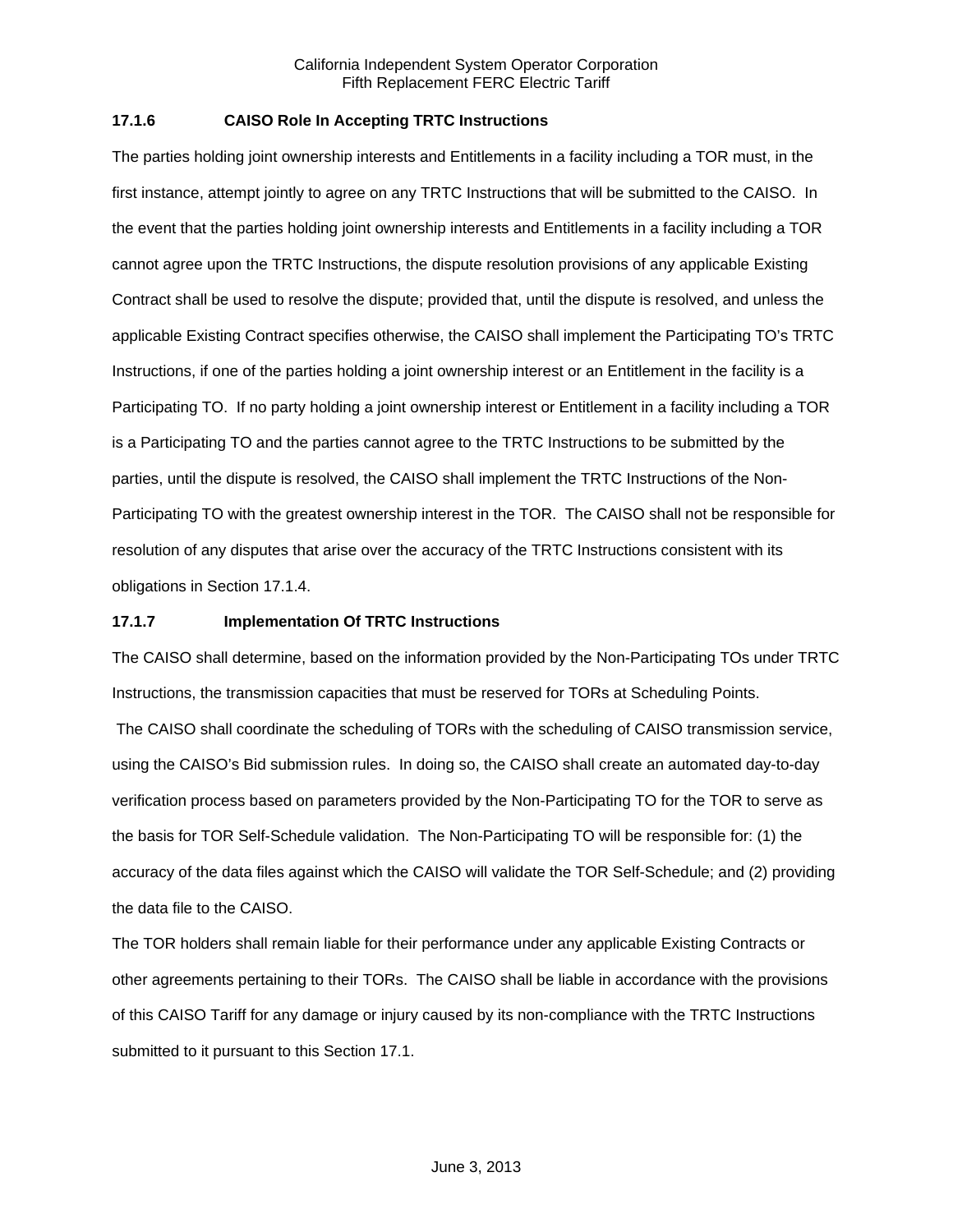Unless specified otherwise, in the event that the dispute resolution mechanisms prescribed in an Existing Contract applicable to a TOR, including all recourses legally available under the contract, cannot, in the first instance, result in a resolution of such a dispute, the CAISO ADR Procedures will be used to resolve any disputes between the CAISO and the Non-Participating TO regarding any aspects of the implementation of this Section 17.1, including the reasonableness of a Non-Participating TO's TRTC Instructions or any other decision rules which the Non-Participating TO may submit to the CAISO as part of the TRTC Instructions. The holders of TORs shall have standing to participate in the CAISO ADR Procedures.

### **17.2 Treatment Of TORs**

The CAISO will accommodate TORs, so that the holders of TORs will receive the same priorities (in scheduling, curtailment, assignment and other aspects of transmission system usage) to which they are entitled under any applicable Existing Contracts or other agreements pertaining to the operation of their TORs.

In addition, scheduling deadlines and operational procedures associated with TORs will be honored by the CAISO, provided such information is explicitly included in the TRTC Instructions. The CAISO will accommodate and honor TORs as follows:

- (1) The CAISO will reserve transmission capacity equal to the TOR transmission capacity and make a corresponding adjustment in its determination of ATC. The CAISO will not limit parallel flow from flowing on TOR transmission capacity consistent with the redispatch provisions of Section 17.2(3), just as the CAISO does not limit TOR Self-Schedules from flowing on non-TOR transmission. There shall be no compensation for parallel flow for either the CAISO or the TOR holder.
- (2) In the HASP, the CAISO will give valid TOR Self-Schedules priority over other non-TOR Day-Ahead Schedules and HASP Bids. In the event of a reduction in capacity on the transmission path associated with the TOR, the CAISO will honor the TOR priority in accordance with this Section 17.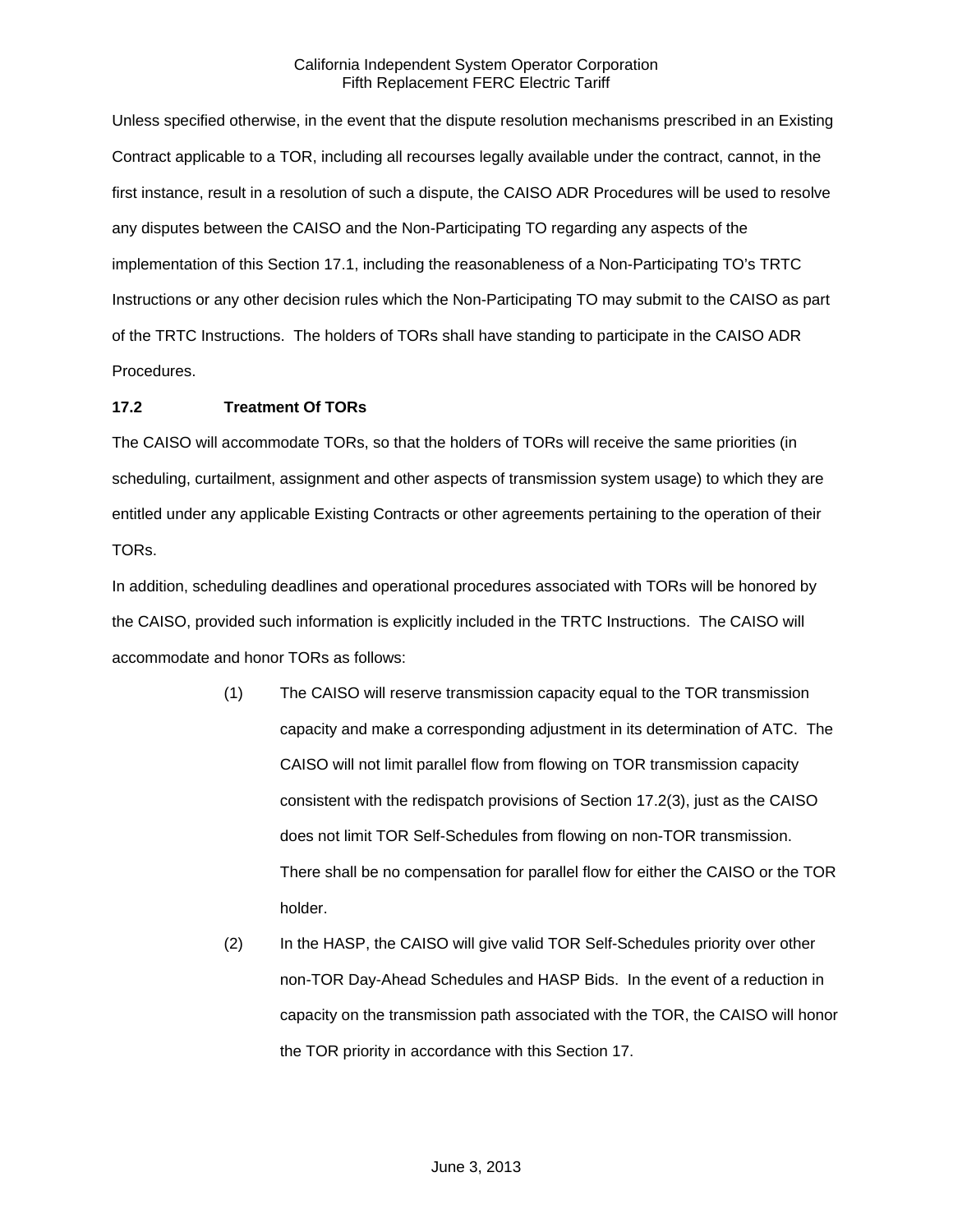- (3) The CAISO will allow the holder of a TOR to make changes to the scheduled amounts of supply after the submission of HASP TOR Self-Schedules in accordance with the TRTC Instructions established for such changes. The CAISO will, as necessary, redispatch non-TOR resources to accommodate valid TOR Self-Schedule changes in Real-Time.
- (4) The CAISO will allow the holder of a TOR to self-provide Ancillary Services, which will include the ability of the holder of a TOR to import Ancillary Services at Scheduling Points with the CAISO.
- (5) The submission of a TOR Self-Schedule change that is authorized pursuant to an applicable existing agreement shall not affect the application of the IFM Congestion Credit or the HASP and RTM Congestion Credit, and the IFM Marginal Cost of Losses Credit for Eligible TOR Self-Schedules or the RTM Marginal Cost of Losses Credit for Eligible TOR Self-Schedules for a TOR Self-Schedule that satisfies the applicable requirements of Sections 17.4.1 and 17.5.

#### **17.2.1 System Emergency Exceptions**

As set forth in Section 4.2.1, all Market Participants, including Scheduling Coordinators, Utility Distribution Companies, Participating TOs, Participating Generators(which includes Pseudo-Ties of Generating Units to the CAISO Balancing Authority Area), Participating Loads, Demand Response Providers, Balancing Authorities (to the extent the agreement between the Balancing Authority and the CAISO so provides), and MSS Operators within the CAISO Balancing Authority Area and all System Resources must comply fully and promptly with the CAISO's Dispatch Instructions and operating orders, unless such operation would impair public health or safety. The CAISO will honor the terms of TORs, provided that in a System Emergency and circumstances in which the CAISO considers that a System Emergency is imminent or threatened, to enable the CAISO to exercise its responsibilities as Balancing Authority in accordance with Applicable Reliability Criteria, holders of TORs must follow CAISO operating orders even if those operating orders directly conflict with the terms of applicable Existing Contracts or any other contracts pertaining to the TORs, unless such operating orders are inconsistent with the terms of an agreement between the CAISO and a Balancing Authority. In the event of a conflict between the CAISO Tariff and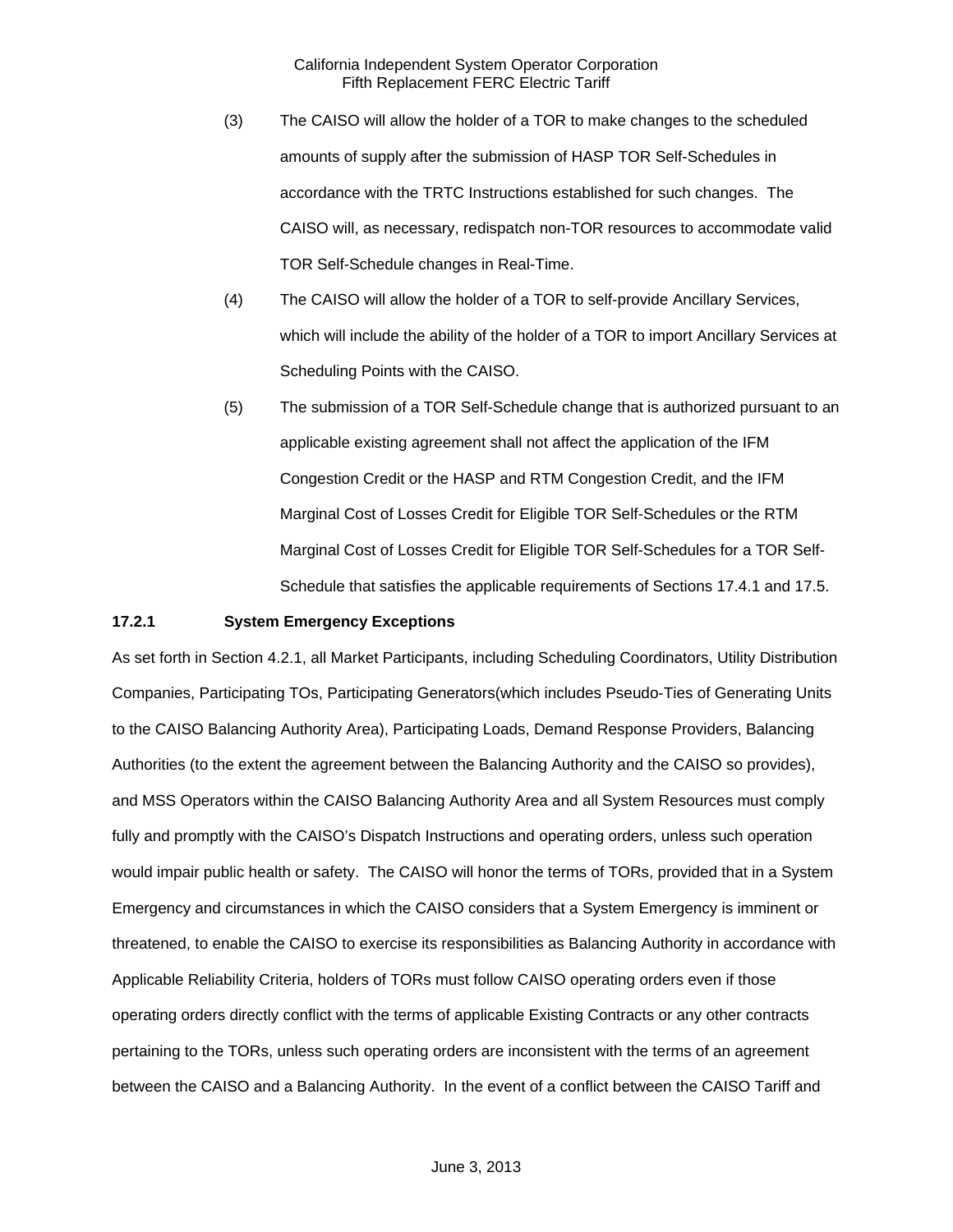an agreement between the CAISO and a Balancing Authority, the agreement will govern. For this purpose CAISO operating orders to shed Load shall not be considered as an impairment to public health or safety. This section does not prohibit a Scheduling Coordinator from modifying its Bid or re-purchasing Energy in the HASP or RTM.

## **17.3 Valid TOR Self-Schedules**

The CAISO will accept a valid TOR Self-Schedule from a Scheduling Coordinator. That Scheduling Coordinator shall be either the holder of the TOR or its designee. TOR Self-Schedules submitted by Scheduling Coordinators to the CAISO must be submitted in accordance with this CAISO Tariff.

## **17.3.1 Validation Of TOR Self-Schedules**

A TOR Self-Schedule is a valid TOR Self-Schedule when the CAISO has determined that the TOR Self-Schedule, submitted to the CAISO pursuant to the requirements for Bids in Section 30, properly reflects TORs consistent with the TRTC Instructions, is labeled with a unique TOR identifier, and includes balanced sources and sinks, within the TOR capacity limits.

## **17.3.2 Treatment Of Invalid TOR Self-Schedules**

## **17.3.2.1 Inconsistent with the TRTC Instructions**

Except for the reasons listed below in 17.3.2, if the CAISO finds that the TOR Self-Schedule is not consistent with the TRTC Instructions, the CAISO shall find that the TOR Self-Schedule is not valid. If the CAISO finds the TOR Self-Schedule to be invalid, the CAISO shall notify the Scheduling Coordinator and convert the TOR Self-Schedule to an ordinary Self-Schedule and treat the TOR Self-Schedule as an ordinary Self-Schedule as such for terms of scheduling priority and Settlements. Where multiple ETC, TOR or Converted Rights Self-Schedules are submitted in an ETC, TOR or Converted Rights chain, in order for all ETC, TOR, or Converted Rights Self-Schedules in the chain to continue to remain valid, all individual ETC, TOR, or Converted Rights Self-Schedules links in the chain must remain individually valid, including the simultaneous but separate use of an individual ETC, TOR or Converted Rights Self-Schedule, in order for the chain to remain valid.

## **17.3.2.2 Unbalanced TOR Self-Schedules**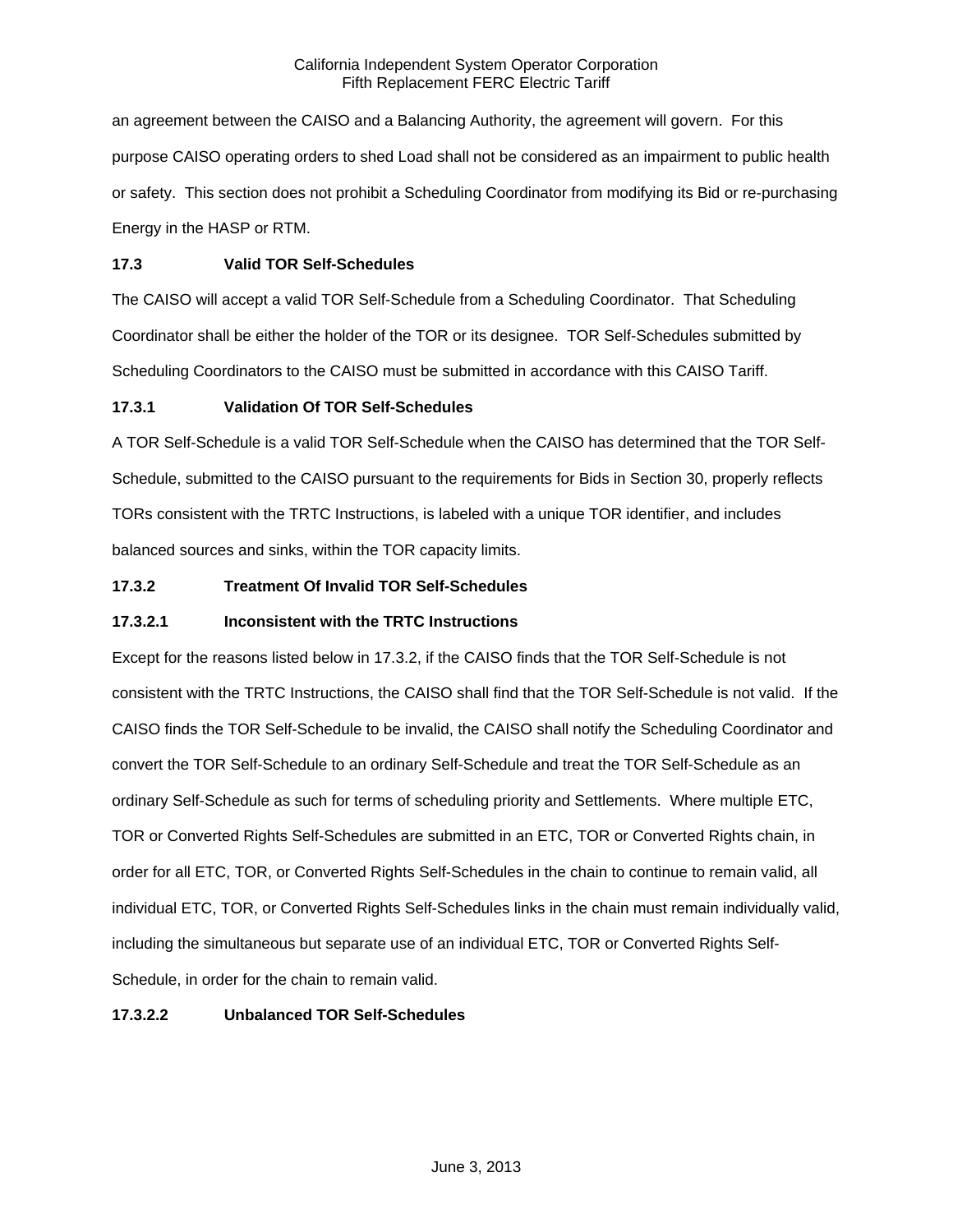If the TOR Self-Schedule is not balanced, the TOR Self-Schedule will not be a valid TOR Self-Schedule and the CAISO will: (i) remove any scheduling priority for the entire TOR Self-Schedule; (ii) apply the TOR Settlement treatment pursuant to Sections 11.2.1.5 and 11.5.7.1 to the valid balanced portions only; and (iii) assess any charges and make any payments consistent with the treatment of ordinary Self-Schedules for the unbalanced portions.

# **17.3.2.3 Exceeds Capacity Limits for TORs as Reflected in TRTC Instructions**

If the TOR Self-Schedule exceeds the capacity limits of the TOR as reflected in TRTC Instructions, the TOR Self-Schedule will not be a valid TOR-Self-Schedule and the CAISO will: (i) remove any scheduling priority for the entire TOR Self-Schedule; (ii) apply the TOR Settlement treatment pursuant to Sections 11.2.1.5 and 11.5.7.1 to the valid balanced portions within the capacity limits of the TOR as reflected in the TRTC Instructions; and (iii) assess any charges and make any payments consistent with the treatment of ordinary Self-Schedules for the portions in excess of the capacity limits of the TOR as reflected in the TRTC Instructions.

## **17.3.3 Settlement Treatment Of Valid TOR Self-Schedules**

The resulting valid TOR Self-Schedules shall have the following Settlement treatment:

- (1) The CAISO will apply the TOR Settlement treatment in Sections 11.2.1.5 and 11.5.7.
- (2) The CAISO shall base the Marginal Cost of Losses on LMP differentials at the Points of Receipt and Points of Delivery identified in the valid TOR Self-Schedule; provided, however, that if a specific loss percentage exists in an applicable agreement between the TOR holder and the CAISO or an existing agreement between the TOR holder and a Participating TO, the CAISO will apply the IFM and RTM Marginal Cost of Losses Credit as provided in Sections 11.2.1.7 and 11.5.7.2. In any case in which the TOR holder has an existing agreement regarding its TORs with either the CAISO or a Participating TO, the provisions of the agreement shall prevail over any conflicting provisions of this Section 17.3.3(2). Where the provisions of this Section 17.3.3(2) do not conflict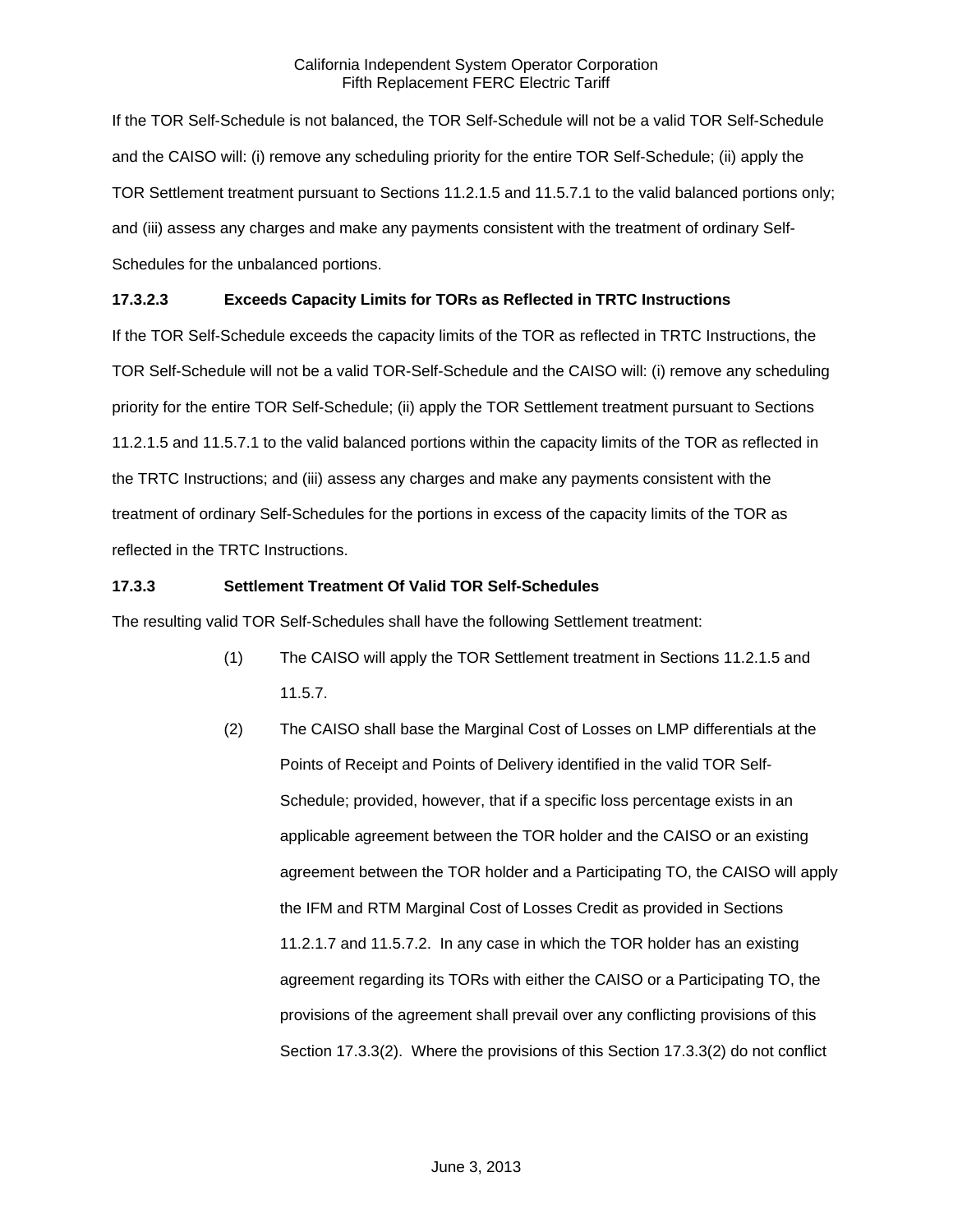with the provisions of the agreement, the provisions of this Section 17.3.3(2) shall apply to the subject TORs.

- (3) The CAISO will assess only charges applicable to Ancillary Services, Imbalance Energy, Transmission Losses, and Grid Management Charges for the use of a TOR and will not assess charges for neutrality, UFE, transmission Access Charges, Minimum Load Costs, or other charges that might otherwise be applicable to the Demand or exports served solely over the TOR. The CAISO will assess charges applicable to Ancillary Services for the use of a TOR only to the extent that the CAISO must procure Ancillary Services for the TOR holder because Ancillary Services are not self-provided by the TOR holder. The CAISO will assess charges applicable to Imbalance Energy for the use of a TOR only if the CAISO must procure Imbalance Energy for the TOR holder. The CAISO will assess Grid Management Charges for the use of a TOR only in accordance with the provisions of Section 11.22 and Appendix F, Schedule 1.
- (4) The holders of TORs will not be entitled to an allocation of revenues from the CAISO, including Access Charge revenues; provided that the Scheduling Coordinator for the TOR holder shall be allocated the applicable amount of IFM Marginal Losses Surplus Credit in accordance with the provisions of Section 11.2.1.6, except for any TOR Self-Schedule that received the IFM Marginal Cost of Losses Credit.
- (5) Parties with TORs shall continue to pay for Transmission Losses or Ancillary Services requirements in accordance with any Existing Contracts applicable to those TORs as they may be modified or changed in accordance with the terms of the Existing Contract. Any affected Participating TOs shall continue to provide Transmission Losses and any other Ancillary Services to the holder of a TOR subject to an Existing Contract as may be required by the Existing Contract. As described in Section 17.3.3(3) above, the CAISO will charge Scheduling Coordinators submitting the TOR Self-Schedule the charges applicable to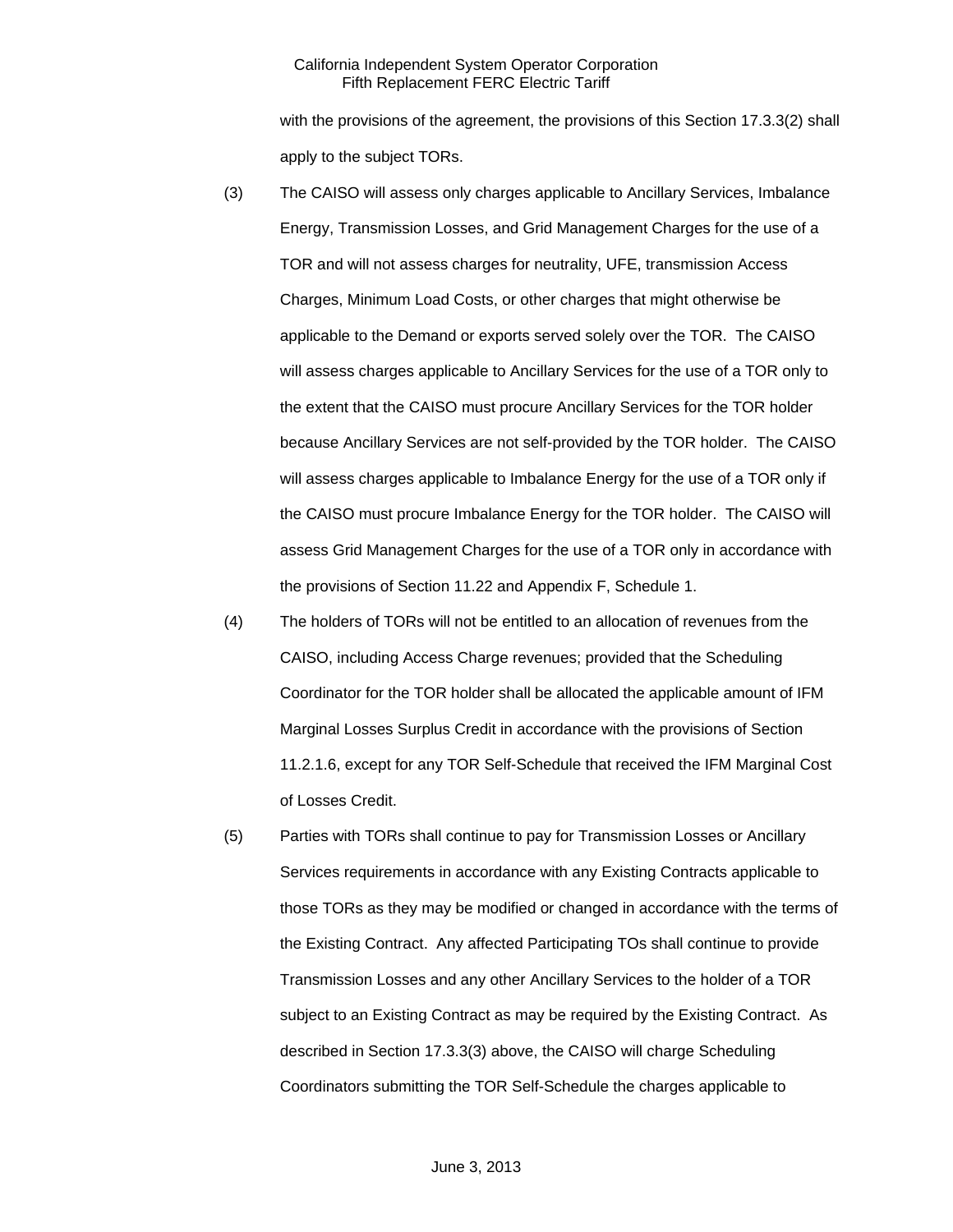Transmission Losses, Ancillary Services, and Imbalance Energy in accordance with the CAISO Tariff (e.g., the Transmission Losses Charge based on the Marginal Cost of Losses), and any shortfall or surplus between the CAISO charges and the provisions of any applicable Existing Contract shall be settled bilaterally between the Existing Contract parties or through the relevant TO Tariff. To enable holders of TORs to determine whether the CAISO's calculations result in any associated shortfall or surplus and to enable the parties to the Existing Contracts to settle the differences bilaterally or through the relevant TO Tariff, the CAISO shall calculate and provide the Scheduling Coordinator's Settlements the amounts paid for the MCL for the amounts of MWh submitted with a valid TOR Self-Schedule. Each Participating TO will be responsible for recovering any deficits or crediting any surpluses associated with differences in Transmission Losses and Transmission Loss requirements and/or Ancillary Services requirements, through its bilateral arrangements or its Transmission Owner Tariff.

### **17.3.4 Notification To SCs Of CAISO Determination**

After performing validation of the TOR Self-Schedule, and prior to taking any action pursuant to 17.6.2, the CAISO will make an automated validation notice available to the Scheduling Coordinator indicating whether the TOR Self-Schedule is valid or invalid. If a TOR Self-Schedule involves more than one Scheduling Coordinator, the complete validation of the chain of TOR Self-Schedules will occur when the last Scheduling Coordinator submits its TOR Self-Schedule. At that time, the CAISO will make an automated validation notice available to each Scheduling Coordinator registered as associated with the chain of TOR Self-Schedules. The CAISO can accommodate corrections submitted by a Scheduling Coordinator to a TOR Self-Schedule up to Market Close of the Day-Ahead Market as further described in the applicable Business Practice Manual.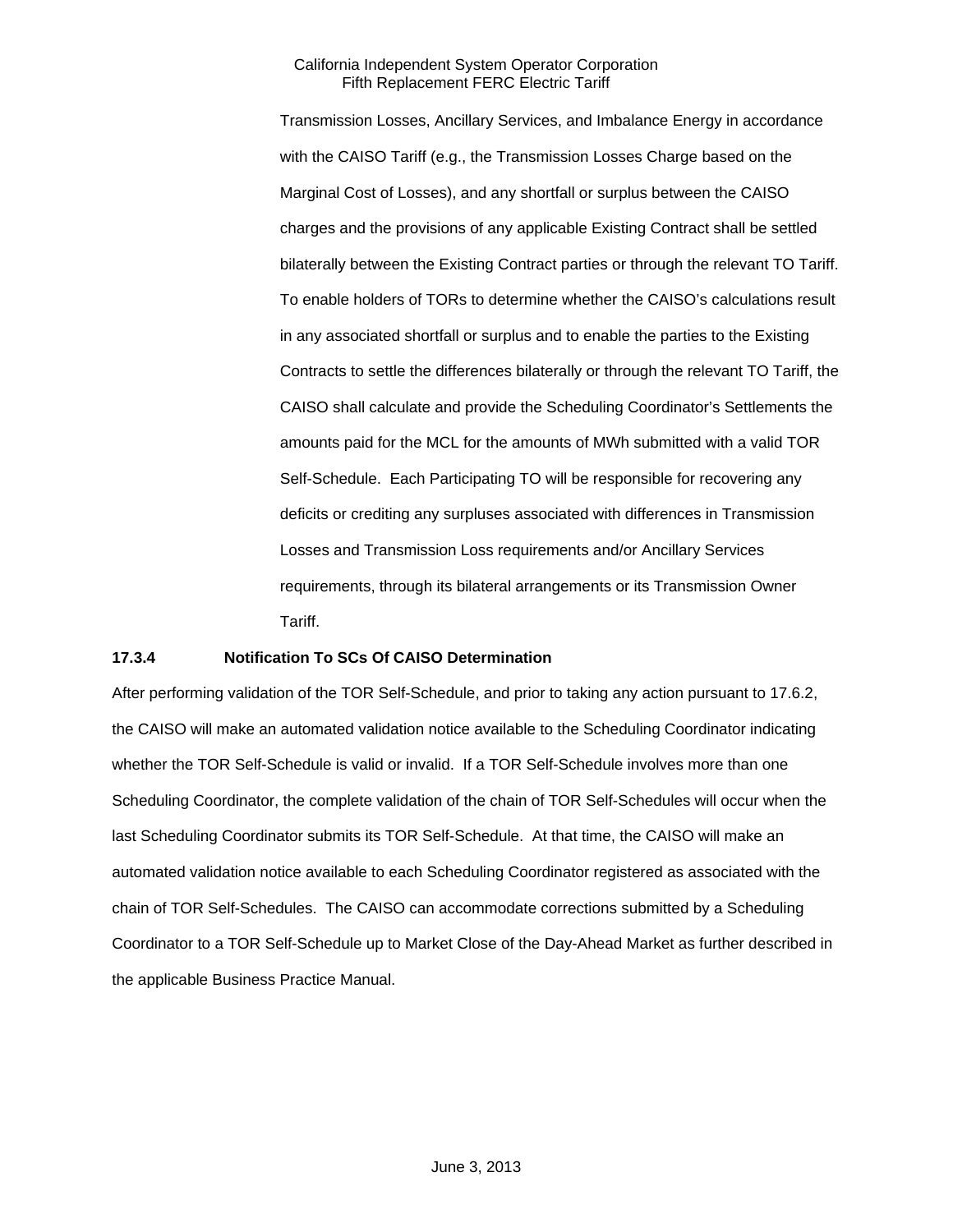## **17.4 The HASP**

### **17.4.1 Scheduling Deadlines**

Holders of TORs may submit TOR Self-Schedules for the use of those rights by the deadline for the Market Close for the HASP.

### **17.5 The CAISO'S Real-Time Process**

Consistent with this Section 17, the CAISO will honor those scheduling flexibilities that may be exercised by holders of TORs through their respective Scheduling Coordinators during the CAISO's Real-Time Market to the extent that such flexibilities do not interfere with or jeopardize the safe and reliable operation of the CAISO Controlled Grid or Balancing Authority Area operations.

## **17.6 Inter-Balancing Authority Area TOR Self-Schedule Bid Changes**

Changes to TOR Self-Schedules that occur during the CAISO's Real-Time Market that involve changes to CAISO Balancing Authority Area imports or exports with other Balancing Authority Areas (that is, inter-Balancing Authority Area changes to TOR Self-Schedules) will be allowed and will be recorded by the CAISO based upon notification received from the Scheduling Coordinator representing the holder of the TOR. The Scheduling Coordinator representing the holder of the TOR must notify the CAISO of any such changes to external import/export in submitted TOR Self-Schedules. The Scheduling Coordinator representing the holder of the TOR must notify the CAISO of Real-Time Market changes to external import/export Interchange Schedules in submitted TOR Self-Schedules, by telephone. The timing and content of any such notification must be consistent with the TRTC Instructions previously submitted to the CAISO by the Non-Participating TO. The CAISO will manually adjust or update the HASP Intertie Schedule for the Scheduling Coordinator to conform with the other Balancing Authority Area's net TOR Self-Schedule in Real-Time, and the notifying Scheduling Coordinator will be responsible for and manage any resulting Energy imbalance. These Imbalance Energy deviations will be priced and charged to the Scheduling Coordinator representing the holder of the TOR in accordance with the Real-Time LMP.

## **17.7 Intra-Balancing Authority Area TOR Self-Schedule Changes**

Changes to TOR Self-Schedules that occur during the CAISO's Real-Time processes that do not involve changes to CAISO Balancing Authority Area imports or exports with other Balancing Authority Areas (that is, intra-Balancing Authority Area changes to Schedules) will be allowed and will give rise to Imbalance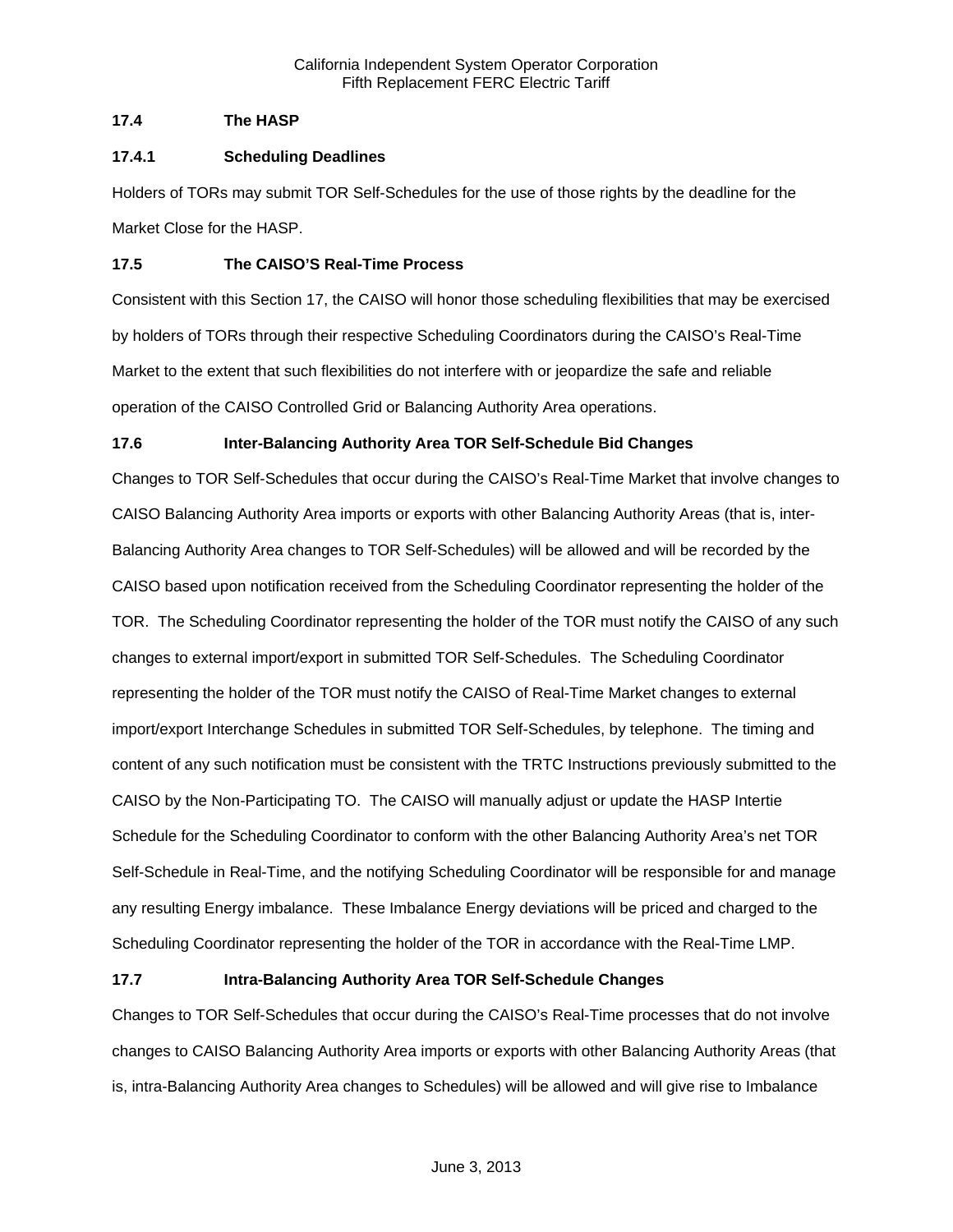Energy deviations. These Imbalance Energy deviations will be priced and charged to the Scheduling Coordinator representing the holder of the TOR in accordance with the Real-Time LMP.

# **17.8 Existing Contracts Re TORs For Non-Participating TOs**

Continuation of Rights and Obligations of Non-Participating TOs Regarding TORs and Under Existing

Contracts Applicable to TORs.

The transmission service rights and obligations of Non-Participating TOs under Existing Contracts applicable to their TORs, including all terms, conditions and rates of the Existing Contracts, as they may change from time to time under the terms of the Existing Contracts, will continue to be honored by the parties to those contracts, for the duration of those contracts.

# **17.8.1 Participating TO Obligation**

If a Participating TO is a party to an Existing Contract with provisions applicable to a TOR of a Non-Participating TO, the Participating TO shall attempt to negotiate changes to the Existing Contract to align the contract's scheduling and operating provisions with the CAISO's scheduling and operational procedures, rules and protocols, to align operations under the contract with CAISO operations, and to minimize the contract parties' costs of administering the contract while preserving their financial rights and obligations.

# **17.8.2 Right To Use And Ownership Of TORs**

If a Non-Participating TO has an Existing Contract with a Participating TO under which the Non-Participating TO's TORs, or a portion thereof, are subject to use by the Participating TO, the Non-Participating TO's rights to the use and ownership of its TORs shall remain unchanged, regardless of the Participating TO's act of turning over the Participating TO's Entitlement to use the Non-Participating TO's TORs to the extent possible to the Operational Control of the CAISO.

The CAISO will accept valid TOR Self-Schedules from holders of TORs that are Scheduling Coordinators or that are represented by a Scheduling Coordinator. TOR Self-Schedules submitted by Scheduling Coordinators to the CAISO must be submitted in accordance with Sections 17 and 30. The CAISO may refuse to accept TOR Self-Schedules that do not meet the requirements of the principles, protocols and rules referred to in this Section 17.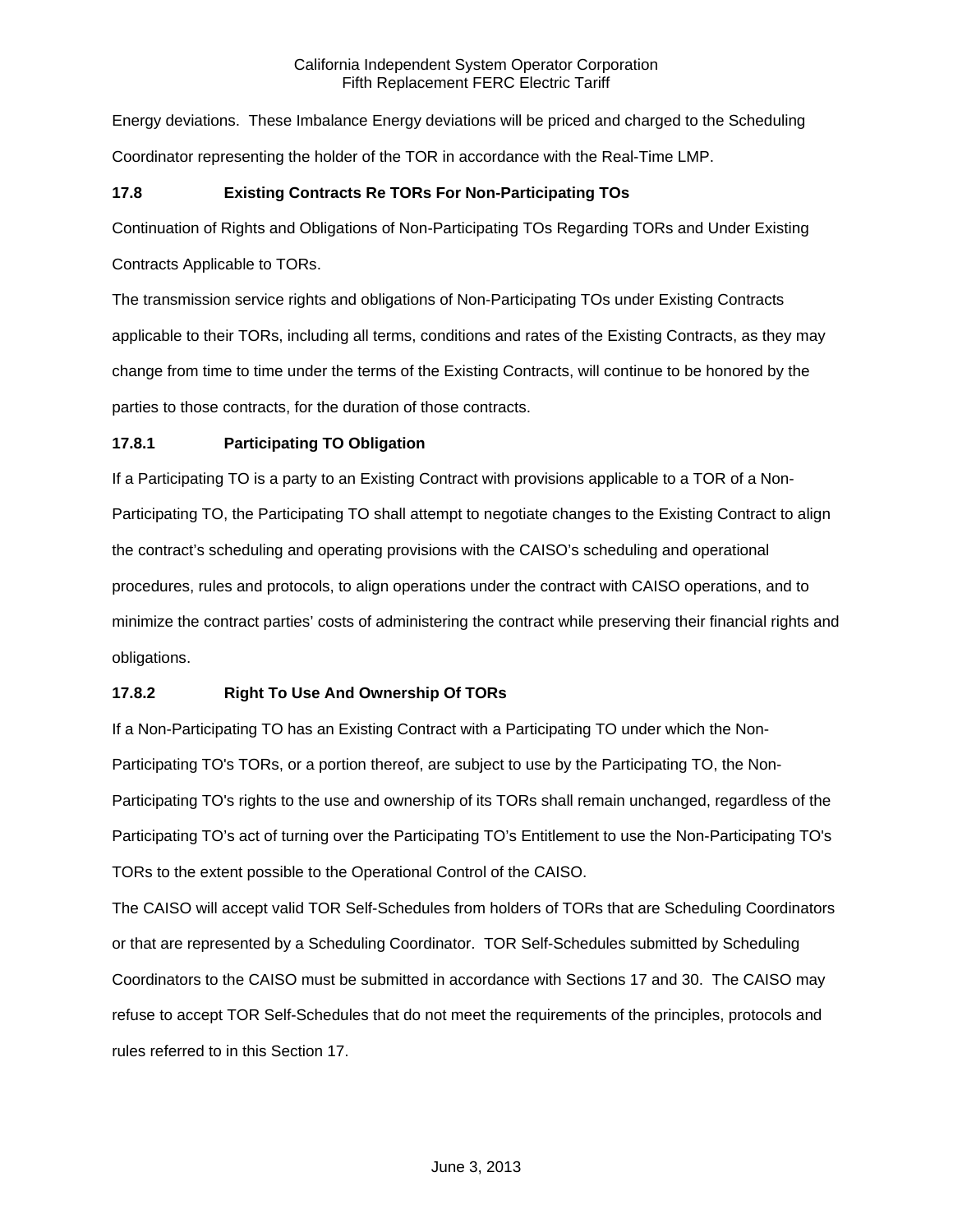## **17.8.3 Dispute Resolution For Existing Contracts Applicable To TORs**

The CAISO will, if requested, advise parties to Existing Contracts applicable to TORs regarding the operational aspects of any Existing Contract renegotiations that they undertake.

 If the parties to an Existing Contract applicable to a TOR are unable to reach agreement on the changes needed to meet the requirements of this CAISO Tariff, any disputes related thereto shall be addressed using the dispute resolution provisions of the Existing Contract, including any remedies as are provided by law. The rights of the parties to seek changes or to challenge such changes, under the FPA or as otherwise provided by law, are preserved consistent with the terms of the Existing Contract. Unless and until the necessary changes to the Existing Contract are made, all terms and conditions of the Existing Contracts will continue to be honored by the parties to the Existing Contracts.

# **17.9 Conversion Of PTOs' Rights Under Existing Contracts Re TORs**

Non-Participating TOs holding TORs and who choose to become Participating TOs must, at the time of becoming a Participating TO, turn over Operational Control of those TORs to the CAISO in accordance with Section 4.3.1 and convert any Existing Contract rights associated with those TORs to Converted Rights in accordance with Section 4.3.1.6.

## **17.10 TOR Operational Obligations**

To enable the CAISO to exercise its responsibilities as Balancing Authority in accordance with Applicable Reliability Criteria, each Non-Participating TO must operate its ownership interests in facilities in which it holds a TOR in accordance with Good Utility Practice and Applicable Reliability Criteria.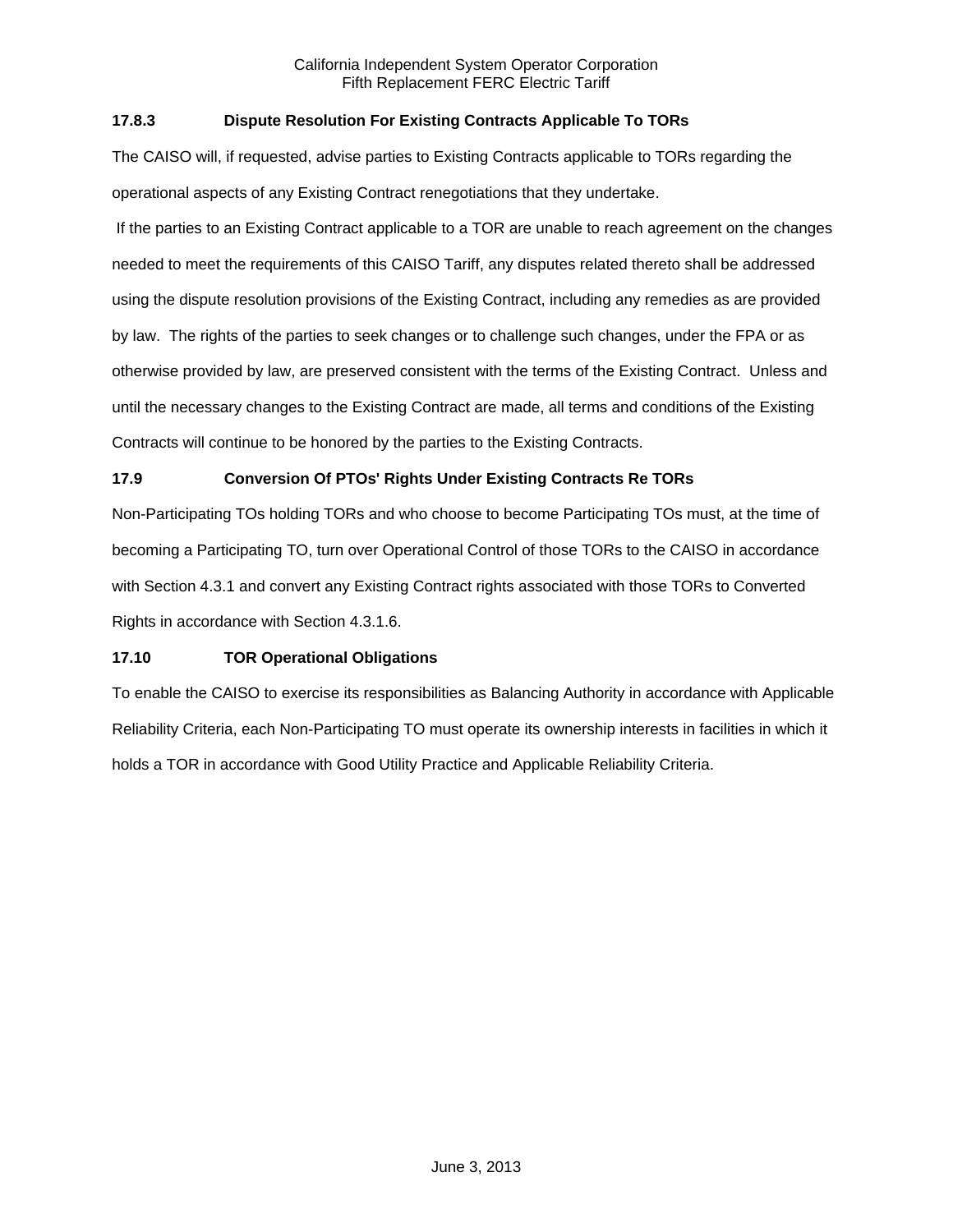| 18.    | [NOT USED]             |
|--------|------------------------|
| 19.    | <b>[NOT USED]</b>      |
| 19.1   | [NOT USED]             |
| 19.1.1 | [NOT USED]             |
| 19.1.2 | [[NOT USED]            |
| 19.1.3 | <b>[NOT USED]</b>      |
| 19.2   | <b>[NOT USED]</b>      |
| 20.    | <b>Confidentiality</b> |
| 20.1   | <b>CAISO</b>           |

The CAISO shall maintain the confidentiality of all of the documents, data and information provided to it by any Market Participant that are treated as confidential or commercially sensitive under Section 20.2; provided, however, that the CAISO need not keep confidential: (1) information that is explicitly subject to public data exchange pursuant to Section 6; (2) information that the CAISO or the Market Participant providing the information is required to disclose pursuant to this CAISO Tariff, or applicable regulatory requirements (provided that the CAISO shall comply with any applicable limits on such disclosure); or (3) information that becomes available to the public on a non-confidential basis (other than as a result of the CAISO's breach of this CAISO Tariff).

## **20.2 Confidential Information**

The following information provided to the CAISO shall be treated by the CAISO as confidential:

- (a) individual Bids;
- (b) CRR bids and other CRR Allocation nomination information;
- (c) transactions between Scheduling Coordinators, including Inter-SC Trades;
- (d) individual Generator Outage programs unless a Generator makes a change to its Generator Outage program which causes Congestion in the short term (i.e. one month or less), in which case, the CAISO may publish the identity of that Generator; and
- (e) The following information related to the resource adequacy program in accordance with Section 40: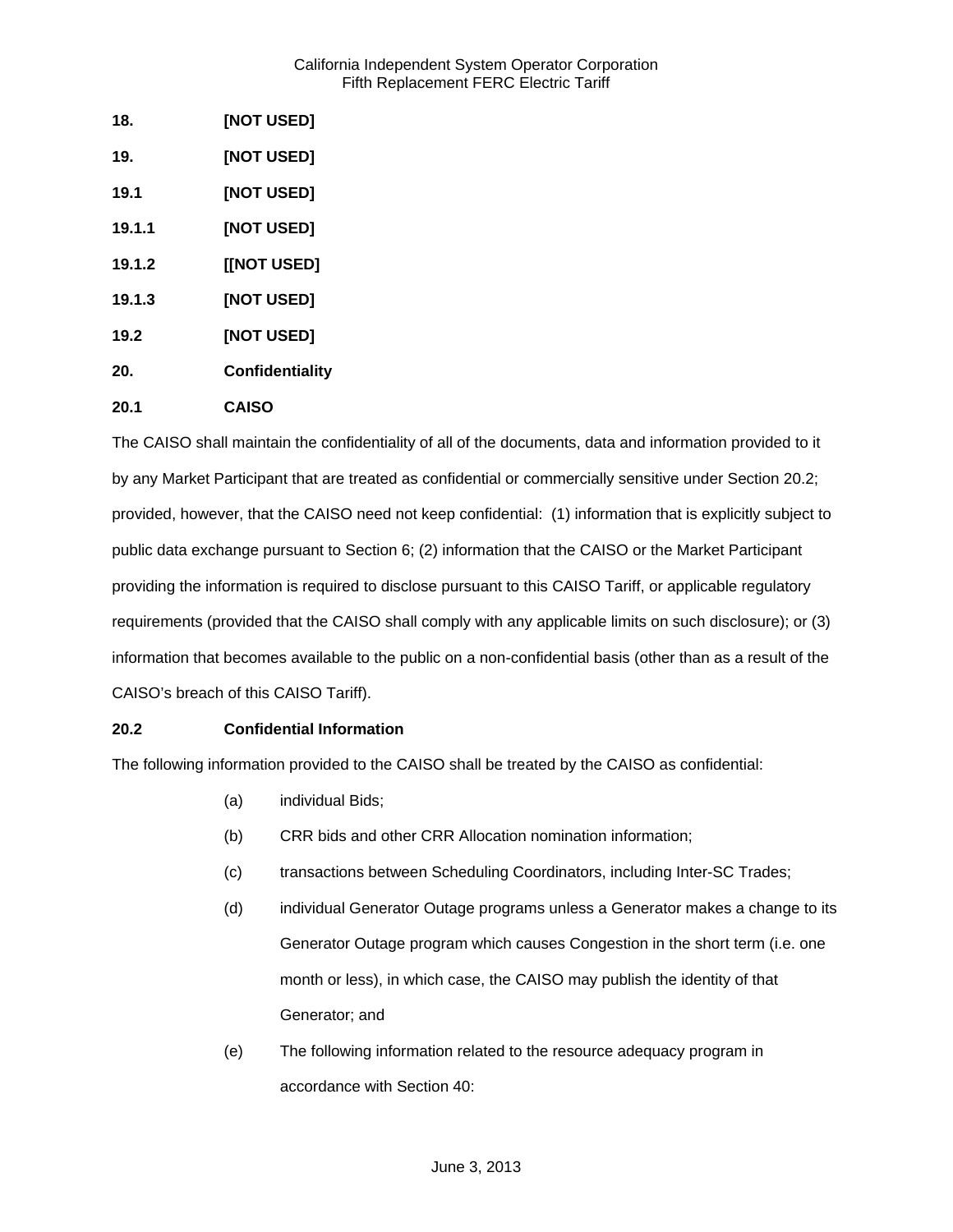- (i) Annual and monthly Resource Adequacy Plans and Supply Plans;
- (ii) Demand Forecasts; and
- (iii) Information on existing import contracts.
- (f) The following information related to the Transmission Planning Process in accordance with Section 24:
	- (i) Information received under Sections 24.2.3.2 and 24.2.3.3 to the extent such information has been designated as confidential in accordance with the Business Practice Manual;
	- (ii) Information deemed confidential by DMM, per Section 8.6 of Appendix P;
	- (iii) Information received by the CAISO pursuant to agreements and contracts, executed prior to December 21, 2007, that preclude the release of the information;
	- (iv) Information that involves proprietary analytical tools, computer codes, or any other material that is protected by intellectual property rights held by the CAISO, Project Sponsor, Market Participant or other third-party; and
	- (v) Critical Energy Infrastructure Information.

However, composite documents, data, and other information that may be developed based on confidential information under this Section shall not be deemed confidential if the composite documents, data, and other information do not disclose any confidential information of any individual Scheduling Coordinator, Market Participant, or other third-party or Critical Energy Infrastructure Information.

### **20.3 Other Parties**

No Market Participant shall have the right hereunder to receive from the CAISO or to review any documents, data or other information of another Market Participant to the extent such documents, data or information is to be treated as in accordance with Section 20.2; provided, however, a Market Participant may receive and review any composite documents, data, and other information that may be developed based upon such confidential documents, data, or information, if the composite document does not disclose such confidential data or information relating to an individual Market Participant and provided, however, that the CAISO may disclose information as provided for in its bylaws.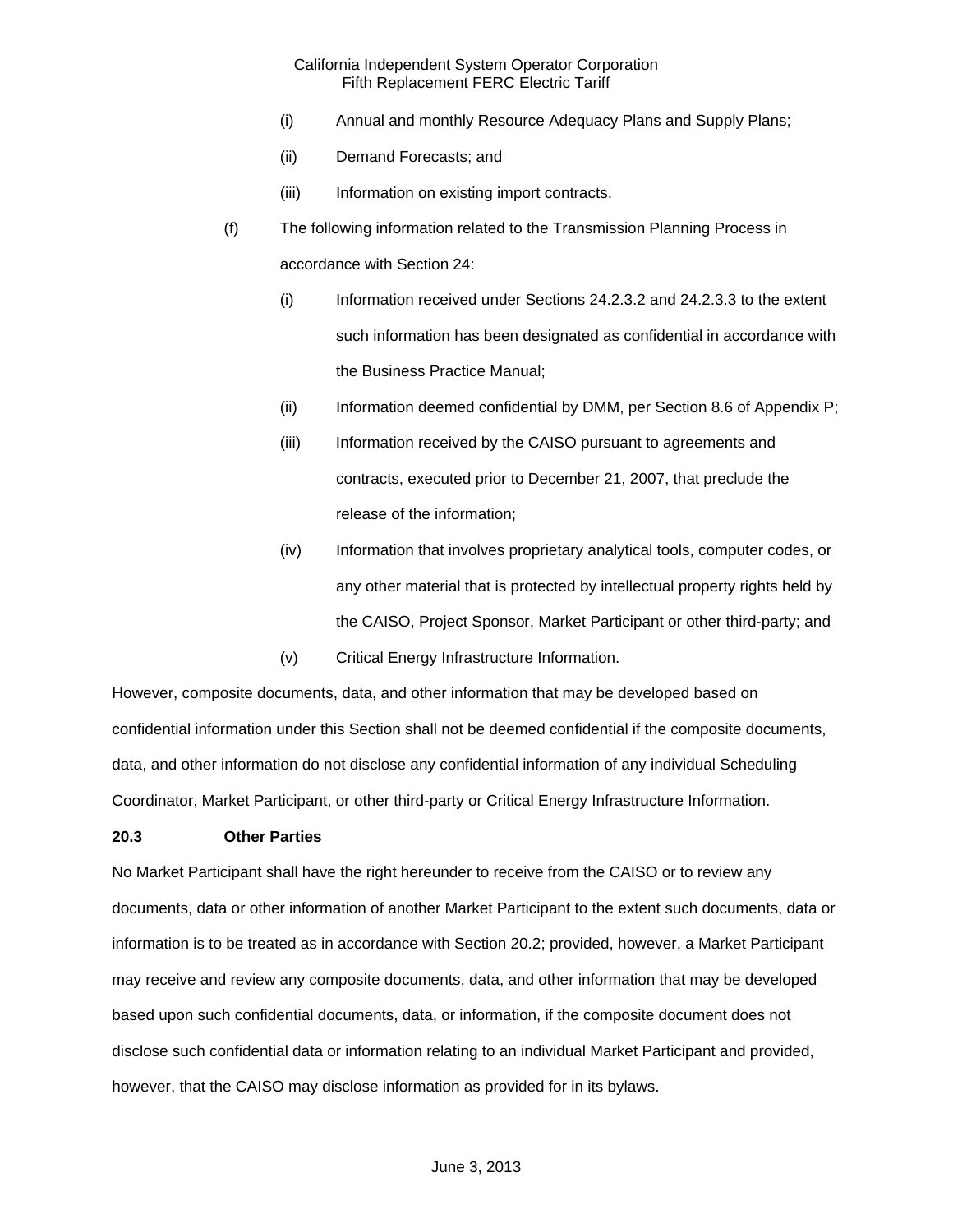#### **20.4 Disclosure**

Notwithstanding anything in this Section 20 to the contrary,

- (a) The CAISO: (i) shall publish individual bids ninety (90) days after the Trading Day with respect to which the bid was submitted and in a manner that does not reveal the specific resource or the name of the Scheduling Coordinator submitting the bid, but that allows the bidding behavior of individual, unidentified resources and Scheduling Coordinators to be tracked over time; (ii) may publish data sets analyzed in any public report issued by the CAISO or by the MSC, provided that such data sets shall be published no sooner than six (6) months after the latest Trading Day to which data in the data set apply, and in a manner that does not reveal any specific resource or the name of any Scheduling Coordinator submitting bids included in such data sets; and (iii) shall, consistent with 18 CFR § 35.28 (g)(4), electronically deliver to FERC, on an ongoing basis and in a form and manner consistent with the CAISO's own collection of data and in a form and manner acceptable to FERC, data related to the CAISO Markets.
- (b) If the CAISO is required by applicable laws or regulations, or in the course of administrative or judicial proceedings, to disclose information that is otherwise required to be maintained in confidence pursuant to this Section 20, the CAISO may disclose such information; provided, however, that as soon as the CAISO learns of the disclosure requirement and prior to making such disclosure, the CAISO shall notify any affected Market Participant of the requirement and the terms thereof. The Market Participant may, at its sole discretion and own cost, direct any challenge to or defense against the disclosure requirement and the CAISO shall cooperate with such affected Market Participant to the maximum extent practicable to minimize the disclosure of the information consistent with applicable law. The CAISO shall cooperate with the affected Market Participant to obtain proprietary or confidential treatment of confidential information by the person to whom such information is disclosed prior to any such disclosure.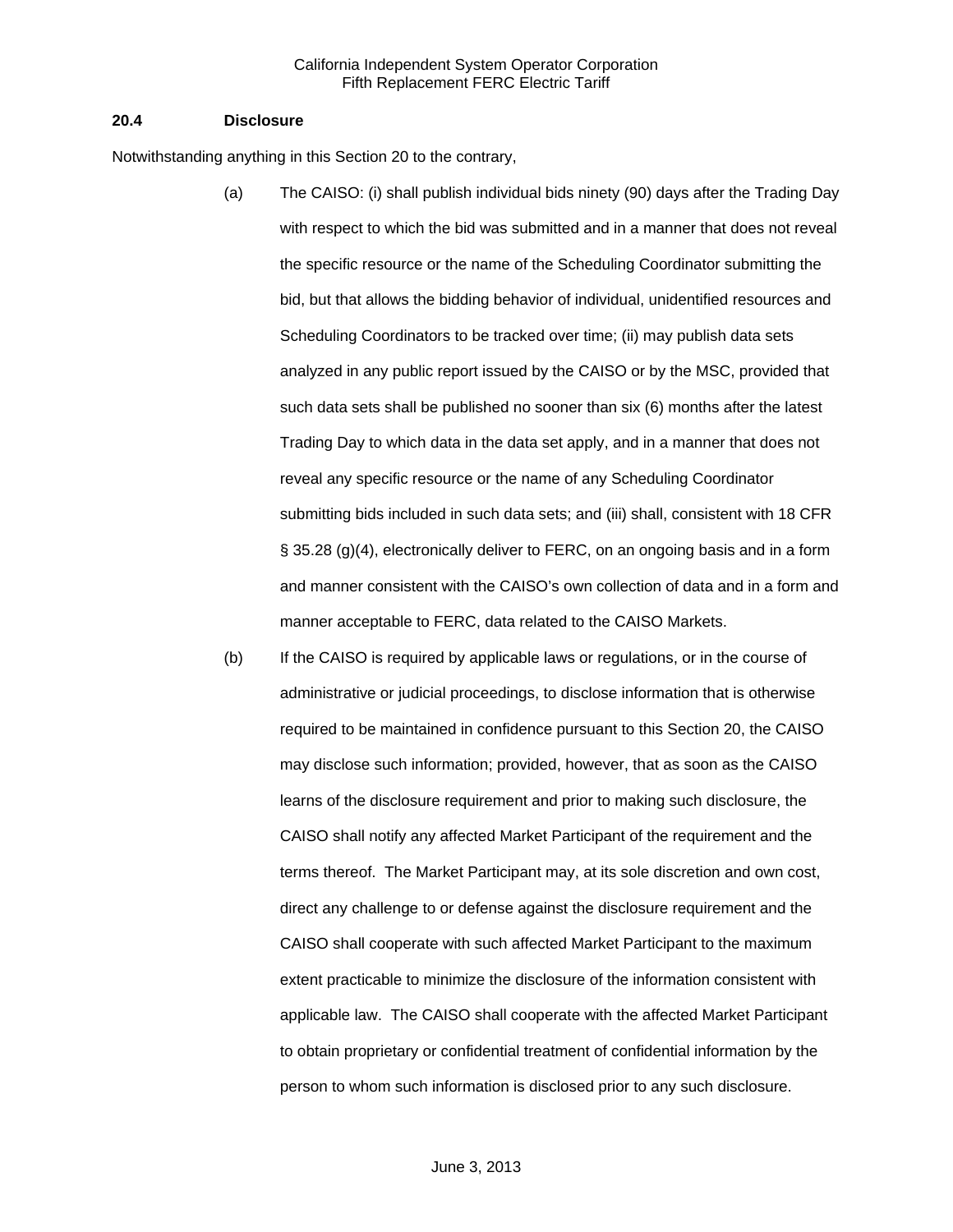- (c) The CAISO may disclose confidential or commercially sensitive information, without notice to an affected Market Participant, in the following circumstances:
	- (i) If the FERC, the Commodity Futures Trading Commission ("CFTC"), or the staff of one of those agencies, during the course of an investigation or otherwise, requests information that is confidential or commercially sensitive. In providing the information to FERC or its staff, the CAISO shall take action consistent with 18 C.F.R. §§ 1b.20 and 388.112, or to the CFTC or its staff, the CAISO shall take action consistent with 17 C.F.R. §§ 11.3 and 145.9, and request that the information be treated as confidential and non-public by the agency and its staff and that the information be withheld from public disclosure. The CAISO shall provide the requested information to the agency or its staff within the time provided for in the request for information. The CAISO shall notify an affected Market Participant within a reasonable time after the CAISO is notified by the agency or its staff that a request for disclosure of, or decision to disclose, the confidential or commercially sensitive information has been received, at which time the CAISO and the affected Market Participant may respond before such information would be made public; or
	- (ii) In order to maintain reliable operation of the CAISO Balancing Authority Area, the CAISO may share critical operating information, system models, and planning data with the WECC Reliability Coordinator that has executed the Western Electricity Coordinating Council Confidentiality Agreement for Electric System Data, or is subject to similar confidentiality requirements; or
	- (iii) In order to maintain reliable operation of the CAISO Balancing Authority Area, the CAISO may share individual Generating Unit Outage information with the operations engineering and the outage coordination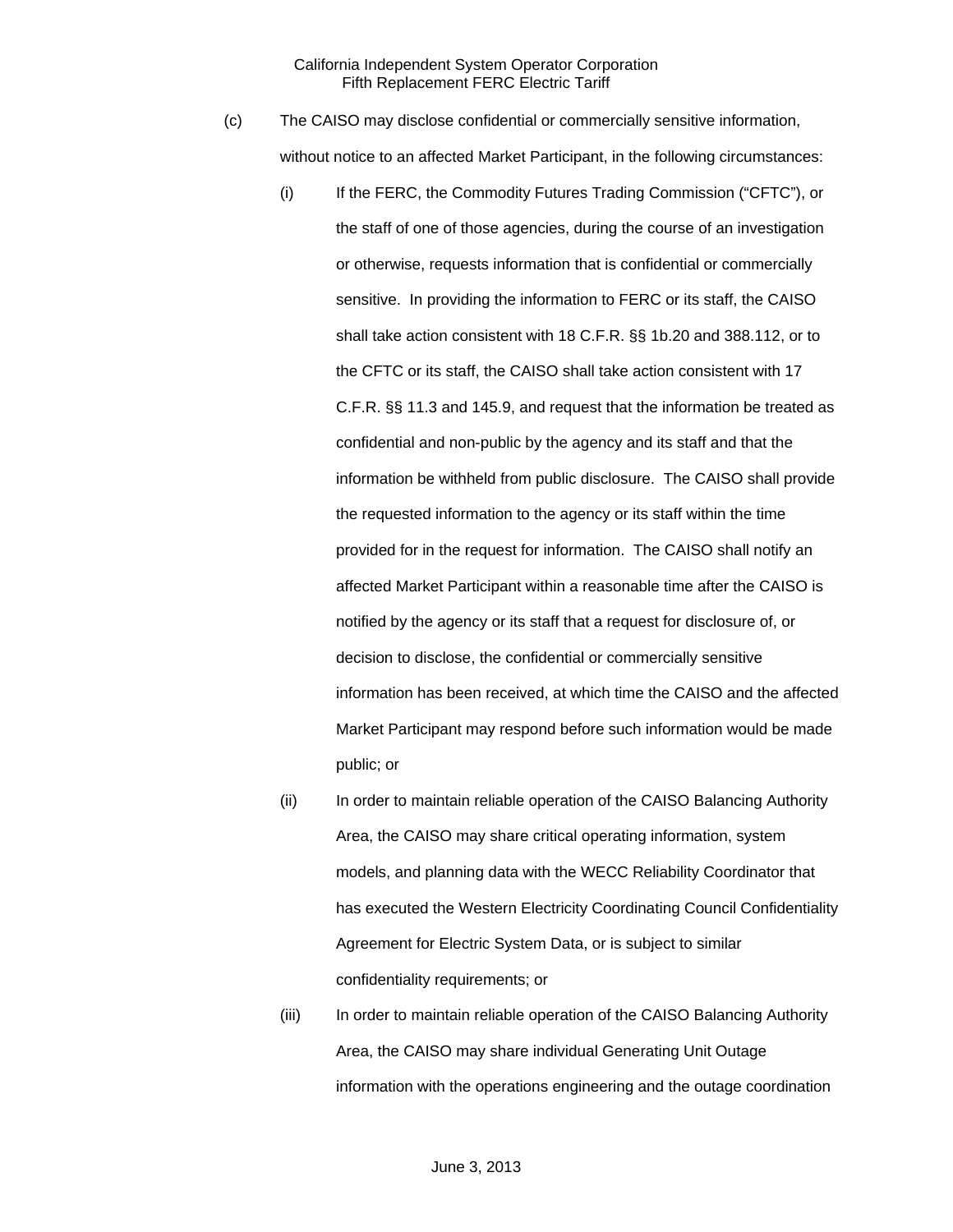division(s) of other Balancing Authorities, Participating TOs, MSS Operators and other transmission system operators engaged in the operation and maintenance of the electric supply system whose system is significantly affected by the Generating Unit and who have executed the Western Electricity Coordinating Council Confidentiality Agreement for Electric System Data.

- (iv) In order to maintain reliable operation of the CAISO Balancing Authority Area, the CAISO may share information regarding Maintenance Outages and Forced Outages of natural gas-fired generation resources and Maintenance Outages and Forced Outages of elements of the ISO Controlled Grid with natural gas transmission and distribution utilities operating inter-state and/or intra-state natural gas pipelines that serve natural gas-fired generation resources within the CAISO Balancing Authority Area. The CAISO may share information necessary for day-today coordination and longer term planning of gas transmission and pipeline outages which information includes, but is not limited to, the identity of individual natural gas-fired generation resources that are needed to support reliability of the ISO Balancing Authority Area in the event of natural gas shortage, natural gas pipeline testing and maintenance, or other curtailment of natural gas supplies. The information will be shared only pursuant to a non-disclosure agreement and non-disclosure statement included as part of the Business Practice Manual.
- (d) Notwithstanding the provisions of Section 20.2(e), information submitted through Resource Adequacy Plans and Supply Plans in accordance with Section 40 may be provided to:
	- (i) the Scheduling Coordinator(s) and/or Market Participant(s) involved in a dispute or discrepancy as to whether a resource is properly identified in a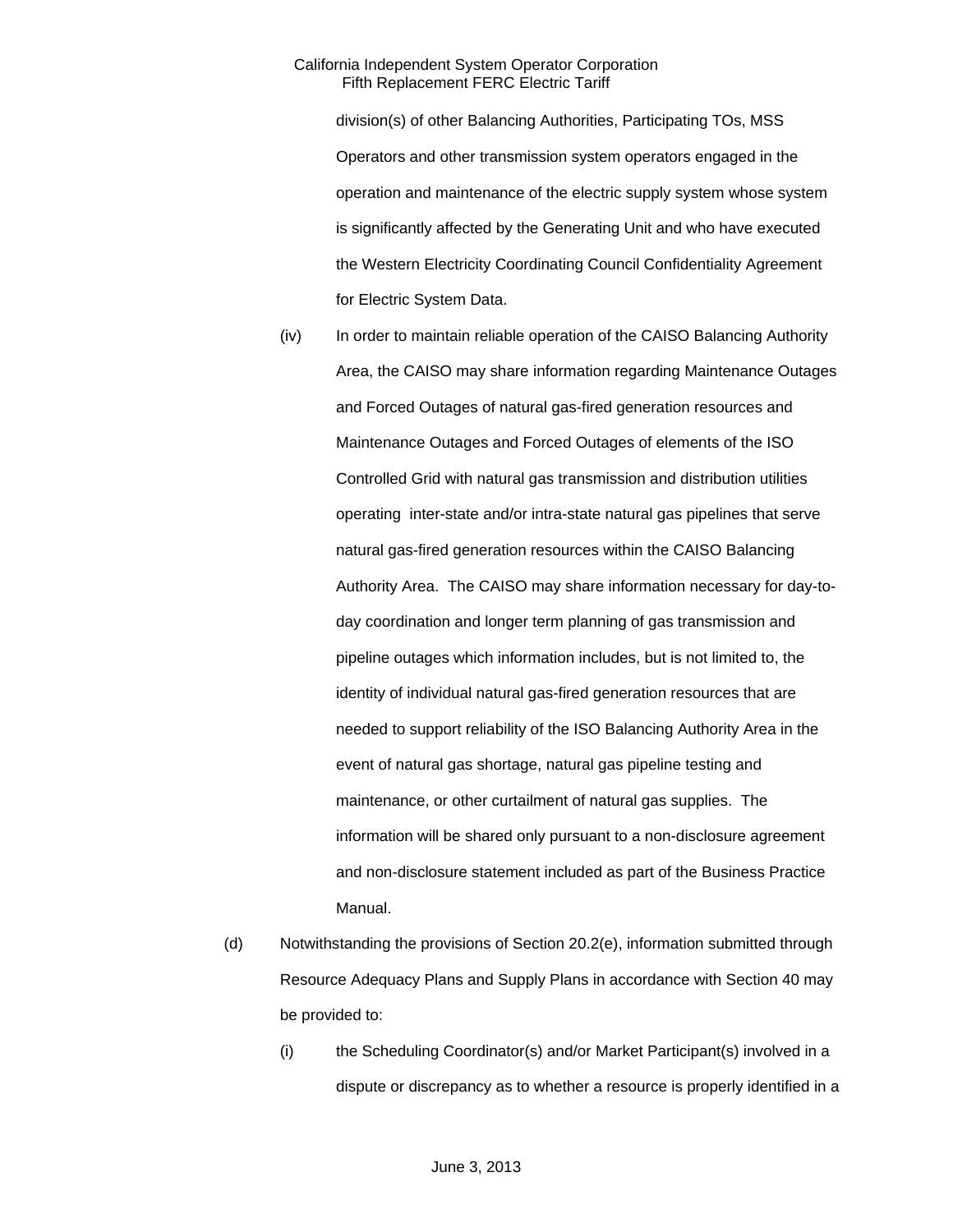Resource Adequacy Plan or a Supply Plan only to the limited extent necessary to identify the disputed transaction and the relevant counterparty or counterparties.

- (ii) the regulatory entity, whether the CPUC, other Local Regulatory Authority, or federal agency, with jurisdiction over a Load Serving Entity involved in a dispute or discrepancy as to whether a resource is properly identified in a Resource Adequacy Plan or the Supply Plan, or otherwise identified by the CAISO as exhibiting a potential deficiency in demonstrating compliance with resource adequacy requirements adopted by the CPUC, other Local Regulatory Authority, or federal agency, as applicable. The information provided shall be limited to the particular dispute, discrepancy, or deficiency.
- (iii) the California Energy Commission with respect to Demand Forecast information provided to the CAISO under Sections 40.2.2.3 and 40.2.3.3(b) to the extent the CAISO seeks, and the California Energy Commission grants, confidential treatment of such information pursuant to California Public Resources Code Section 25322 and related regulations.
- (e) Notwithstanding the provisions of Section 20.2(f), information submitted through the Transmission Planning Process shall be disclosed as follows:
	- (i) Critical Energy Infrastructure Information may be provided to a requestor where such person is employed or designated to receive CEII by: (a) a Market Participant; (b) an electric utility regulatory agency within California; (c) an Interconnection Customer that has submitted an Interconnection Request to the CAISO under the CAISO's Large Generator Interconnection Procedure or Small Generator Interconnection Procedure (LGIP or SGIP); (d) a developer having a pending or potential proposal for development of a Generating Facility or transmission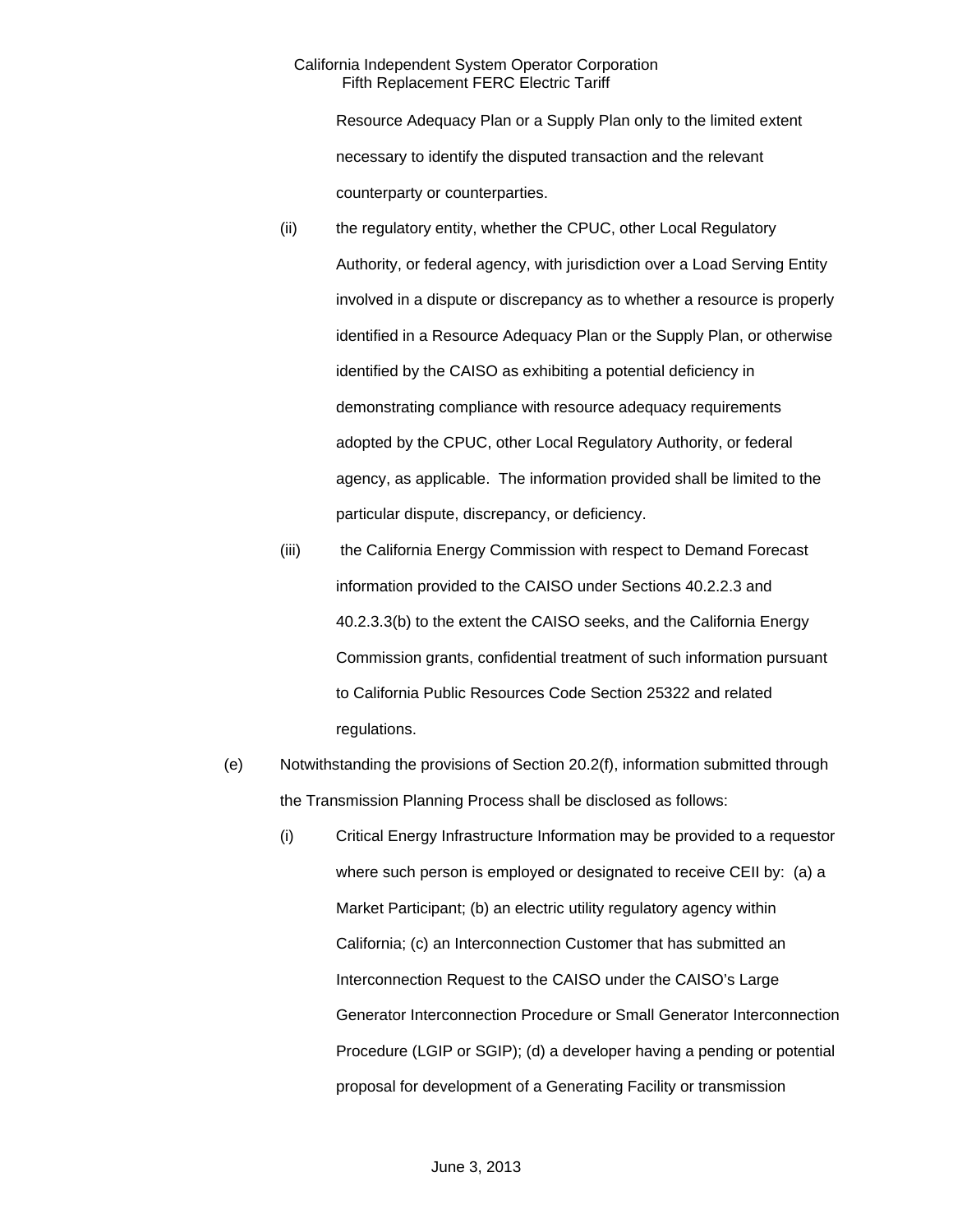addition, upgrade or facility and that is performing studies in contemplation of filing an Interconnection Request or submitting a transmission infrastructure project through the CAISO Transmission Planning Process; or (e) a not-for-profit organization representing consumer regulatory or environmental interests before a Local Regulatory Authority or federal regulatory agency. To obtain Critical Energy Infrastructure Information, the requestor must submit a statement as to the need for the CEII, and must execute and return to the CAISO the form of the non-disclosure agreement and non-disclosure statement included as part of the Business Practice Manual. The CAISO may, at its sole discretion, reject a request for CEII and, upon such rejection, the requestor will be directed to utilize the FERC procedures for access to the requested CEII.

- (ii) Information that is confidential under Section  $20.2(f)(i)$  or  $20.2(f)(ii)$  may be disclosed to any individual designated by a Market Participant, electric utility regulatory agency within California, or other stakeholder that signs and returns to the CAISO the form of the non-disclosure agreement, nondisclosure statement and certification that the individual is a non-Market Participant, which is any person or entity not involved in a marketing, sales, or brokering function as market, sales, or brokering are defined in FERC's Standards of Conduct for Transmission Providers (18 C.F.R. § 358 et seq.), included as part of the Business Practice Manual; provided, however, that information obtained pursuant to this Section 20.4(e)(ii) will be provided only in composite form so that information related to individual Load Serving Entities or Scheduling Coordinators will not be disclosed.
- (iii) Data base and other transmission planning information obtained from the WECC, or its successor, may be disclosed to individuals designated by a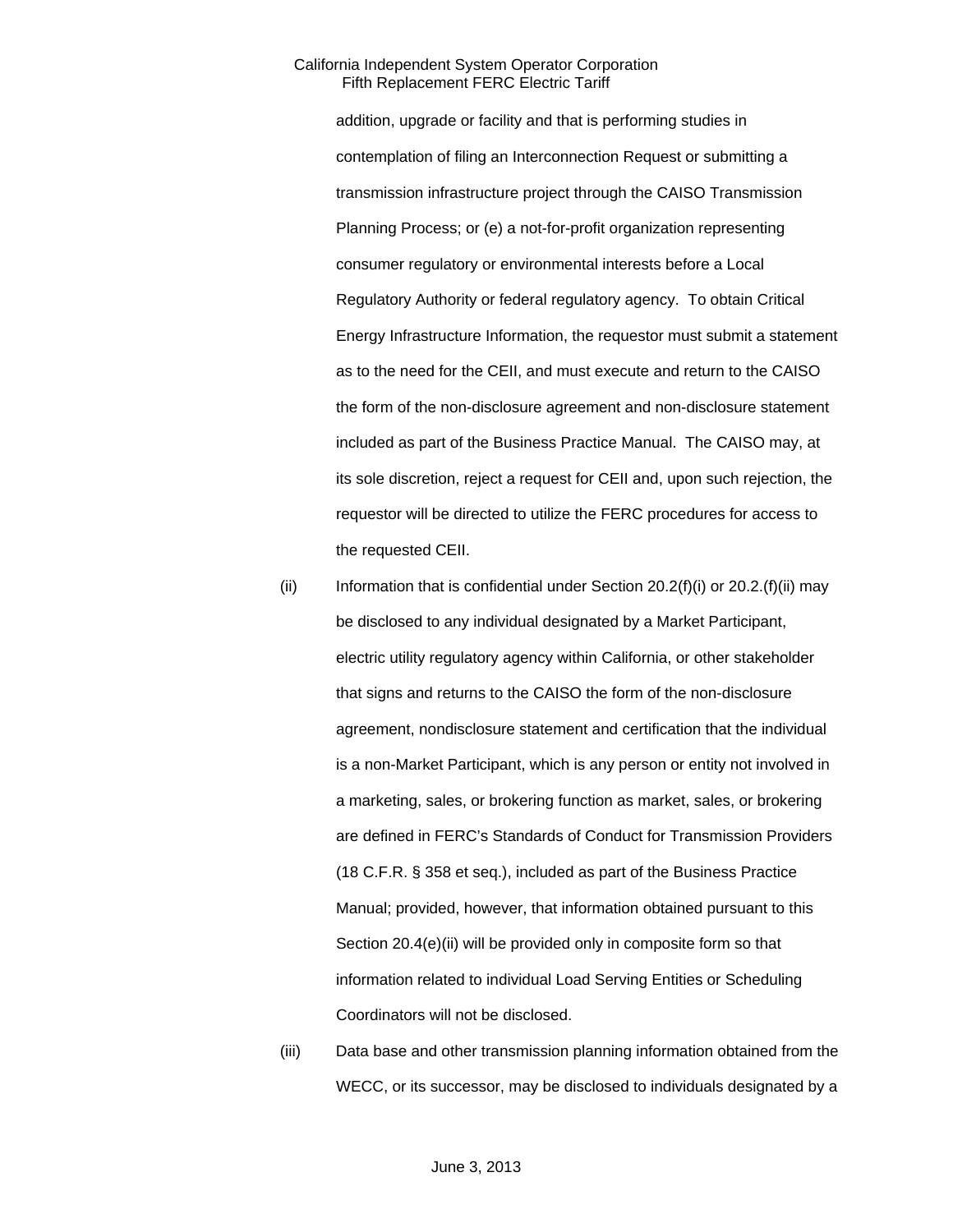Market Participant, electric utility regulatory agency within California, or other stakeholder in accordance with the procedures set forth in the Business Practice Manual.

Nothing in this Section 20 shall limit the ability of the CAISO to aggregate data for public release about the adequacy of supply.

# **20.5 Confidentiality**

The CAISO shall implement and maintain a system of communications with Scheduling Coordinators that includes the strict use of passwords for access to data to ensure compliance with Section 20. Access within the CAISO to such data on CAISO's communications systems, including databases and backup files, shall be strictly limited to authorized CAISO personnel through the use of passwords and other appropriate means.

- **21. [NOT USED]**
- **22. Miscellaneous**

**22.1 Audits** 

# **22.1.1 Materials Subject To Audit**

The CAISO's financial books, cost statements, accounting records and all documentation pertaining to its operation as a state chartered independent institution which controls the operation of the CAISO Controlled Grid to ensure open, non-discriminatory transmission access to all Market Participants and promotes the efficient use and reliable operation of the CAISO Controlled Grid in accordance with this CAISO Tariff, are subject to audit in the manner prescribed below:

## **22.1.2 CAISO Audit Committee**

The CAISO Governing Board shall have overall audit responsibility for the CAISO. The CAISO Audit Committee shall make recommendations to the CAISO Governing Board in relation to the approval, initiation and scheduling of the following audits:

## **22.1.2.1 Certified Financial Statement Audit**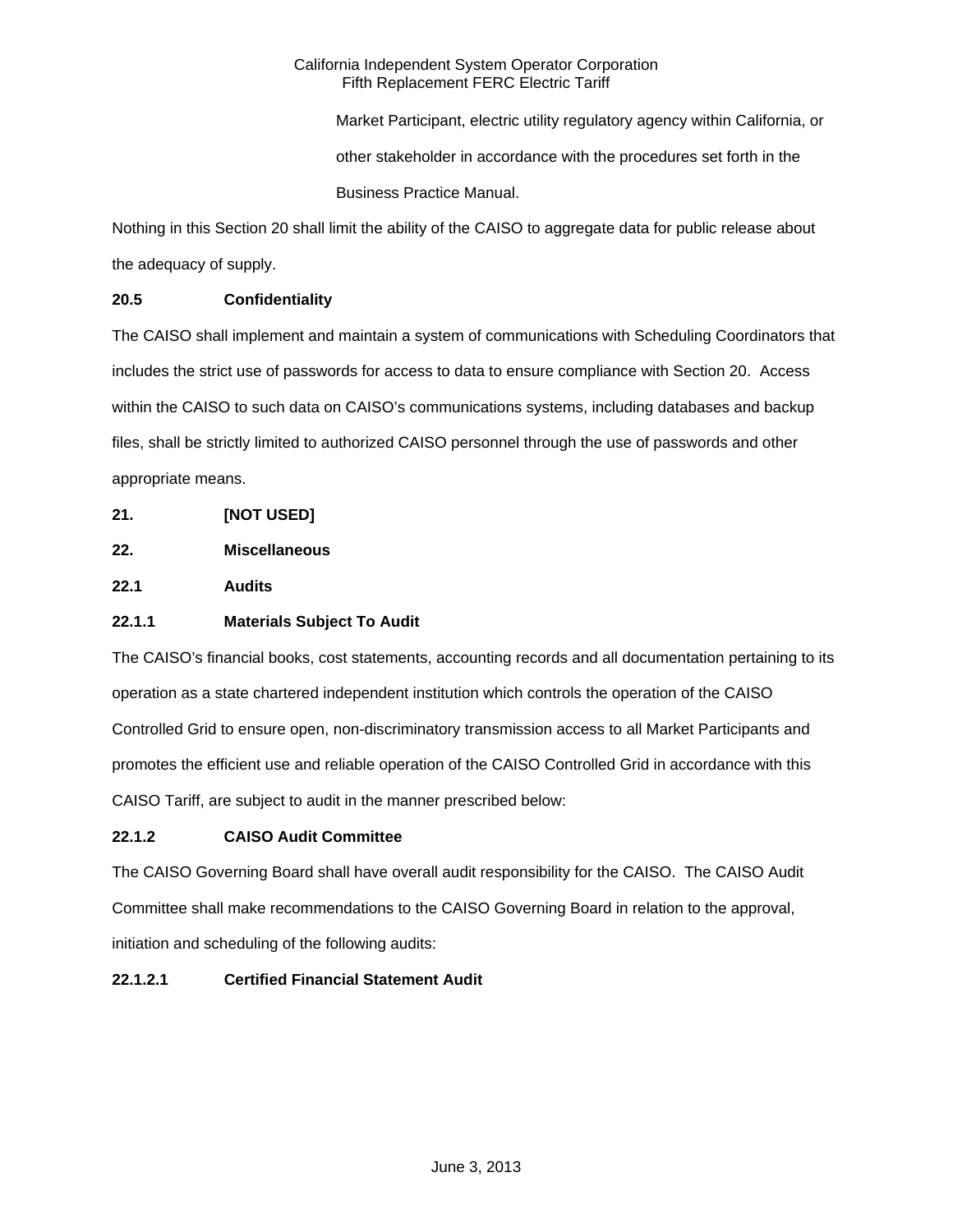Each year, an audit by an external independent certified public accounting firm shall be performed. This audit will be conducted in accordance with generally accepted auditing standards to verify that the CAISO's financial statements are in compliance with generally accepted accounting principles and fairly present, in all material respects, the financial position, results of operation and cash flows for the audit period. The audit report will be addressed to the CAISO Governing Board, copies will be provided to the CAISO Audit Committee, and, upon request, to Market Participants.

### **22.1.2.2 Review of Compliance with Operations Policies and Procedures**

Each year, an independent review shall be conducted of the CAISO management's compliance with its operations policies and procedures. The CAISO Audit Committee will appoint an independent party to perform this review. This review may also include material issues raised by Market Participants and approved by the CAISO Audit Committee for inclusion in the review. The report will be addressed to the CAISO Governing Board, copies provided to the CAISO Audit Committee, and upon request, to Market Participants.

#### **22.1.2.3 Code of Conduct Audits**

On a periodic basis, but not less than once a year, an independent accounting firm shall conduct a management review of governors, officers, employees, substantially full-time consultants, or contractors of the CAISO for compliance with the CAISO Code of Conduct to ensure adherence to the highest standards of lawful and ethical conduct in their activities. The audit report shall be addressed to the CAISO Audit Committee with copies provided to the CAISO Governing Board and, upon request, to Market Participants.

#### **22.1.2.4 Interim Audits**

At such other intervals agreed upon by a majority of the CAISO Audit Committee members, audits may be undertaken for specific issues and concerns of Market Participants that the CAISO Audit Committee believes, at its sole discretion, to be of significant and critical magnitude to the CAISO. Such audits will be conducted by an independent accounting firm. The costs of such an audit will be borne by the requesting Market Participant(s), unless the CAISO Audit Committee determines otherwise. Interim audits will be conducted during normal business hours, after reasonable notice has been given to the CAISO, and in accordance with the guidelines to be established by the CAISO Audit Committee.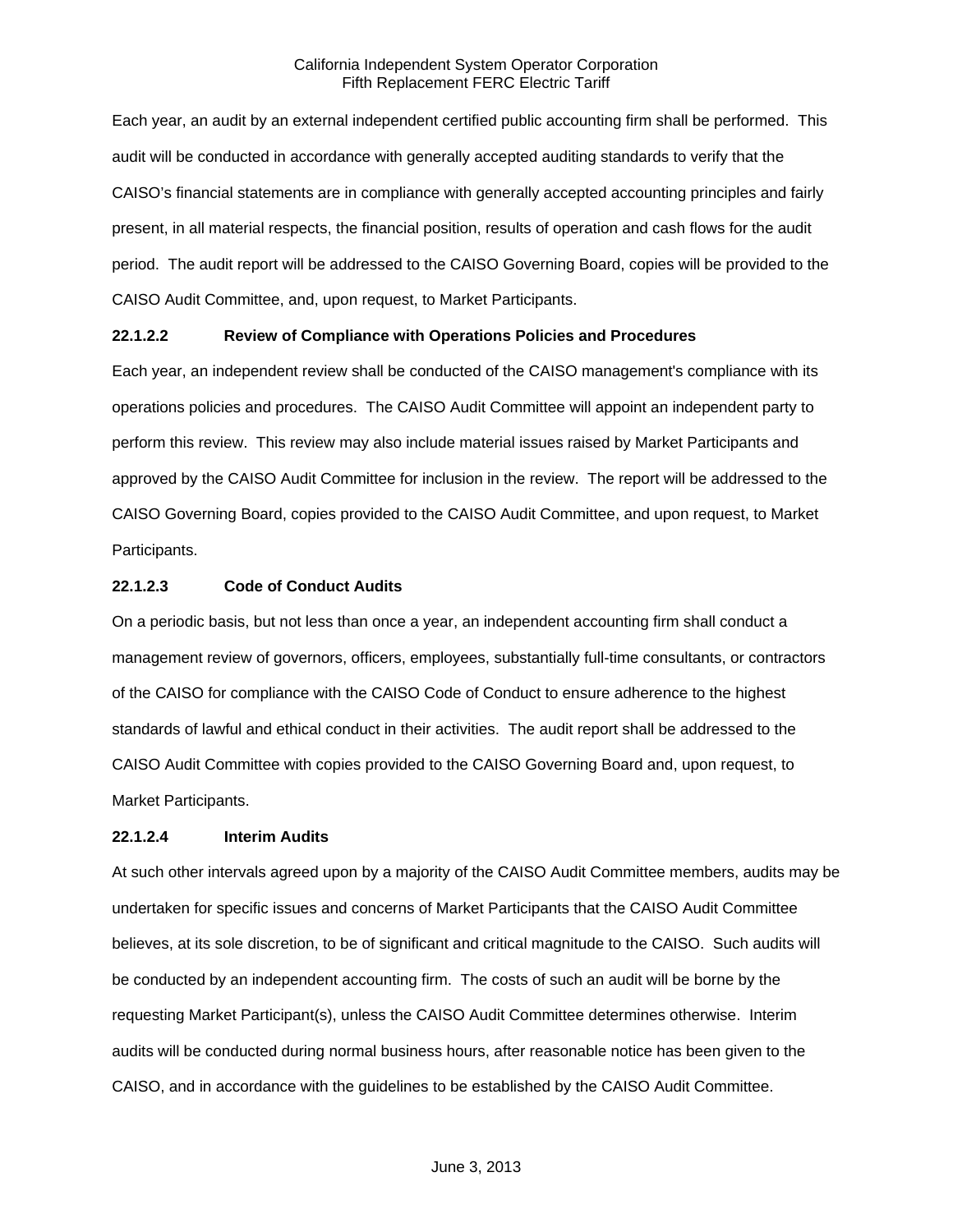## **22.1.3 Audit Results**

Exceptions identified as a result of an audit will be reviewed with the CAISO Audit Committee. The results of the audits and actions to be taken by the CAISO as a result of the audit shall be mailed to Market Participants upon request.

## **22.1.4 Availability Of Records**

The CAISO will provide full and complete access to all financial books, cost statements, accounting records, and all documentation pertaining to the requirements of the specific audits being performed. Records relating to audits will be retained until the records retention requirements of the CAISO are satisfied or until the audit issues are fully resolved, whichever is the later. The right of access to records does not require the creation of new records, reports, studies, or evaluations not already available.

## **22.1.5 Confidentiality Of Information**

All proprietary information obtained through any audits will remain strictly confidential. All auditors shall sign a confidentiality agreement prior to being accepted as auditors by the CAISO Audit Committee.

## **22.1.6 Payments**

Any payments agreed to between Market Participants and the CAISO as a result of an audit, or directed by FERC, or disclosed by the CAISO in reviews of its own books and records shall include Interest computed at the rate calculated in accordance with the methodology specified for interest on refunds in FERC's regulations at 18 C.F.R. § 35.19a(a)(2)(iii) (as amended from time to time) from the due date to the date such adjustments are due.

## **22.2 Assignment**

Obligations and liabilities under this CAISO Tariff and any Scheduling Coordinator Agreement or other agreements giving contractual effect to this CAISO Tariff shall be binding on the successors and assigns of the parties to such agreements. No assignment of any Scheduling Coordinator Agreement or other agreements giving contractual effect to this CAISO Tariff shall relieve the original party from its obligations or liabilities to the CAISO under this CAISO Tariff or any such agreement arising or accruing due prior to the date of assignment.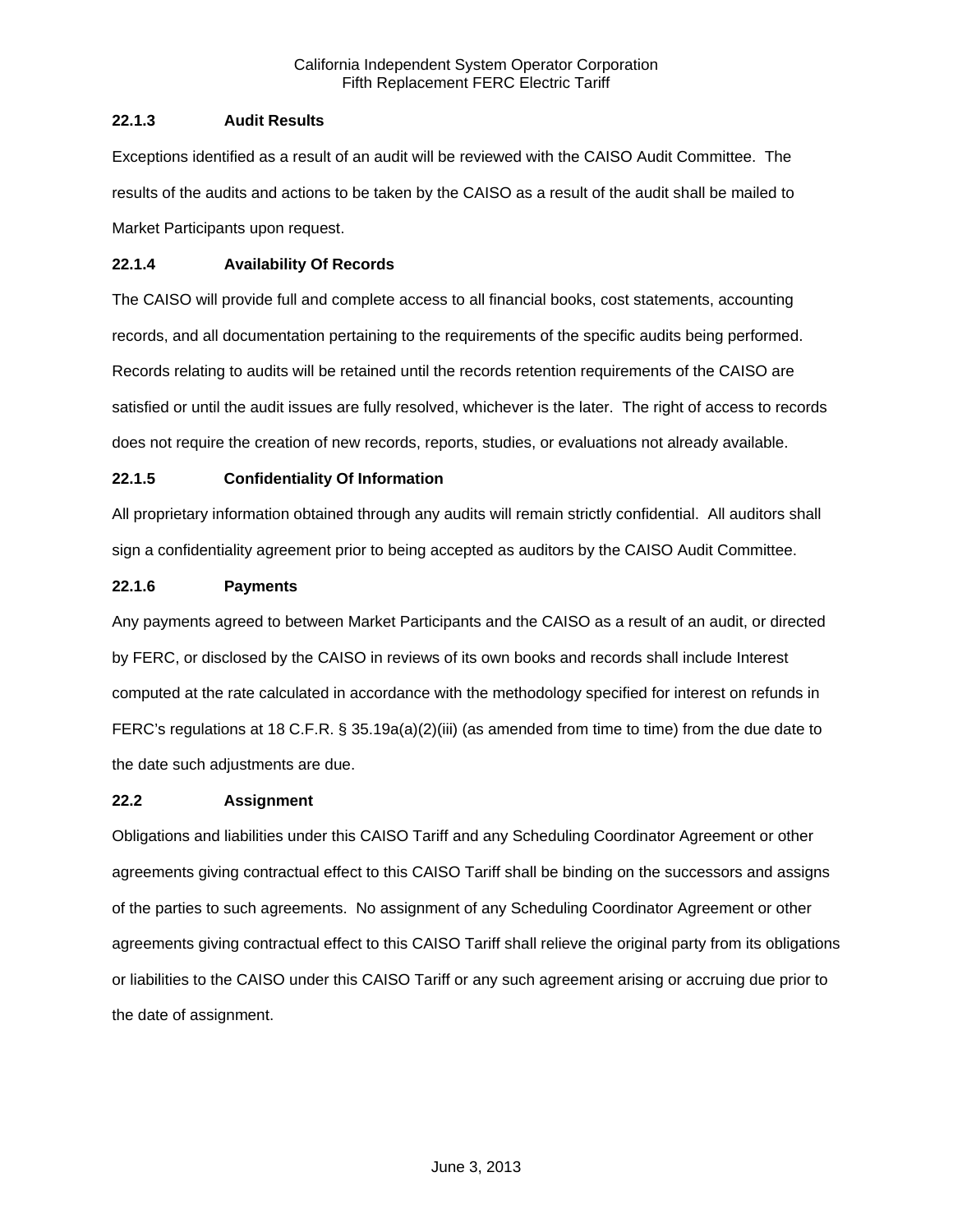## **22.3 Term And Termination**

## **22.3.1 Effective Date Of CAISO Tariff**

This CAISO Tariff shall become effective on the date it is permitted to become effective by the FERC.

## **22.3.2 Termination Of CAISO Tariff With Board And FERC Approval**

This CAISO Tariff shall terminate upon approval of termination by the CAISO Governing Board in accordance with the bylaws of the CAISO and receipt of any necessary regulatory approval from FERC.

# **22.4 Notice**

### **22.4.1 Effectiveness**

Any notice, demand, or request in accordance with this CAISO Tariff, unless otherwise provided in this CAISO Tariff, shall be in writing and shall be deemed properly served, given, or made: (a) upon delivery if delivered in person, (b) five (5) days after deposit in the mail if sent by first class United States mail, postage prepaid, (c) upon receipt of confirmation by return facsimile if sent by facsimile, (d) upon receipt of confirmation by return e-mail if sent by e-mail, or (e) upon delivery if delivered by prepaid commercial courier service.

### **22.4.2 Addresses**

Notices to the CAISO shall be sent to such address as shall be notified by the CAISO to Market Participants from time to time. Notices issued by the CAISO to any Scheduling Coordinator shall be delivered to the address of the representative designated to receive notices for the Scheduling Coordinator included in the Scheduling Coordinator Agreement. Notices to any Market Participant other than a Scheduling Coordinator shall be delivered by the CAISO to the address given to it by the Market Participant. The CAISO and any Market Participant may at any time change their address for notice by notifying the other party in writing.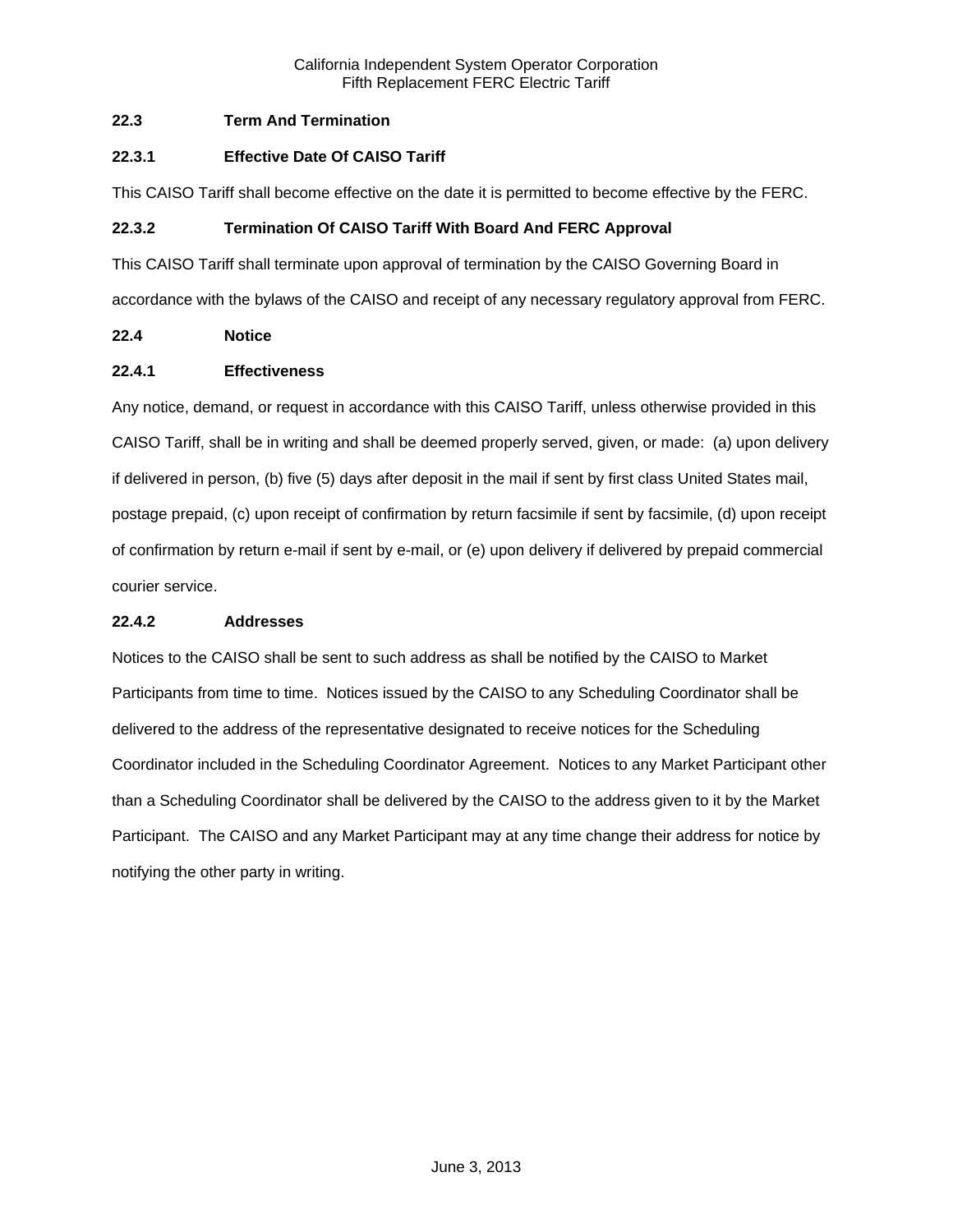### **22.4.3 Notice Of Changes In Operating Procedures And BPMs**

The CAISO will issue notice of any changes to any Operating Procedure or proposed changes to any Business Practice Manual. The effective date of any change or proposed change in any Business Practice Manual shall be established as part of the change management process set forth in Section 22.11 but will be no earlier than at least thirty (30) days from the date of publication of a Market Notice describing the change or proposed change, unless: (1) a different notice period is specified by state or federal law, (2) the change falls within Category A of Section 22.11.1.4(a) in which case the provisions of that section shall apply; (3) the change is reasonably required to address an emergency affecting the CAISO Controlled Grid or its operations, or (4) the change is to a provision of a Business Practice Manual that is necessitated by emergency circumstances specific to that Business Practice Manual. Such circumstances include, but are not limited to, any change necessary to ensure that the Business Practice Manual is consistent with the CAISO Tariff or any applicable law, regulation, NERC or WECC operating policies, guidelines and standards, or FERC order, in which case the CAISO shall give Market Participants as much notice as is reasonably practicable. Any notices issued under this provision shall be issued in accordance with the procedures set out in Section 22.11.

#### **22.5 Waiver**

Any waiver at any time by the CAISO or any Market Participant of its rights with respect to any default under this CAISO Tariff, or with respect to any other matter arising in connection with this CAISO Tariff, shall not constitute or be deemed a waiver with respect to any subsequent default or other matter arising in connection with this CAISO Tariff. Any delay short of the statutory period of limitations in asserting or enforcing any right shall not constitute or be deemed a waiver.

## **22.6 Staffing And Training To Meet Obligations**

The CAISO shall engage sufficient staff to perform its obligations under this CAISO Tariff in a satisfactory manner consistent with Good Utility Practice. The CAISO shall make its own arrangements for the engagement of all staff and labor necessary to perform its obligations hereunder and for their payment. The CAISO shall employ (or cause to be employed) only persons who are appropriately qualified, skilled and experienced in their respective trades or occupations. CAISO employees and contractors shall abide by the CAISO Code of Conduct for employees contained in the CAISO bylaws and approved by FERC.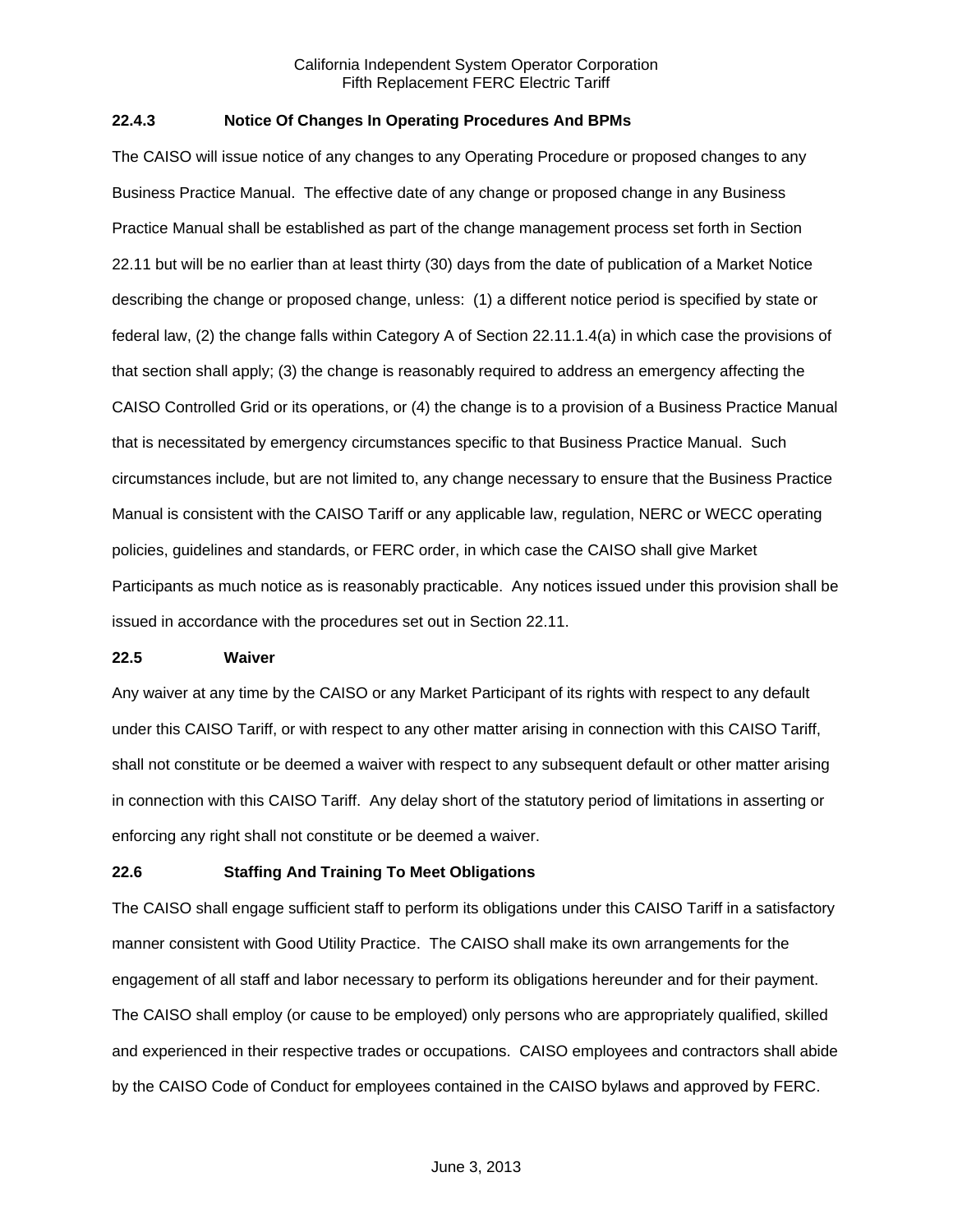### **22.7 Accounts And Reports**

The CAISO shall notify Market Participants of any significant change in the accounting treatment or methodology of any costs or any change in the accounting procedures, which is expected to result in a significant cost increase to any Market Participant. Such notice shall be given at the earliest possible time, but no later than, sixty (60) days before implementation of such change.

### **22.8 Applicable Law And Forum**

This CAISO Tariff shall be governed by and construed in accordance with the laws of the State of California, except its conflict of laws provisions. Market Participants irrevocably consent that any legal action or proceeding arising under or relating to this CAISO Tariff to which the CAISO ADR Procedures do not apply, shall be brought in any court of the State of California or any federal court of the United States of America located in the State of California. Market Participants irrevocably waive any objection that they may have now or in the future to said courts in the State of California as the proper and exclusive forum for any legal action or proceeding arising under or related to this CAISO Tariff.

### **22.9 Consistency With Federal Laws And Regulations**

(a) Nothing in the CAISO Tariff shall compel any person or federal entity to: (1) violate federal statutes or regulations; or (2) in the case of a federal agency, to exceed its statutory authority, as defined by any applicable federal statutes, regulations, or orders lawfully promulgated thereunder. If any provision of this CAISO Tariff is inconsistent with any obligation imposed on any person or federal entity by federal law or regulation to that extent, it shall be inapplicable to that person or federal entity. No person or federal entity shall incur any liability by failing to comply with a CAISO Tariff provision that is inapplicable to it by reason of being inconsistent with any federal statutes, regulations, or orders lawfully promulgated thereunder; provided, however, that such person or federal entity shall use its best efforts to comply with the CAISO Tariff to the extent that applicable federal laws, regulations, and orders lawfully promulgated thereunder permit it to do so.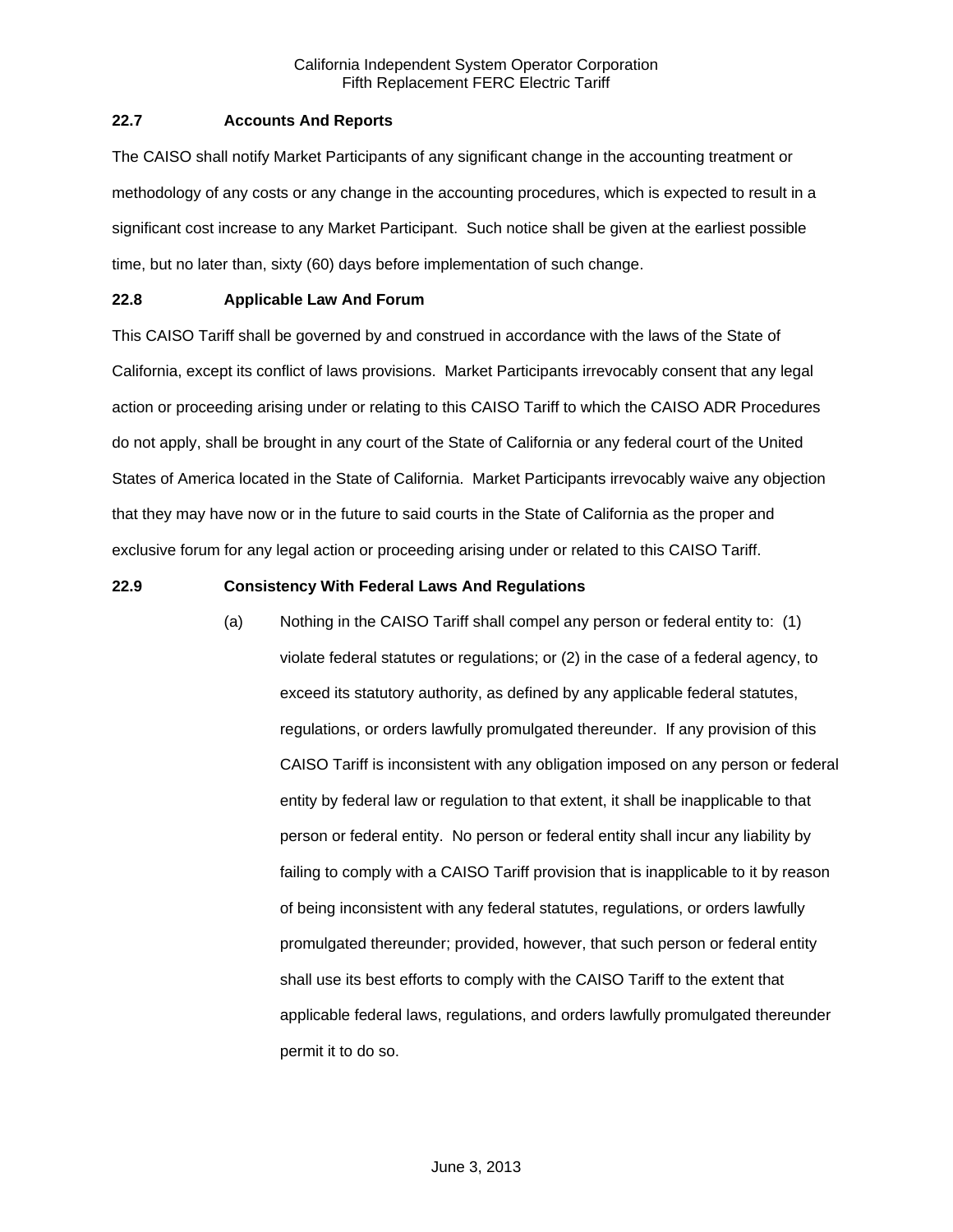- (b) If any provision of this CAISO Tariff requiring any person or federal entity to give an indemnity or impose a sanction on any person is unenforceable against a federal entity, the CAISO shall submit to the Secretary of Energy or other appropriate Departmental Secretary a report of any circumstances that would, but for this provision, have rendered a federal entity liable to indemnify any person or incur a sanction and may request the Secretary of Energy or other appropriate Departmental Secretary to take such steps as are necessary to give effect to any provisions of this CAISO Tariff that are not enforceable against the federal entity.
- (c) To the extent that the CAISO suffers any loss as a result of being unable to enforce any indemnity as a result of such enforcement being in violation of federal laws or regulations to which it is entitled under the CAISO Tariff under this Section or otherwise, it shall be entitled to recover such loss through the Grid Management Charge.

### **22.10 [NOT USED]**

### **22.11 Operating Procedures And BPM Development And Amendment**

The CAISO shall prepare, maintain, promulgate and update the Operating Procedures and Business Practice Manuals. The Operating Procedures and Business Practice Manuals shall be consistent with the CAISO Tariff, and any NERC or WECC operating policies, guidelines and standards, and shall be available on the CAISO Website, provided that the CAISO shall not make available on the CAISO Website any portions of CAISO Operating Procedures that are confidential. The CAISO shall establish a stakeholder process as set forth in Section 22.11.1 and in a Business Practice Manual for BPM change management in order to ensure that all affected parties have an opportunity to comment on and shape the proposed nature of any proposed changes to any Business Practice Manual. Under that process, the CAISO and stakeholders shall consider whether any amendments to the CAISO Tariff are necessary in order to ensure the consistency of the CAISO Tariff and the Business Practice Manuals.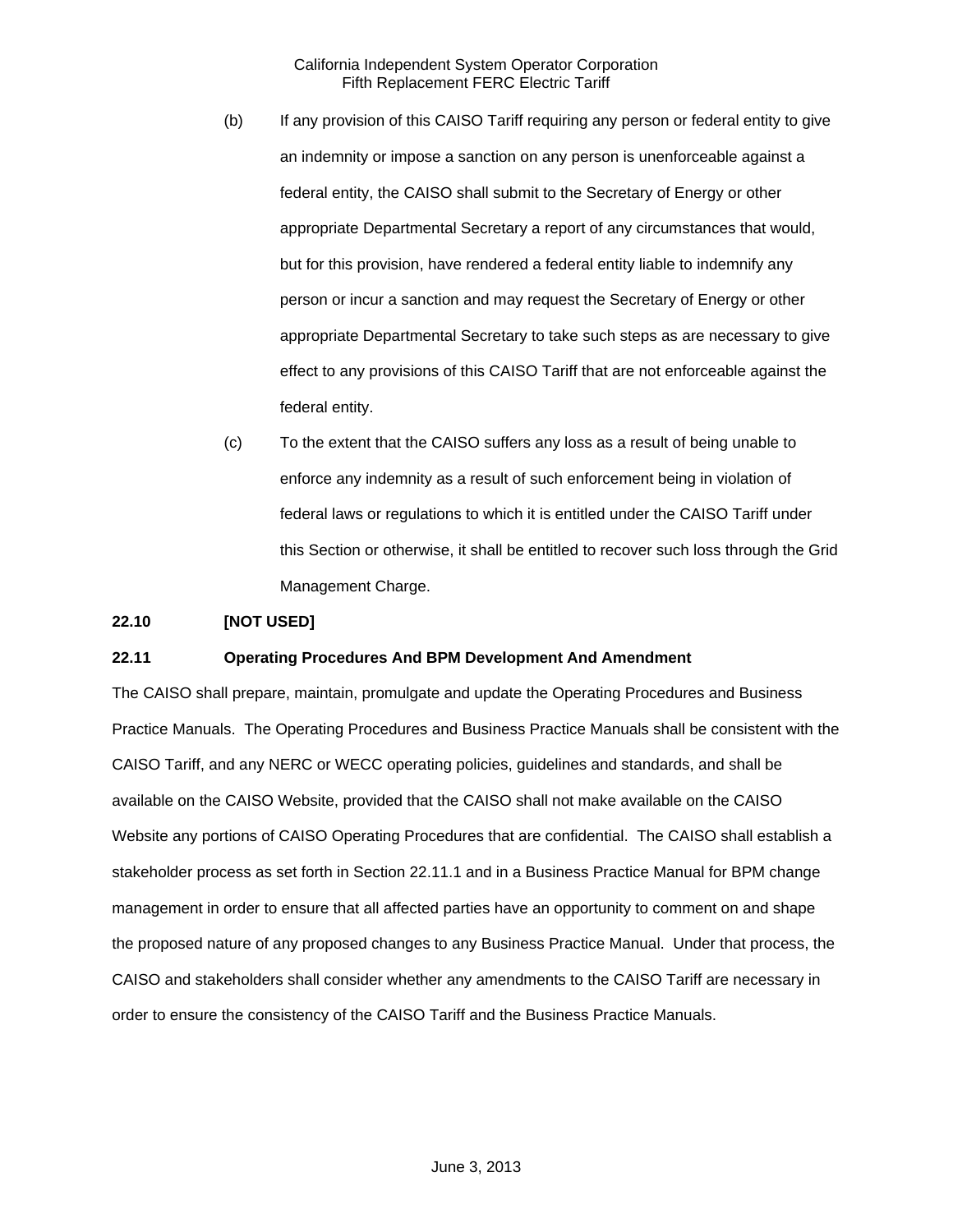# **22.11.1 Process For Revisions Of Business Practice Manuals**

Revisions of Business Practice Manuals shall be made in accordance with the process set forth in this Section 22.11.1, provided that the details and procedures for submittal and consideration of a BPM Proposed Revision Request (PRR) and other elements of the BPM change management process shall be set forth in a separate Business Practice Manual for BPM change management.

# **22.11.1.1 BPM Proposed Revision Request Submittal**

A request to make any change to a BPM, including any attachments thereto that are incorporated by

reference, and any changes to the BPM PRR must be initiated through a submittal of a BPM PRR, except

as provided in Section 22.4.3 or 22.11.1.2.

The following entities may submit a BPM PRR:

- (1) Any Market Participant;
- (2) Local Regulatory Authority;
- (3) CAISO management; and
- (4) Any other entity that meets the following qualifications:
	- (a) The entity must represent a Market Participant in dealings with the CAISO or operate in the CAISO Markets, and
	- (b) The entity must demonstrate that the entity (or those it represents) is affected by the subject section(s) of the BPM.

BPM PRRs shall be submitted electronically to the CAISO in the form and manner described in the Business Practice Manual for BPM change management. The BPM PRR shall include a description of the requested revision, the reason for the suggested change, the impacts and benefits of the suggested change (including any impact on the CAISO Market structure, CAISO operations and Market Participants, to the extent the submitter may know this information), a list of affected BPM sections and subsections, general administrative information, suggested language for the requested revision, and for BPM PRRs submitted by CAISO management, a BPM PRR impact analysis.

## **22.11.1.2 BPM Proposed Revision Request Processing**

The CAISO shall review the BPM PRR for completeness and shall notify the submitter if the BPM PRR is incomplete, including the reasons for its determination, based upon the timelines provided in the BPM for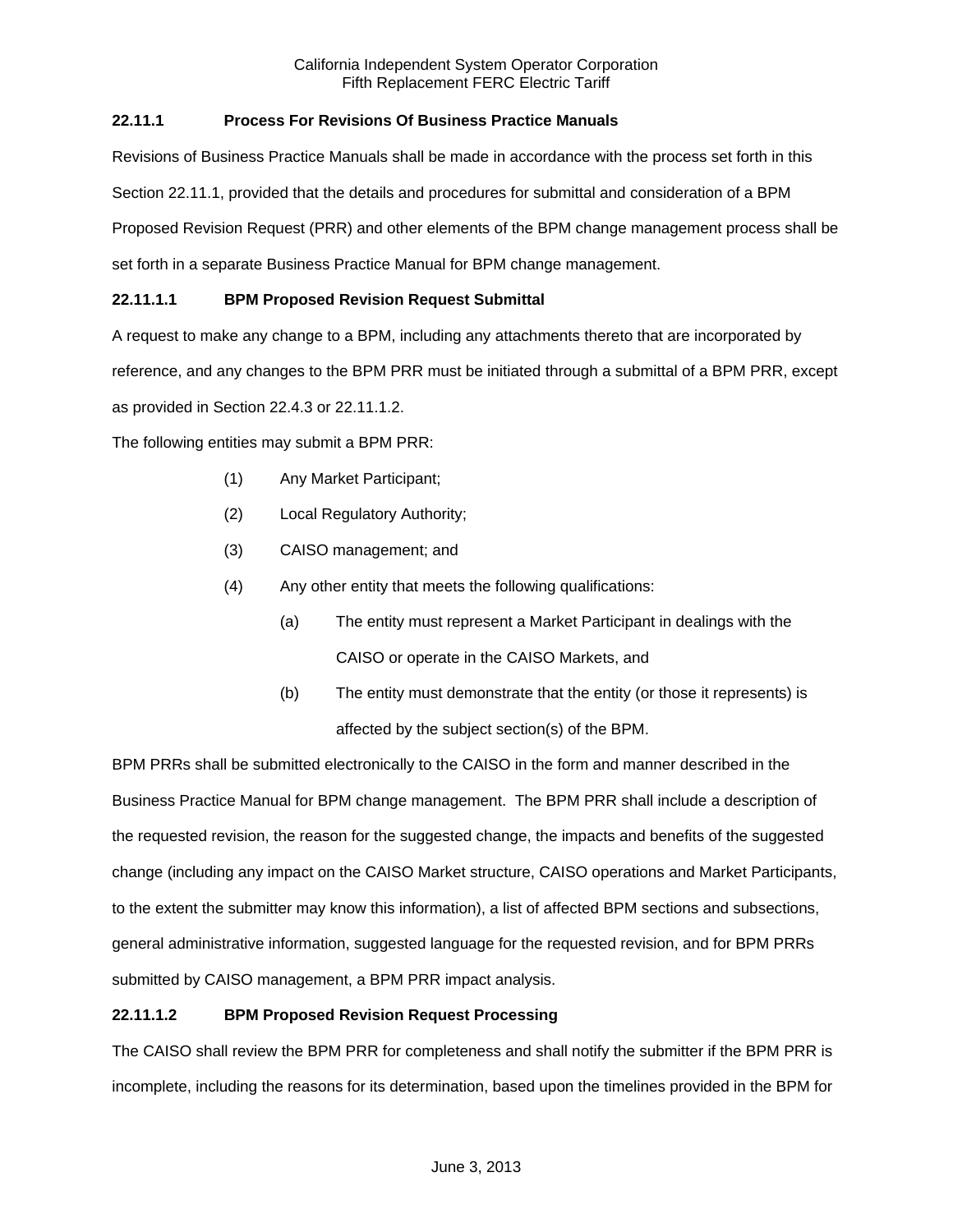BPM change management. An incomplete BPM PRR shall not receive further consideration until it is completed. In order to pursue the revision requested, a submitter must submit a completed version of the BPM PRR with the deficiencies corrected. If a submitted BPM PRR is complete or once a BPM PRR is corrected, the CAISO shall post the completed or corrected BPM PRR to the CAISO Website and publish a Market Notice of such posting.

### **22.11.1.3 BPM PRR Coordinator**

The consideration and disposition of BPM PRRs shall be led by a BPM change management coordinator. The BPM change management coordinator shall be an identified employee of the CAISO with responsibility for ensuring that BPM PRRs are processed and reviewed in accordance with the provisions of the Business Practice Manual for BPM change management. The BPM change management coordinator shall also be responsible for submitting a report to the CAISO Governing Board at each regularly scheduled CAISO Governing Board meeting that includes (1) the status of pending BPM PRRs, (2) a summary of proposed revisions that have been accepted, and (3) a summary of proposed revisions that have been rejected and the reason(s) that the proposed revisions have been rejected, including the positions of stakeholders, and any decision on appeal as provided in Section 22.11.1.6.

### **22.11.1.4 Types and Treatment of BPM PRRs**

Each BPM PRR shall be preliminarily classified by the BPM change management coordinator as either a Category A revision or a Category B or C revision. After further consultation with internal CAISO business units, the submitter (if not the CAISO), and representatives from potentially affected stakeholders in the BPM PRR review process, the BPM change management coordinator may reclassify the BPM PRR as appropriate. Types of BPM PRRs include:

> (a) Category A – Clarifications of existing BPM language, grammatical errors, and revisions with minor significance.

In the event the CAISO receives no comments or no adverse comments within the specified time frame, the CAISO may incorporate the proposed changes into the BPM, if reasonably acceptable to the CAISO, before the next BPM change management meeting. These changes may be placed into effect at any time after the comment period expires.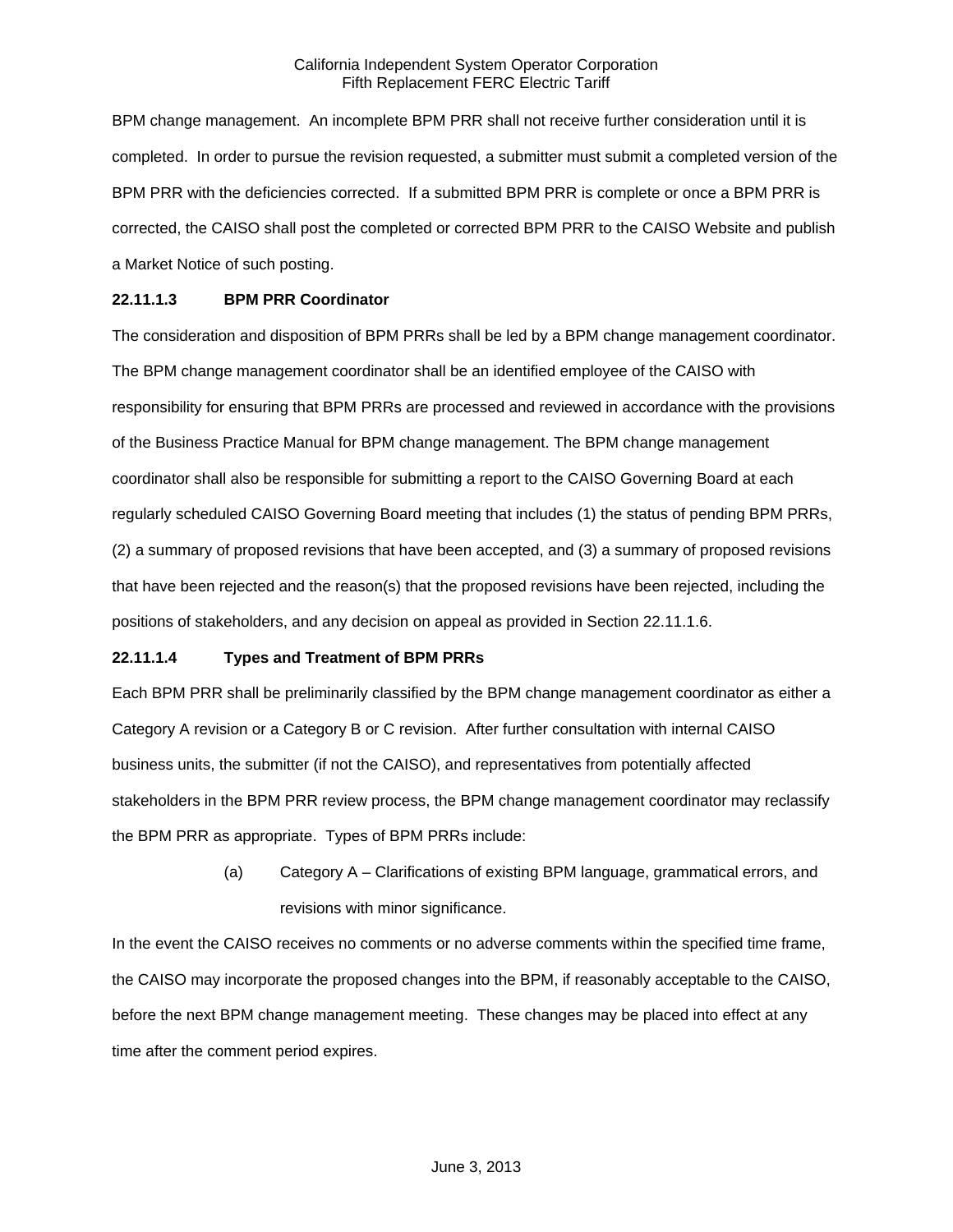(b) Category B – Revisions of substantial significance or revisions that require changes to CAISO or Market Participants' systems.

For proposals falling in this category, the CAISO will, unless urgent or emergency circumstances exist, delay implementation until after the next regularly scheduled BPM change management meeting even if no comments or no adverse comments are received. In the case of a proposed change affecting the CAISO's systems, the CAISO will prepare a BPM PRR impact analysis, if not already prepared, in accordance with the procedures set forth in the Business Practice Manual. The CAISO shall post the completed BPM PRR impact analysis to the CAISO Website and publish a Market Notice of such posting. Comments may be filed concerning the BPM PRR impact analysis. The comments must be delivered electronically to the CAISO within ten (10) Business Days or otherwise as specified in a Market Notice. Comments shall be posted to the CAISO Website.

> (c) Category C – Revisions implementing significant new CAISO policies and/or potentially requiring revisions to the CAISO Tariff.

 Proposed revisions implementing significant new CAISO policies may have implications outside the scope of a proposed change to a BPM and may require alternative treatment. For proposals falling in this category, the CAISO will, unless urgent or emergency circumstances exist, delay implementation until after the next regularly scheduled BPM change management meeting. If the CAISO concludes that a Category C BPM PRR cannot be implemented without an amendment to the CAISO Tariff, the CAISO will provide a written explanation and indicate its support for or opposition to the need or appropriateness of a tariff amendment. The written explanation shall also indicate a lead department or business unit within the CAISO that would have responsibility for leading any stakeholder process necessary for the tariff amendment.

### **22.11.1.5 BPM PRR Review and Action**

Any interested stakeholder or CAISO management may comment on a posted BPM PRR in accordance with the process set forth in the Business Practice Manual for BPM change management. To receive consideration, comments must be delivered electronically to the CAISO within ten (10) Business Days, or within any shorter period determined to be necessary or appropriate pursuant to the provisions of either Sections 22.11.1.7 or 22.11.1.8. Comments shall be posted to the CAISO Website and BPM PRRs shall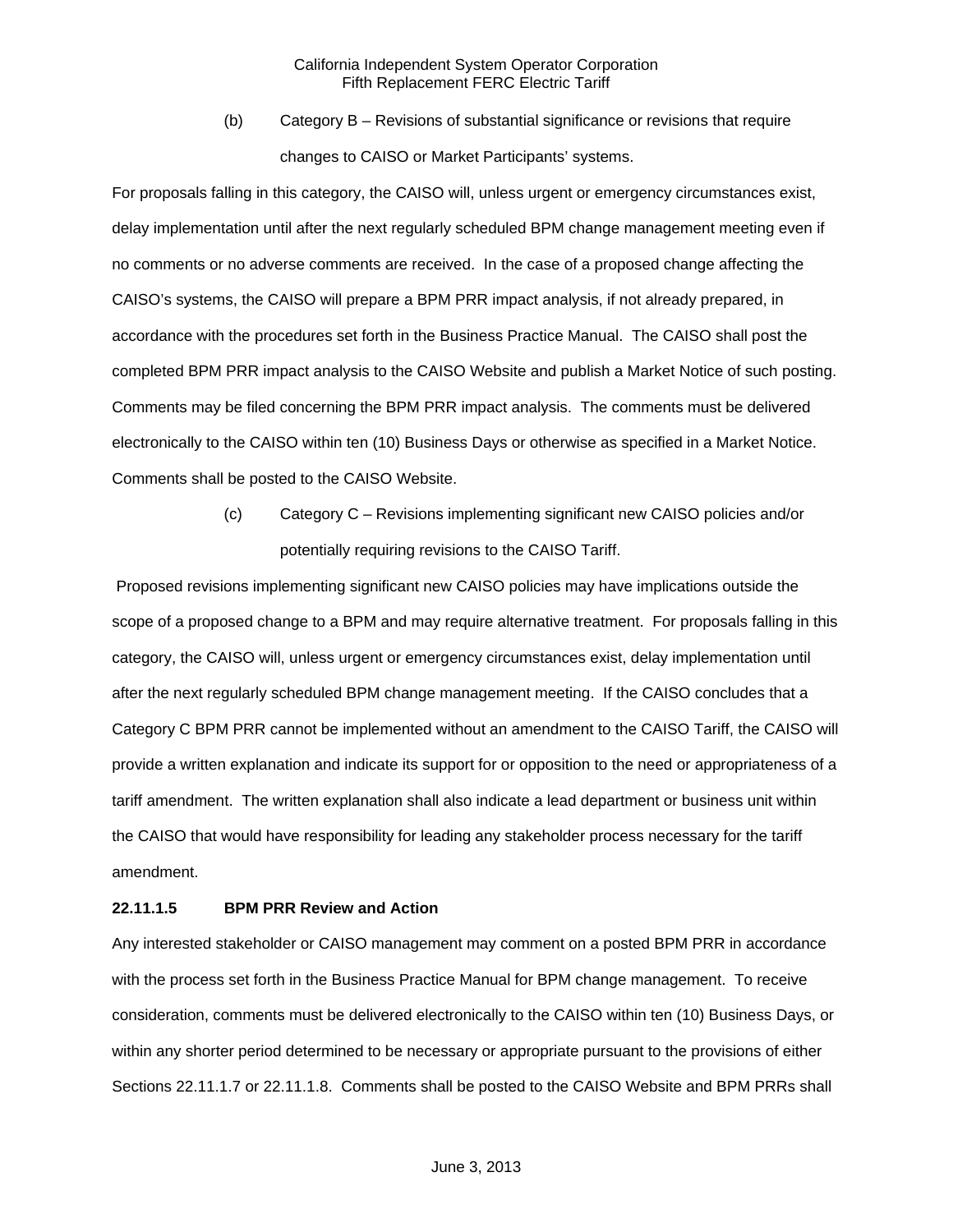be considered by the CAISO at a regularly established monthly public meeting or specially-noticed meeting dedicated to that purpose. Following any meeting to consider pending BPM PRRs and subject to the standards set forth in Section 22.11.1.4, the BPM change management coordinator shall issue a recommendation for action on each pending BPM PRR and shall publish for public comment a report on the recommendation in accordance with the procedures set forth in the Business Practice Manual for BPM change management. The report shall be sufficiently detailed and shall be published in a timeframe that allows interested stakeholders a meaningful opportunity to provide written comment. The BPM change management coordinator shall publish a final decision on any BPM PRR after considering stakeholder comments and all relevant impacts on their business needs and after the PRR recommendation report and comments concerning it have been discussed at a BPM change management meeting, in accordance with procedures set forth in the Business Practice Manual for BPM change management.

### **22.11.1.6 Right to Appeal to CAISO**

Any entity eligible to submit a BPM PRR under Section 22.11.1.1 may, within ten (10) Business Days, appeal in writing the outcome of any BPM PRR to a committee comprising at least three CAISO executives established in accordance with procedures set forth in the Business Practice Manual for BPM change management. The CAISO will establish a standing meeting time for the BPM appeals committee to be used if needed and will establish the composition of the BPM appeals committee, including alternates in the case of schedule or other conflicts. Standing meeting dates and the BPM appeals committee composition will be established at least three months in advance. The CAISO may change the meeting time with ten (10) Business Days notice if required to accommodate schedules of the members of the BPM appeals committee. The executive sponsor of a BPM PRR may not sit in review of any appeal of a final decision regarding that same BPM PRR but may participate in and be present during the public discussion of any appeal. The CAISO committee will review the appeal and publish its decision to the appealing party and to the CAISO Website. If not satisfied with the decision on appeal, the appellant may raise concerns it may have with the CAISO Governing Board at the next regularly scheduled board meeting through the public comment period or through prior letter to the CAISO Governing Board.

### **22.11.1.7 CAISO Expedited Action in Emergency Circumstances**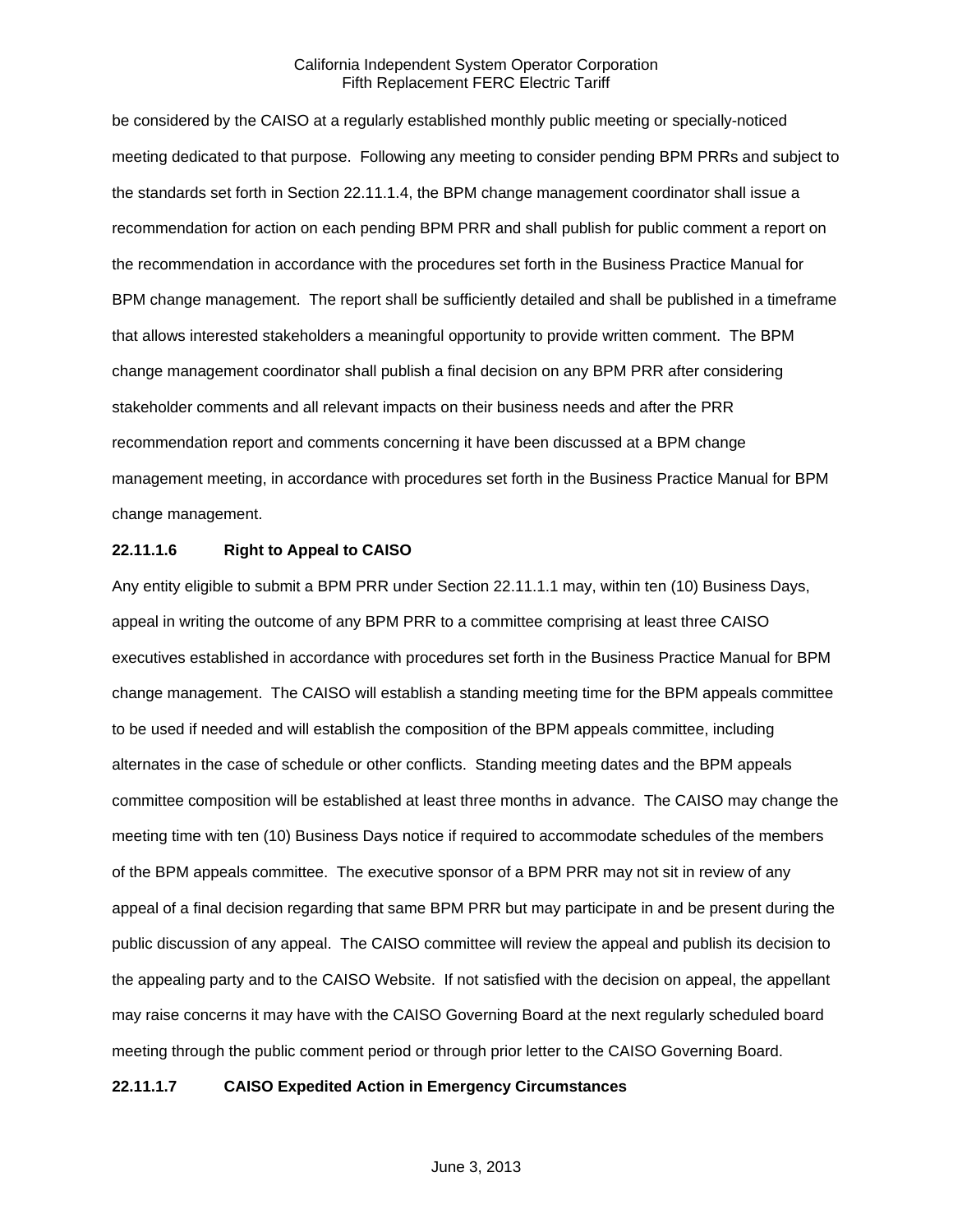Notwithstanding the provisions of Section 22.11.1.1, the CAISO may take expedited action to change or clarify a provision of a BPM under emergency circumstances. In addition to the circumstances identified in Section 22.4.3, emergency circumstances exist whenever the CAISO determines in good faith that (i) failure to implement a change or clarification to a BPM on an expedited basis would substantially and adversely affect System Reliability or security or the competitiveness of the CAISO Markets, and (ii) there is insufficient time to comply with the BPM PRR procedures set forth in Section 22.11.1. The CAISO shall take reasonable steps to communicate with Market Participants and any other directly-affected entities prior to taking expedited action if practicable. If the CAISO takes expedited action to change or clarify a provision of a BPM in emergency circumstances, the CAISO shall promptly issue a Market Notice and submit a BPM PRR to examine the necessity of the change and its impacts.

### **22.11.1.8 Urgent Requests by Entities for BPM Revisions**

An entity submitting a BPM PRR may request that the BPM PRR be considered on an urgent basis and may be required to show reasonable necessity for such an urgent request. The BPM change management coordinator may designate a BPM PRR for urgent consideration if the BPM change management coordinator determines that such BPM PRR (1) requires immediate attention due to (i) serious concerns about CAISO System Reliability or market operations under the unmodified language or (ii) the crucial nature of Settlement activity conducted pursuant to any Settlement formula, and (2) is of a nature that allows for rapid implementation without negative consequences to the reliability and integrity of the CAISO's system or market operations. The BPM change management coordinator shall consider the urgent BPM PRR at its next regularly scheduled meeting, or at a special meeting called by the BPM change management coordinator to consider the urgent BPM PRR. Any revisions to a BPM that take effect pursuant to an urgent BPM PRR shall be subject to a BPM PRR impact analysis.

### **22.11.2 Changes To BPM For BPM Change Management**

Any changes to the Business Practice Manual for BPM change management shall require CAISO Governing Board approval.

### **22.11.3 Requests For And Access To Nonpublic Operating Procedures**

Non-public Operating Procedures contain information that is either market sensitive, system security sensitive, or proprietary to third parties. The CAISO may limit access to these non-public Operating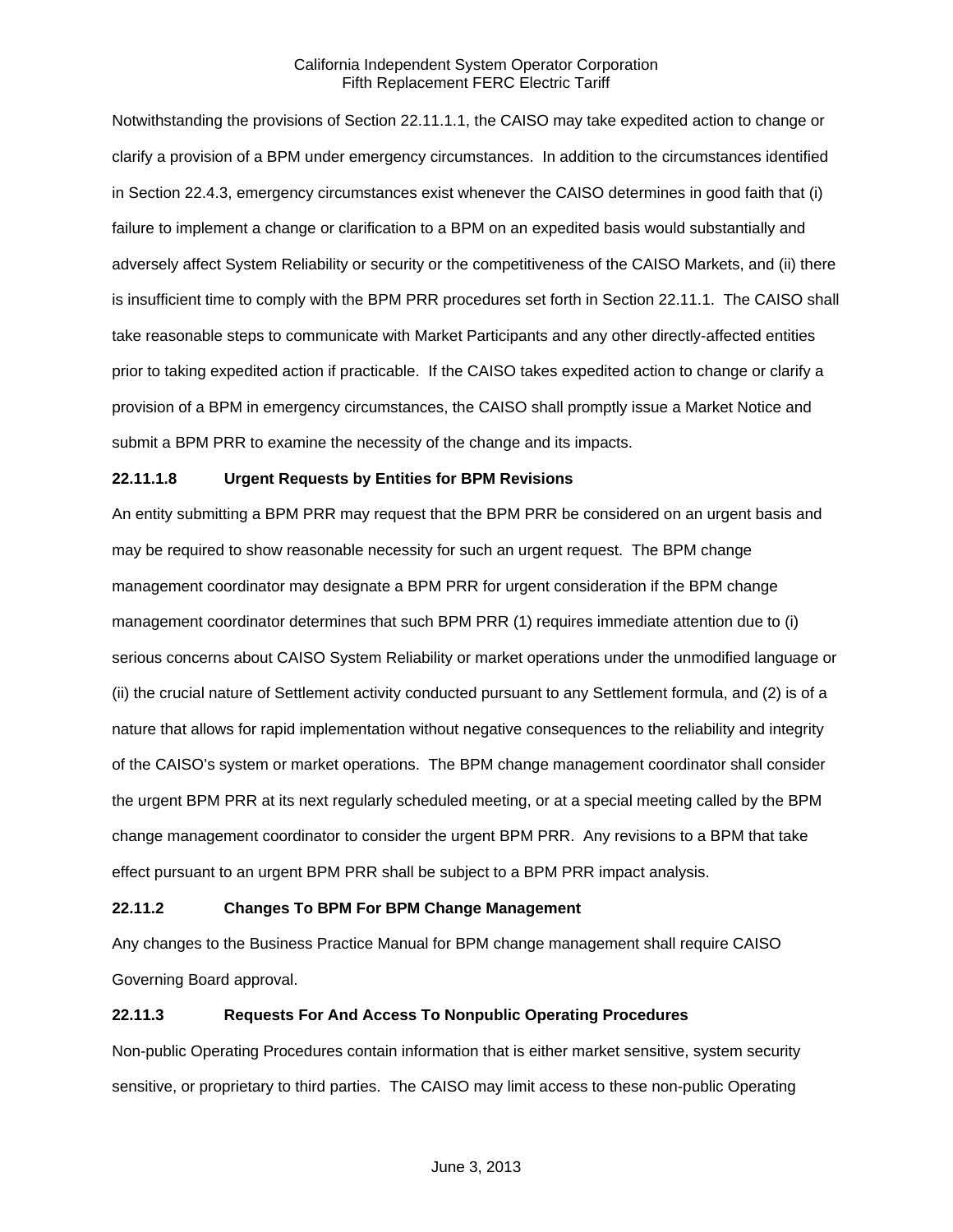Procedures. Subject to agreed upon controls, the CAISO will make non-public CAISO Operating Procedures or portions thereof available to entities that are operationally affected by implementation of the Operating Procedure or any proposed changes to the Operating Procedure. Such controls may include execution of a nondisclosure agreement or other measures to limit access, disclosure and use of any non-public information. Subject to agreed upon controls, the CAISO will provide access to employees or representatives acting as agents of the requesting entity. For purposes of this tariff section an entity is "operationally affected" if (1) the entity is a party to the Transmission Control Agreement, a neighboring Balancing Authority or a Market Participant and (2) the Operating Procedure, if implemented, would require a change outside of the CAISO Markets in the operation of that entity's facilities that are part of or interconnected to the CAISO Controlled Grid. An entity that may merely be affected economically or financially by implementation or revision of a non-public Operating Procedure or portion thereof is not entitled to access to that Operating Procedure or portion thereof pursuant to this Section 22.11.3.

Any entity that believes it is operationally affected by a non-public CAISO Operating Procedure may seek access to that Operating Procedure by providing a written request to the CAISO. Any such request must identify the specific Operating Procedure to which the entity seeks access, the name and position of the employees and representatives of the entity that seek to review the non-public Operating Procedure, a representation that each employee or representative needs to review the non-public Operating Procedure or portion thereof to perform their employment responsibilities and a representation that each employee or representative does not perform a market function on behalf of the requesting entity. The CAISO shall respond in writing to a request for access to a non-public Operating Procedure or portion thereof within ten (10) Business Days after receipt of the request. The CAISO will state whether it will allow access to review the non-public Operating Procedure and under what set of proposed controls. The CAISO will determine whether to provide access to review the non-public Operating Procedure based on whether the entity is operationally affected as a result of implementation of the Operating Procedure or a portion thereof. If the CAISO determines that the entity is operationally affected by the Operating Procedure or portion thereof, the CAISO will, subject to agreed-upon controls, provide access to the non-public Operating Procedure within thirty (30) days of the entity's written request. If the CAISO determines that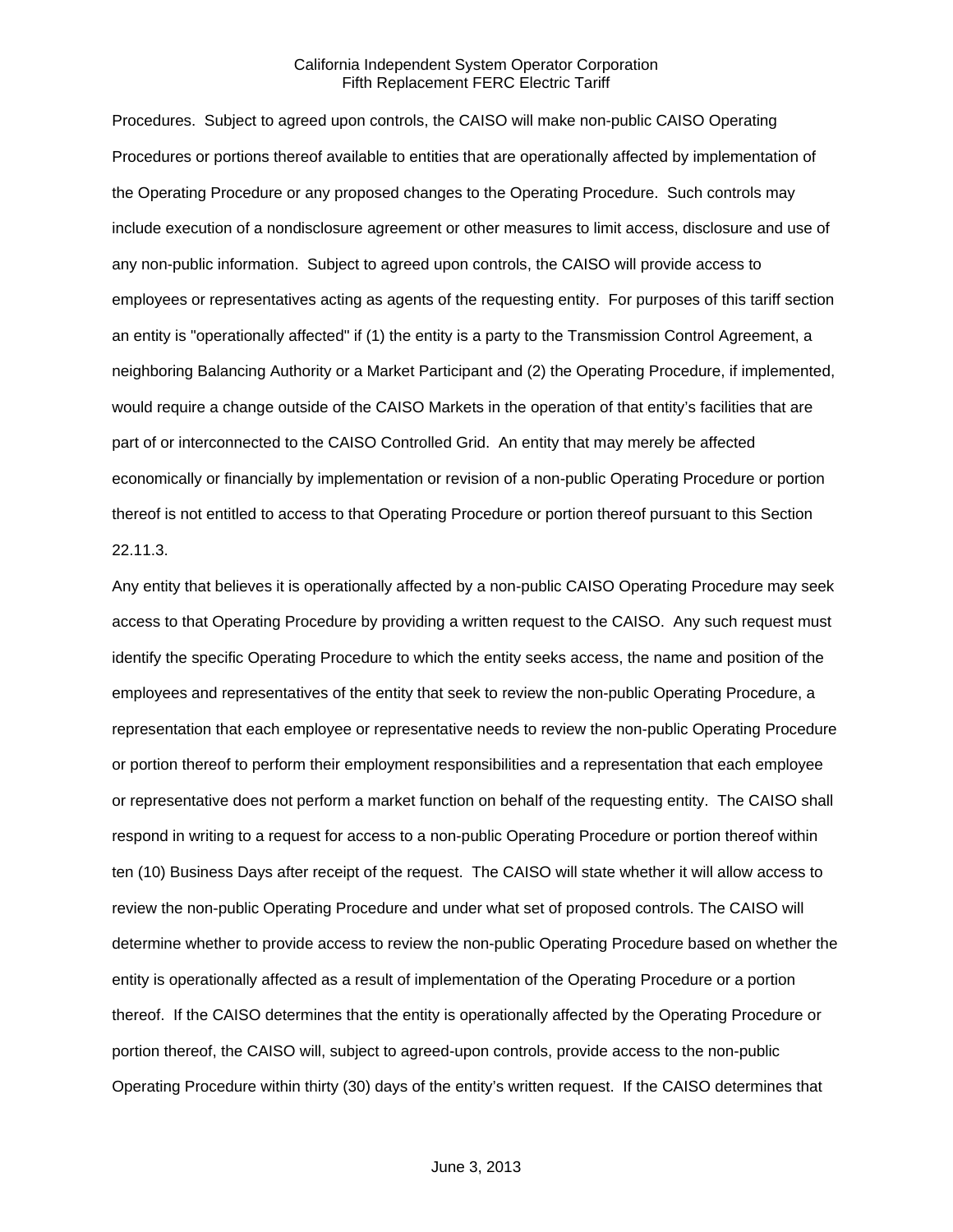the entity is not operationally affected by the Operating Procedure or portion thereof, the CAISO will explain the reason for its determination in its written response. If the CAISO denies a request for access to a non-public Operating Procedure or portion thereof, the requesting entity shall have the right to invoke the CAISO ADR Procedures in Section 13.

### **22.12 [NOT USED]**

### **22.13 Scheduling Responsibilities And Obligations**

Nothing in this CAISO Tariff is intended to permit or require the violation of federal or California law concerning hydro-generation and Dispatch, including but not limited to fish release requirements, minimum and maximum dam reservoir levels for flood control purposes, and in-stream flow levels. In carrying out its functions, the CAISO will comply with and will have the necessary authority to give instructions to Participating TOs and Market Participants to enable it to comply with requirements of environmental legislation and environmental agencies having authority over the CAISO in relation to Environmental Dispatch and will expect that submitted Bids, including Self-Schedules will support compliance with the requirements of environmental legislation and environmental agencies having authority over Generators in relation to Environmental Dispatch.

### **23 Categories Of Transmission Capacity**

References to new firm uses shall mean any use of CAISO transmission service, except for uses associated with Existing Rights or TORs. Prior to the start of the Day-Ahead Market, for each Balancing Authority Area Transmission Interface, the CAISO will allocate the forecasted Total Transfer Capability of the Transmission Interface to four categories. This allocation will represent the CAISO's best estimates at the time, and is not intended to affect any rights provided under Existing Contracts or TORs. The CAISO's forecast of Total Transfer Capability for each Balancing Authority Area Transmission Interface will depend on prevailing conditions for the relevant Trading Day, including limiting operational conditions. This information will be posted on OASIS in accordance with this CAISO Tariff. The four categories are as follows:

- (a) transmission capacity that must be reserved for firm Existing Rights;
- (b) transmission capacity that may be allocated for use as CAISO transmission service (i.e., "new firm uses");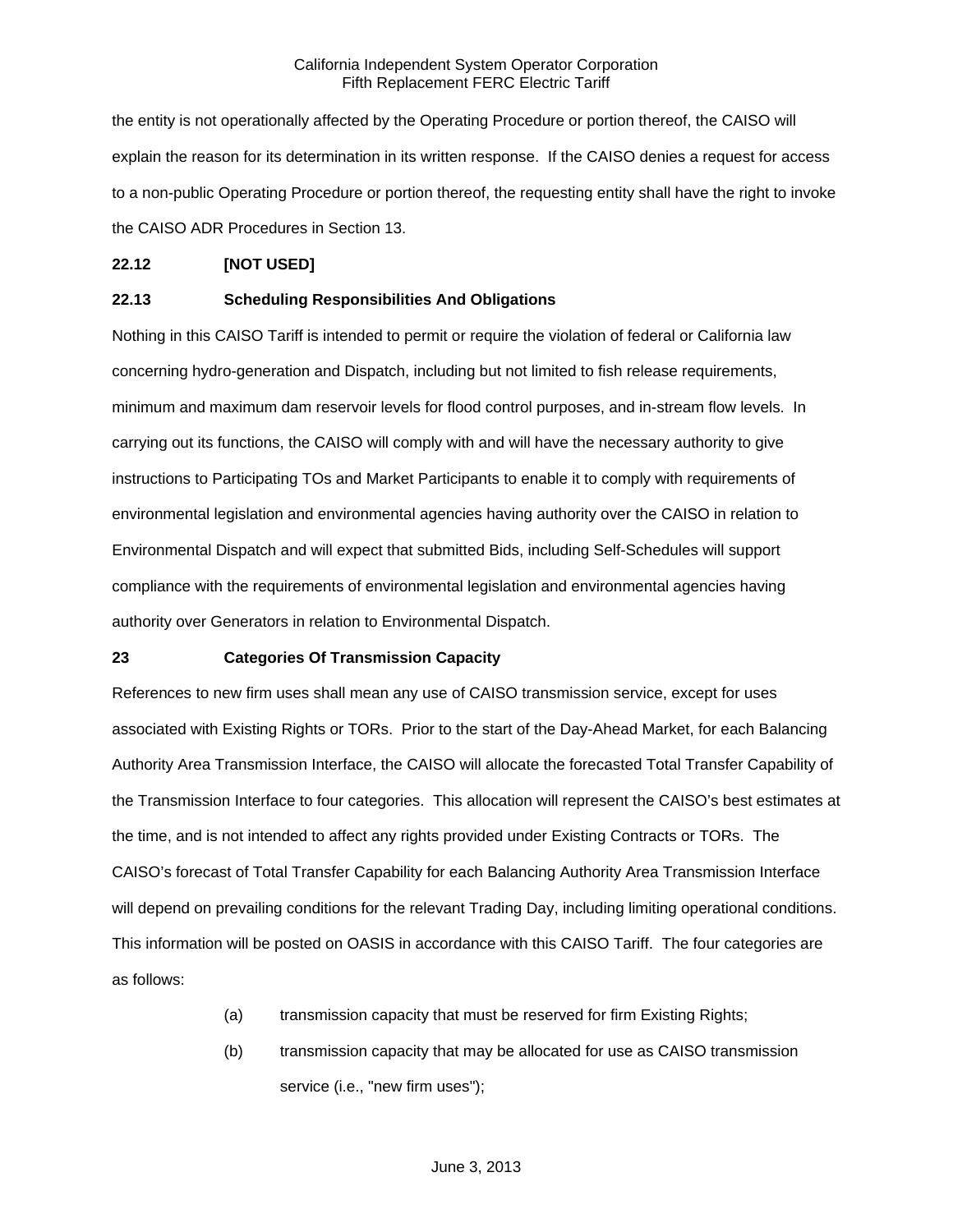- (c) transmission capacity that may be allocated by the CAISO for conditional firm Existing Rights; and
- (d) transmission capacity that may remain for any other uses, such as non-firm Existing Rights for which the Responsible PTO has no discretion over whether or not to provide such non-firm service.

# **24. Comprehensive Transmission Planning Process**

# **24.1 Overview**

The CAISO will develop a comprehensive Transmission Plan and approve transmission upgrades or additions using the Transmission Planning Process set forth in this Section 24. The CAISO will analyze the need for transmission upgrades and additions in accordance with the methodologies and criteria set forth in this Section 24, the Transmission Control Agreement, and the applicable Business Practice Manuals. The comprehensive Transmission Plan will identify transmission upgrade or addition projects associated with Approved Project Sponsors that are Merchant Transmission Facilities or are needed: (1) to maintain System Reliability; (2) to satisfy the requirements of a Location Constrained Resource Interconnection Facility; (3) to maintain the simultaneous feasibility of allocated Long-Term CRRs; and (4) as LGIP Network Upgrades identified pursuant to Section 24.4.6.5. The comprehensive Transmission Plan will identify transmission addition and upgrade elements with no approved Project Sponsors needed to (1) meet state and federal policy requirements and directives that are not inconsistent with the Federal Power Act, including renewable portfolio standards policies; and (2) reduce congestion costs, production supply costs, transmission losses, or other electric supply costs resulting from improved access to costeffective resources. For purposes of this Section 24, the term "the year X/(X+1) planning cycle" will refer to the Transmission Planning Process initiated during year X to complete a comprehensive Transmission Plan in year X+1.

- **24.1.1 [NOT USED]**
- **24.1.2 [NOT USED]**
- **24.1.3 [NOT USED]**
- **24.1.4 [NOT USED]**
- **24.2 Nature of the Transmission Planning Process**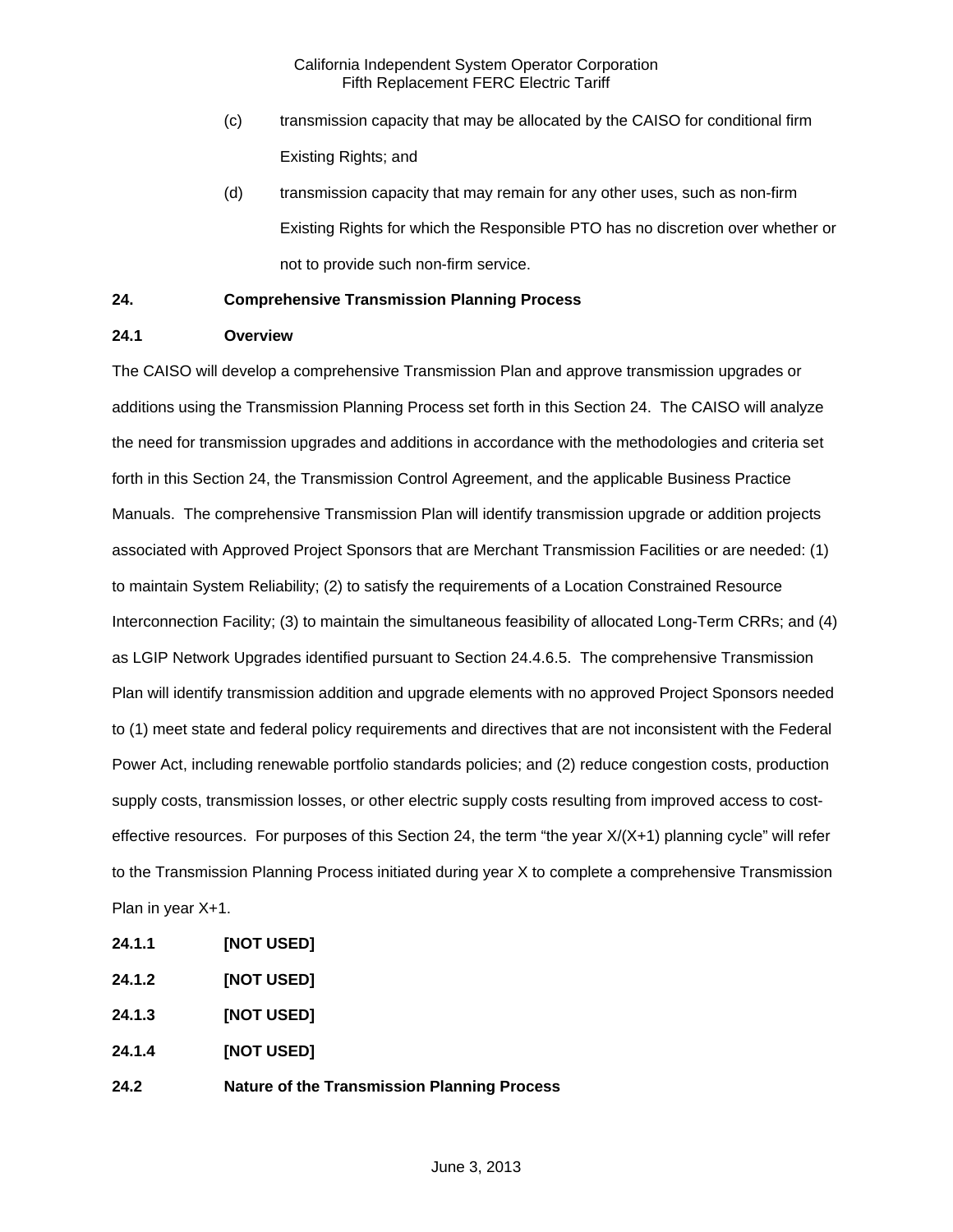The CAISO will develop the annual comprehensive Transmission Plan and approve transmission upgrades or additions using a Transmission Planning Process with three (3) phases. In Phase 1, the CAISO will develop and complete the Unified Planning Assumptions and Study Plan and, in parallel, begin development of a conceptual statewide plan. In Phase 2, the CAISO will complete the comprehensive Transmission Plan. In Phase 3, the CAISO will evaluate proposals to construct and own specific transmission upgrade or addition elements specified in the comprehensive Transmission Plan. The Transmission Planning Process shall, at a minimum:

- (a) Coordinate and consolidate in a single plan the transmission needs of the CAISO Balancing Authority Area for maintaining the reliability of the CAISO Controlled Grid in accordance with Applicable Reliability Criteria and CAISO Planning Standards, in a manner that promotes the economic efficiency of the CAISO Controlled Grid and considers federal and state environmental and other policies affecting the provision of Energy.
- (b) Reflect a planning horizon covering a minimum of ten (10) years that considers previously approved transmission upgrades and additions, Demand Forecasts, Demand-side management, capacity forecasts relating to generation technology type, additions and retirements, and such other factors as the CAISO determines are relevant.
- (c) Seek to avoid unnecessary duplication of facilities and ensure the simultaneous feasibility of the CAISO Transmission Plan and the transmission plans of interconnected Balancing Authority Areas, and otherwise coordinate with regional and sub-regional transmission planning processes and entities, including interconnected Balancing Authority Areas.
- (d) Identify existing and projected limitations of the CAISO Controlled Grid's physical, economic or operational capability or performance and identify transmission upgrades and additions, including alternatives thereto, deemed needed to address the existing and projected limitations.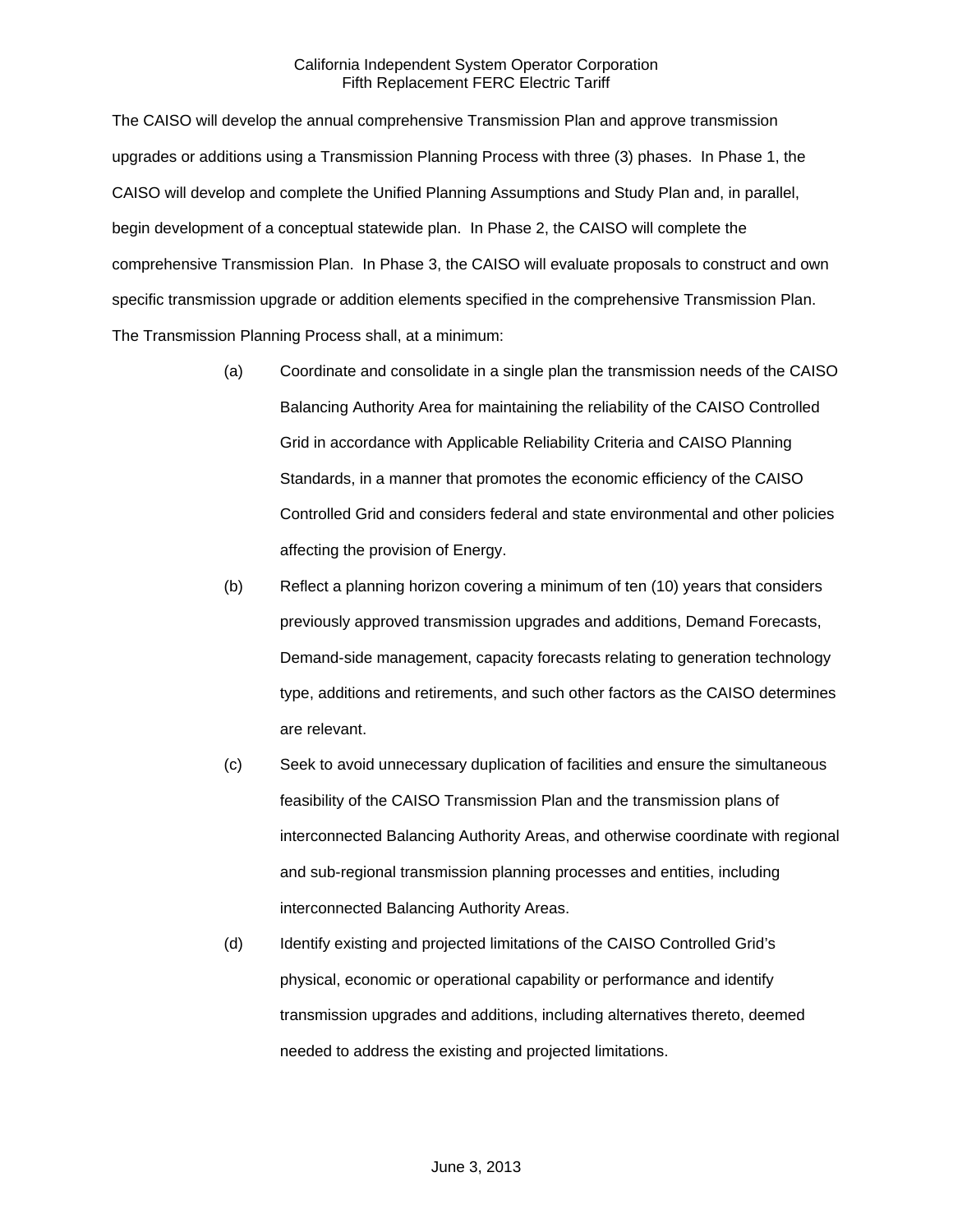- (e) Account for any effects on the CAISO Controlled Grid of the interconnection of Generating Units, including an assessment of the deliverability of such Generating Units in a manner consistent with CAISO interconnection procedures.
- **24.2.1 [NOT USED]**
- **24.2.2 [NOT USED]**
- **24.2.3 [NOT USED]**
- **24.2.4 [NOT USED]**

### **24.3 Transmission Planning Process Phase 1**

Phase 1 consists of two (2) parallel processes: (1) the development of the Unified Planning Assumptions and Study Plan; and, (2) initiation of the development of the statewide conceptual transmission plan, as discussed in Section 24.4.4.

# **24.3.1 Inputs to the Unified Planning Assumptions and Study Plan**

The CAISO will develop Unified Planning Assumptions and a Study Plan using information and data from the approved Transmission Plan developed in the previous planning cycle. The CAISO will consider the following in the development of the Unified Planning Assumptions and Study Plan:

- (a) WECC base cases, as may be modified for the relevant planning horizon;
- (b) Transmission upgrades and additions approved by the CAISO in past Transmission Planning Process cycles, including upgrades and additions which the CAISO has determined address transmission elements in comprehensive Transmission Plan developed in the previous planning cycle;
- (c) Category 2 policy-driven transmission upgrade and addition elements from a prior planning cycle as described in Section 24.4.6.6;
- (d) Location Constrained Resource Interconnection Facilities conditionally approved under Section 24.4.6.3;
- (e) Network Upgrades identified pursuant to Section 25, Appendix U, Appendix V, Appendix Y or Appendix Z relating to the CAISO's Large Generator Interconnection Procedures and Appendices S and T relating to the CAISO's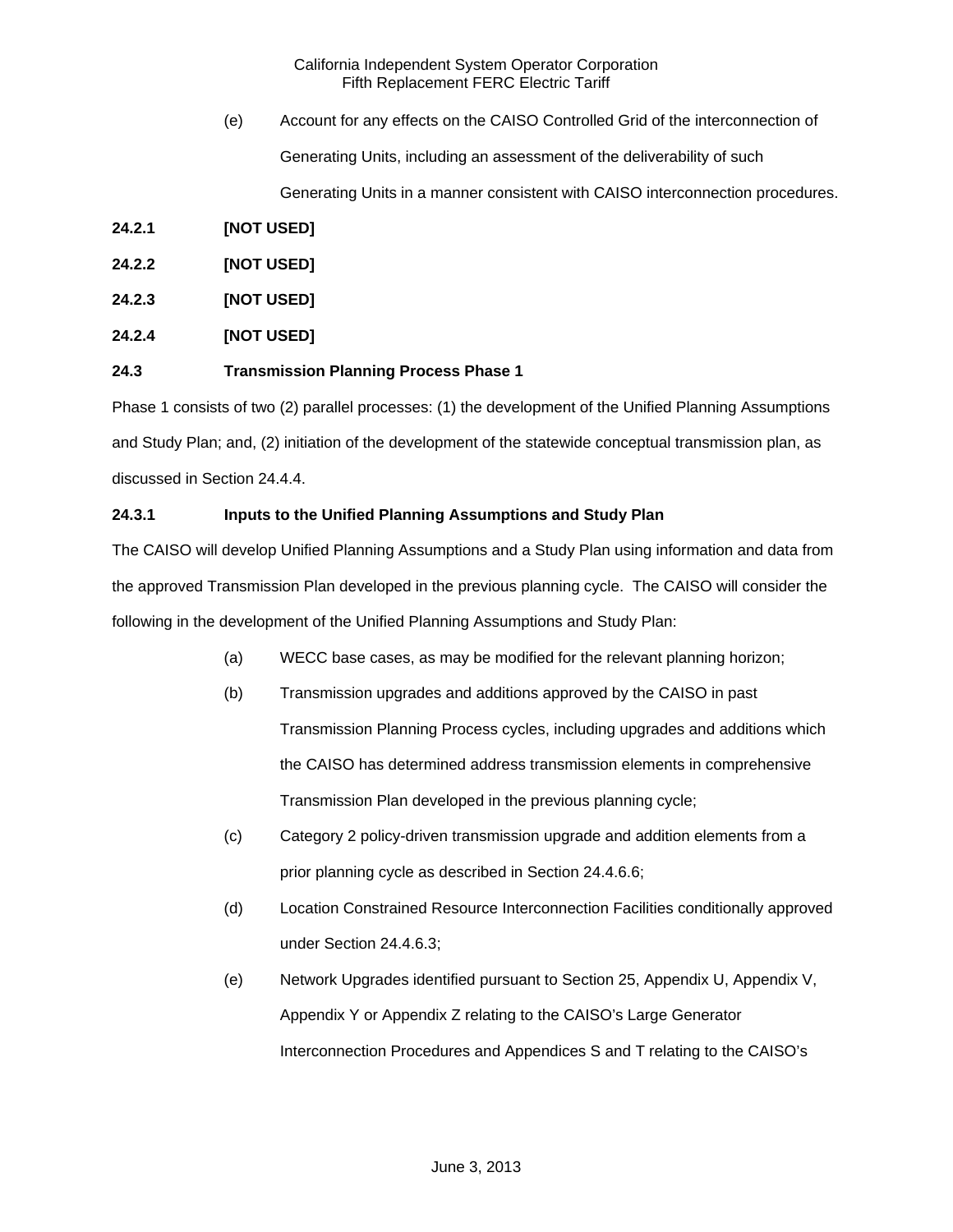Small Generator Interconnection Procedures that were not otherwise included in the comprehensive Transmission Plan from the previous annual cycle;

- (f) Operational solutions validated by the CAISO in the Local Capacity Technical Study under Section 40.3.1;
- (g) Policy requirements and directives, as appropriate, including programs initiated by state and federal regulatory agencies;
- (h) Energy Resource Areas or similar resource areas identified by Local Regulatory Authorities;
- (i) Demand response programs that are proposed for inclusion in the base case or assumptions for the comprehensive Transmission Plan;
- (j) Generation and other non-transmission projects that are proposed for inclusion in long-term planning studies as alternatives to transmission additions or upgrades;
- (k) Beginning with the 2011/2012 planning cycle, Economic Planning Study requests submitted in comments on the draft Unified Planning Assumptions and Study.
- (l) Planned facilities in interconnected Balancing Authority Areas.

# **24.3.2 Contents of the Unified Planning Assumptions and Study Plan**

The Unified Planning Assumptions and Study Plan shall, at a minimum, provide:

- (a) The planning data and assumptions to be used in the Transmission Planning Process cycle, including, but not limited to, those related to Demand Forecasts and distribution, potential generation capacity additions and retirements, and transmission system modifications;
- (b) A description of the computer models, methodology and other criteria used in each technical study performed in the Transmission Planning Process cycle;
- (c) A list of each technical study to be performed in the Transmission Planning Process cycle and a summary of each technical study's objective or purpose;
- (d) A description of significant modifications to the planning data and assumptions as allowed by Section 24.3.1(a) and consistent with Section 24.3.2;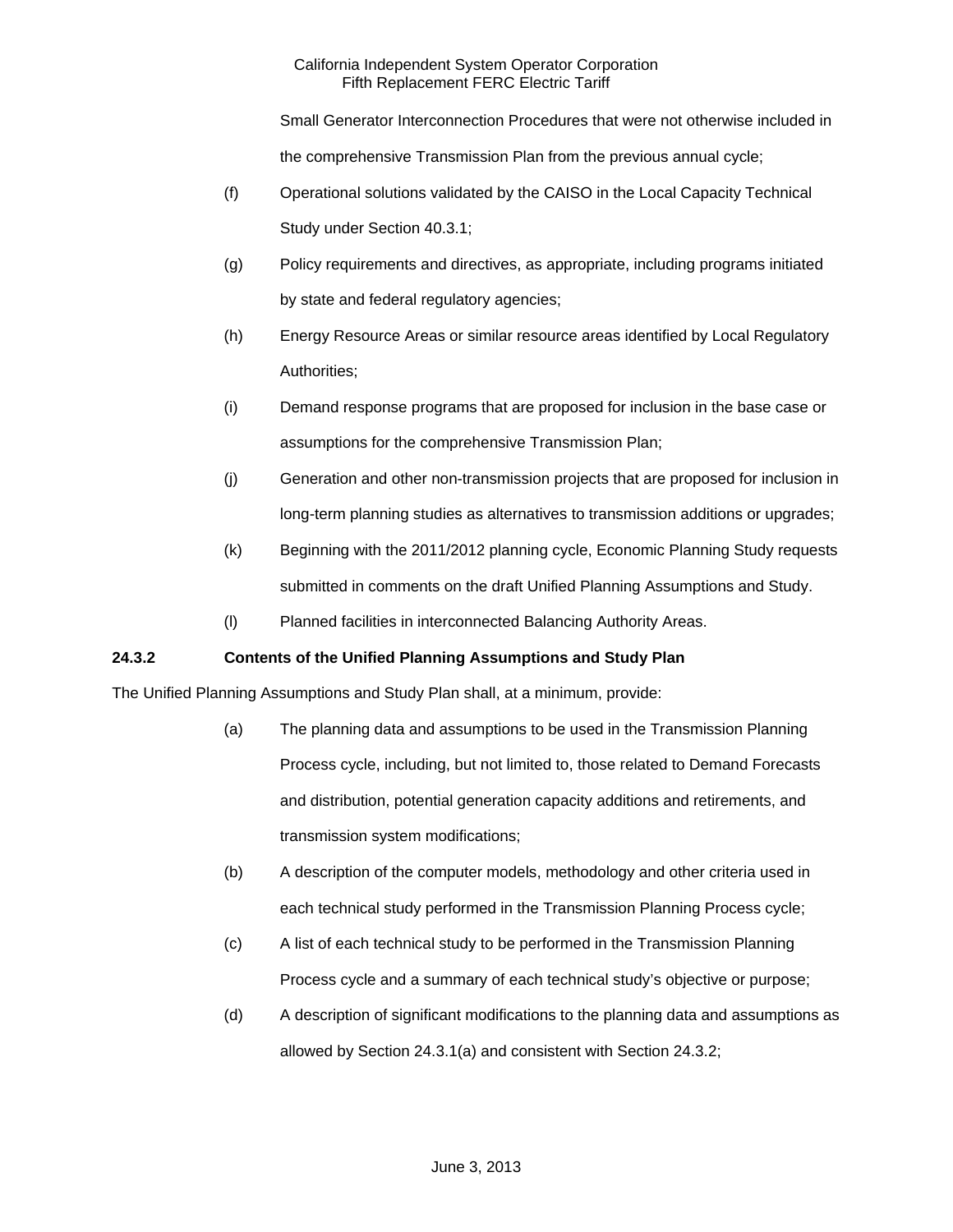- (e) The identification of any entities directed to perform a particular technical study or portions of a technical study;
- (f) A proposed schedule for all stakeholder meetings to be held as part of the Transmission Planning Process cycle and the means for notification of any changes thereto, the location on the CAISO Website of information relating to the technical studies performed in the Transmission Planning Process cycle, and the name of a contact person at the CAISO for each technical study performed in the Transmission Planning Process cycle;
- (g) To the maximum extent practicable, and where applicable, appropriate sensitivity analyses, including project or solution alternatives, to be performed as part of technical studies;
- (h) Descriptions of the High Priority Economic Planning Studies as determined by the CAISO under section 24.3.5; and
- (i) Identification of state or federal requirements or directives that the CAISO will utilize, pursuant to Section 24.4.6.6, to identify policy-driven transmission elements.

## **24.3.3 Stakeholder Input - Unified Planning Assumptions/Study Plan**

- (a) Beginning with the 2011/2012 planning cycle and in accordance with the schedule set forth in the Business Practice Manual, the CAISO will provide a comment period during which Market Participants, electric utility regulatory agencies and all other interested parties may submit the following proposals for consideration in the development of the draft Unified Planning Assumptions and Study Plan:
	- (i) Demand response programs for inclusion in the base case or assumptions; and
	- (ii) Generation and other non-transmission alternatives, consistent with Section 24.3.2(a) proposed as alternatives to transmission additions or upgrades.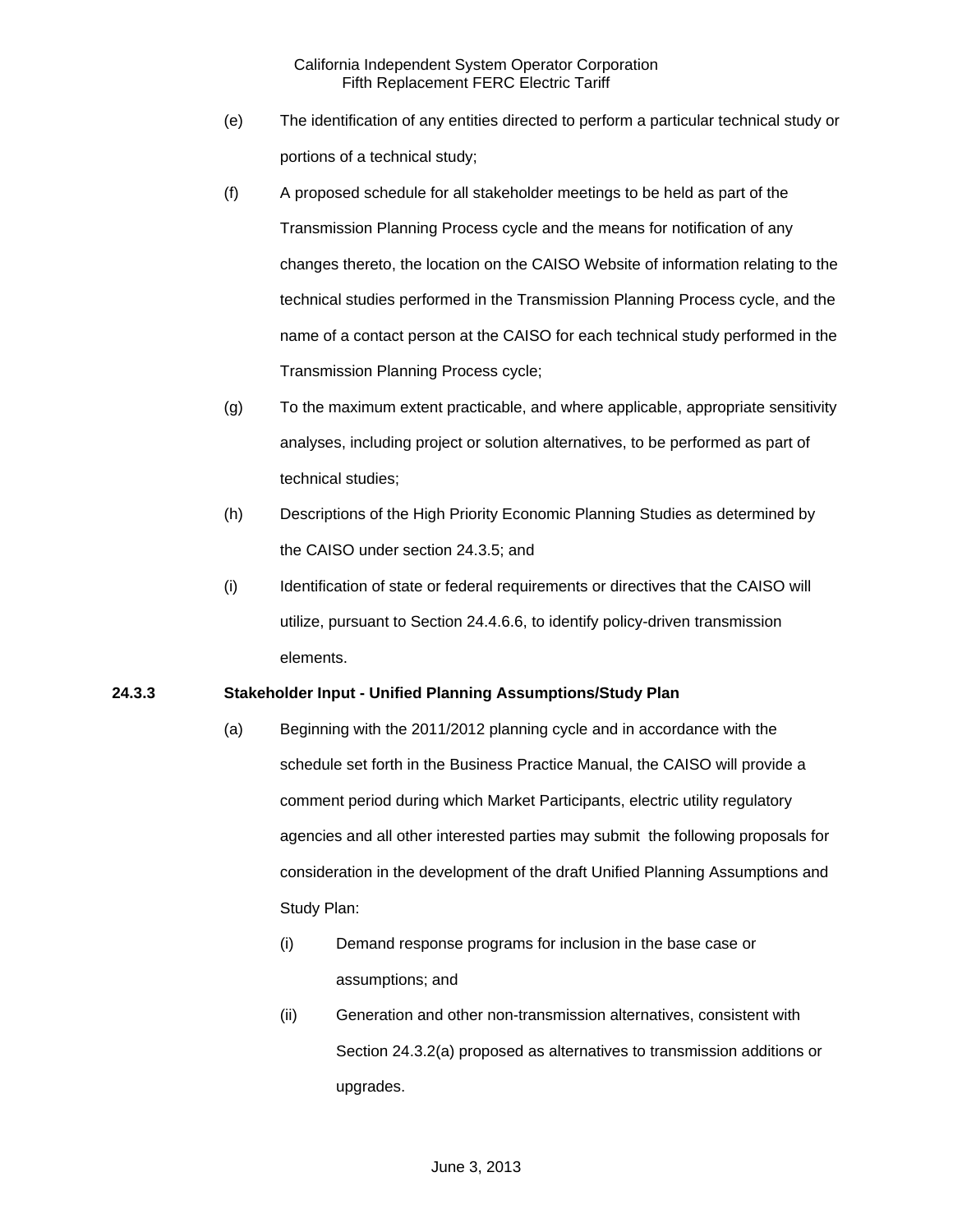- (b) Following review of relevant information, including stakeholder comments submitted pursuant to Section 24.3.3(a), the CAISO will prepare and post on the CAISO Website a draft of the Unified Planning Assumptions and Study Plan. The CAISO will issue a Market Notice announcing the availability of such draft, soliciting comments, and scheduling a public conference(s) as required by Section 24.3.3(c).
- (c) No less than one (1) week subsequent to the posting of the draft Unified Planning Assumptions and Study Plan, the CAISO will conduct a minimum of one (1) public meeting open to Market Participants, electric utility regulatory agencies, and other interested parties to review, discuss, and recommend modifications to the draft Unified Planning Assumptions and Study Plan. Additional meetings, web conferences, or teleconferences may be scheduled as needed. All stakeholder meetings, web conferences, or teleconferences shall be noticed by Market Notice.
- (d) Interested parties will be provided a minimum of two (2) weeks following the first public meeting to provide comments on the draft Unified Planning Assumptions and Study Plan. Such comments may include Economic Planning Study requests based on the comprehensive Transmission Plan from the prior cycle. All comments on the draft Unified Planning Assumptions and the Study Plan will be posted by the CAISO to the CAISO Website.
- (e) Following the public conference(s), and under the schedule set forth in the Business Practice Manual, the CAISO will determine and publish to the CAISO Website the final Unified Planning Assumptions and Study Plan in accordance with the procedures set forth in the Business Practice Manual. The CAISO will post the base cases to be used in the technical studies to its secured website as soon as possible after the final Unified Planning Assumptions and Study Plan have been published.

### **24.3.4 Economic Planning Studies**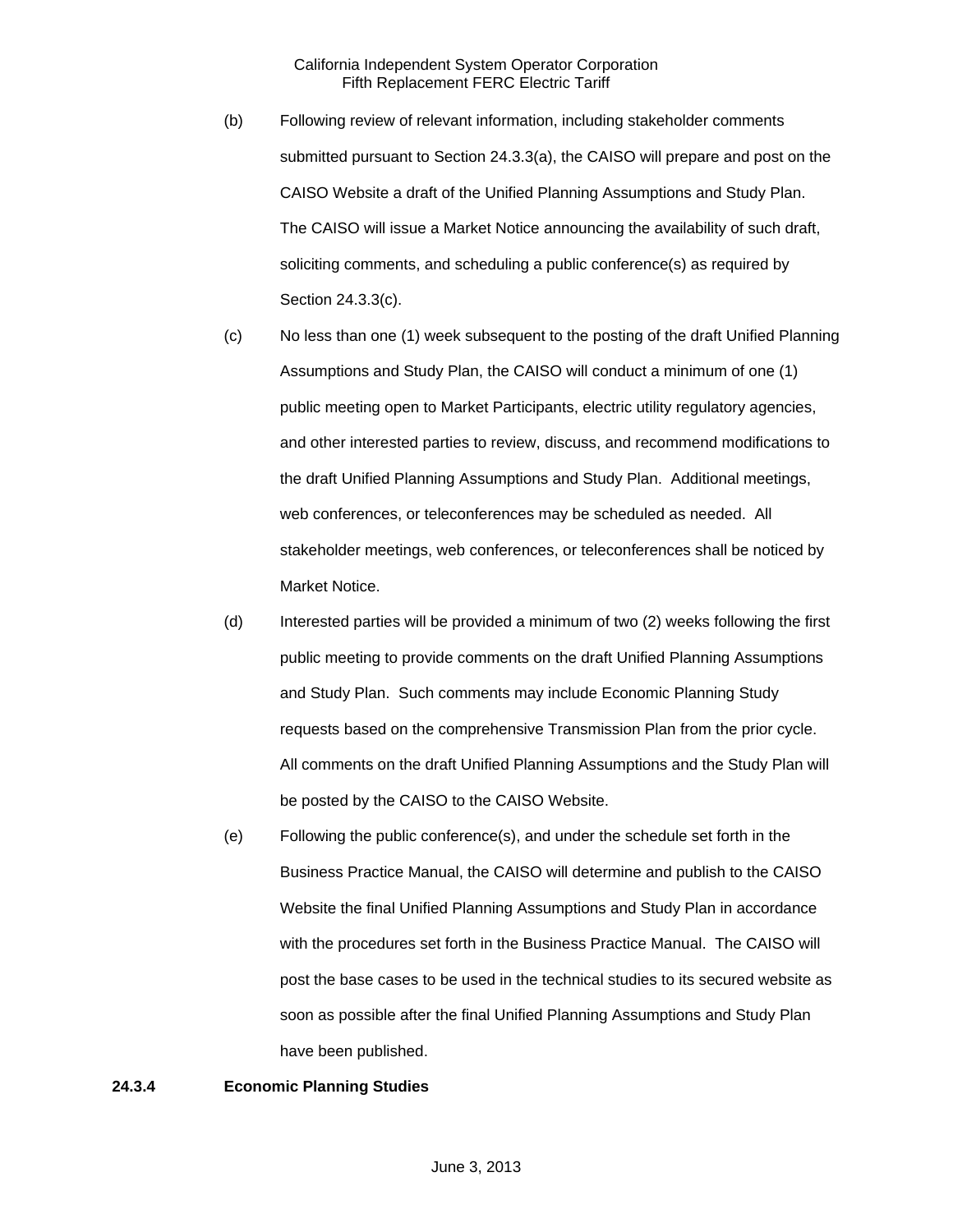# **24.3.4.1 CAISO Assessment of Requests for Economic Planning Studies**

Following the submittal of a request for an Economic Planning Study, the CAISO will determine whether the request shall be designated as a High Priority Economic Planning Study for consideration in the development of the comprehensive Transmission Plan. In making the determination, the CAISO will consider:

- (a) Whether the requested Economic Planning Study seeks to assess Congestion not identified or identified and not mitigated by the CAISO in previous Transmission Planning Process cycles;
- (b) Whether the requested Economic Planning Study addresses delivery of Generation from Location Constrained Resource Interconnection Generators or network transmission facilities intended to access Generation from an Energy Resource Area or similar resource area assigned a high priority by the CPUC or CEC;
- (c) Whether the requested Economic Planning Study is intended to address Local Capacity Area Resource requirements;
- (d) Whether resource and Demand information indicates that Congestion described in the Economic Planning Study request is projected to increase over the planning horizon used in the Transmission Planning Process and the magnitude of that Congestion; or
- (e) Whether the Economic Planning Study is intended to encompass the upgrades necessary to integrate new generation resources or loads on an aggregated or regional basis.

## **24.3.4.2 Selection of High Priority Economic Planning Studies**

In accordance with the schedule and procedures set forth in the Business Practice Manual, the CAISO will post to the CAISO Website the list of selected High Priority Economic Planning Studies to be included in the draft Unified Planning Assumptions and Study Plan. The CAISO may assess requests for Economic Planning Studies individually or in combination where such requests may have common or complementary effects on the CAISO Controlled Grid. As appropriate, the CAISO will perform requested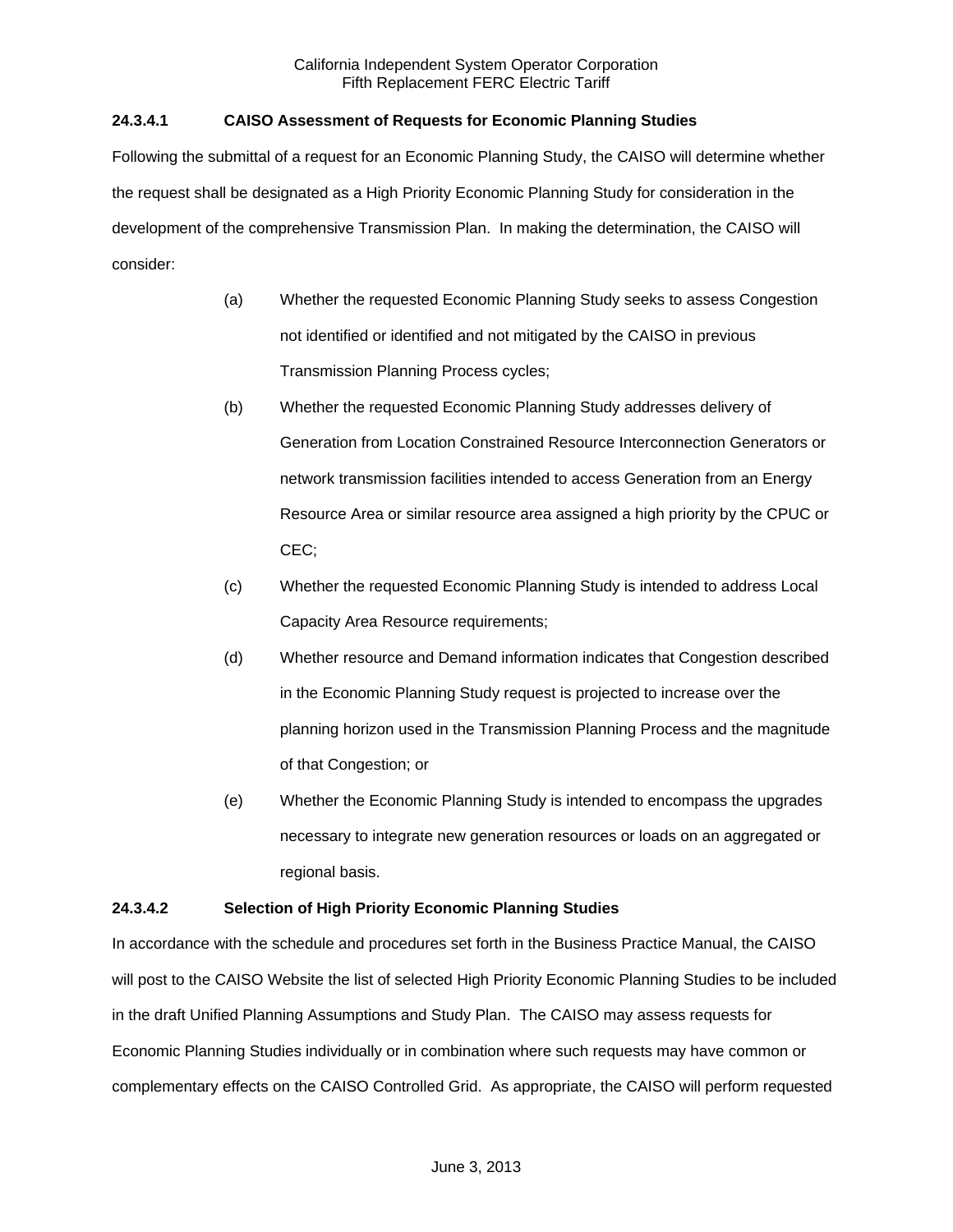High Priority Economic Planning Studies, up to five (5); however, the CAISO retains discretion to perform more than five (5) High Priority Economic Planning Studies should stakeholder requests or patterns of Congestion or anticipated Congestion so warrant. Market Participants may, consistent with Section 24.3.1 and 24.3.2, conduct Economic Planning Studies that have not been designated as High Priority Economic Planning Studies at their own expense and may submit such studies for consideration in the development of the comprehensive Transmission Plan.

## **24.3.5 [NOT USED]**

### **24.4 Transmission Planning Process Phase 2**

## **24.4.1 Conducting Technical Studies**

- (a) In accordance with the Unified Planning Assumptions and Study Plan and with the procedures and deadlines in the Business Practice Manual, the CAISO will perform, or direct the performance by third parties of, technical studies and other assessments necessary to develop the comprehensive Transmission Plan, including such technical studies and other assessments as are necessary in order to determine whether and how to include elements from the conceptual statewide transmission plan or other alternative elements identified by the CAISO during the Phase 2 studies in the comprehensive Transmission Plan. According to the schedule set forth in the applicable Business Practice Manual, the CAISO will post the preliminary results of its technical studies and proposed mitigation solutions on the CAISO Website. The CAISO's technical study results and mitigation solutions shall be posted not less than one-hundred and twenty (120) days after the final Unified Planning Assumptions and Study Plan are published, along with the results of the technical studies conducted by Participating TOs or other third parties at the direction of the CAISO.
- (b) All technical studies, whether performed by the CAISO, the Participating TOs or other third parties under the direction of the CAISO, must utilize the Unified Planning Assumptions for the particular technical study to the maximum extent practical, and deviations from the Unified Planning Assumptions for the particular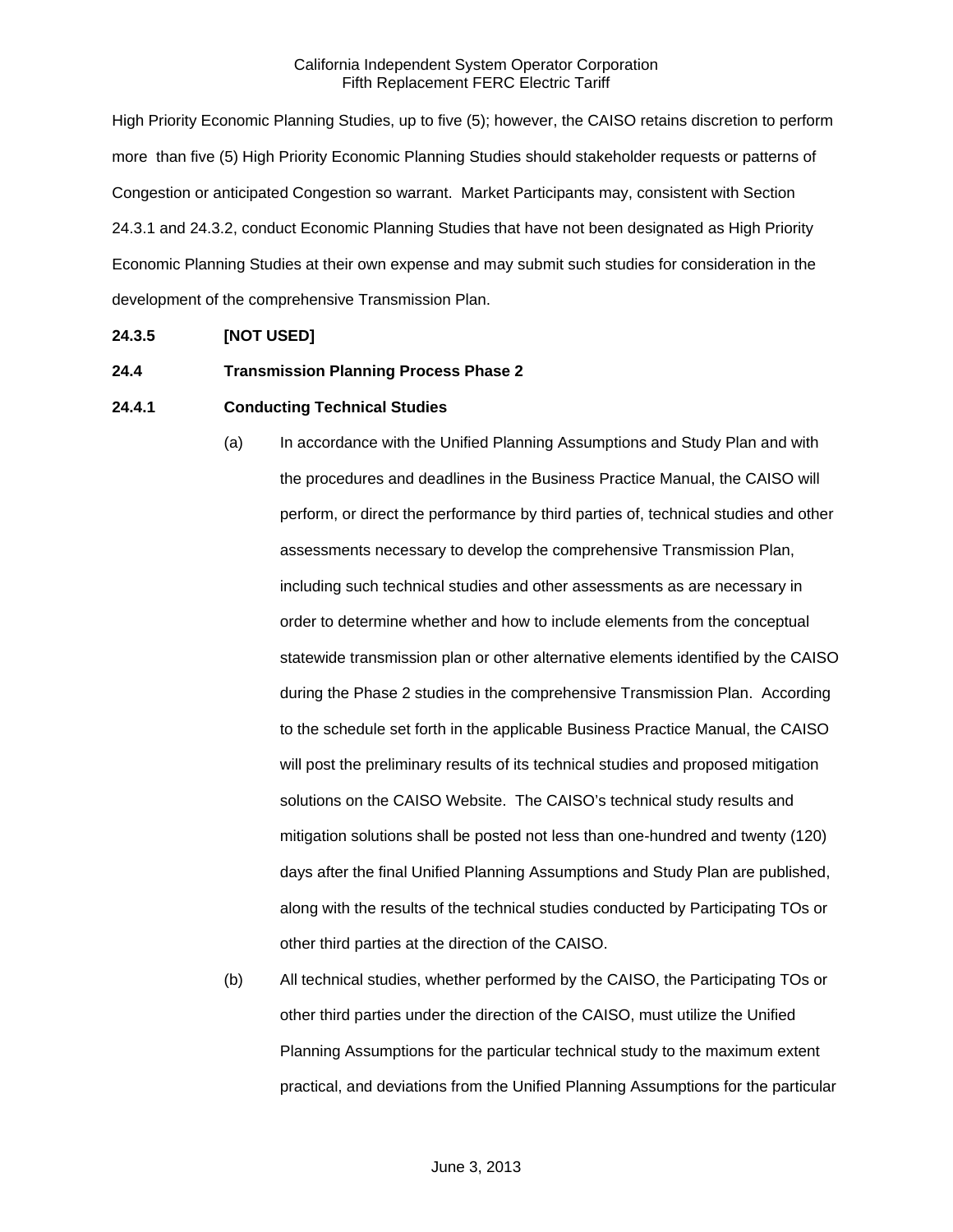technical study must be documented in results of each technical study. The CAISO will measure the results of the studies against Applicable Reliability Criteria, the CAISO Planning Standards, and other criteria established by the Business Practice Manual. After consideration of the comments received on the preliminary results, the CAISO will complete, or direct the completion of, the technical studies and post the final study results on the CAISO Website.

(c) The CAISO technical study results will identify needs and proposed solutions to meet Applicable Reliability Criteria, CAISO planning standards, and other applicable planning standards. The CAISO and Participating TOs shall coordinate their respective transmission planning responsibilities required for compliance with the NERC Reliability Standards and for the purposes of developing the annual Transmission Plan according to the requirements and time schedules set forth in the Business Practice Manual.

## **24.4.2 Submission of Reliability Driven Projects**

Pursuant to the schedule described in the Business Practice Manual and based on the technical study results, the CAISO*,* CEC, CPUC, and other interested parties may propose any transmission upgrades or additions deemed necessary to ensure System Reliability consistent with Applicable Reliability Criteria and CAISO Planning Standards through the Phase 2 Request Window. Participating TOs will submit such project proposals through the Phase 2 Request Window within thirty (30) days after the CAISO posts its preliminary technical study results. The substantive description of reliability driven projects is set forth in Section 24.4.6.2.

# **24.4.3 Phase 2 Request Window**

(a) Following publication of the results of the technical studies, and in accordance with the schedule set forth in the Business Practice Manual, the CAISO will open a Request Window during Phase 2 for the submission of proposals for reliabilitydriven projects, Location Constrained Resource Interconnection Facility projects, demand response or generation proposals proposed as alternatives to transmission additions or upgrades to meet reliability needs, proposals for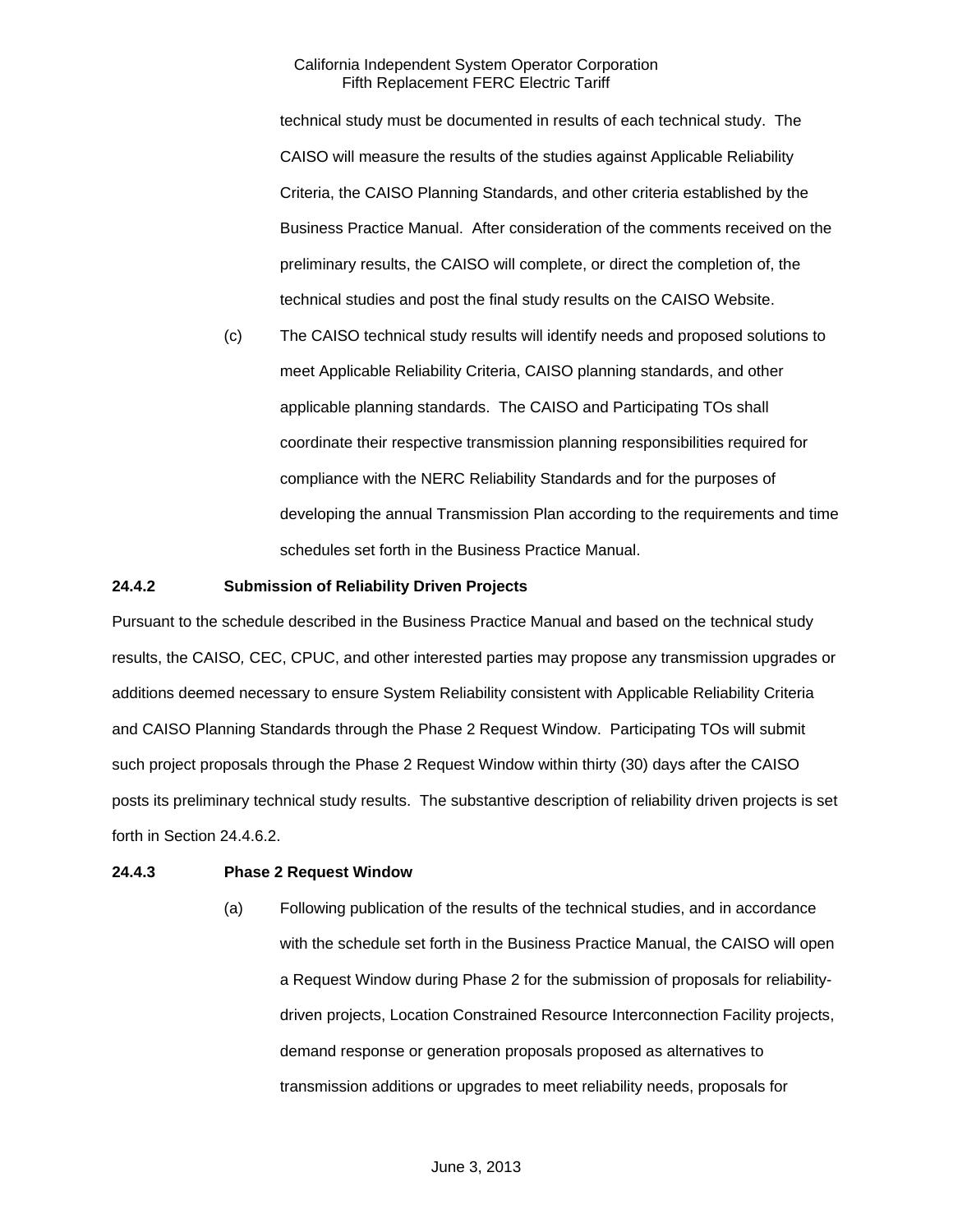Merchant Transmission Facility projects and projects needed to maintain the feasibility of long-term CRRs.

- (b) All facilities proposed during the Request Window must use the forms and satisfy the information and technical requirements set forth in the Business Practice Manual. Proposals for these transmission additions or upgrades must be within or connect to the CAISO Balancing Authority Area or CAISO Controlled Grid. The CAISO will determine whether each of these proposals will be considered in the development of the comprehensive Transmission Plan. In accordance with the schedule and procedures set forth in the Business Practice Manual, the CAISO will notify the party submitting the proposal of any deficiencies in the proposal and provide the party an opportunity to correct the deficiencies. A proposal can only be considered in the development of the comprehensive Transmission Plan if the CAISO determines that:
	- (i) the proposal satisfies the information requirements for the particular type of project submitted as set forth in templates included in the Business Practice Manual;
	- (ii) the proposal is not functionally duplicative of transmission upgrades or additions that have previously been approved by the CAISO; and
	- (iii) the proposal, if a sub-regional or regional project that affects other interconnected Balancing Authority Areas, has been reviewed by the appropriate sub-regional or regional planning entity, is not inconsistent with such sub-regional or regional planning entity's preferred solution or project, and has been determined to be appropriate for inclusion in the CAISO Study Plan, rather than, or in addition to, being included in or deferred to the planning process of the sub-regional or regional planning entity.
- (c) The duration of the Request Window will be set forth in the Business Practice Manual.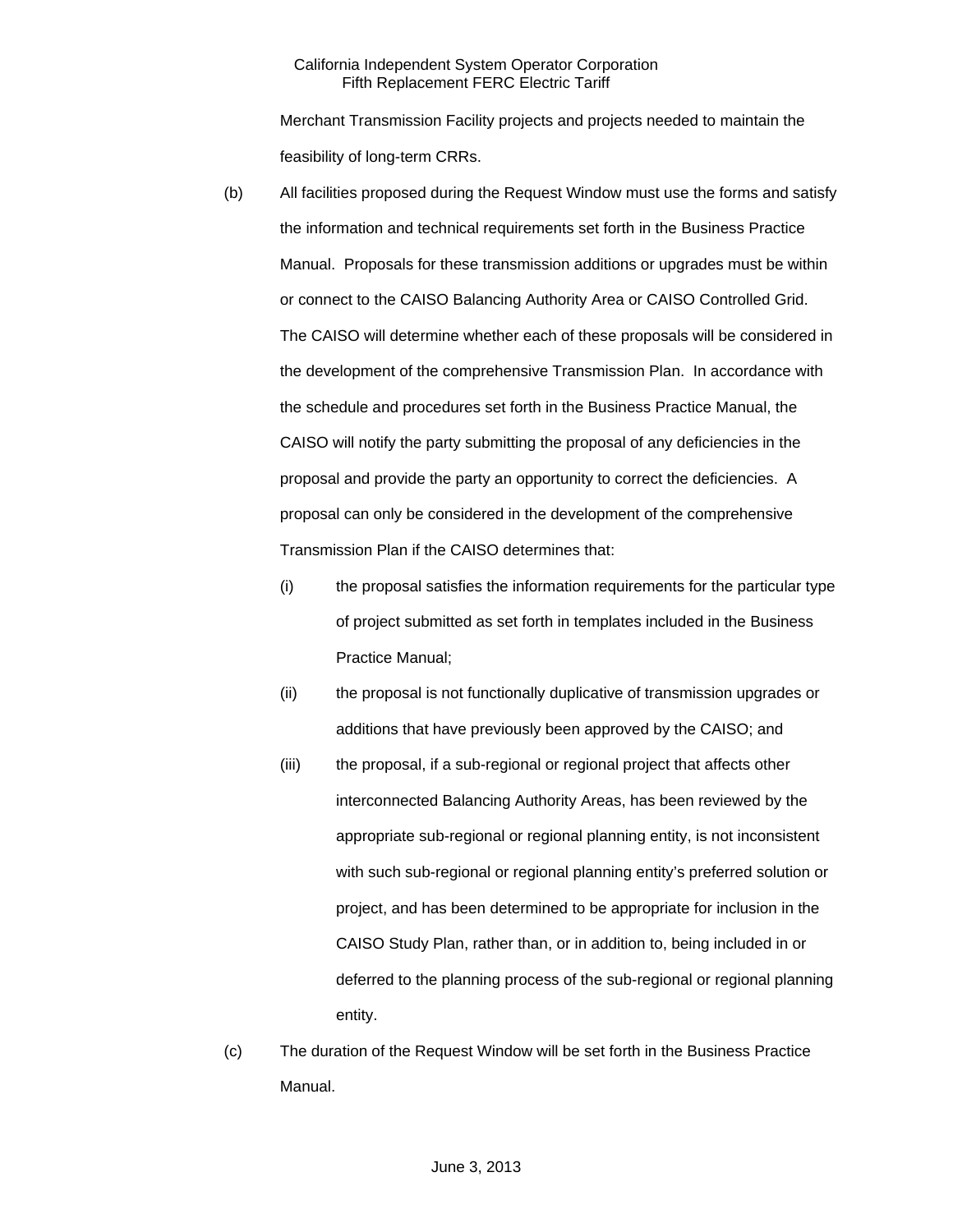## **24.4.4 Comment Period of Conceptual Statewide Plan**

Beginning in Phase 1, the CAISO will develop, or, in coordination with other regional or sub-regional transmission planning groups or entities, including interconnected Balancing Authority Areas, will participate in the development of a conceptual statewide transmission plan that, among other things, may identify potential transmission upgrade or addition elements needed to meet state and federal policy requirements and directives. The conceptual statewide transmission plan will be an input into the CAISO's Transmission Planning Process. The CAISO will post the conceptual statewide transmission plan to the CAISO Website and will issue a Market Notice providing notice of the availability of such plan. In the month immediately following the publication of the conceptual statewide transmission plan, the CAISO will provide an opportunity for interested parties to submit comments and recommend modifications to the conceptual statewide transmission plan and alternative transmission elements, including potential interstate transmission lines and proposals for access to resources located in areas not identified in the conceptual statewide transmission plan, and non-transmission elements.

## **24.4.5 Determination of Needed Transmission Projects and Elements**

To determine which projects and additional elements should be included in the comprehensive Transmission Plan, the CAISO will evaluate the conceptual transmission elements identified in the statewide conceptual transmission plan or other alternative elements identified by the CAISO during the Phase 2 studies, reliability project proposals, LCRIF projects proposals, project proposals required to maintain the feasibility of long term CRRs, proposed Network Upgrades pursuant to Section 24.4.6.5 and the results of Economic Planning Studies or other economic studies the CAISO has performed and will consider potential alternative transmission upgrade and addition elements and non-transmission or generation solutions proposed by interested parties. In determining which projects and additional elements should be included in the comprehensive Transmission Plan, the CAISO will not give undue weight or preference to the conceptual statewide plan or any other input in its planning process.

### **24.4.6 Categories of Transmission Projects**

# **24.4.6.1 Merchant Transmission Project Proposals**

The CAISO may include a transmission addition or upgrade in the comprehensive Transmission Plan if a Project Sponsor proposes a Merchant Transmission Facility and demonstrates to the CAISO the financial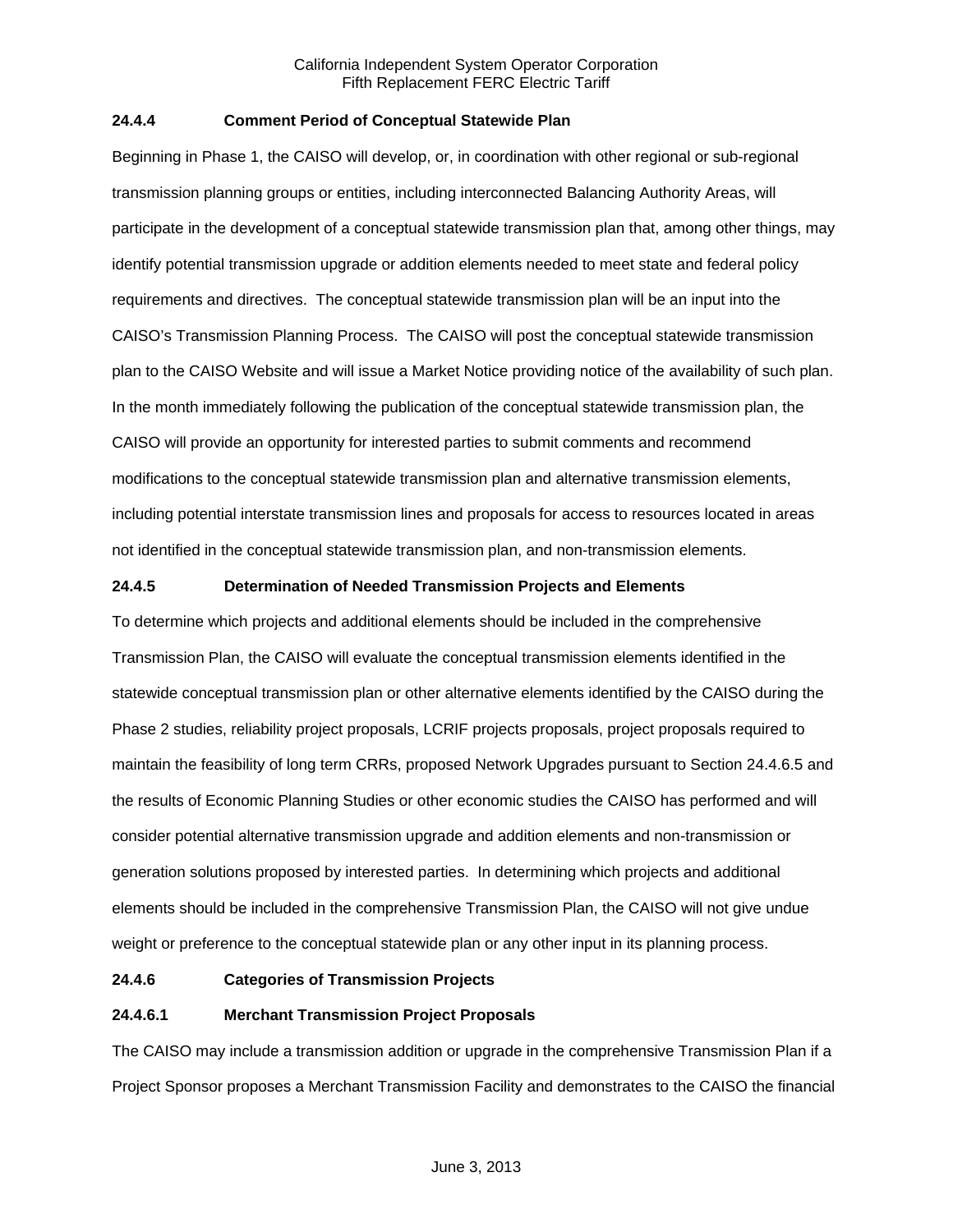capability to pay the full cost of construction and operation of the Merchant Transmission Facility. The Merchant Transmission Facility must mitigate all operational concerns identified by the CAISO to the satisfaction of the CAISO, in consultation with the Participating TO(s) in whose PTO Service Territory the Merchant Transmission Facility will be located, and ensure the continuing feasibility of allocated Long Term CRRs over the length of their terms. To ensure that the Project Sponsor is financially able to pay the construction and operating costs of the Merchant Transmission Facility, and where the Participating TO is not the Project Sponsor and is to construct the Merchant Transmission Facility under Section 24.4.1, the CAISO in cooperation with the Participating TO may require (1) a demonstration of creditworthiness (e.g., an appropriate credit rating), or (2) sufficient security in the form of an unconditional and irrevocable letter of credit or other similar security sufficient to meet its responsibilities and obligations for the full costs of the transmission addition or upgrade.

#### **24.4.6.2 Reliability Driven Projects**

The CAISO, in coordination with each Participating TO with a PTO Service Territory will, as part of the Transmission Planning Process and consistent with the procedures set forth in the Business Practice Manual, identify the need for any transmission additions or upgrades required to ensure System Reliability consistent with all Applicable Reliability Criteria and CAISO Planning Standards. In making this determination, the CAISO, in coordination with each Participating TO with a PTO Service Territory and other Market Participants, shall consider lower cost alternatives to the construction of transmission additions or upgrades, such as acceleration or expansion of existing projects, Demand-side management, Remedial Action Schemes, appropriate Generation, interruptible Loads, storage facilities or reactive support. The CAISO shall direct each Participating TO with a PTO Service Area, as a registered Transmission Planner with NERC, to perform the necessary studies, based on the Unified Planning Assumptions and Study Plan and any applicable Interconnection Study, and in accordance with the Business Practice Manual, to determine the facilities needed to meet all Applicable Reliability Criteria and CAISO Planning Standards. The Participating TO with a PTO Service Area shall provide the CAISO and other Market Participants with all information relating to the studies performed under this Section, subject to any limitation provided in Section 20.2 or the applicable LGIP. The Participating TO with a PTO Service Territory in which the transmission upgrade or addition deemed needed under this Section 24 will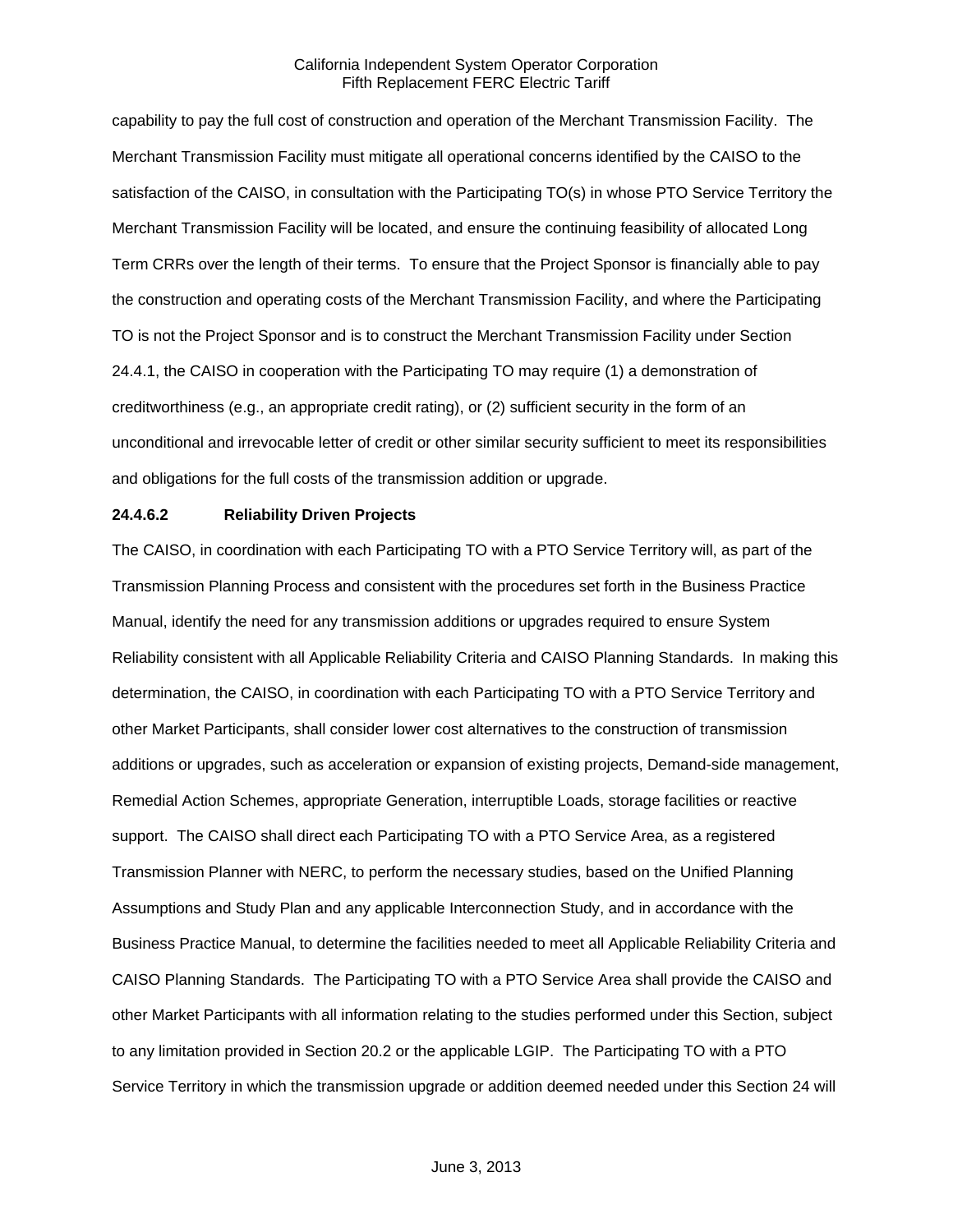have the responsibility to construct, own and finance, and maintain such transmission upgrade or addition. A reliability-driven upgrade or addition found to be needed pursuant to this section shall be subject to the provisions of Section 24.5 if such addition or upgrade also provides demonstrable economic or public policy benefits as described below. The CAISO will find that a needed reliabilitydriven transmission upgrade or addition also provides economic benefits if its economic benefits exceed ten (10) percent of its costs, consistent with the determination of costs and benefits for economicallydriven projects under Section 24.4.6.7 and in accordance with the procedures set forth in the Business Practice Manual. The CAISO will assess whether a needed reliability-driven upgrade or addition also serves to meet state or federal policy requirements or directives as specified in the Study Plan for the current planning cycle, in accordance with the procedures and criteria set forth in Section 24.4.6.6 and the Business Practice Manual. If the CAISO finds that a needed reliability upgrade or addition also is needed under Section 24.4.6.6, or eliminates or partially fills the need for a policy-driven transmission element found to be needed under Section 24.4.6.6, such addition or upgrade shall be subject to the provisions of Section 24.5.

#### **24.4.6.3 LCRIF Projects**

### **24.4.6.3.1 Proposals for LCRIFs**

The CAISO, CPUC, CEC, a Participating TO, or any other interested parties may propose a transmission addition as a Location Constrained Resource Interconnection Facility. A proposal shall include the following information, to the extent available:

- (a) Information showing that the proposal meets the requirements of Section 24.4.6.3.2; and
- (b) A description of the proposed facility, including the following information:
	- (1) Transmission studies demonstrating that the proposed facility satisfies Applicable Reliability Criteria and CAISO Planning Standards;
	- (2) Identification of the most feasible and cost-effective alternative transmission additions, which may include network upgrades, that would accomplish the objective of the proposal;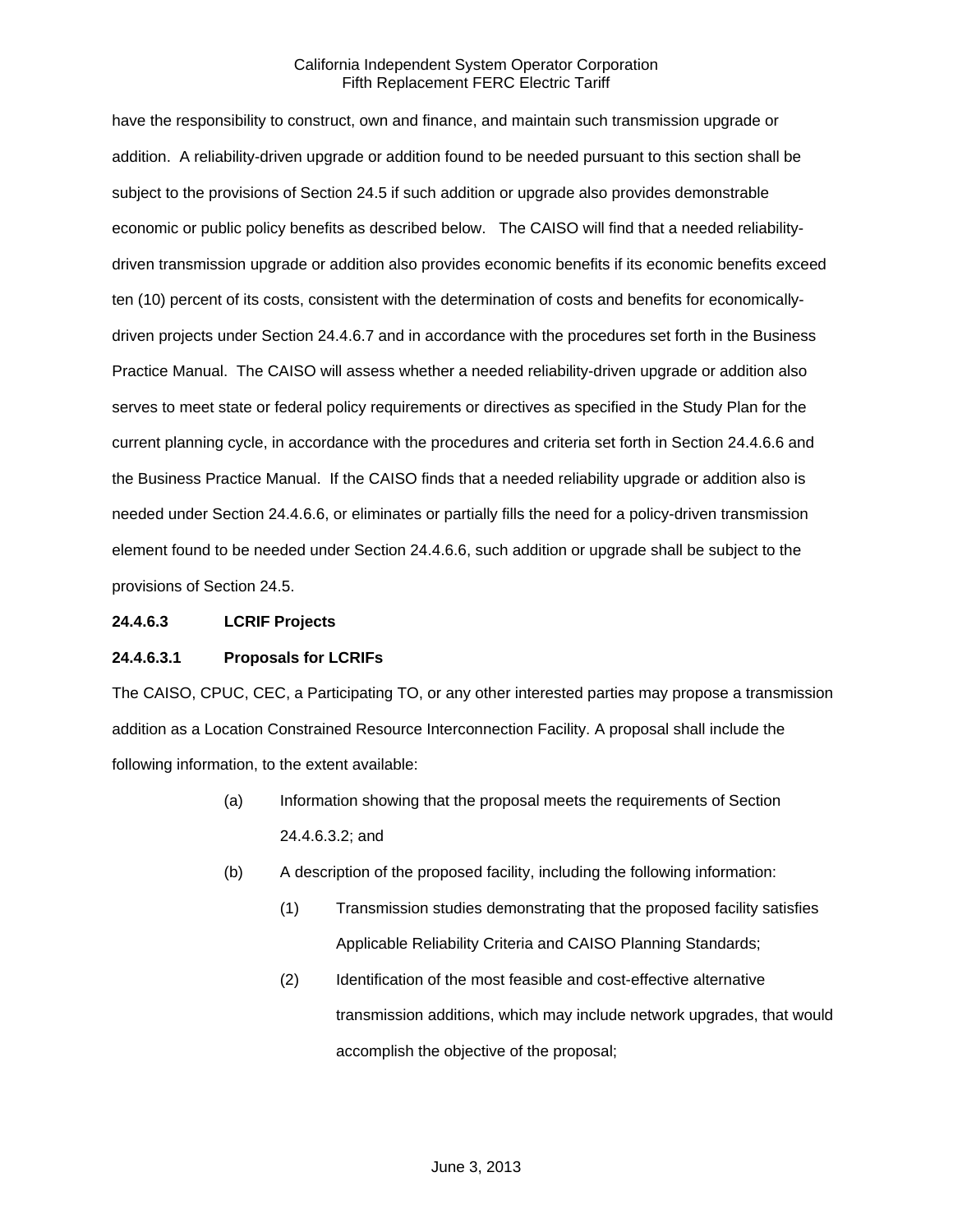- (3) A planning level cost estimate for the proposed facility and all proposed alternatives;
- (4) An assessment of the potential for the future connection of further transmission additions that would convert the proposed facility into a network transmission facility, including conceptual plans;
- (5) The estimated in-service date of the proposed facility; and
- (6) A conceptual plan for connecting potential LCRIGs, if known, to the proposed facility.

## **24.4.6.3.2 Criteria for Qualification as a LCRIF**

- (a) The CAISO shall conditionally approve a facility as a Location Constrained Resource Interconnection Facility if it determines that the facility is needed and all of the following requirements are met:
	- (1) The facility is to be constructed for the primary purpose of connecting to the CAISO Controlled Grid two (2) or more Location Constrained Resource Interconnection Generators in an Energy Resource Area, and at least one of the Location Constrained Resource Interconnection Generators is to be owned by an entity(ies) that is not an Affiliate of the owner(s) of another Location Constrained Resource Interconnection Generator in that Energy Resource Area;
	- (2) The facility will be a High Voltage Transmission Facility;
	- (3) At the time of its in-service date, the facility will not be a network facility and would not be eligible for inclusion in a Participating TO's TRR other than as an LCRIF; and
	- (4) The facility meets Applicable Reliability Criteria and CAISO Planning Standards.
- (b) The proponent of a facility that has been determined by the CAISO to meet the requirements of Section 24.4.6.3.2(a) shall provide the CAISO with information concerning the requirements of this subsection not less than ninety (90) days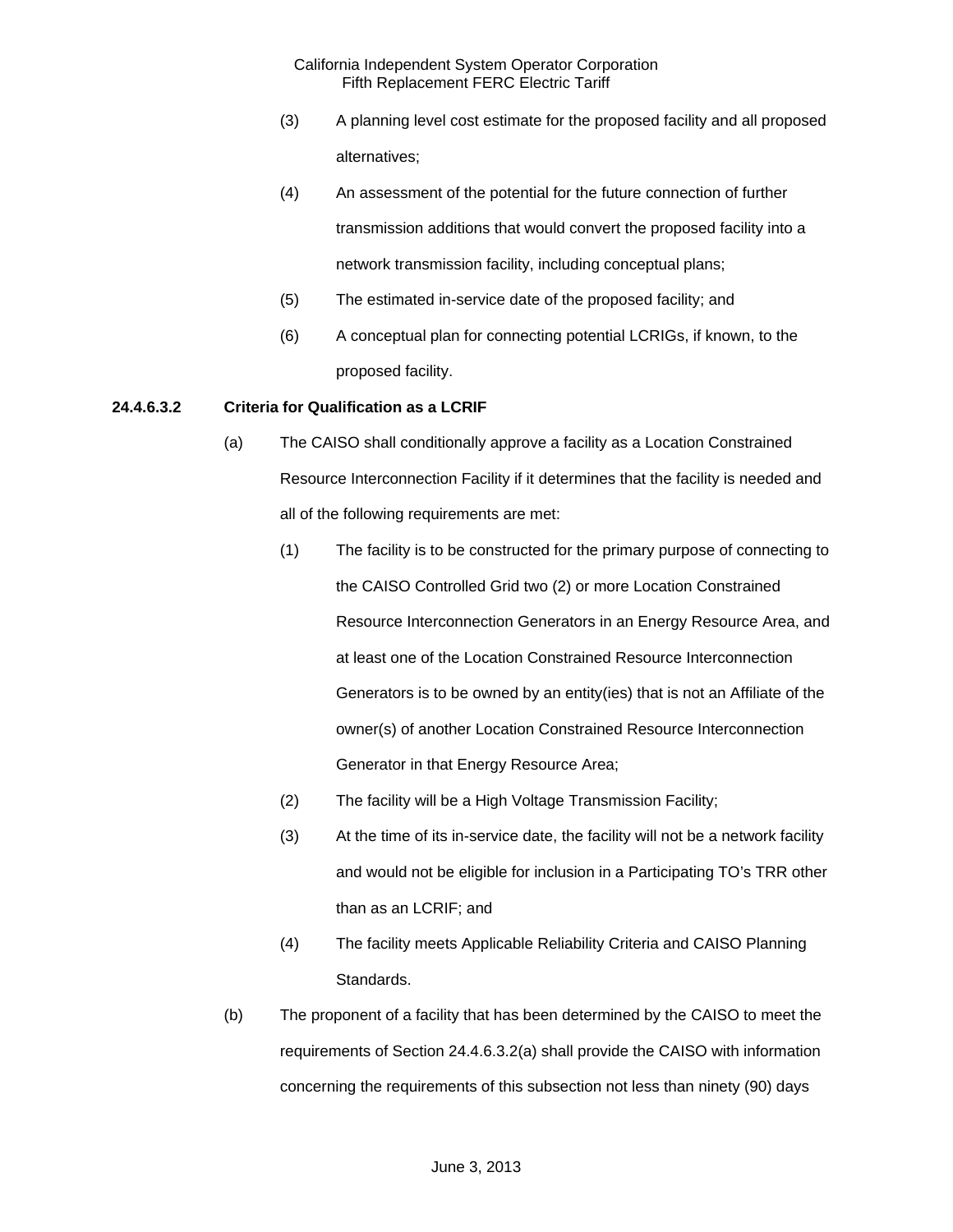prior to the planned commencement of construction, and the facility shall qualify as a Location Constrained Resource Interconnection Facility if the CAISO determines that both of the following requirements are met:

- (1) The addition of the capital cost of the facility to the High Voltage TRR of a Participating TO will not cause the aggregate of the net investment of all LCRIFs (net of the amount of the capital costs of LCRIFs to be recovered from LCRIGs pursuant to Section 26.6) included in the High Voltage TRRs of all Participating TOs to exceed fifteen (15) percent of the aggregate of the net investment of all Participating TOs in all High Voltage Transmission Facilities reflected in their High Voltage TRRs (net of the amount of the capital costs of LCRIFs to be recovered from LCRIGs pursuant to Section 26.6) in effect at the time of the CAISO's evaluation of the facility; and
- (2) Existing or prospective owners of LCRIGs have demonstrated their interest in connecting LCRIGs to the facility consistent with the requirements of Section 24.4.6.3.4, which establishes the necessary demonstration of interest.

# **24.4.6.3.3 Responsibilities of Participating Transmission Owner**

Each Participating TO shall report annually to the CAISO the amount of its net investment in LCRIFs (net of the amount of the capital costs of LCRIFs to be recovered from LCRIGs pursuant to Section 26.6), and its net investment in High Voltage Transmission Facilities reflected in its High Voltage TRR (net of the amount of the capital costs of LCRIFs to be recovered from LCRIGs pursuant to Section 26.6), to enable the CAISO to make the determination required under Section 24.4.6.3.2(b)(1).

# **24.4.6.3.4 Demonstration of Interest in a LCRIF**

A proponent of an LCRIF must demonstrate interest in the LCRIF equal to sixty (60) percent or more of the capacity of the facility in the following manner:

> (a) the proponent's demonstration must include a showing that LCRIGs that would connect to the facility and would have a combined capacity equal to at least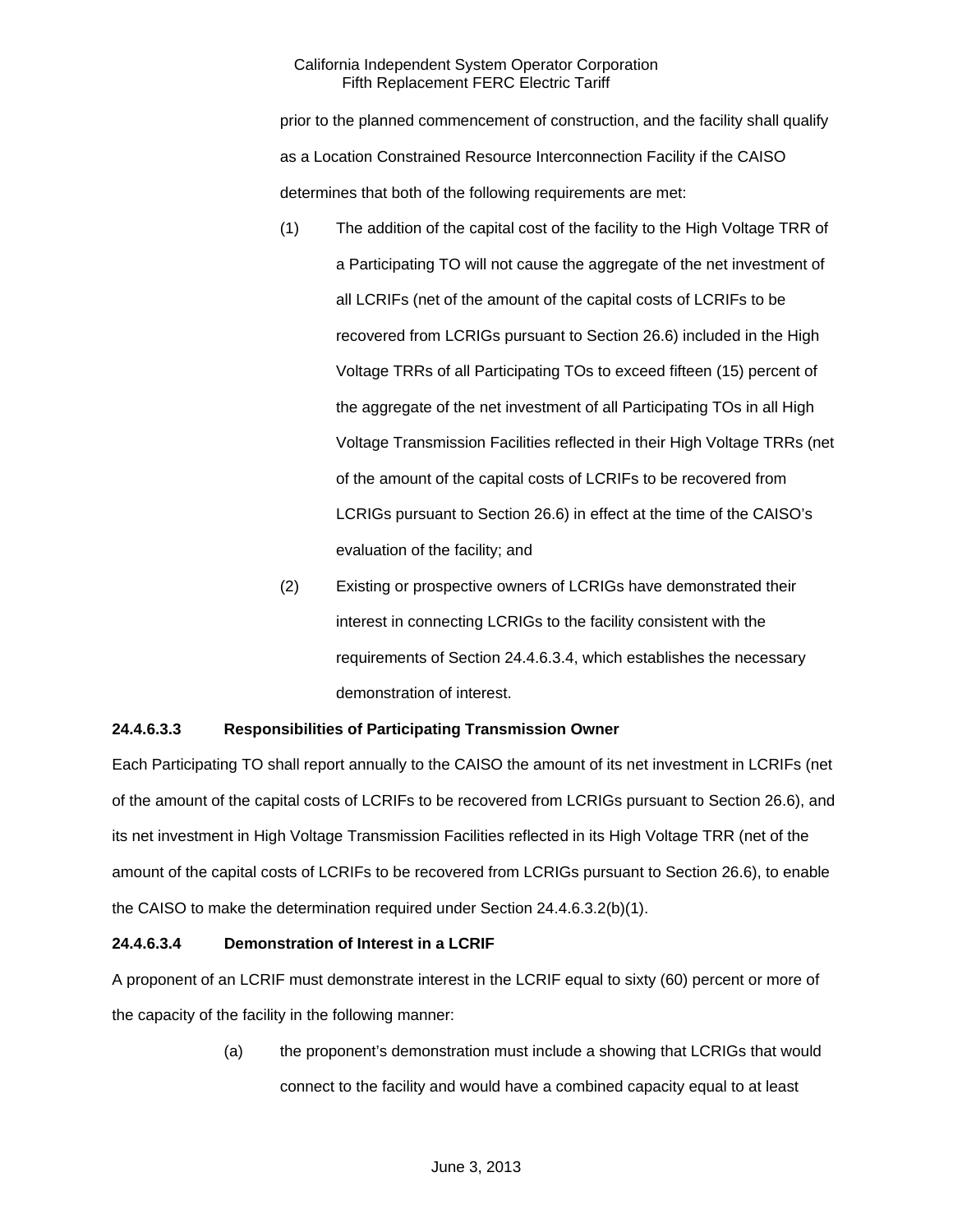twenty-five (25) percent of the capacity of the facility have executed Large Generator Interconnection Agreements or Small Generator Interconnection Agreements, as applicable; and

- $(b)$  to the extent the showing pursuant to Section 24.4.6.3.4(a) does not constitute sixty (60) percent of the capacity of the LCRIF, the proponent's demonstration of the remainder of the required minimum level of interest must include a showing that additional LCRIGs:
	- (1) in the case of Large Generating Facilities subject to the LGIP set forth in Appendix Y, have obtained Site Exclusivity or paid the Site Exclusivity Deposit in lieu of Site Exclusivity, provided that any Site Exclusivity Deposit paid pursuant to Section 3.5 of the LGIP set forth in Appendix Y shall satisfy this requirement, or, in the case of Large Generating Facilities subject to the LGIP set forth in Appendix U and Small Generating Facilities, have obtained control over their site or paid a deposit to the CAISO in the amount of \$250,000, which deposit shall be refundable if the LCRIF is not approved or is withdrawn by the proponent; and
	- (2) have demonstrated interest in the LCRIF by one of the following methods:
		- (i) executing a firm power sales agreement for the output of the LCRIG for a period of five (5) years or longer; or
		- (ii) in the case of Large Generating Facilities subject to the LGIP set forth in Appendix Y, filing an Interconnection Request and paying the Interconnection Study Deposit required by Section 3.5 of the LGIP set forth in Appendix Y; or
		- (iii) in the case of Large Generating Facilities subject to the LGIP set forth in Appendix U and Small Generating Facilities, being in the CAISO's interconnection queue and paying a deposit to the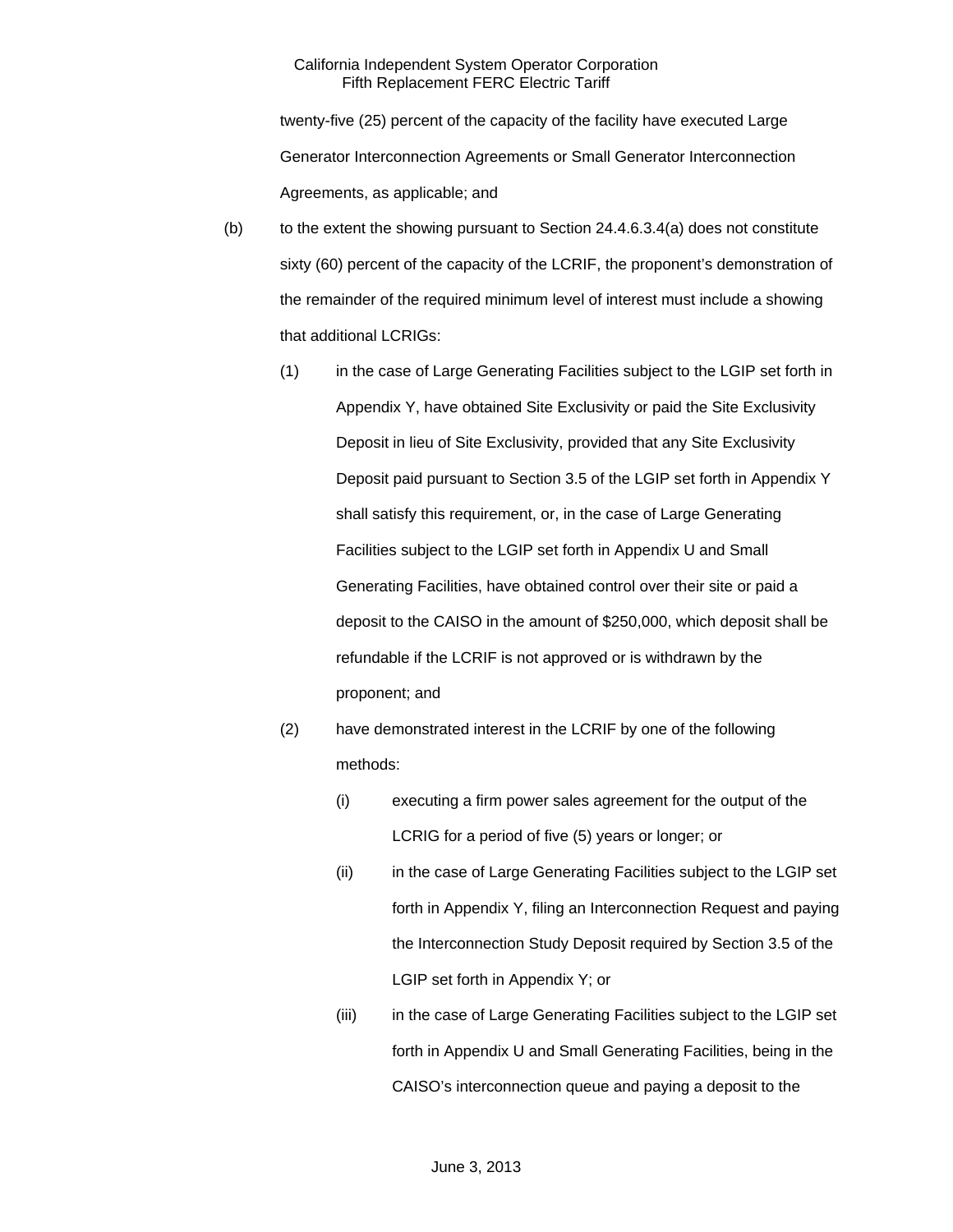> CAISO equal to the sum of the minimum deposits required of an Interconnection Customer for all studies performed in accordance with the Large Generator Interconnection Procedures (Appendix U) or Small Generator Interconnection Procedures (Appendix S), as applicable to the LCRIG, less the amount of any deposits actually paid by the LCRIG for such studies. The deposit shall be credited toward such study costs. If the LCRIF is not approved or is withdrawn by the proponent, any deposit paid under this provision shall be refundable to the extent it exceeds costs incurred by the CAISO for such studies; or

(iv) paying a deposit to the CAISO equal to five (5) percent of the LCRIG's pro rata share of the capital costs of a proposed LCRIF. The deposit shall be credited toward costs of Interconnection Studies performed in connection with the Large Generator Interconnection Procedures (Appendix U or Appendix Y, as applicable) or Small Generator Interconnection Procedures (Appendix S), whichever is applicable. If the LCRIF is not approved or is withdrawn by the proponent, any deposit paid under this provision shall be refundable to the extent it exceeds the costs incurred by the CAISO for such studies.

#### **24.4.6.3.5 Coordination With Non-Participating TOs**

In the event that a facility proposed as an LCRIF would connect to LCRIGs in an Energy Resource Area that would also be connected by a transmission facility that is in existence or is proposed to be constructed by an entity that is not a Participating TO and that does not intend to place that facility under the Operational Control of the CAISO, the CAISO shall coordinate with the entity owning or proposing that transmission facility through any regional planning process to avoid the unnecessary construction of duplicative transmission additions to connect the same LCRIGs to the CAISO Controlled Grid.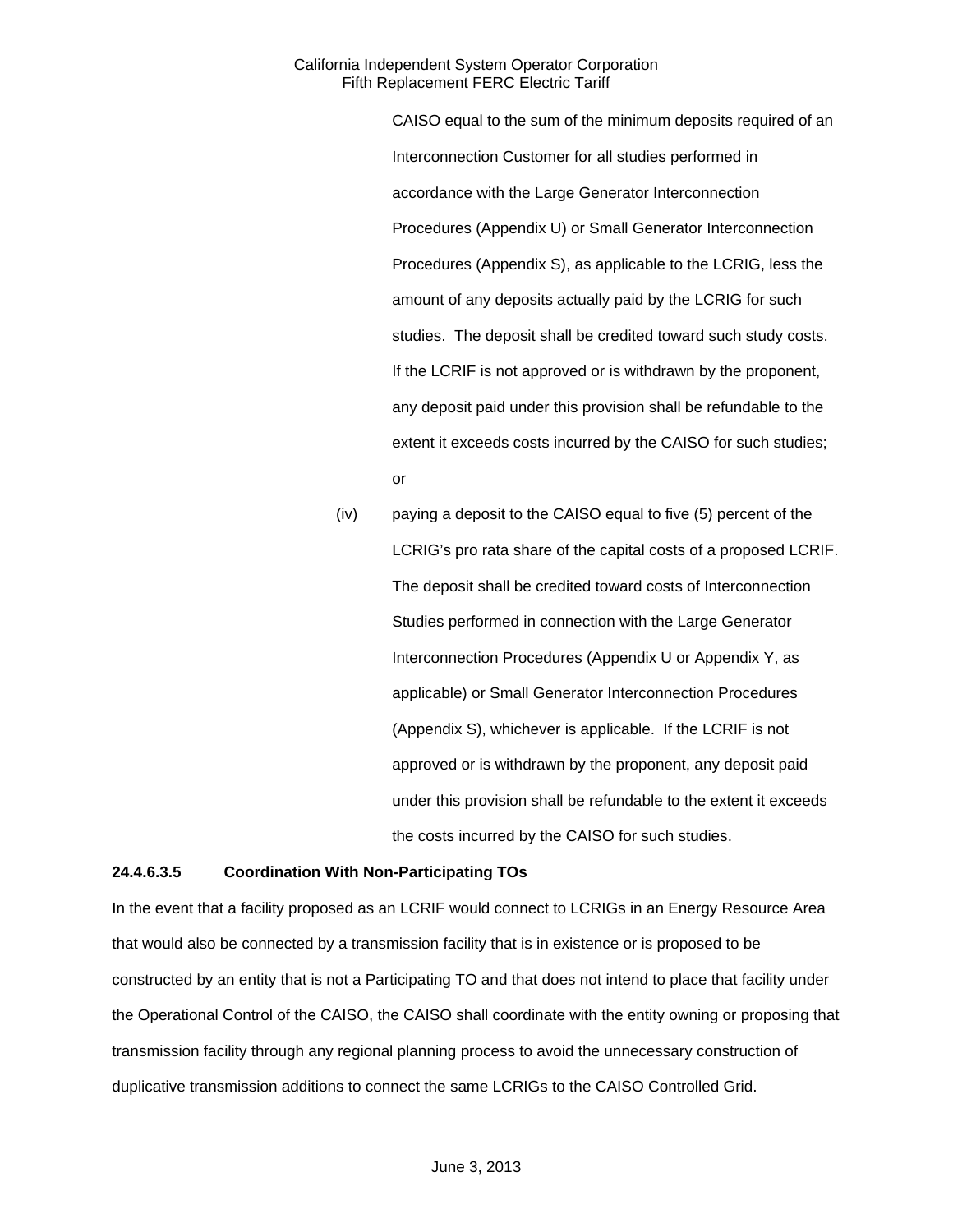# **24.4.6.3.6 Evaluation of LCRIFs**

In evaluating whether a proposed LCRIF that meets the requirements of Section 24.4.6.3.2 is needed, and for purposes of ranking and prioritizing LCRIF projects, the CAISO will consider the following factors:

- (a) Whether, and if so, the extent to which, the facility meets or exceeds applicable CAISO Planning Standards, including standards that are Applicable Reliability Criteria.
- (b) Whether, and if so, the extent to which, the facility has the capability and flexibility both to interconnect potential LCRIGs in the Energy Resource Area and to be converted in the future to a network transmission facility.
- (c) Whether the projected cost of the facility is reasonable in light of its projected benefits, in comparison to the costs and benefits of other alternatives for connecting Generating Units or otherwise meeting a need identified in the CAISO Transmission Planning Process, including alternatives that are not LCRIFs. In making this determination, the CAISO shall take into account, among other factors, the following:
	- (1) The potential capacity of LCRIGs and the potential Energy that could be produced by LCRIGs in each Energy Resource Area;
	- (2) The capacity of LCRIGs in the CAISO's interconnection process for each Energy Resource Area;
	- (3) The projected cost and in-service date of the facility in comparison with other transmission facilities that could connect LCRIGs to the CAISO Controlled Grid;
	- (4) Whether, and if so, the extent to which, the facility would provide additional reliability or economic benefits to the CAISO Controlled Grid; and
	- (5) Whether, and if so, the extent to which, the facility would create a risk of stranded costs.

# **24.4.6.4 Projects to Maintain the Feasibility of Long Term CRRs**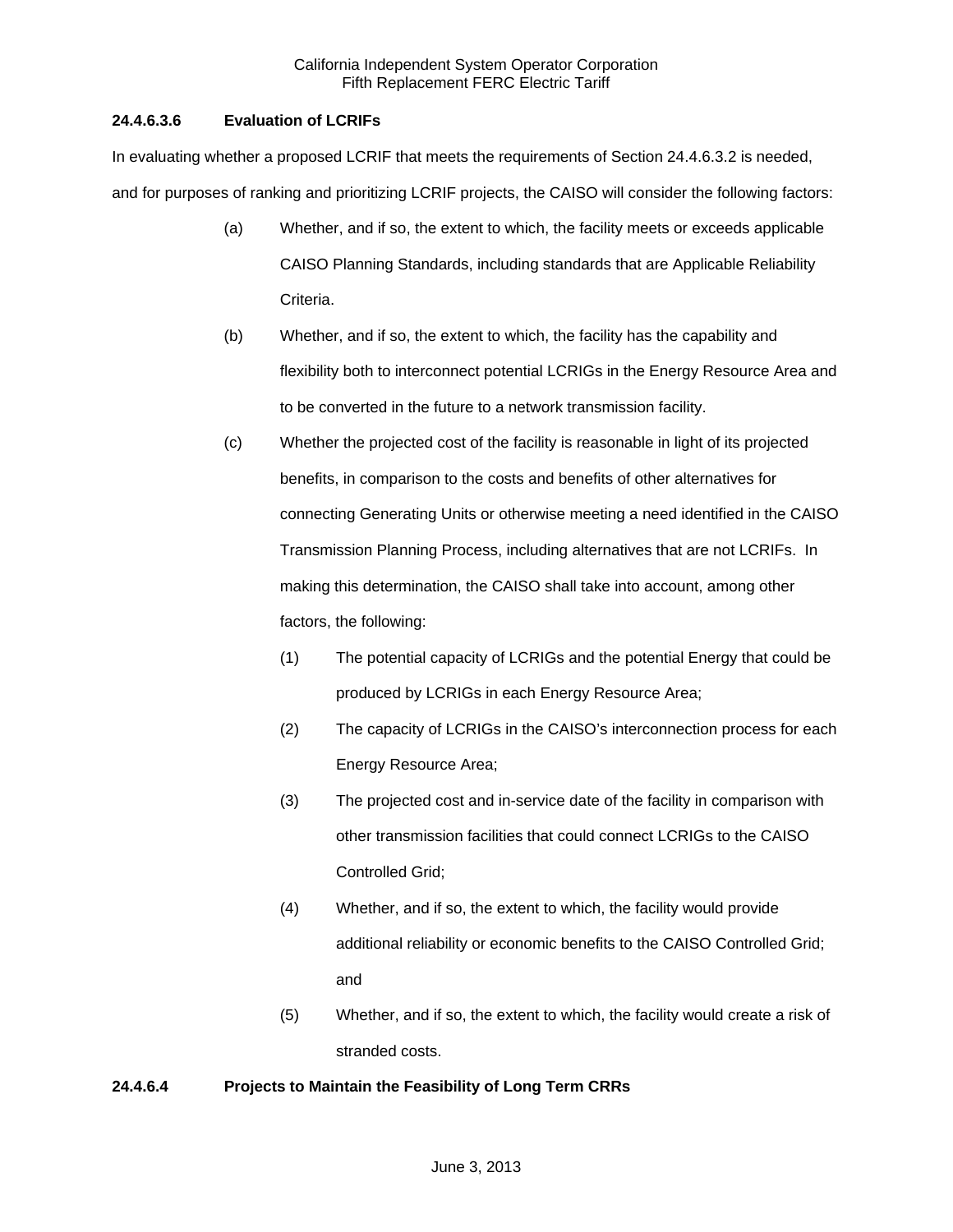The CAISO is obligated to ensure the continuing feasibility of Long Term CRRs that are allocated by the CAISO over the length of their terms. In furtherance of this requirement the CAISO shall, as part of its annual Transmission Planning Process cycle, test and evaluate the simultaneous feasibility of allocated Long Term CRRs, including, but not limited to, when acting on the following types of projects: (a) planned or proposed transmission projects; (b) Generating Unit or transmission retirements; (c) Generating Unit interconnections; and (d) the interconnection of new Load. Pursuant to such evaluations, the CAISO shall identify the need for any transmission additions or upgrades required to ensure the continuing feasibility of allocated Long Term CRRs over the length of their terms and shall publish Congestion Data Summary along with the results of the CAISO technical studies. In assessing the need for transmission additions or upgrades to maintain the feasibility of allocated Long Term CRRs, the CAISO, in coordination with the Participating TOs and other Market Participants, shall consider lower cost alternatives to the construction of transmission additions or upgrades, such as acceleration or expansion of existing projects; Demand-side management; Remedial Action Schemes; constrained-on Generation; interruptible Loads; reactive support; or in cases where the infeasible Long Term CRRs involve a small magnitude of megawatts, ensuring against the risk of any potential revenue shortfall using the CRR Balancing Account and uplift mechanism in Section 11.2.4. As part of the CAISO's Transmission Planning Process, the Participating TOs and Market Participants shall provide the necessary assistance and information to the CAISO to allow it to assess and identify transmission additions or upgrades that may be necessary under Section 24.4.6.4. To the extent a transmission upgrade or addition is deemed needed to maintain the feasibility of allocated Long Term CRRs in accordance with this Section and included in the CAISO's annual Transmission Plan, the CAISO will designate the Participating TO(s) with a PTO Service Territory in which the transmission upgrade or addition is to be located as the Project Sponsor(s), responsible to construct, own and finance, and maintain such transmission upgrade or addition. An upgrade or addition found to be needed pursuant to this section shall be subject to the provisions of Section 24.5 if such addition or upgrade also provides demonstrable economic or public policy benefits as described below. The CAISO will find that a transmission upgrade or addition needed to maintain the feasibility of allocated Long Term CRRs also provides economic benefits if its economic benefits exceed ten (10) percent of its costs, consistent with the determination of costs and benefits for economically-driven projects under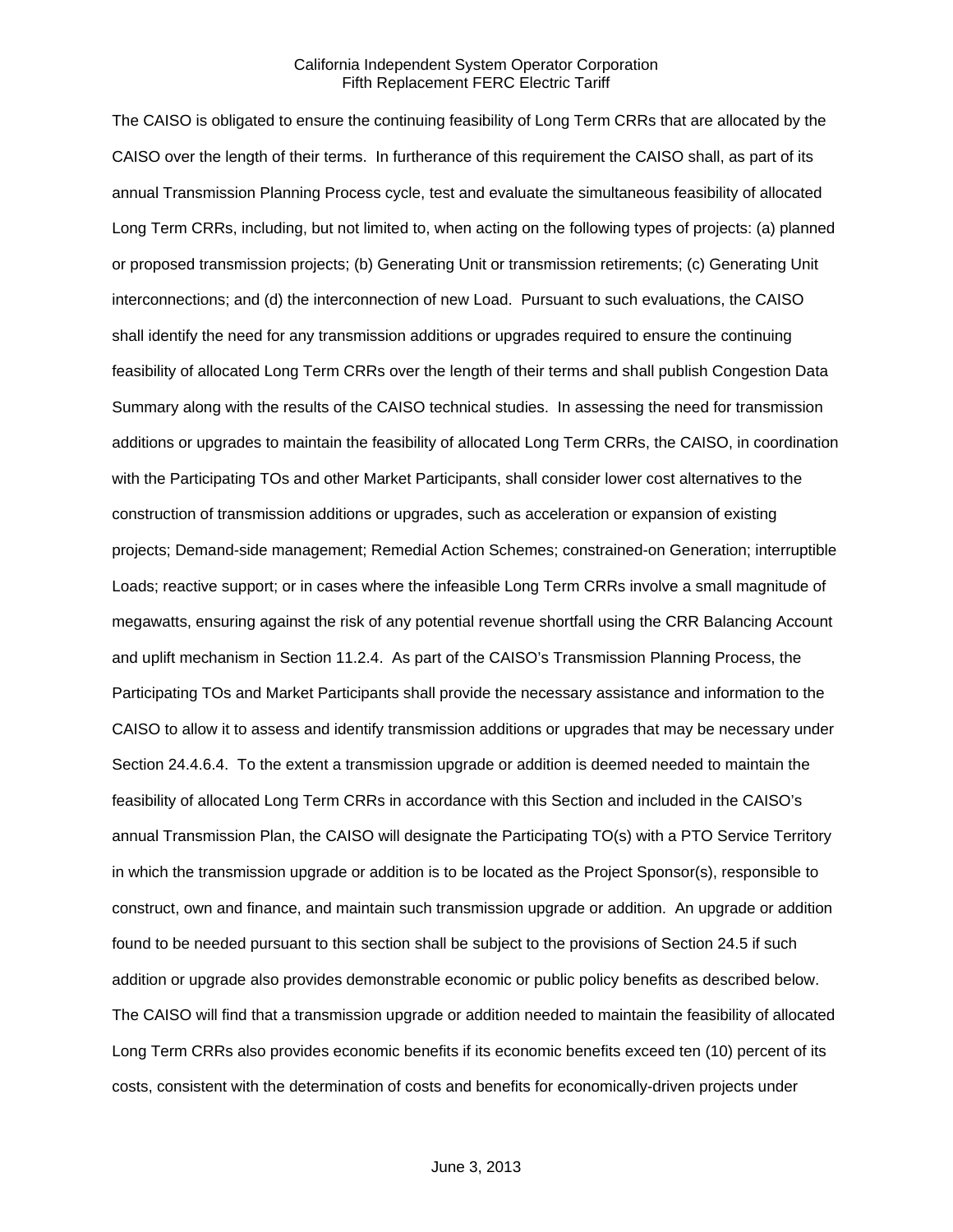Section 24.4.6.7 and in accordance with the procedures set forth in the Business Practice Manual. The CAISO will assess whether an upgrade or addition needed to maintain the feasibility of allocated Long Term CRRs also serves to meet state or federal policy requirements or directives as specified in the Study Plan for the current planning cycle, in accordance with the procedures and criteria set forth in Section 24.4.6.6 and the Business Practice Manual. If the CAISO finds that an upgrade or addition needed to maintain the feasibility of allocated Long Term CRRs also is needed under Section 24.4.6.6, or eliminates or partially fills the need for a policy-driven transmission element found to be needed under Section 24.4.6.6, such addition or upgrade shall be subject to the provisions of Section 24.5.

### **24.4.6.5 LGIP Network Upgrades**

Beginning with the 2011/2012 planning cycle, Network Upgrades originally identified during the Phase II Interconnection Study or Interconnection Facilities Study Process of the Large Generation Interconnection Process as set forth in Section 7 of Appendix Y that are not already included in a signed LGIA may be assessed as part of the comprehensive Transmission Plan if these Network Upgrades satisfy the following criteria:

- (a) The Network Upgrades consist of new transmission lines 200 kV or above, and have capital costs of \$100 million or greater;
- (b) The Network Upgrade is a new 500 kV substation that has capital costs of \$100 million or greater; or,
- (c) The Network Upgrades have a capital cost of \$200 million or more.

The CAISO will post a list of the Network Upgrades eligible for assessment in the Transmission Planning Process in accordance with the schedule set forth in the applicable Business Practice Manual. Network Upgrades included in the comprehensive Transmission Plan may include additional components not included in the Network Upgrades originally identified during the Phase II Interconnection Study or may be expansions of the Network Upgrades originally identified during the Phase II Interconnection Study if the CAISO determines during the Transmission Planning Process that such components or expansions are needed as additional elements under section 24.1. Network Upgrades identified in the LGIP Phase II studies but not assessed in the Transmission Planning Process will be included in Large Generator Interconnection Agreements, as appropriate. Network Upgrades assessed in the Transmission Planning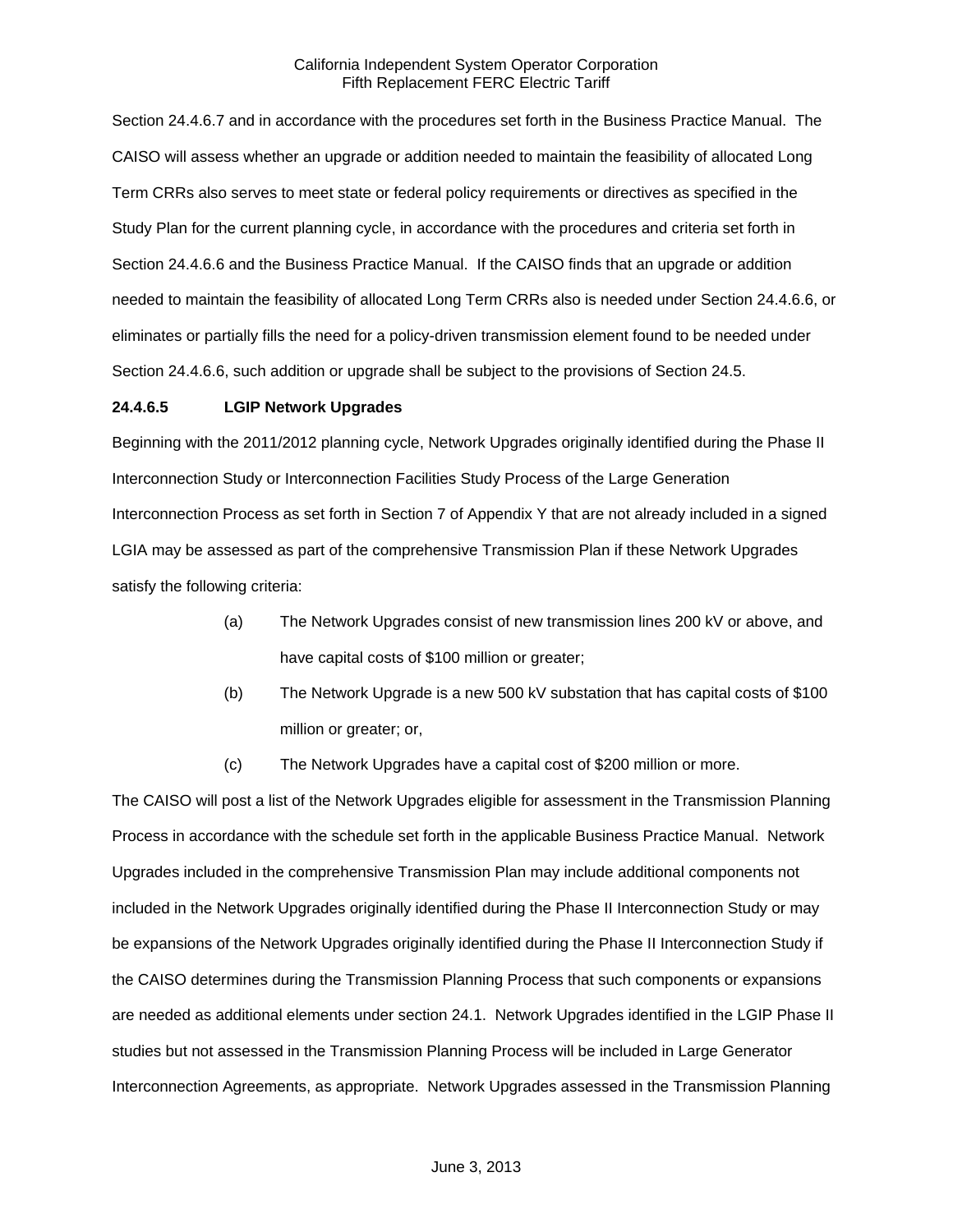Process but not modified or replaced will be included in Large Generator Interconnection Agreements, as appropriate. Construction and ownership of Network Upgrades specified in the comprehensive Transmission Plan under this section, including any needed additional components or expansions, will be the responsibility of the Participating TO if the Phase II studies identified the original upgrade as needed and such upgrade has not yet been set forth in an executed Large Generator Interconnection Agreement. To the extent that additional components or expansions to Network Upgrades remain the responsibility of the Participating TO and such Network Upgrades are subsequently abandoned, the Participating TO shall be presumed to be eligible, subject to prudency and any other applicable review by FERC, to include in its TRR the costs of such Network Upgrades if the costs attributable to the abandonment of such Network Upgrades (as modified, replaced or otherwise reconfigured in the Transmission Planning Process) exceed the amounts funded by Interconnection Customers pursuant to Appendix Y. This presumption shall not apply in the case of Network Upgrades which the applicable Participating TO agreed to up-front fund independent of any obligation to fund pursuant to the Transmission Planning Process. If, through the Transmission Planning Process, the CAISO identifies any additional components or expansions of Network Upgrades that result in the need for other upgrades or additions, the responsibility to build and own such additions or upgrades will be determined by this Section 24, according to the category of those other upgrades or additions. Any decision in the Transmission Planning Process to modify Network Upgrades identified in the Large Generator Interconnection Process will not increase the cost responsibility of the Interconnection Customer as described in Appendix Y, Section 7. Category 1 policydriven elements identified under Section 24.4.6.7 could supplant the need for LGIP Network Upgrades that would be developed in subsequent Generator Interconnection Process cycles. To the extent that a Category 1 policy-driven element eliminates or downsizes the need for a Network Upgrade, the Interconnection Customer's cost responsibility for such Network Upgrade shall be eliminated or reduced. Any financial security posting shall be adjusted accordingly.

#### **24.4.6.6 Policy-Driven Elements**

Once the CAISO has identified projects needed to maintain reliability, LCRIF projects eligible for conditional or final approval, projects needed to maintain long-term CRR feasibility, qualified Merchant Transmission Facility projects, and needed LGIP Network Upgrades as described in Section 24.4.6.5, the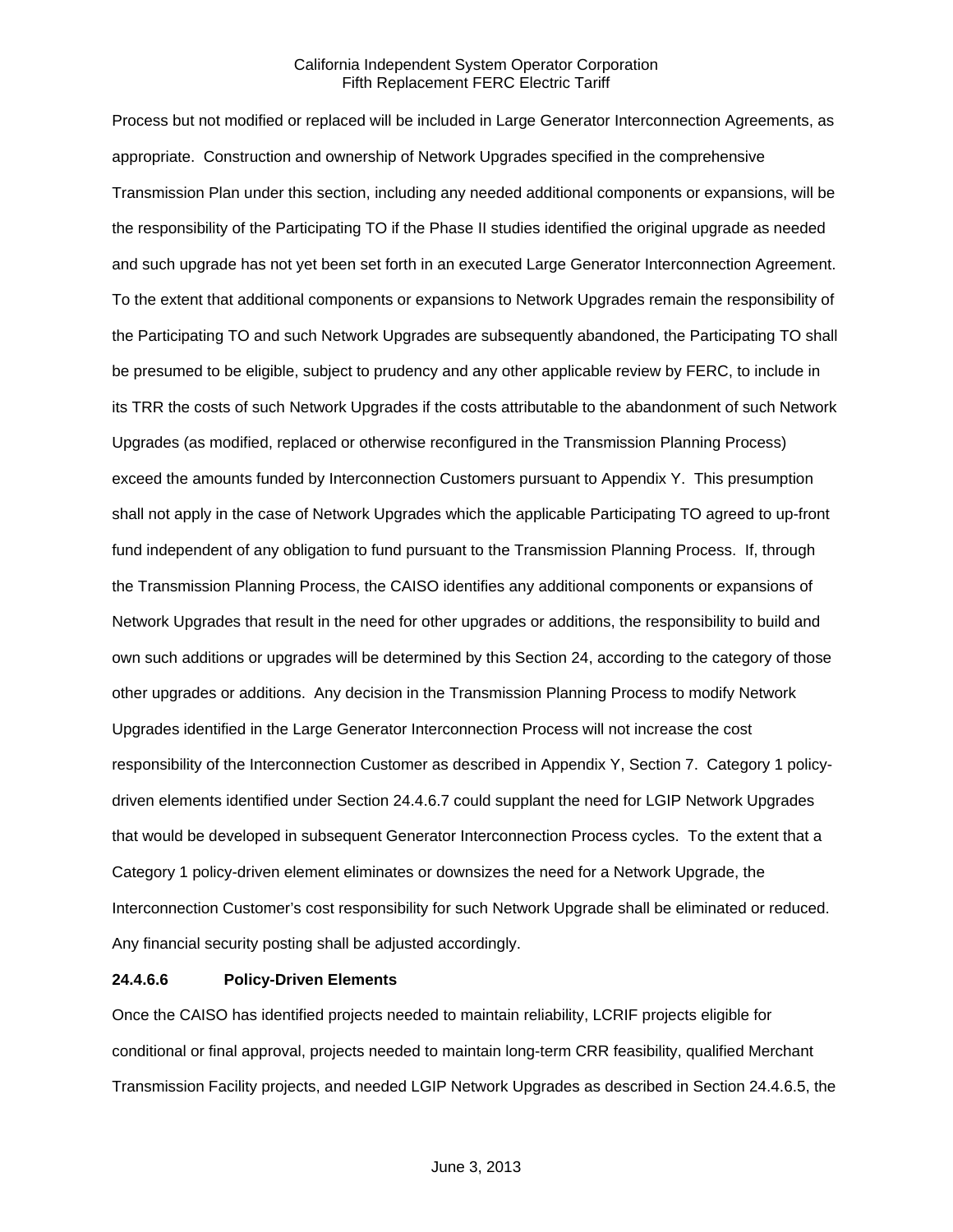CAISO may evaluate transmission upgrade and addition elements needed to meet state or federal policy requirements or directives as specified in the Study Plan pursuant to Section 24.3.2(i). Policy-driven transmission upgrade or addition elements will be either Category 1 or Category 2. Category 1 are those elements which under the criteria of this section are found to be needed elements and are recommended for approval as part of the comprehensive Transmission Plan in the current cycle. Category 2 are those elements that could be needed to achieve state or federal policy requirements or directives but have not been found to be needed in the current planning cycle based on the criteria set forth in this section. Elements identified in this section and not identified in Section 24.4.6.5 as the responsibility of the Participating TO to build will be open for Project Sponsor solicitation during Phase 3. The CAISO will determine the need for, and identify such policy-driven transmission upgrade or addition elements that efficiently and effectively meet applicable policies under alternative resource location and integration assumptions and scenarios, while mitigating the risk of stranded investment. The CAISO will create a baseline scenario reflecting the assumptions about resource locations that are most likely to occur and one or more reasonable stress scenarios that will be compared to the baseline scenario. Any transmission upgrade or addition elements that are included in the baseline scenario and at least a significant percentage of the stress scenarios may be Category 1 elements. Transmission upgrades or additions that are included in the base case, but which are not included in any of the stress scenarios or are included in an insignificant percentage of the stress scenarios, generally will be Category 2 elements, unless the CAISO finds that sufficient analytic justification exists to designate them as Category 1. In such cases, the ISO will make public the analysis upon which it based its justification for designating such facilities as Category 1 rather than Category 2. In this process, the CAISO will consider the following criteria:

- (a) commercial interest in the resources in the applicable geographic area (including renewable energy zones) accessed by potential transmission elements as evidenced by signed and approved power purchase agreements and interconnection agreements;
- (b) the results and identified priorities of the California Public Utilities Commission's or California Local Regulatory Authorities' resource planning processes;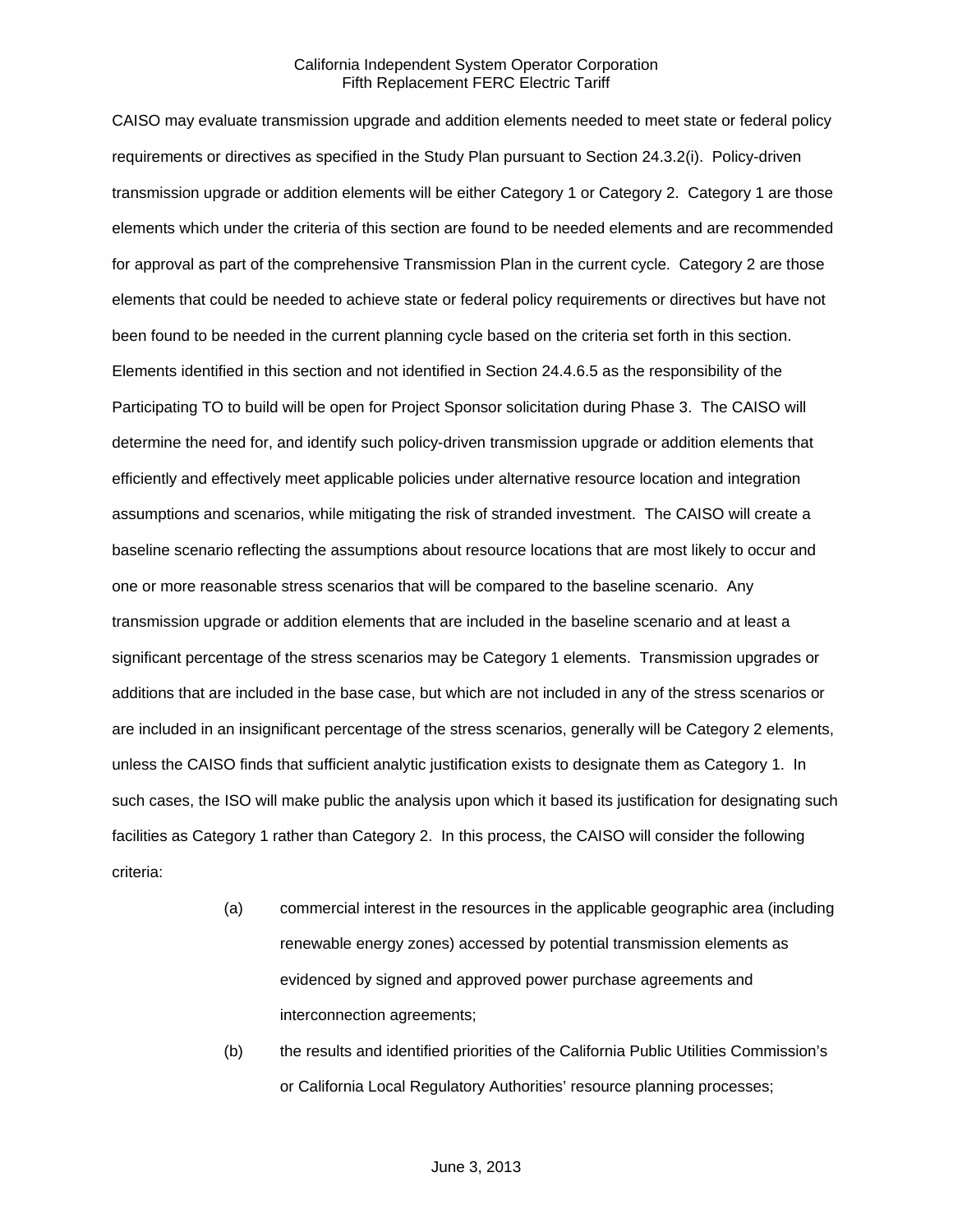- (c) the expected planning level cost of the transmission element as compared to the potential planning level costs of other alternative transmission elements;
- (d) the potential capacity (MW) value and energy (MWh) value of resources in particular zones that will meet the policy requirements, as well as the cost supply function of the resources in such zones;
- (e) the environmental evaluation, using best available public data, of the zones that the transmission is interconnecting as well as analysis of the environmental impacts of the transmission elements themselves; the extent to which the transmission element will be needed to meet Applicable Reliability Criteria or to provide additional reliability or economic benefits to the ISO grid;
- (f) potential future connections to other resource areas and transmission elements;
- (g) resource integration requirements and the costs associated with these requirements in particular resource areas designated pursuant to policy initiatives;
- (h) the potential for a particular transmission element to provide access to resources needed for integration, such as pumped storage in the case of renewable resources;
- (i) the effect of uncertainty associated with the above criteria, and any other considerations, that could affect the risk of stranded investment; and
- (j) the effects of other additions or upgrades being considered for approval during the planning process.

# **24.4.6.7 Economic Studies and Mitigation Solutions**

Once the CAISO has identified projects needed to maintain reliability, LCRIF projects eligible for conditional or final approval, qualified merchant transmission projects and policy driven elements, the CAISO will conduct the High Priority Economic Planning Studies selected under Section 24.4.4 and any other studies that the CAISO concludes are necessary to determine whether additional transmission upgrades and additions, or modifications to identified transmission projects or elements, are necessary to address: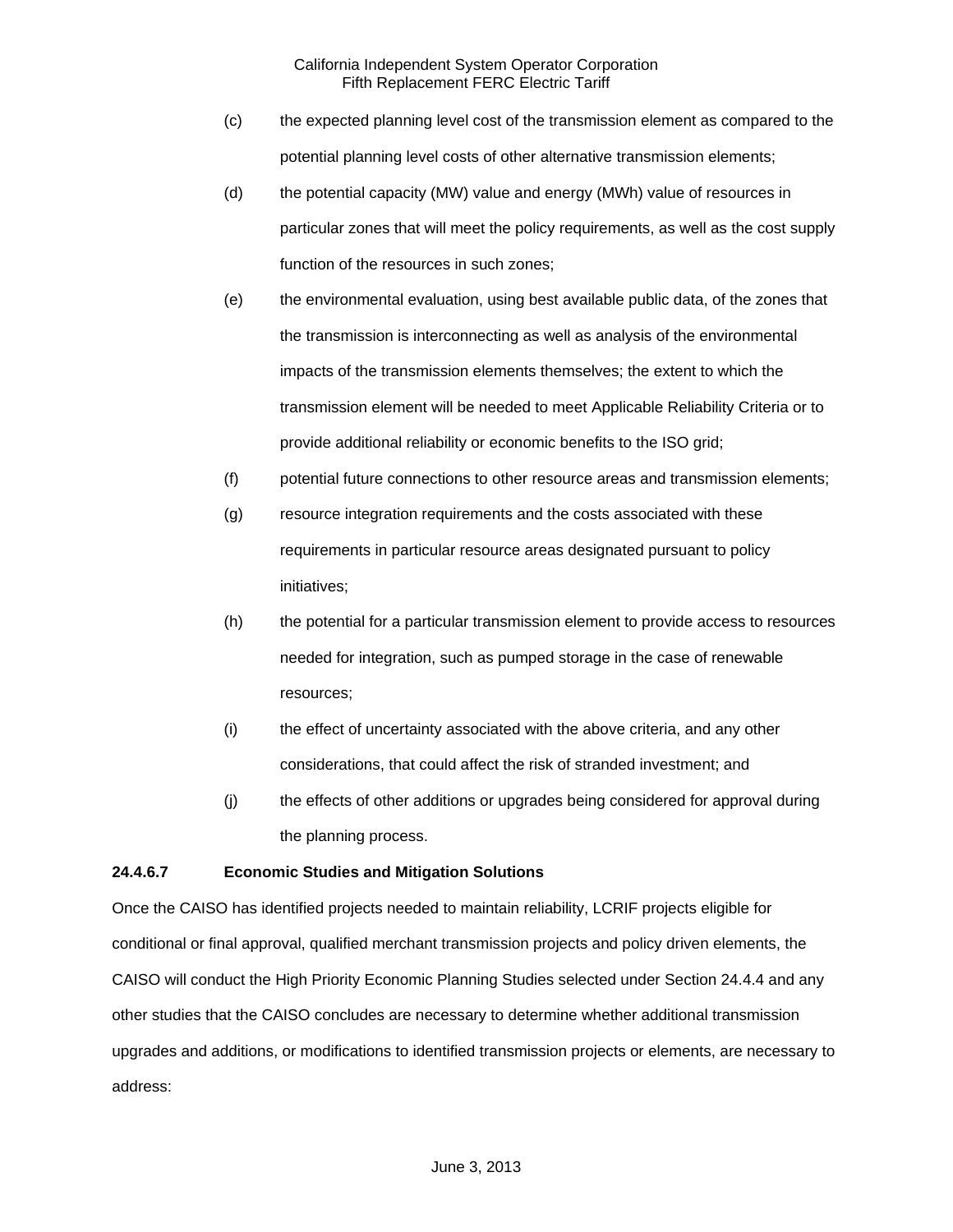- (a) Congestion identified by the CAISO in the Congestion Data Summary published for the applicable Transmission Planning Process cycle and the magnitude, duration, and frequency of that Congestion;
- (b) Local Capacity Area Resource requirements;
- (c) Congestion projected to increase over the planning horizon used in the Transmission Planning Process and the magnitude of that Congestion; or
- (d) Integration of new generation resources or loads on an aggregated or regional basis.

In determining whether to additional elements are needed, the CAISO shall consider the degree to which, if any, the benefits of the solutions outweigh the costs, in accordance with the procedures set forth in the Business Practice Manual. The benefits of the mitigation solutions may include a calculation of any reduction in production costs, Congestion costs, Transmission Losses, capacity or other electric supply costs resulting from improved access to cost-efficient resources. The cost of the mitigation solution must consider any estimated costs identified under Section 24.4.6.4 to maintain the simultaneous feasibility of allocated Long Term CRRs for the length of their term. The CAISO, in determining whether a particular solution is needed, shall also consider the comparative costs and benefits of viable alternatives to the particular transmission element, including: (1) other potential transmission upgrades or additions, including those being considered or proposed during the Transmission Planning Process; (2) acceleration or expansion of any transmission upgrade or addition already approved by the CAISO Governing Board or included in any CAISO annual Transmission Plan, and (3) non-transmission alternatives, including demand-side management. Transmission upgrades and addition elements that are identified under this Section 24.4.6.7, other than reliability-driven projects, LCRIF projects eligible for conditional or final approval and qualified Merchant Transmission Facility projects, will be open for bid and Project Sponsor solicitation in Phase 3.

### **24.4.6.8 Projects Submitted in Prior Request Windows**

During Phase 2 of the 2010/2011 Transmission Planning Cycle, the CAISO will evaluate the specific project proposals submitted during the 2008 and 2009 request windows. If any of these 2008 or 2009 request window proposals is found by the CAISO to be needed as a Category 1 policy-driven or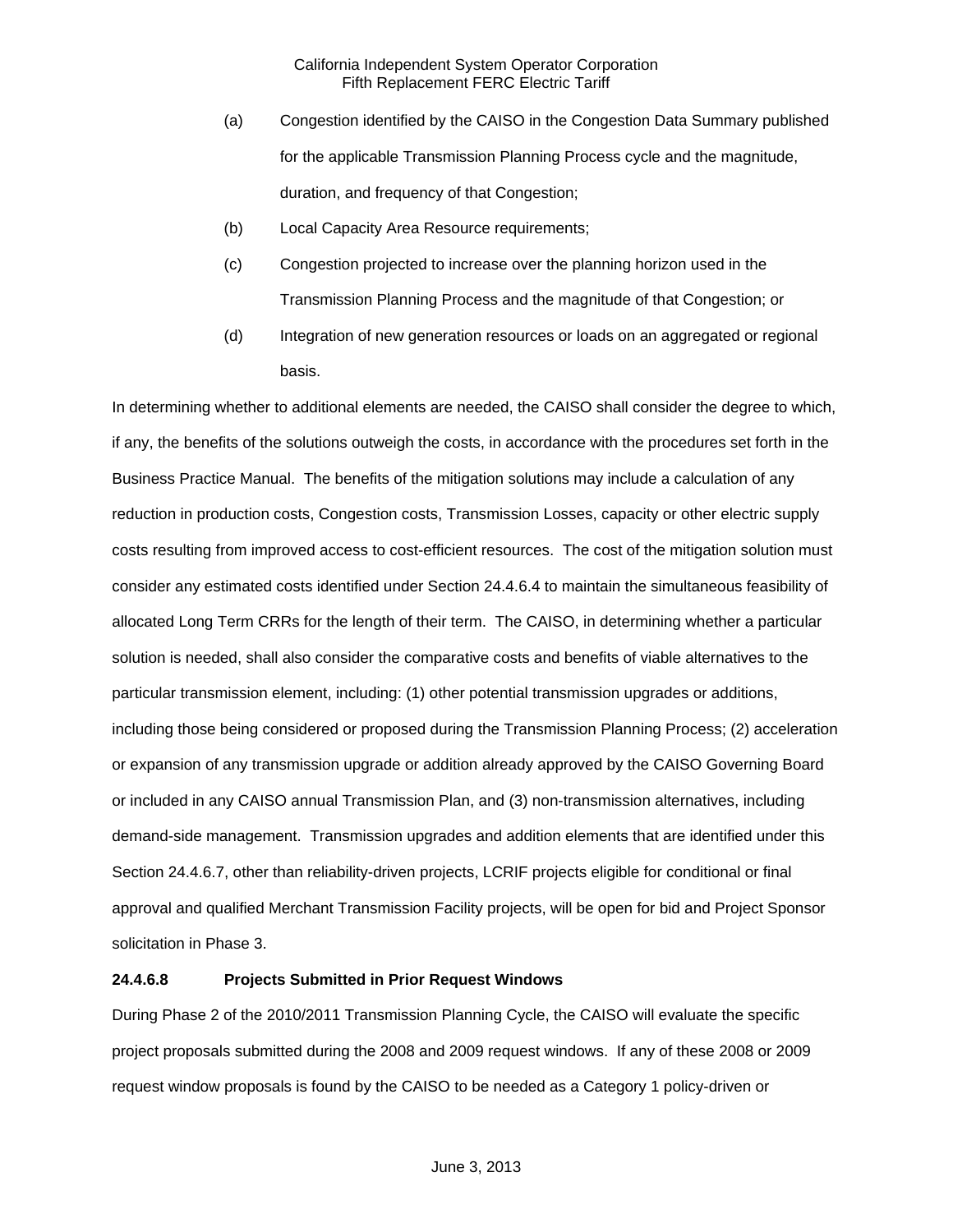economically-driven element, using the criteria for approval of transmission elements under sections 24.4.6.6 or 24.4.6.7, the project will be included in the comprehensive 2010/2011 Transmission Plan. Upon Board approval of the Transmission Plan, the Project Sponsor that submitted the proposal will be approved to finance, own and construct the approved additions and upgrades provided that Project Sponsor meets the criterion specified in Section 24.5.2.1(c). If a 2008 or 2009 request window proposal is found to be needed as a Category 2 policy-driven element in the 2010-2011 Transmission Planning Cycle, and that Category 2 policy-driven element is reclassified as a Category 1 policy-driven element in the 2011-2012 Transmission Planning Cycle, the Project Sponsor that submitted the proposal will be approved to finance, own and construct the element, provided that Project Sponsor meets the criterion specified in Section 24.5.2.1(c). If competing projects have been submitted by multiple Project Sponsors in the 2008 and 2009 request windows for the same elements in the 2010/2011 comprehensive Transmission Plan, the CAISO will approve one of those Project Sponsors to build and own the project based on the criteria specified in Section 24.5.2.3. To the extent that competing project proposals for the same policy-driven or economically-driven element were submitted in both the 2008 and 2009 request windows, the CAISO will give priority to the proiect proposals submitted in the 2008 request window.

### **24.4.7 Description of Transmission Elements**

The transmission elements identified in the draft and final comprehensive Transmission Plan will provide sufficient engineering detail to permit Project Sponsors to submit complete proposals, under section 24.5.1 to build certain transmission elements. As further described in the Business Practice Manual, such details may include, but are not limited to:

- (a) Minimum Conductor Ampacity;
- (b) Approximate Line impedance required;
- (c) Approximate Series compensation levels;
- (d) Substation bus and breaker configuration;
- (e) Breaker clearing times;
- (f) Transformer characteristics (capacity, impedance, tap range);
- (g) Minimum Shunt capacitor and reactor sizes;
- (h) Minimum FACTS device specifications;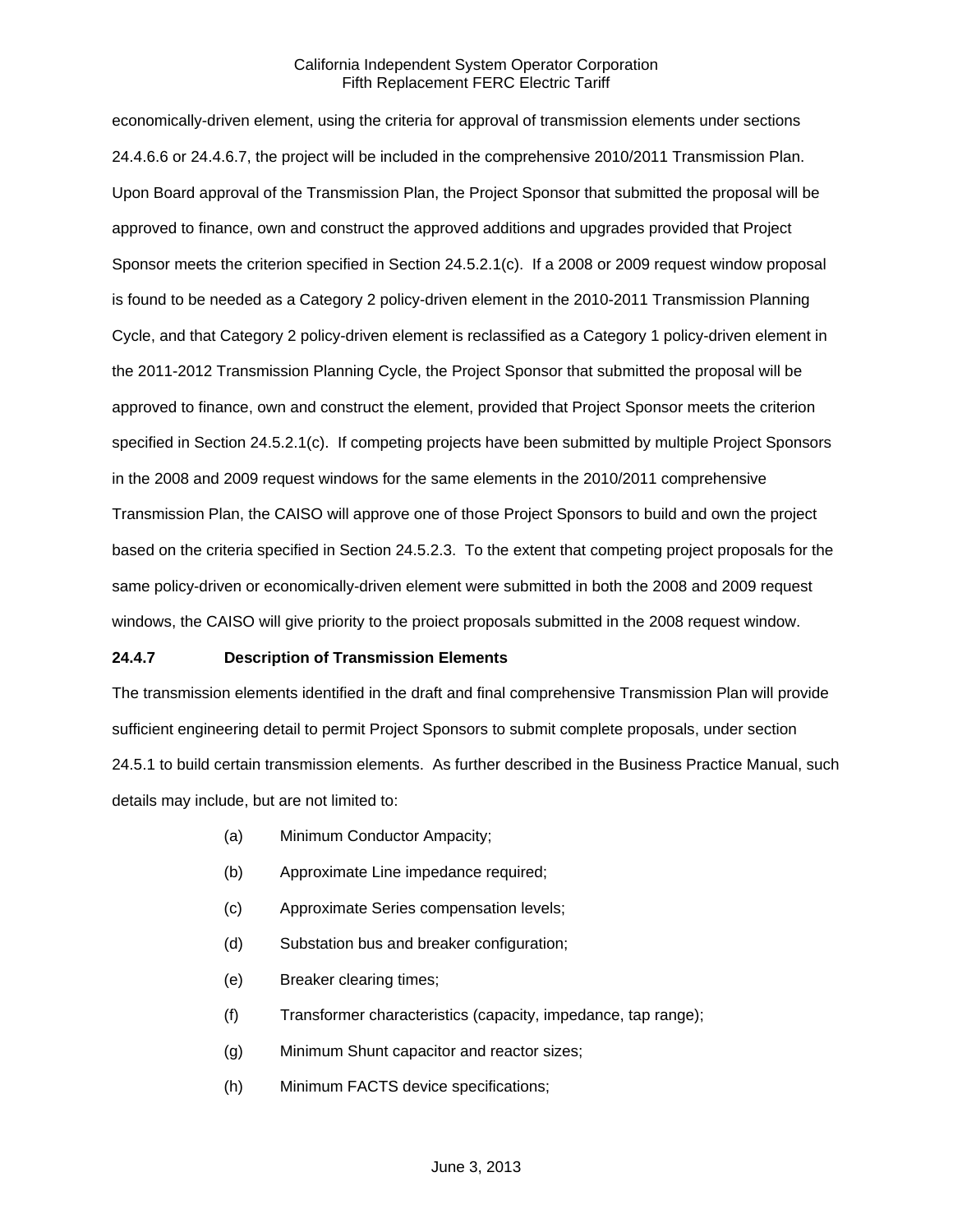- (i) SPS requirements;
- (j) Planning level cost estimates;
- (k) Projected in-service date.

## **24.4.8 Additional Contents of Comprehensive Transmission Plan**

In addition to the detailed descriptions of specific needed addition and upgrade projects and elements, the draft and final comprehensive Transmission Plan may include: (1) the results of technical studies performed under the Study Plan; (2) determinations and recommendations regarding the need for identified transmission upgrade and addition projects and elements; (3) assessments of transmission upgrades and additions submitted as alternatives to the potential solutions to transmission needs identified by the CAISO and studied during the Transmission Planning Process cycle; (4) results of Economic Planning Studies (except for the 2010/2011 cycle); (5) an update on the status of transmission upgrades or additions previously approved by the CAISO, including identification of mitigation plans, if necessary, to address any potential delay in the anticipated completion of an approved transmission upgrade or addition; and (6) a description of transmission addition and upgrade projects with an estimated capital investment of \$50 million or more submitted through the Request Window and for which additional studies are required before being presented to the CAISO Governing Board for approval following completion of the studies; and (7) a description of Category 2 transmission upgrade or addition elements recommended for consideration in future planning cycles.

#### **24.4.9 Phase 2 Stakeholder Process**

(a) According to the schedule and procedures set forth in the Business Practice Manual, the CAISO will schedule one (1) public meeting after the CAISO technical study results have been posted and Participating TOs have submitted (i) the results of technical studies conducted at the direction of the CAISO (if applicable); and (ii) reliability-driven projects and mitigation solutions. All stakeholder meetings, web conferences, or teleconferences shall be noticed by Market Notice. Interested parties will be provided a minimum two (2) week period to provide written comments regarding the technical study results and the proposals submitted by the Participating TOs.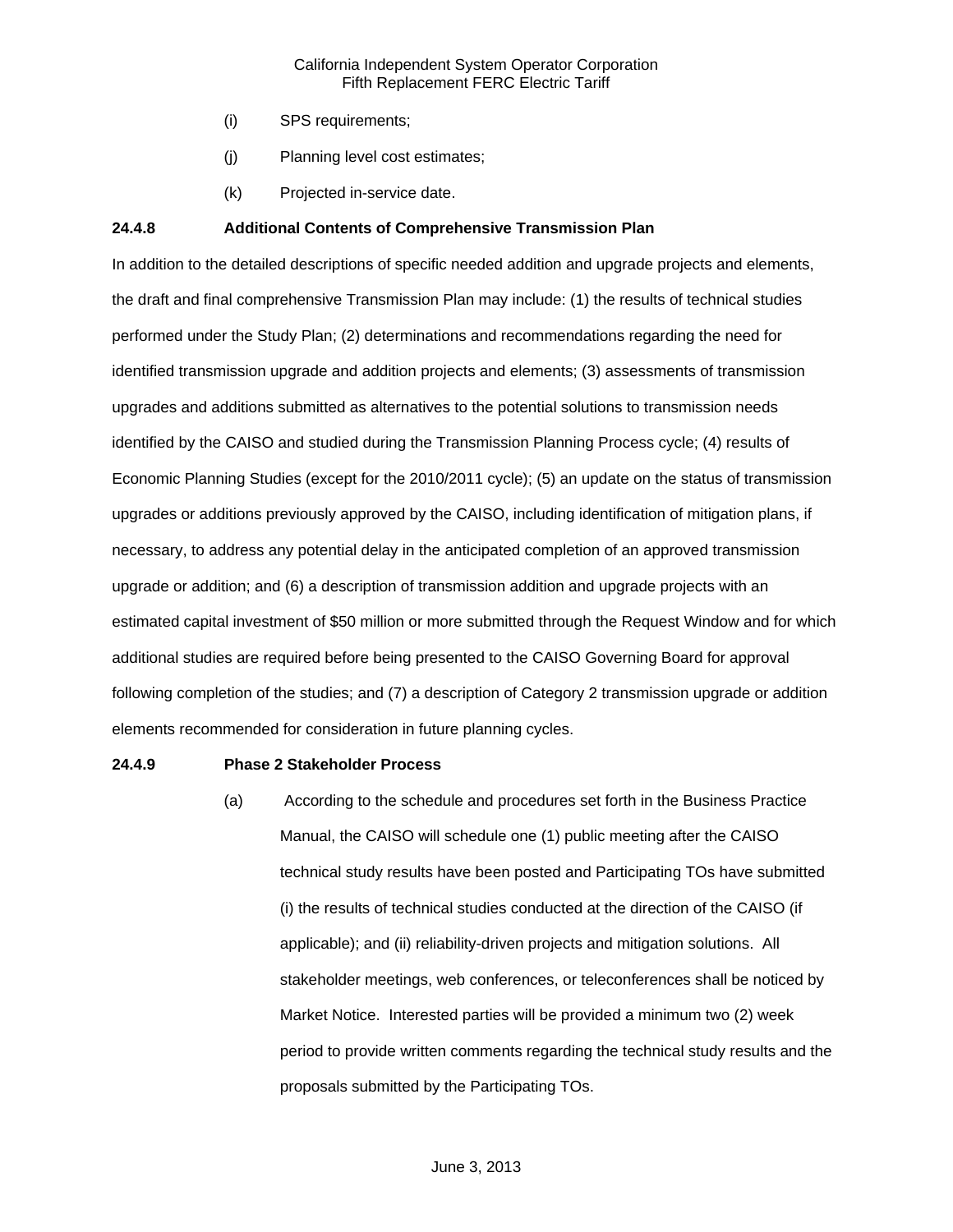- (b) The CAISO will schedule at least one (1) other public meeting before the draft comprehensive Transmission Plan is posted to provide information about any policy-driven element evaluations or economic planning studies that have been completed since the prior public meeting was held, as well as updated information about any studies or evaluations that are still in progress. Notice of such meeting, web conference or teleconference will be provided to stakeholders via Market Notice.
- (c) In accordance with the schedule and procedures in the Business Practice Manual, but not less than one-hundred and twenty (120) days after the results of the CAISO's technical studies are posted and not less than six (6) weeks after the Request Window closes, the CAISO will post a draft comprehensive Transmission Plan. The CAISO will subsequently conduct a public conference regarding the draft comprehensive Transmission Plan and solicit comments, consistent with the timelines and procedures set forth in the Business Practice Manual. Additional meetings, web conferences, or teleconferences may be scheduled as needed. All stakeholder meetings, web conferences, or teleconferences shall be noticed by Market Notice and such notice shall be posted to the CAISO Website. After consideration of comments, the CAISO will post the revised draft comprehensive Transmission Plan to the CAISO Website.

### **24.4.10 Transmission Plan Approval Process**

The revised draft comprehensive Transmission Plan, along with the stakeholder comments, will be presented to the CAISO Governing Board for consideration and approval. Upon approval of the plan, all needed transmission addition and upgrade projects and elements, net of all transmission and nontransmission alternatives considered in developing the comprehensive Transmission Plan, will be deemed approved by the CAISO Governing Board. Transmission upgrade and addition projects and elements with capital costs of \$50 million or less can be approved by CAISO management and may proceed to permitting and construction prior to Governing Board approval of the plan. Such CAISO management approved projects or elements may be subject to a competitive solicitation process,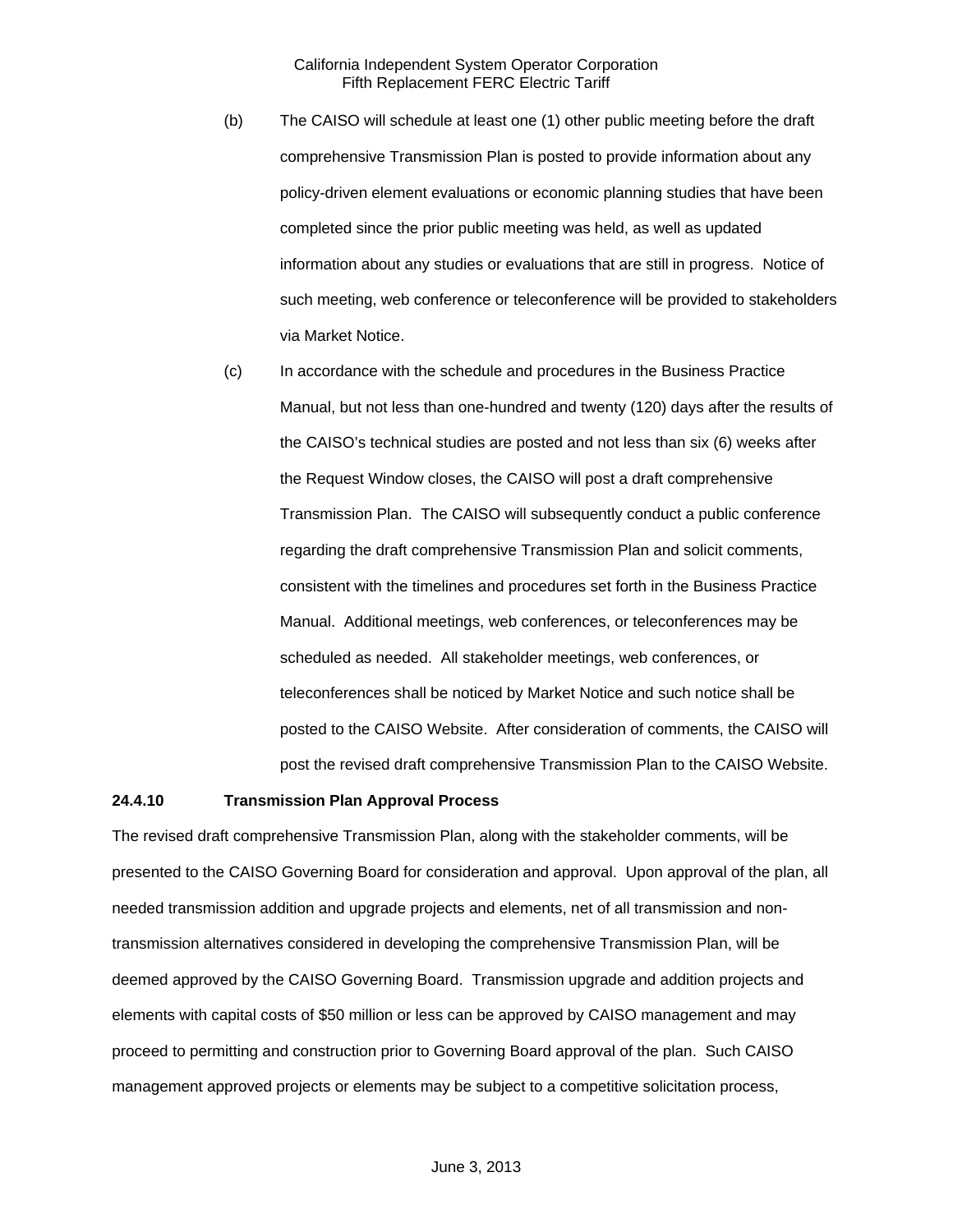consistent with Section 24.5, on an accelerated schedule that will allow the approved Project Sponsor to proceed to permitting and construction prior to Governing Board approval of the plan. CAISO management may expedite approval of a project or element ahead of the approval process for other projects or elements with capital costs of \$50 million or less if: (1) there is an urgent need for approval of the project or elements ahead of the schedule established in the Business Practice Manual; (2) there is a high degree of certainty that approval of the upgrade or addition will not conflict with other projects or elements being considered in Phase 2; and (3) the need to accelerate a project or element is driven by the CAISO's study process or by external circumstances. CAISO management shall brief the CAISO Governing Board at a regularly-scheduled or special public session prior to approving projects or elements costing \$50 million or less and conducting the competitive solicitation, if appropriate. Following Governing Board approval, the CAISO will post the final comprehensive Transmission Plan to the CAISO website.

#### **24.5 Transmission Planning Process Phase 3**

#### **24.5.1 Project Submissions**

According to the schedule set forth in the Business Practice Manual, in the month following CAISO Governing Board approval of the comprehensive Transmission Plan, the CAISO will initiate a period of at least two (2) months that will provide an opportunity for Project Sponsors to submit specific transmission project proposals to finance, own, and construct the transmission elements identified in the comprehensive Transmission Plan. For elements with capital costs of \$50 million or less that were approved by CAISO management before Governing Board approval of the comprehensive Transmission Plan, the two month period will be initiated following management approval of the element, and the Project Sponsor selection process will follow an accelerated schedule described in the Business Practice Manual. Such project proposals must include plan of service details and supporting information as set forth in the Business Practice Manual sufficient to enable the CAISO to determine whether the proposal meets the criteria specified in section 24.5.2.1 and 24.5.2.4. The project proposal will identify the authorized governmental body from which the Project Sponsor will seek siting approval for the project.

#### **24.5.2 Project Selection**

At the end of the project submission period, the CAISO will post a list of proposed projects and Project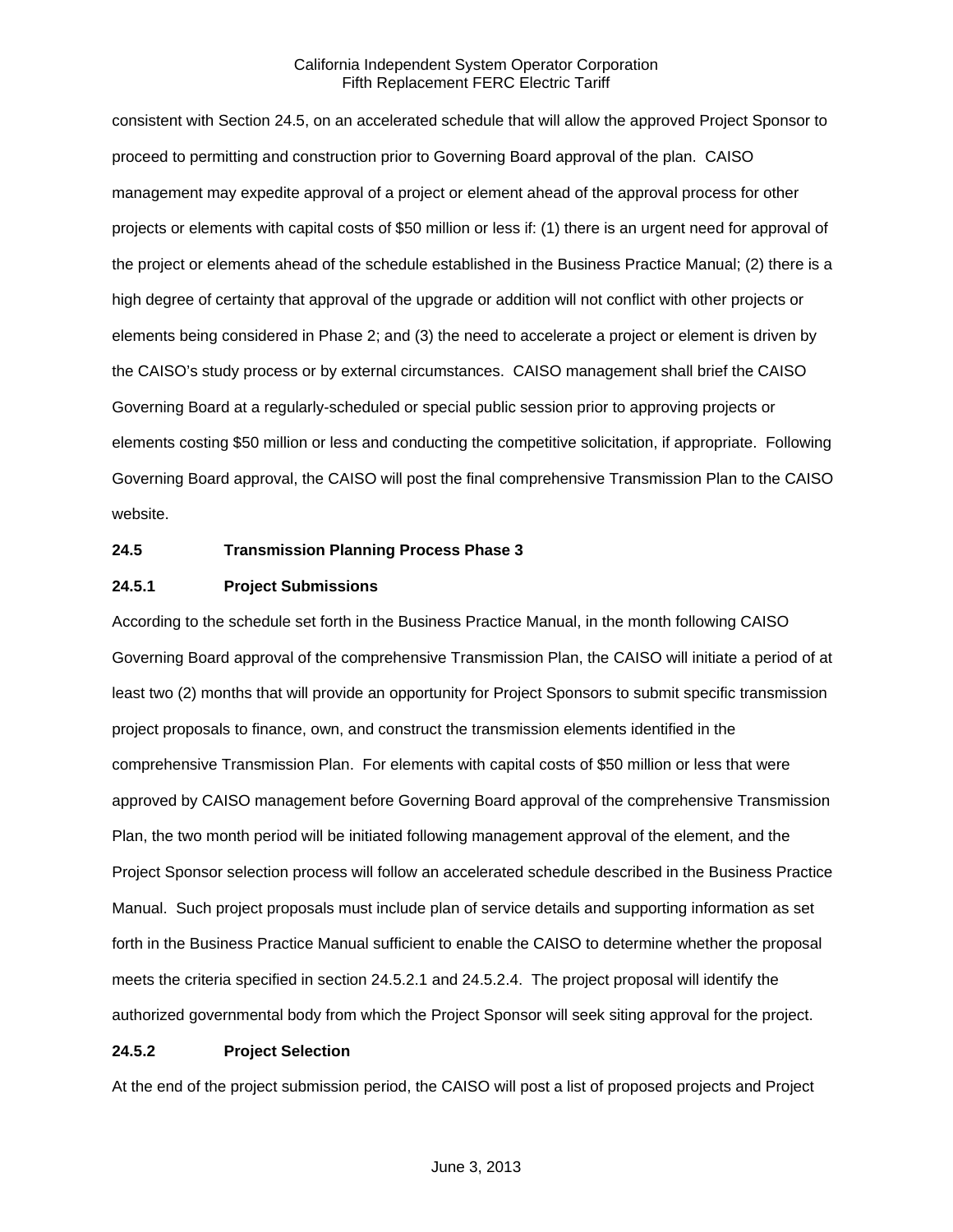Sponsors to its Website, subject to the confidentiality provisions set forth in Tariff section 20 and as further described in the Business Practice Manual, and will select projects and Approved Project Sponsors pursuant to this section 24.5.2. If the selected project involves an upgrade to or addition on an existing Participating TO facility, the construction or ownership of facilities on a Participating TO's right-ofway, or the construction or ownership of facilities within an existing Participating TO substation, the Participating TO will construct and own such upgrade or addition facilities unless the Project Sponsor and the Participating TO agree to a different arrangement.

## **24.5.2.1 Project Sponsor Qualification**

The CAISO will evaluate the proposals to finance, own and construct policy-driven transmission elements or transmission elements that are included in the comprehensive Transmission Plan based on the results of Economic Planning Studies or other economic studies conducted by the CAISO under section 24.4.6.7 to determine:

- (a) whether the proposed project is consistent with needed transmission elements identified in the comprehensive Transmission Plan;
- (b) whether the proposed project satisfies Applicable Reliability Criteria and CAISO Planning Standards; and
- (c) whether the Project Sponsor and its team are physically, technically, and financially capable of (i) completing the project in a timely and competent manner; and (ii) operating and maintaining the facilities consistent with Good Utility Practice and applicable reliability criteria for the life of the project.

On the CAISO's request, the Project Sponsor will provide additional information that the CAISO reasonably determines is necessary to conduct its evaluation.

# **24.5.2.2 Single Project Sponsor**

If only one Project Sponsor submits a proposal to finance, own, and construct transmission elements under section 24.5.1, and the CAISO determines that the Project Sponsor is qualified to own and construct the project under the criteria set forth in section 24.5.2.1, the Project Sponsor must seek siting approval, and any other necessary approvals, from the appropriate authority or authorities within onehundred twenty (120) days of CAISO approval.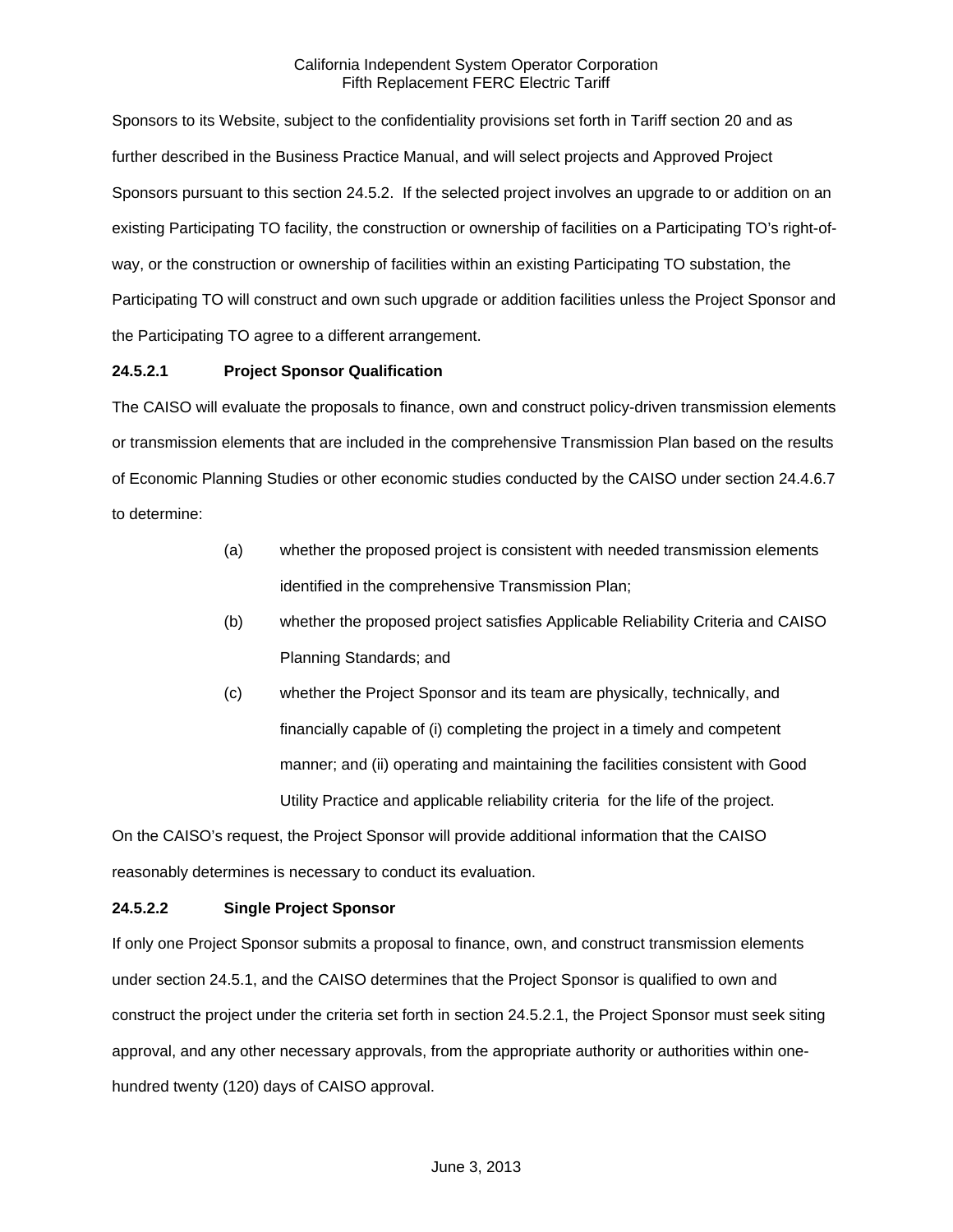## **24.5.2.3 Multiple Project Sponsors**

- (a) If two (2) or more Project Sponsors submit proposals to own and construct the same transmission element or elements under section 24.5.1 and the CAISO determines that the two (2) or more Project Sponsors are qualified to own and construct the project under the criteria set forth in section 24.5.2.1, the CAISO will, upon request, facilitate an opportunity for the Project Sponsors to collaborate with each other to propose a single project to meet such need. If joint projects are proposed following the collaboration period, the CAISO will revise the list of potential renewable transmission upgrades or additions eligible for selection.
- (b) If the qualified Project Sponsors are unable to collaborate on a joint project and are applying to the same authorized governmental body to approve the project siting, the qualified Project Sponsors must seek siting approval within one hundred and twenty (120) days and the CAISO will accept the Project Sponsor determination by that authorized governmental authority.
- (c) If the qualified Project Sponsors are unable to collaborate on a joint project and are applying to different authorized governmental bodies for project siting approval, the CAISO will select one approved Project Sponsor based on a comparative analysis of the degree to which each Project Sponsor meets the criteria set forth in sections 24.5.2.1 and a consideration of the factors set forth in 24.5.2.4. The CAISO will engage an expert consultant to assist with the selection of the approved Project Sponsor. Thereafter, the approved Project Sponsor must seek siting approval, and any other necessary approvals, from the appropriate authority or authorities within one-hundred twenty (120) days of CAISO approval.

### **24.5.2.4 Project Sponsor Selection Factors**

In selecting an approved Project Sponsor from among multiple project sponsors, as described in section 24.5.2.3(c), the CAISO shall consider the following criteria, in addition to the criteria set forth in section 24.5.2: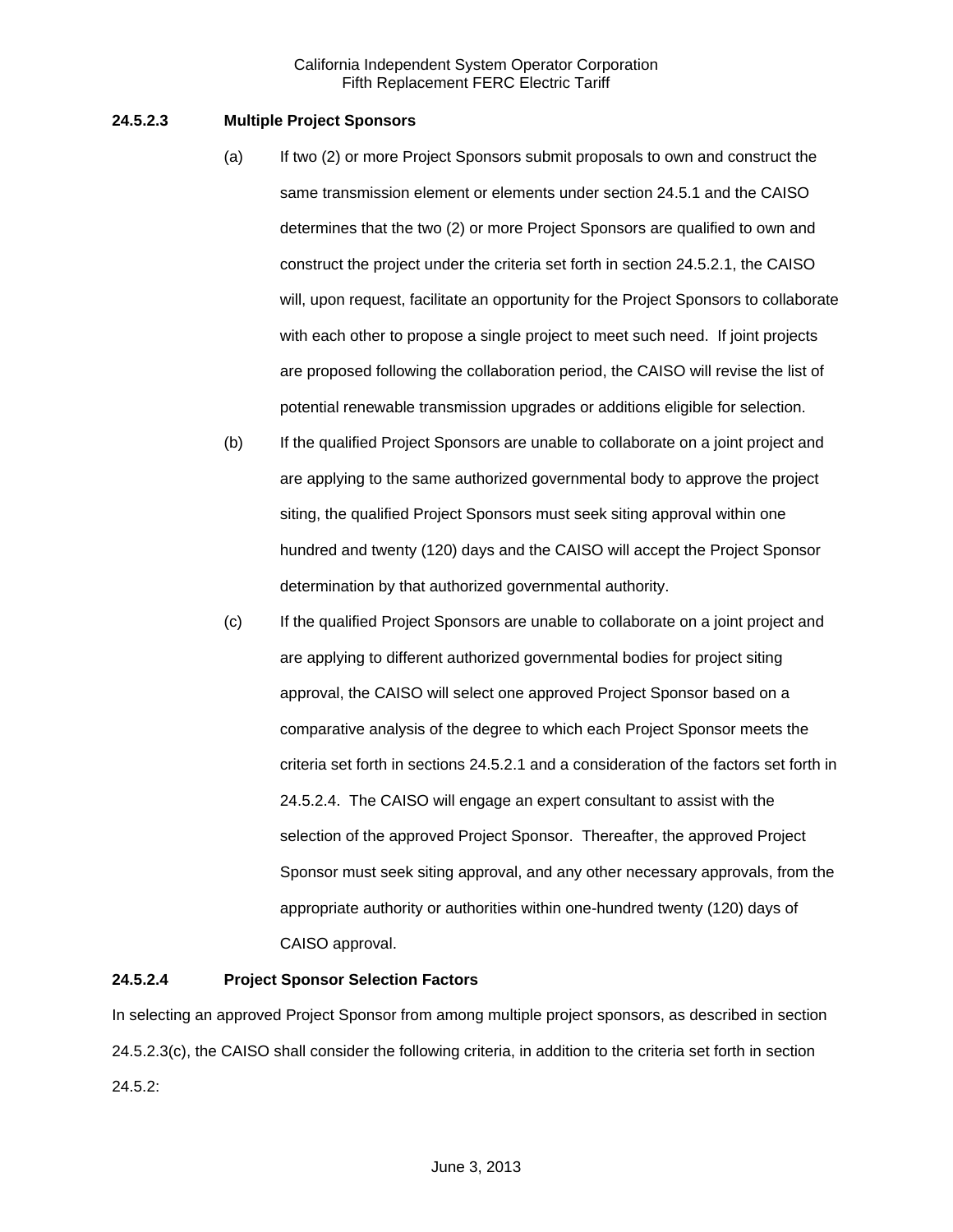- (a) the current and expected capabilities of the Project Sponsor and its team to finance, license, and construct the facility and operate and maintain it for the life of the project;
- (b) the Project Sponsor's existing rights of way and substations that would contribute to the project in question;
- (c) the experience of the Project Sponsor and its team in acquiring rights of way, and the authority to acquire rights of way by eminent domain, if necessary, that would facilitate approval and construction;
- (d) the proposed schedule for development and completion of the project and demonstrated ability to meet that schedule of the Project Sponsor and its team;
- (e) the financial resources of the Project Sponsor and its team;
- (f) the technical and engineering qualifications and experience of the Project Sponsor and its team;
- (g) if applicable, the previous record regarding construction and maintenance of transmission facilities, including facilities outside the CAISO Controlled Grid of the Project Sponsor and its team;
- (h) demonstrated capability to adhere to standardized construction, maintenance and operating practices;
- (i) demonstrated ability to assume liability for major losses resulting from failure of facilities;
- (j) demonstrated cost containment capability and other advantages the Project Sponsor and its team may have to build the specific project, including any binding agreement by the Project Sponsor and its team to accept a cost cap that would preclude project costs above the cap from being recovered through the CAISO's Transmission Access Charge.

The information that Project Sponsors must submit to enable the CAISO to conduct its evaluation of these criteria shall be specified in the Business Practice Manual.

# **24.5.3 Notice to Project Sponsors**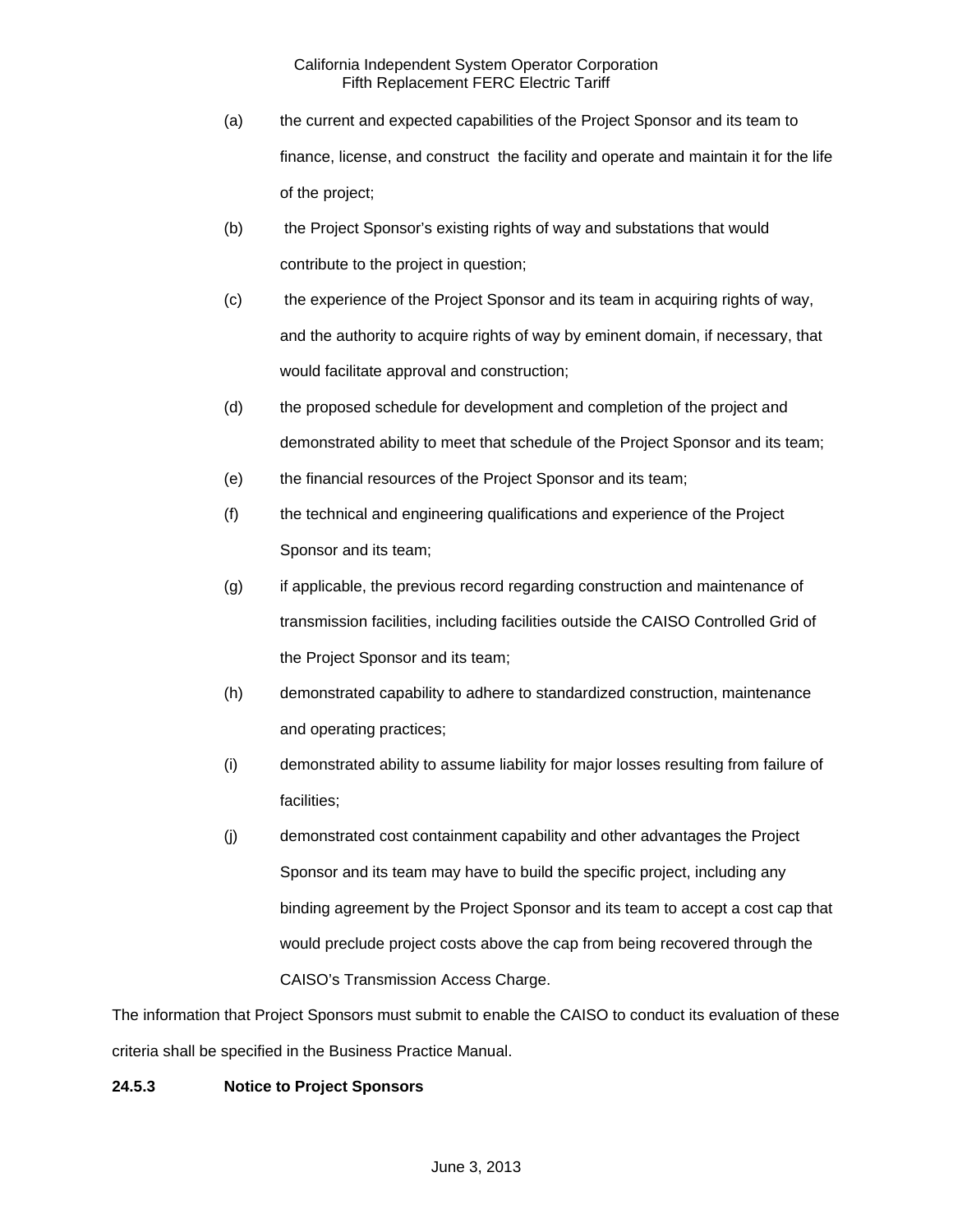The CAISO will notify Project Sponsors as to results of the project evaluation process in accordance with the schedule and procedures set forth in the Business Practice Manual.

## **24.6 Obligation to Construct Transmission Projects**

A Participating TO that has a PTO Service Territory in which either terminus of the element or elements being upgraded or added is located shall be obligated to construct all transmission additions and upgrade elements or elements included in the comprehensive Transmission Plan for which there is no Approved Project Sponsor or for which the Project Sponsor is unable to secure all necessary approvals. In cases where the Approved Project Sponsor is subsequently unable or unwilling to build the project, the CAISO may, at its discretion, direct the Participating TO with a PTO Service Territory in which either terminus of the facility being upgraded or added is located to build the element or elements, or open a new solicitation of Project Sponsors to finance, construct and own the element or elements. The Approved Project Sponsor shall not sell, assign or otherwise transfer its rights to finance, construct and own the project before the project has been energized and, if applicable, turned over to the CAISO's Operational Control unless the CAISO has approved such proposed transfer. The obligations of the Participating TO to construct such transmission additions or upgrades will not alter the rights of any entity to construct and expand transmission facilities as those rights would exist in the absence of a TO's obligations under this CAISO Tariff or as those rights may be conferred by the CAISO or may arise or exist pursuant to this CAISO Tariff.

**24.6.1 [NOT USED]** 

**24.6.2 [NOT USED]**

**24.6.3 [NOT USED]** 

## **24.7 Documentation of Compliance with NERC Reliability Standards**

The Transmission Plan and underlying studies, assessments, information and analysis developed during the Transmission Planning Process, regardless of whether performed by CAISO or by Participating TOs or other third parties at the direction of CAISO, shall be used by the CAISO as part of its documentation of compliance with NERC Reliability Standards.

# **24.8 Additional Planning Information**

**24.8.1 Information Provided by Participating TOs**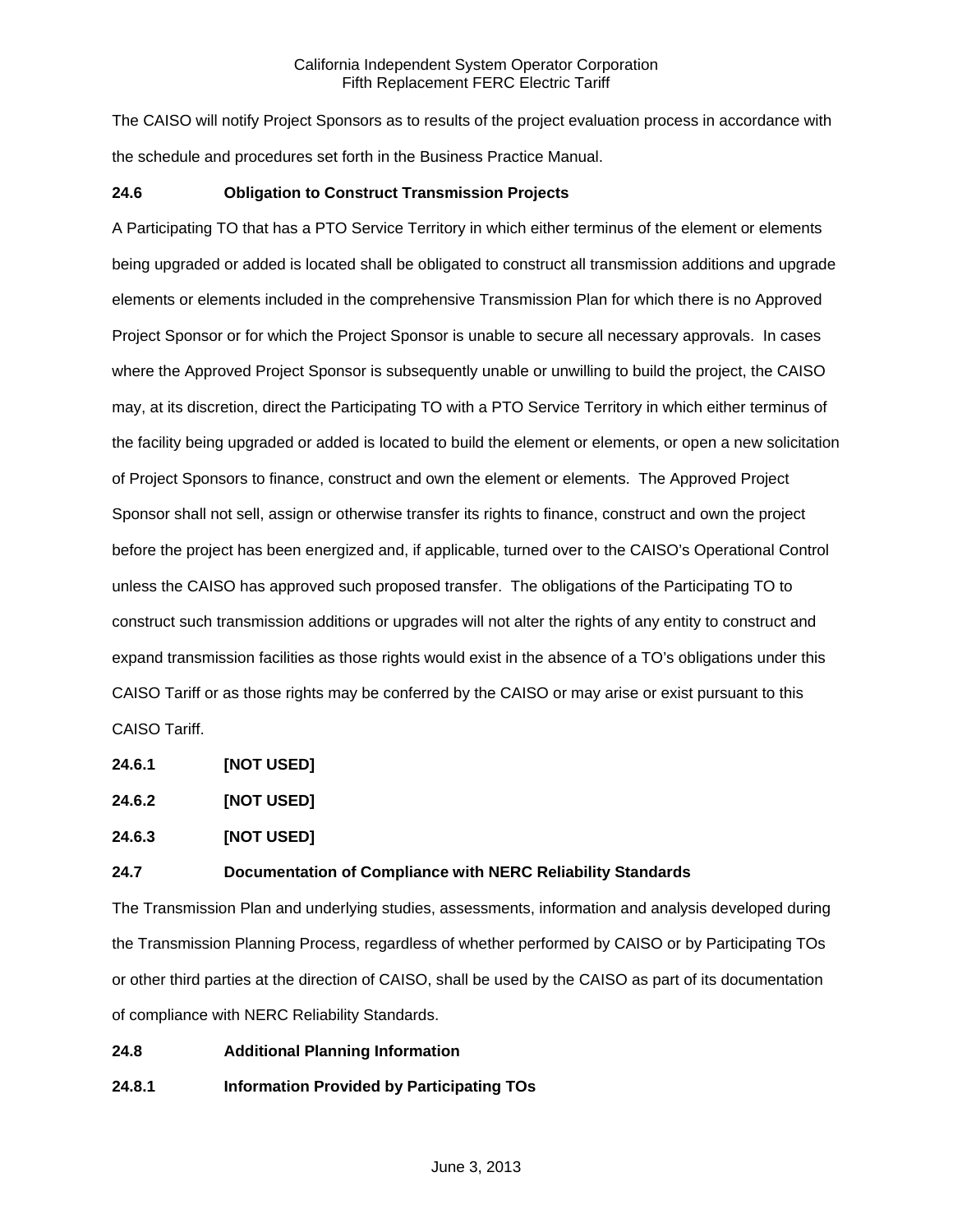In addition to any information that must be provided to the CAISO under the NERC Reliability Standards, Participating TOs shall provide the CAISO on an annual or periodic basis in accordance with the schedule and procedures and in the form required by the Business Practice Manual any information and data reasonably required by the CAISO to perform the Transmission Planning Process, including, but not limited to: (1) modeling data for power flow, including reactive power, short-circuit and stability analysis; (2) a description of the total Demand to be served from each substation, including a description of any Energy efficiency programs reflected in the total Demand; (3) the amount of any interruptible Loads included in the total Demand (including conditions under which an interruption can be implemented and any limitations on the duration and frequency of interruptions); (4), a description of Generating Units to be interconnected to the Distribution System of the Participating TO, including generation type and anticipated Commercial Operation Date; (5) detailed power system models of their transmission systems that reflect transmission system changes, including equipment replacement not requiring approval by the CAISO; (6) Distribution System modifications; (7) transmission network information, including line ratings, line length, conductor sizes and lengths, substation equipment ratings, circuits on common towers and with common rights-of-ways and cross-overs, special protection schemes, and protection setting information; and (8) Contingency lists.

### **24.8.2 Information Provided by Participating Generators**

In addition to any information that must be provided to the CAISO under the NERC Reliability Standards, Participating Generators shall provide the CAISO on an annual or periodic basis in accordance with the schedule, procedures and in the form required by the Business Practice Manual any information and data reasonably required by the CAISO to perform the Transmission Planning Process, including, but not limited to: (1) modeling data for short-circuit and stability analysis and (2) data, such as term, and status of any environmental or land use permits or agreements the expiration of which may affect that the operation of the Generating Unit.

### **24.8.3 Information Requested from Load Serving Entities**

In addition to any information that must be provided to the CAISO under the NERC Reliability Standards, the CAISO shall solicit from Load Serving Entities through their Scheduling Coordinators information required by, or anticipated to be useful to, the CAISO in its performance of the Transmission Planning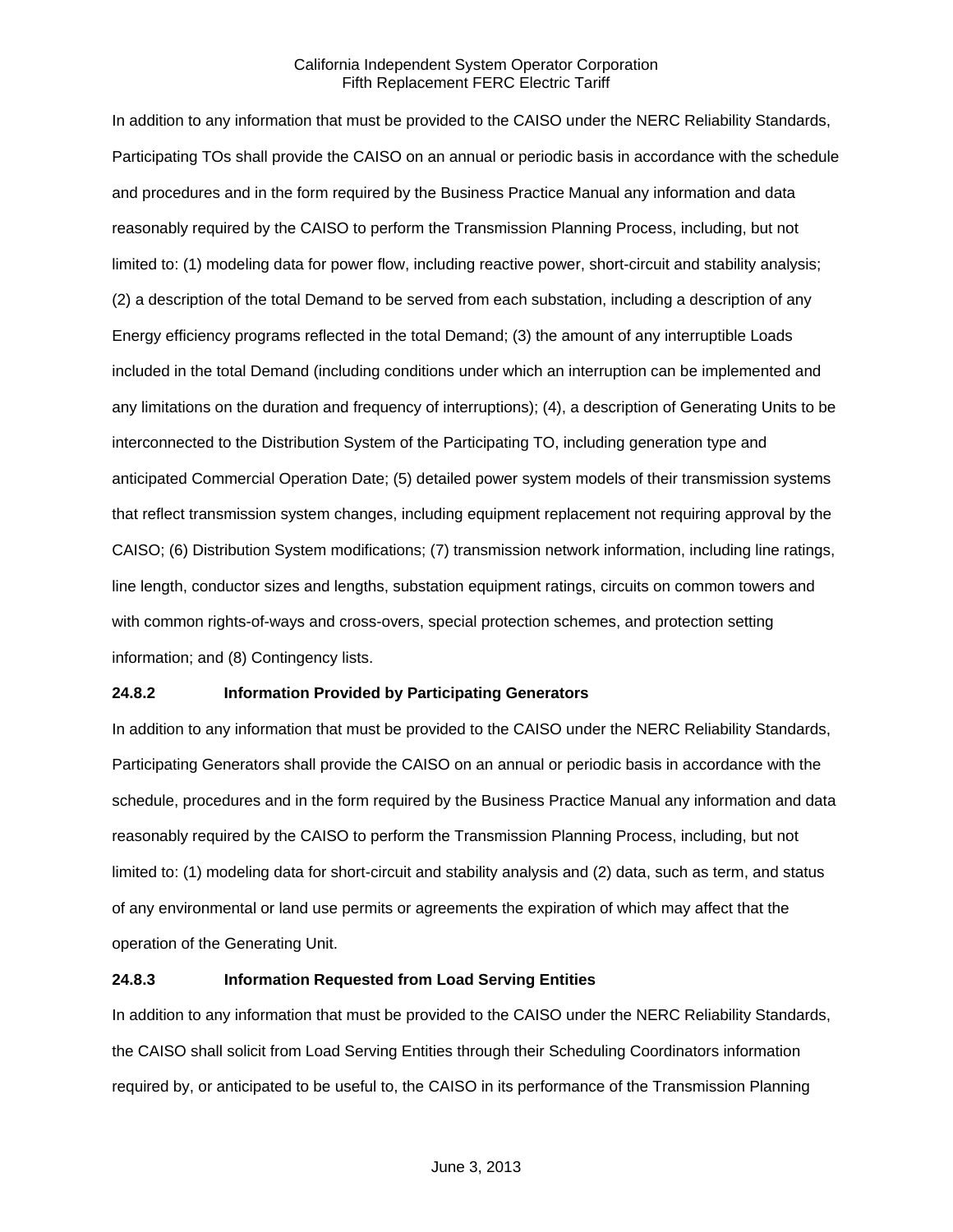Process, including, but not limited to: (1) long-term resource plans; (2) existing long-term contracts for resources and transmission service outside the CAISO Balancing Authority Area; and (3) Demand Forecasts, including forecasted effect of Energy efficiency and Demand response programs.

# **24.8.4 Information from Planning Groups, BAAs and Regulators**

In accordance with Section 24.8 , the CAISO shall obtain or solicit from interconnected Balancing Authority Areas, regional and sub-regional planning groups within the WECC, the CPUC, the CEC, and Local Regulatory Authorities information required by, or anticipated to be useful to, the CAISO in its performance of the Transmission Planning Process, including, but not limited to: (1) long-term transmission system plans; (2) long-term resource plans; (3) generation interconnection process information; (4) Demand Forecasts; and (5) any other data necessary for the development of power flow, short-circuit, and stability cases over the planning horizon of the CAISO Transmission Planning Process.

# **24.8.5 Obligation to Provide Updated Information**

If material changes to the information provided under Sections 24.8 occur during the annual Transmission Planning Process, the providers of the information must provide notice to the CAISO of the changes.

## **24.9 Participating TO Study Obligation**

The Participating TO constructing or expanding facilities will be directed by the CAISO to coordinate with the Project Sponsor or Participating TO(s) with PTO Service Territories in which the transmission upgrade or addition will be located, neighboring Balancing Authority Areas, as appropriate, and other Market Participants to perform any study or studies necessary, including a Facility Study, to determine the appropriate facilities to be constructed in accordance with the CAISO Transmission Planning Process and the terms set forth in the TO Tariff.

# **24.10 Operational Review**

The CAISO will perform an operational review of all facilities studied as part of the CAISO Transmission Planning Process that are proposed to be connected to, or made part of, the CAISO Controlled Grid to ensure that the proposed facilities provide for acceptable Operational Flexibility and meet all its requirements for proper integration with the CAISO Controlled Grid. If the CAISO finds that such facilities do not provide for acceptable Operational Flexibility or do not adequately integrate with the CAISO Controlled Grid, the CAISO shall coordinate with the Project Sponsor and, if different, the Participating TO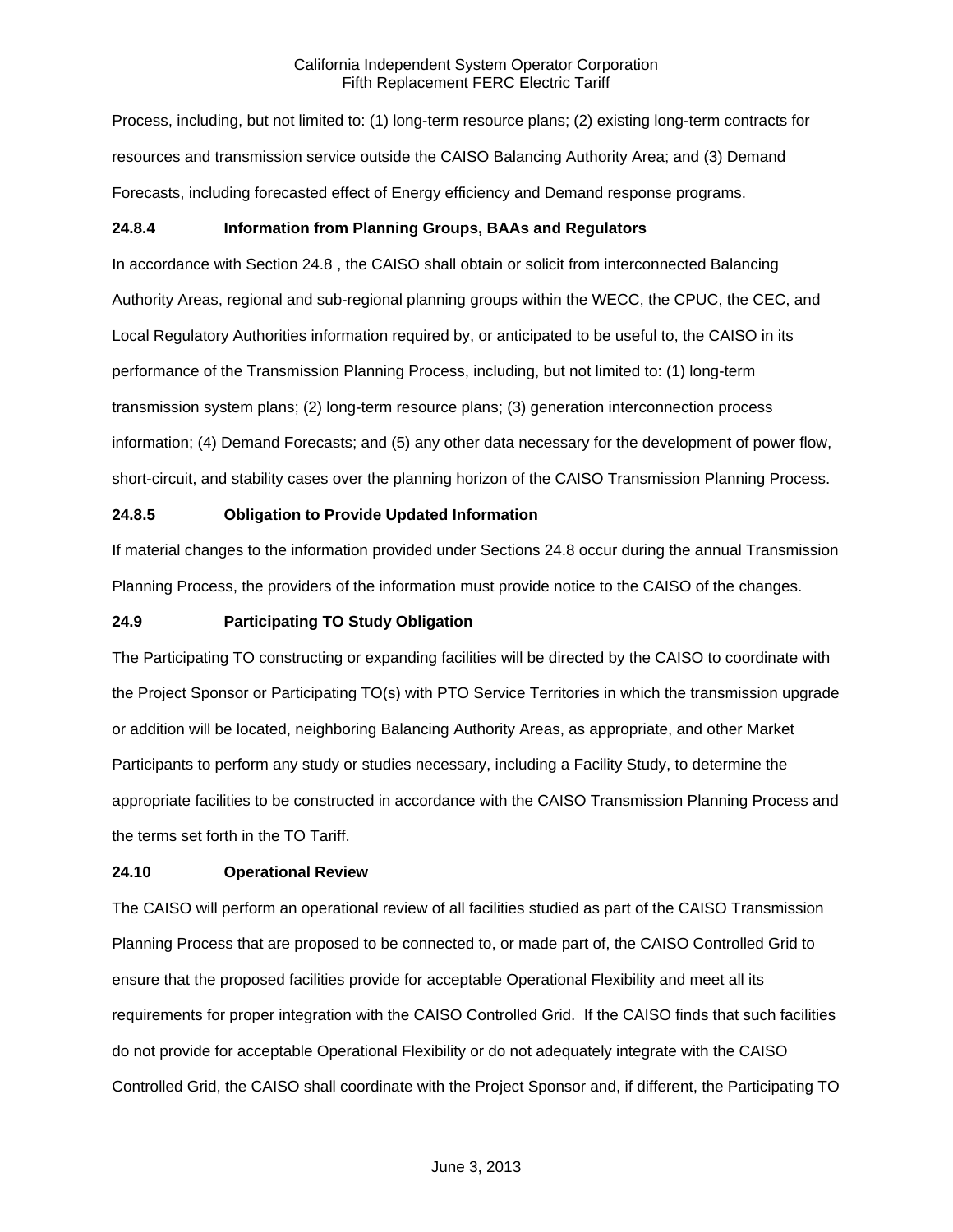with the PTO Service Territory, or the operators of neighboring Balancing Authority Areas, if applicable, in which the facilities will be located to reassess and redesign the facilities required to be constructed. Transmission upgrades or additions that do not provide acceptable Operational Flexibility or do not adequately integrate with the CAISO Controlled Grid cannot be included in the CAISO Transmission Plan or approved by CAISO management or the CAISO Governing Board, as applicable.

- **24.10.1 [NOT USED]**
- **24.10.2 [NOT USED]**
- **24.10.3 [[NOT USED]**
- **24.10.4 [NOT USED]**

# **24.11 State and Local Approval and Property Rights**

# **24.11.1 PTO Requirement to Seek Necessary Approvals And Rights**

The Participating TO obligated to construct facilities under this Section 24 must make a good faith effort to obtain all approvals and property rights under applicable federal, state and local laws that are necessary to complete the construction of the required transmission additions or upgrades. This obligation includes the Participating TO's use of eminent domain authority, where provided by state law.

# **24.11.2 Consequences Of PTO Inability To Obtain Approvals And Rights**

If the Participating TO cannot secure any such necessary approvals or property rights and consequently is unable to construct a transmission addition or upgrade found to be needed, it shall promptly notify the CAISO and shall comply with its obligations under the TO Tariff to convene a technical meeting to evaluate alternative proposals. The CAISO shall take such action as it reasonably considers appropriate, in coordination with the Participating TO and other affected Market Participants, to facilitate the development and evaluation of alternative proposals including, where possible, conferring on a third party the right to build the transmission addition or upgrade.

# **24.11.3 Conferral Of Right To Build Facilities On Third Party**

Where the conditions of Section 24.11.2 have been satisfied and it is possible for a third party to obtain all approvals and property rights under applicable federal, state and local laws that are necessary to complete the construction of transmission additions or upgrades required to be constructed in accordance with this CAISO Tariff (including the use of eminent domain authority, where provided by state law), the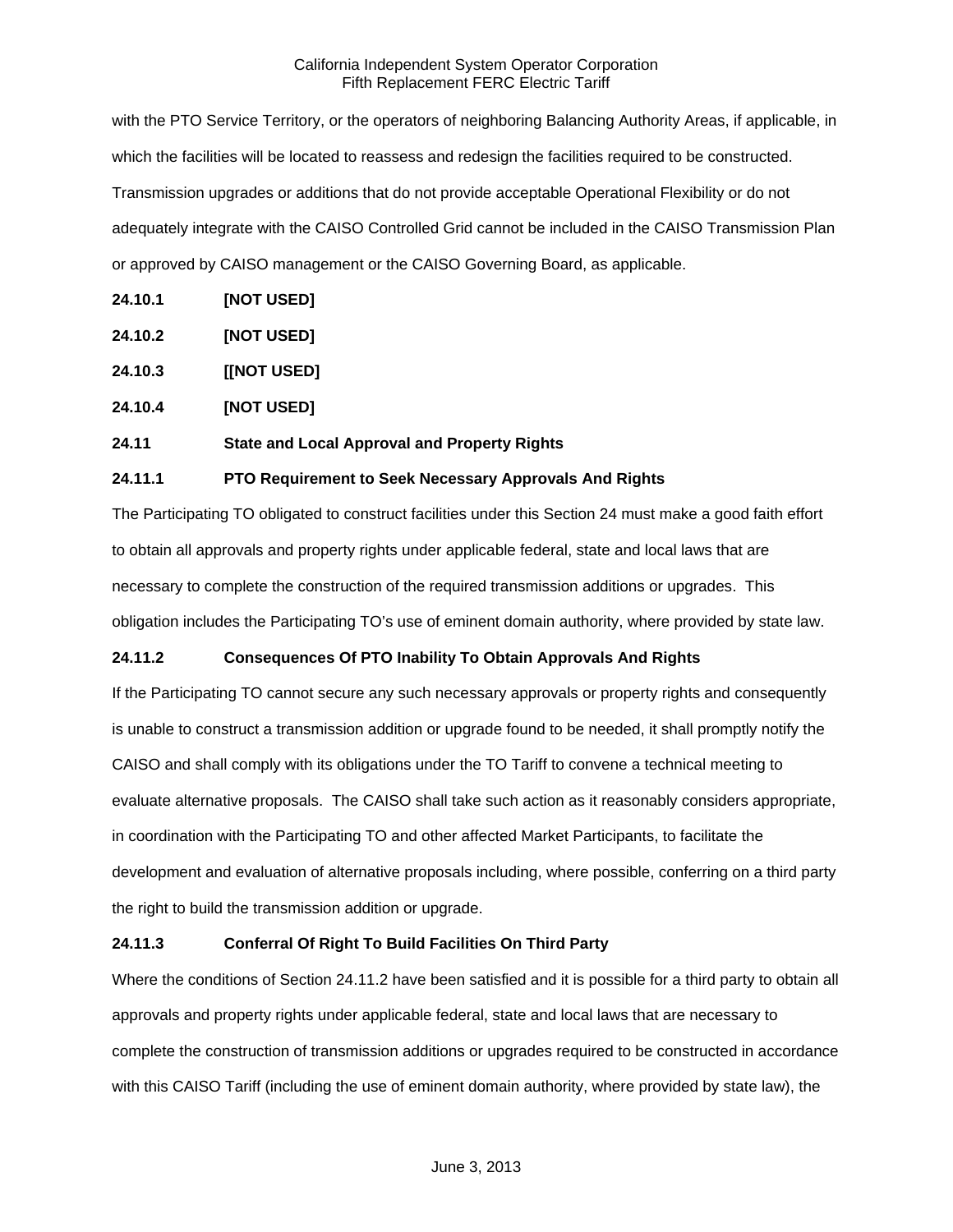CAISO may confer on a third party the right to build the transmission addition or upgrade, which third party shall, if applicable, enter into the Transmission Control Agreement in relation to such transmission addition or upgrade.

### **24.12 WECC and Regional Coordination**

The Project Sponsor will have responsibility for completing any applicable WECC requirements and rating study requirements to ensure that a proposed transmission addition or upgrade meets regional planning requirements. The Project Sponsor may request the Participating TO to perform this coordination on behalf of the Project Sponsor at the Project Sponsor's expense.

## **24.13 Regional and Sub-Regional Planning Process**

The CAISO will be a member of the WECC and other applicable regional or sub-regional organizations and participate in WECC's operation and planning committees, and in other applicable regional and subregional coordinated planning processes.

## **24.13.1 Scope of Regional or Sub-Regional Planning Participation**

The CAISO will collaborate with adjacent transmission providers and existing sub-regional planning organizations through existing processes. This collaboration involves a reciprocal exchange of information, to the maximum extent possible and subject to applicable confidentiality restrictions, in order to ensure the simultaneous feasibility of respective Transmission Plans, the identification of potential areas for increased efficiency, and the consistent use of common assumptions whenever possible. The details of the CAISO's participation in regional and sub-regional planning processes are set forth in the Business Practice Manual. At a minimum, the CAISO shall be required to:

- (a) solicit the participation, whether through sub-regional planning groups or individually, of all interconnected Balancing Authority Areas in the development of the Unified Planning Assumptions and Study Plan and in reviewing the results of technical studies performed as part of the CAISO's Transmission Planning Process in order to:
	- (i) coordinate, to the maximum extent practicable, planning assumptions, data and methodologies utilized by the CAISO, regional and sub-regional planning groups or interconnected Balancing Authority Areas;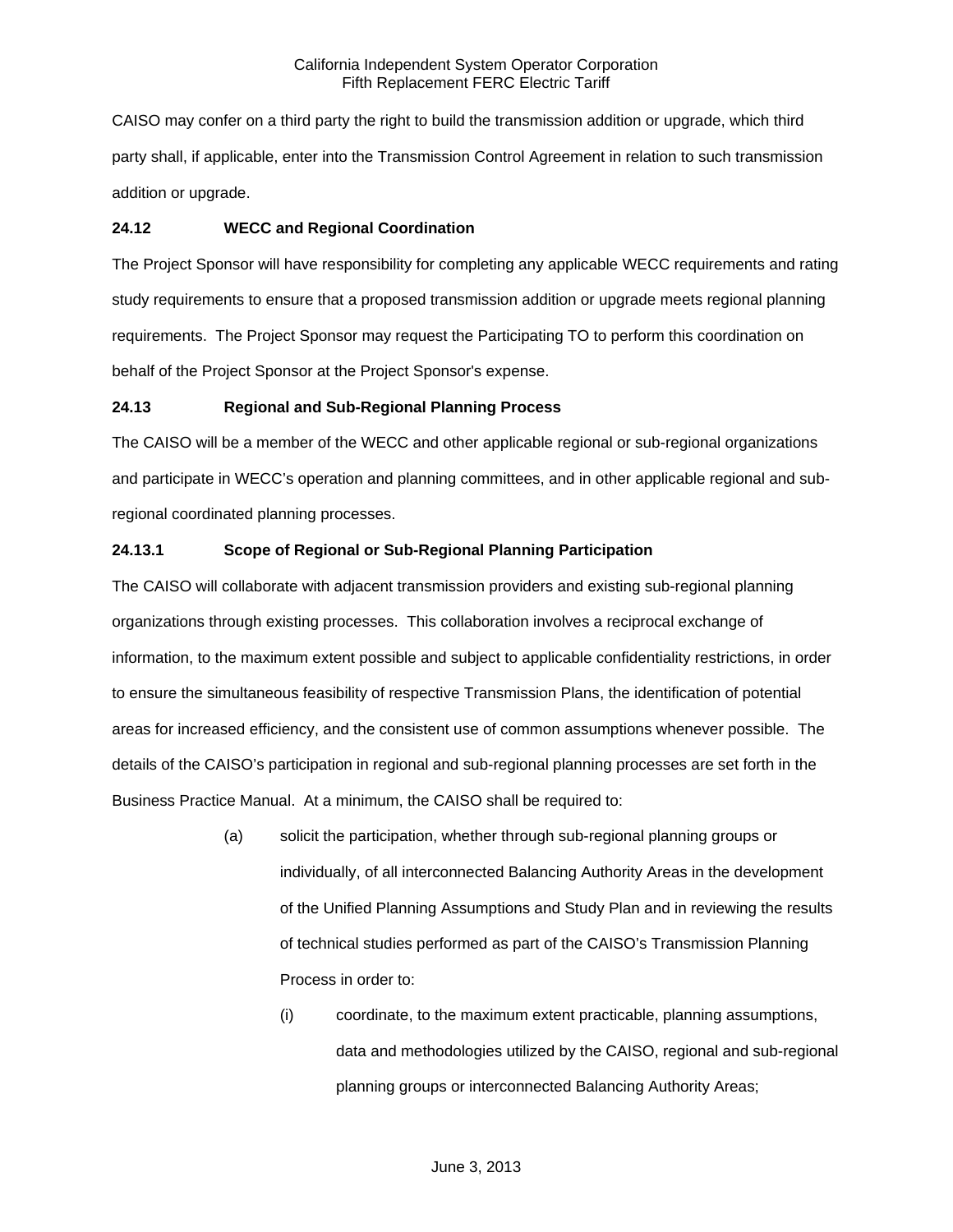- (ii) ensure transmission expansion plans of the CAISO, regional and subregional planning groups or interconnected Balancing Authority Areas are simultaneously feasible and seek to avoid duplication of facilities.
- (b) coordinate with regional and sub-regional planning groups regarding the entity to perform requests for Economic Planning Studies or other Congestion related studies;
- (c) transmit to applicable regional and sub-regional planning groups or interconnected Balancing Authority Areas information on technical studies performed as part of the CAISO Transmission Planning Process;
- (d) post on the CAISO Website links to the planning activities of applicable regional and sub-regional planning groups or interconnected Balancing Authority Areas.

# **24.13.2 Limitation on Regional Activities**

Neither the CAISO nor any Participating TO nor any Market Participant shall take any position before the WECC or a regional organization that is inconsistent with a binding decision reached through an arbitration proceeding pursuant to Section 13, in which the Participating TO or Market Participant voluntarily participated.

# **24.14 Cost Responsibility for Transmission Additions or Upgrades**

Cost responsibility for transmission additions or upgrades constructed pursuant to this Section 24 (including the responsibility for any costs incurred under Section 24.11) shall be determined as follows:

# **24.14.1 Project Sponsor Commitment to Pay Full Cost**

Where a Project Sponsor commits to pay the full cost of a transmission addition or upgrade as set forth in subsection (2) of Section 24.4.6.1, the full costs shall be borne by the Project Sponsor.

# **24.14.2 Cost of Needed Addition or Upgrade to be Borne by PTO**

Where the need for a transmission addition or upgrade is determined by the CAISO, the cost of the transmission addition or upgrade shall be borne by the Participating TO that will be the owner of the transmission addition or upgrade and shall be reflected in its Transmission Revenue Requirement.

# **24.14.3 CRR Entitlement for Project Sponsors Not Recovering Costs**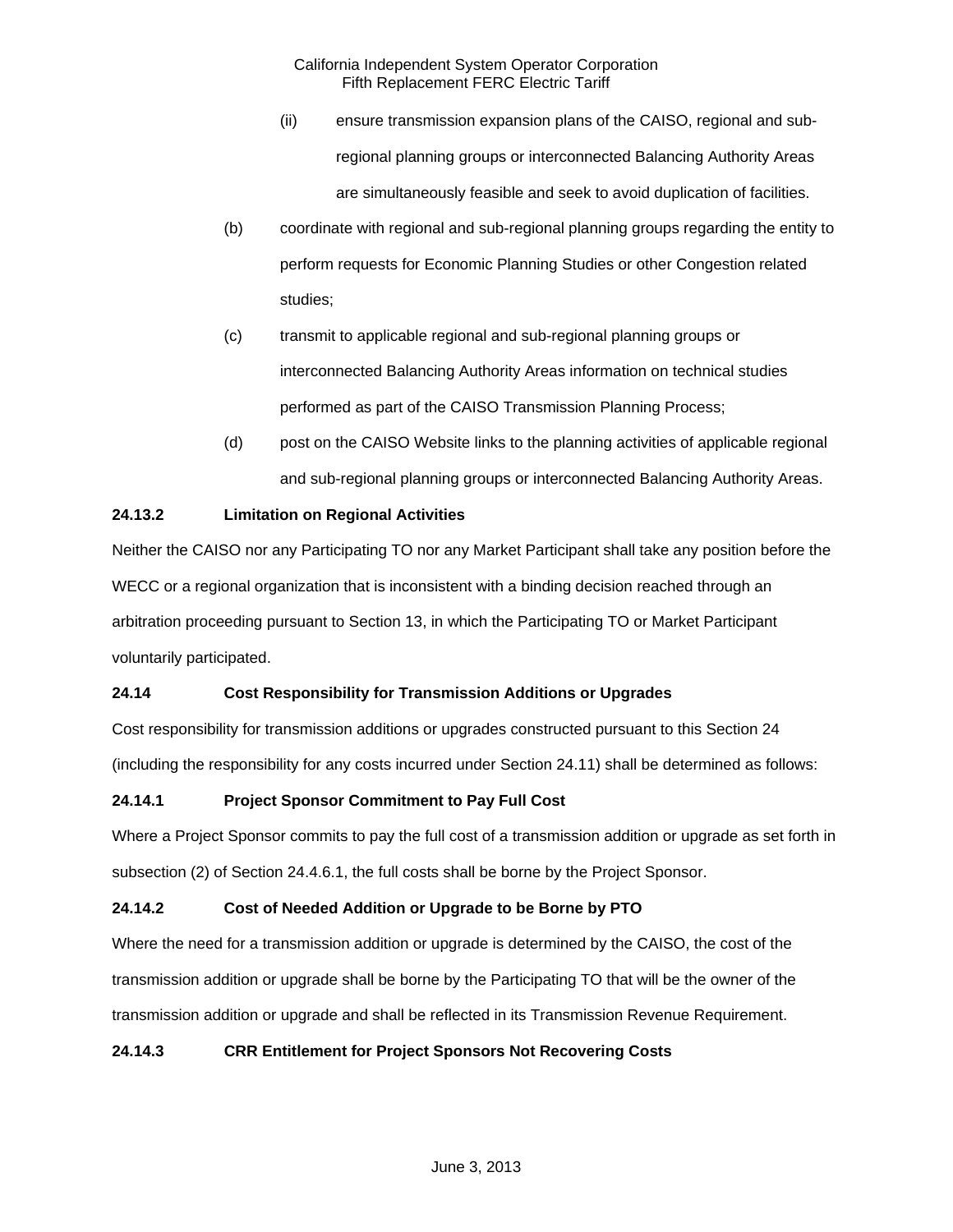Provided that the CAISO has Operational Control of the Merchant Transmission Facility, a Project Sponsor that does not recover the investment cost under a FERC-approved rate through the Access Charge or a reimbursement or direct payment from a Participating TO shall be entitled to receive Merchant CRRs as provided in Section 36.11. The full amount of capacity added to the system by such transmission upgrades or additions will be as determined through the regional reliability council process of the Western Electricity Coordinating Council or its successor.

## **24.14.3.1 Western Path 15**

Pursuant to its Project Sponsor status as specified in Section 4.3.1.3, consistent with FERC's findings in Docket Nos. EL04-133-001, ER04-1198-000, and ER04-1198-001, issued on May 16, 2006 (115 FERC ¶ 61,178), Western Path 15 shall receive compensation associated with transmission usage rights modeled for Western Path 15. In the event that Western Path 15 has an approved rate schedule that returns excess revenue from any compensation obtained from the CAISO associated with the transmission usage rights for Western Path 15, such revenue shall be returned to the CAISO through a procedure established by the CAISO and the Western Area Power Administration for that purpose.

## **24.14.3.2 FPL Energy, LLC**

Pursuant to its Project Sponsor status, consistent with FERC's findings in Docket No. ER03-407, issued on June 15, 2006 (115 FERC ¶ 61, 329), FPL Energy, LLC shall receive Merchant CRRs associated with transmission usage rights modeled for the Blythe Path 59 upgrade, such Merchant CRRs to be in effect for a period of thirty (30) years, or the pre-specified intended life of the Merchant Transmission Facility, whichever is less, from the date Blythe Path 59 was energized. For the purpose of allocating Merchant CRRs to FPL Energy, LLC over the Blythe Path 59 upgrade, the allocation of CRR Options in the import (east to west, from the Blythe Scheduling Point to the 230 kV side of the 161 kV to 230 kV transformer at the Eagle Mountain substation) as well as of CRR Options in the export (west to east) direction will be based on 57.1 percent of the total upgrade (96 MW out of the 168 MW), which is FPL Energy, LLC's share of the total upgrade as approved by FERC in the letter order issued by FERC on June 15, 2006 in Docket No. ER03-407 (115 FERC ¶ 61,329).

# **24.14.4 Treatment Of New High Voltage Facilities Costs In HVAC**

Once a New Participating TO has executed the Transmission Control Agreement and it has become